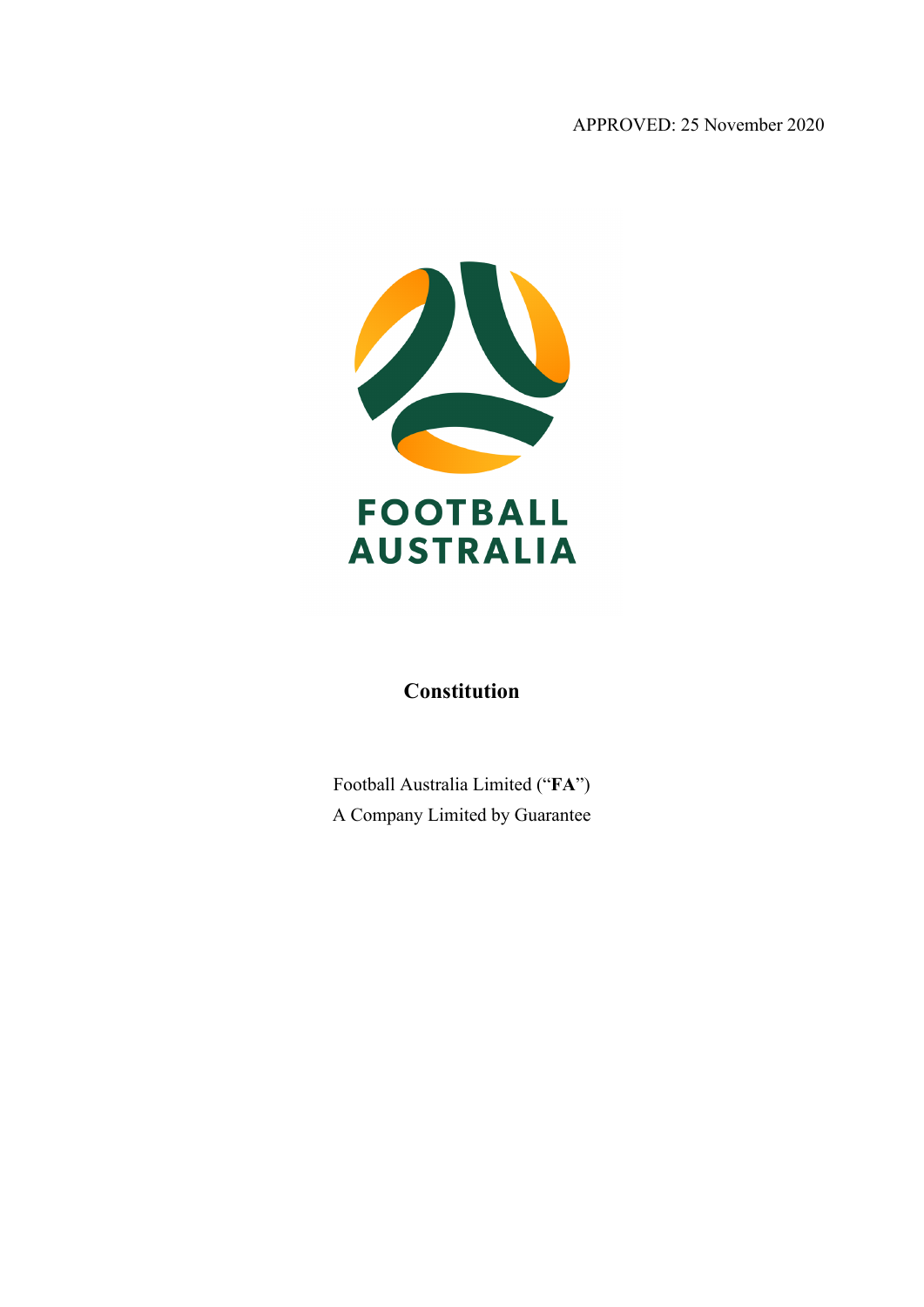# **TABLE OF CONTENTS**

| $\mathbf{1}$            | Name, Headquarters, Legal Form                                    | 8  |
|-------------------------|-------------------------------------------------------------------|----|
| $\boldsymbol{2}$        | <b>Objects of FA</b>                                              | 8  |
| 2.1                     | Objects                                                           | 8  |
| 2.2                     | Football league                                                   | 10 |
| $\mathbf{3}$            | <b>Income and payments</b>                                        | 10 |
| 3.1                     | Application of income                                             | 10 |
| 3.2                     | No dividends, bonus or profit to be paid to Members               | 10 |
| 3.3                     | Payments in good faith                                            | 10 |
| $\overline{\mathbf{4}}$ | <b>Players</b>                                                    | 11 |
| 5                       | <b>Conduct of Bodies and Official</b>                             | 11 |
| 6                       | Membership                                                        | 11 |
| 6.1                     | Members                                                           | 11 |
| 6.2                     | <b>State Bodies</b>                                               | 12 |
| 6.3                     | New Members                                                       | 12 |
| 6.4                     | Mandatory Compliance and Constituent and Member obligations       | 14 |
| 6.5                     | Member Rights                                                     | 15 |
| 6.6                     | Membership subscriptions                                          | 15 |
| 6.7                     | Deferral or reduction of subscriptions                            | 16 |
| 6.8                     | Admission of Members                                              | 16 |
| 6.9                     | Status of State Bodies, Competitions and Clubs                    | 16 |
| 6.10                    | Suspension and termination of membership of a State Body          | 17 |
| 6.11                    | Ceasing to be a Member                                            | 18 |
| 6.12                    | No claim against FA                                               | 19 |
| 6.13                    | Limited liability                                                 | 19 |
| 7                       | <b>Bodies of FA</b>                                               | 19 |
| 8                       | <b>General meetings</b>                                           | 19 |
| 8.1                     | General meetings                                                  | 19 |
| 8.2                     | Annual general meeting                                            | 20 |
| 8.3                     | Power to convene general meeting                                  | 20 |
| 8.4                     | Notice of general meeting                                         | 20 |
| 8.5                     | Attendance at general meetings                                    | 20 |
| 8.6                     | Cancellation or postponement of general meeting                   | 20 |
| 8.7                     | Written notice of cancellation or postponement of general meeting | 21 |
| 8.8                     | Contents of notice postponing general meeting                     | 21 |
|                         |                                                                   |    |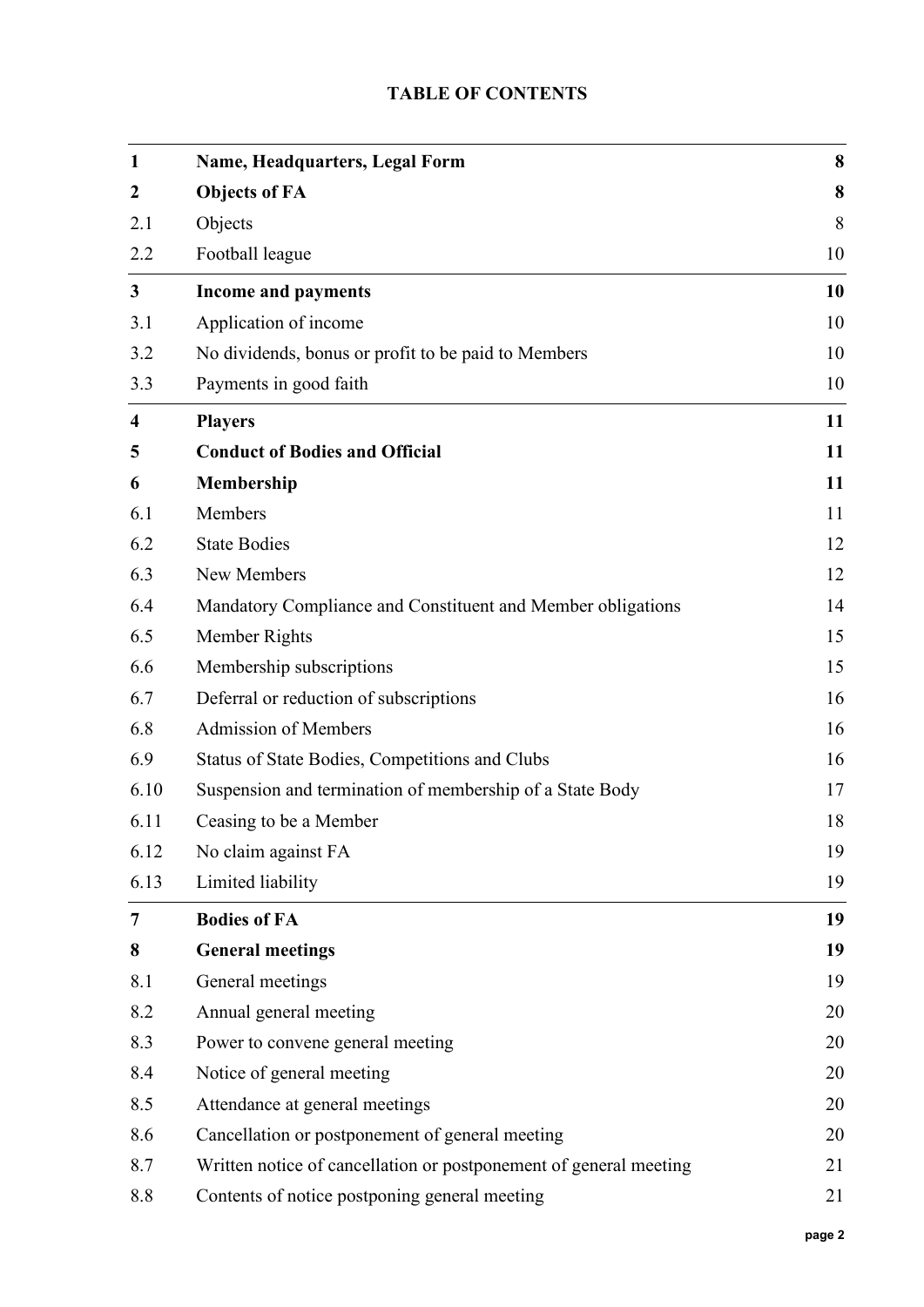| 8.9  | Number of clear days for postponement of general meeting       | 21 |
|------|----------------------------------------------------------------|----|
| 8.10 | Business at postponed general meeting                          | 21 |
| 8.11 | Proxy, attorney or Representative at postponed general meeting | 21 |
| 8.12 | Non-receipt of notice                                          | 21 |
| 9    | Proceedings at general meetings                                | 22 |
| 9.1  | Number for a quorum                                            | 22 |
| 9.2  | Requirement for a quorum                                       | 22 |
| 9.3  | Quorum and time                                                | 22 |
| 9.4  | Adjourned meeting                                              | 22 |
| 9.5  | Chairman to preside over general meetings                      | 22 |
| 9.6  | Conduct of general meetings                                    | 23 |
| 9.7  | Adjournment of general meeting                                 | 23 |
| 9.8  | Notice of adjourned meeting                                    | 24 |
| 9.9  | Questions decided by majority                                  | 24 |
| 9.10 | Declaration of results                                         | 24 |
| 9.11 | Poll                                                           | 24 |
| 9.12 | Objection to voting qualification                              | 24 |
| 9.13 | Chairman to determine any poll dispute                         | 25 |
| 10   | <b>Votes of Members</b>                                        | 25 |
| 10.1 | Votes of Members                                               | 25 |
| 10.2 | Suspension of voting rights                                    | 25 |
| 10.3 | Representation at general meetings                             | 26 |
| 11   | <b>Areas of Authority</b>                                      | 28 |
| 12   | <b>Obligations of State Body Members</b>                       | 29 |
| 12.1 | Constitutions                                                  | 29 |
| 12.2 | Enforcement of rules                                           | 29 |
| 12.3 | Register of participants                                       | 30 |
| 12.4 | Compliance with Constitution, By-laws and rules                | 30 |
| 12.5 | <b>Financial Statements</b>                                    | 30 |
| 12.6 | Directions to State Body Members                               | 31 |
| 12.7 | <b>Authority of State Body Members</b>                         | 32 |
| 13   | <b>FIFA and AFC</b>                                            | 32 |
| 13.1 | Compliance and co-operation                                    | 32 |
| 13.2 | Referral of disputes                                           | 33 |
|      |                                                                |    |

### **14 [Honorary President, Honorary Vice-President, Honorary Member, Patrons and](#page-32-1)  [Life Members](#page-32-1) 33**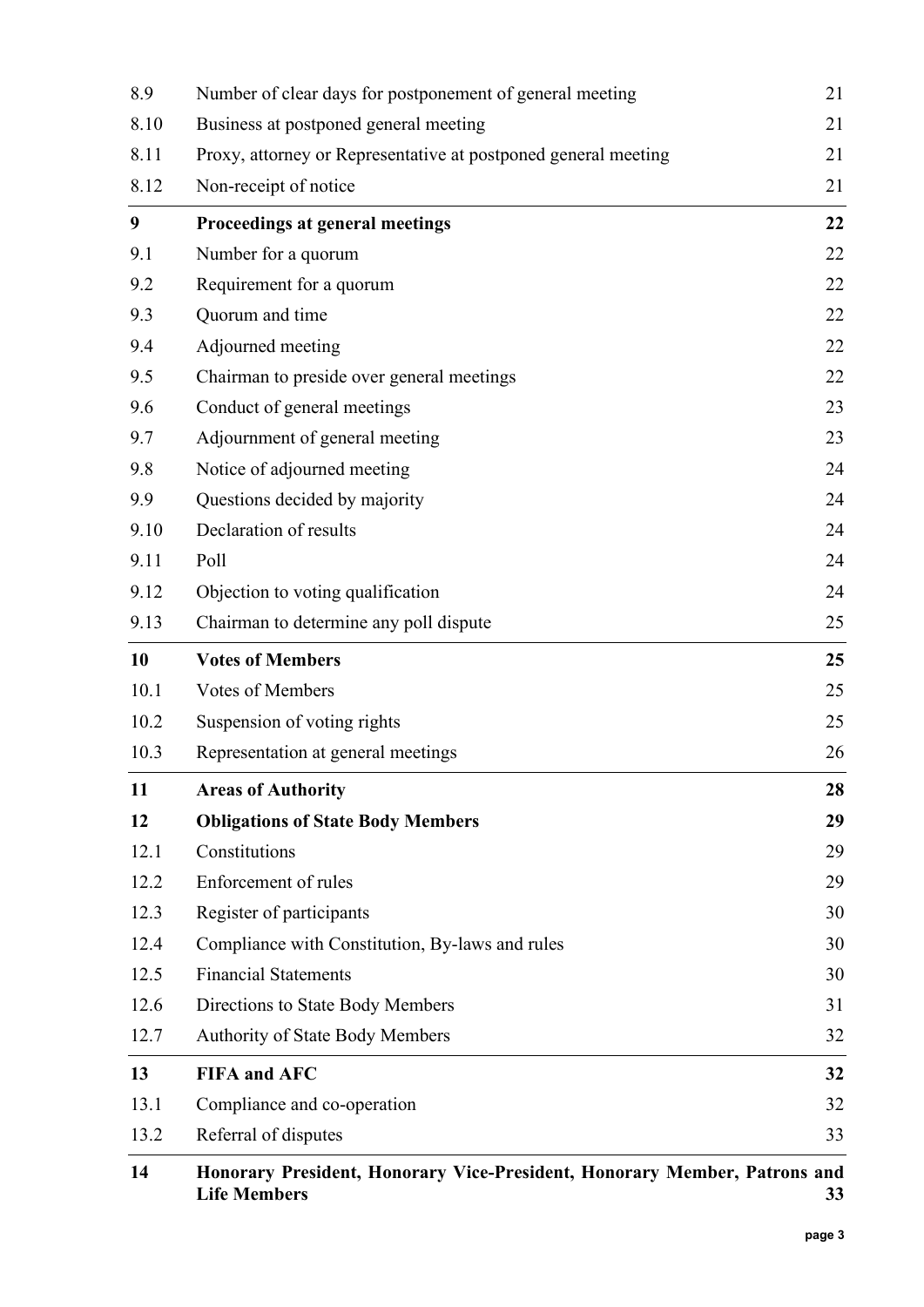| 14.1  | Honorary President, Honorary Vice-President, Honorary Member | 33 |
|-------|--------------------------------------------------------------|----|
| 14.2  | Appointment and removal of patrons                           | 33 |
| 14.3  | <b>Rights of Patrons</b>                                     | 33 |
| 14.4  | Eligibility for Life Membership                              | 33 |
| 14.5  | Nomination requirements                                      | 34 |
| 14.6  | Admission to Life Membership                                 | 34 |
| 14.7  | <b>Rights of Life Members</b>                                | 34 |
| 14.8  | Patrons and Life Members are not Members                     | 34 |
| 15    | <b>Directors</b>                                             | 35 |
| 15.1  | Number of Directors                                          | 35 |
| 15.2  | <b>First election of Directors</b>                           | 35 |
| 15.3  | Term of office of first Elected Directors                    | 35 |
| 15.4  | Term of office of Elected Directors                          | 35 |
| 15.5  | Transitional period                                          | 35 |
| 15.6  | <b>Rotation of Directors</b>                                 | 36 |
| 15.7  | Directors to retire                                          | 36 |
| 15.8  | Office held until end of meeting                             | 36 |
| 15.9  | Election of Chairman                                         | 36 |
| 15.10 | Deputy Chairman                                              | 37 |
| 15.11 | Elections at general meeting                                 | 37 |
| 15.12 | Maximum term of office                                       | 39 |
| 15.13 | Proposal of persons for election as Directors                | 40 |
| 15.14 | Application of nomination procedure                          | 41 |
| 15.15 | Eligibility                                                  | 41 |
| 15.16 | <b>Appointed Directors</b>                                   | 42 |
| 15.17 | Casual vacancy                                               | 43 |
| 15.18 | <b>Remuneration of Directors</b>                             | 44 |
| 15.19 | Vacation of office                                           | 44 |
| 15.20 | <b>Removal of Directors</b>                                  | 44 |
| 16    | <b>Powers and duties of Directors</b>                        | 44 |
| 16.1  | Directors to manage Company                                  | 44 |
| 16.2  | Specific powers of Directors                                 | 44 |
| 16.3  | Time, etc                                                    | 44 |
| 16.4  | Appointment of attorney                                      | 45 |
| 16.5  | Provisions in power of attorney                              | 45 |
| 16.6  | Minutes                                                      | 45 |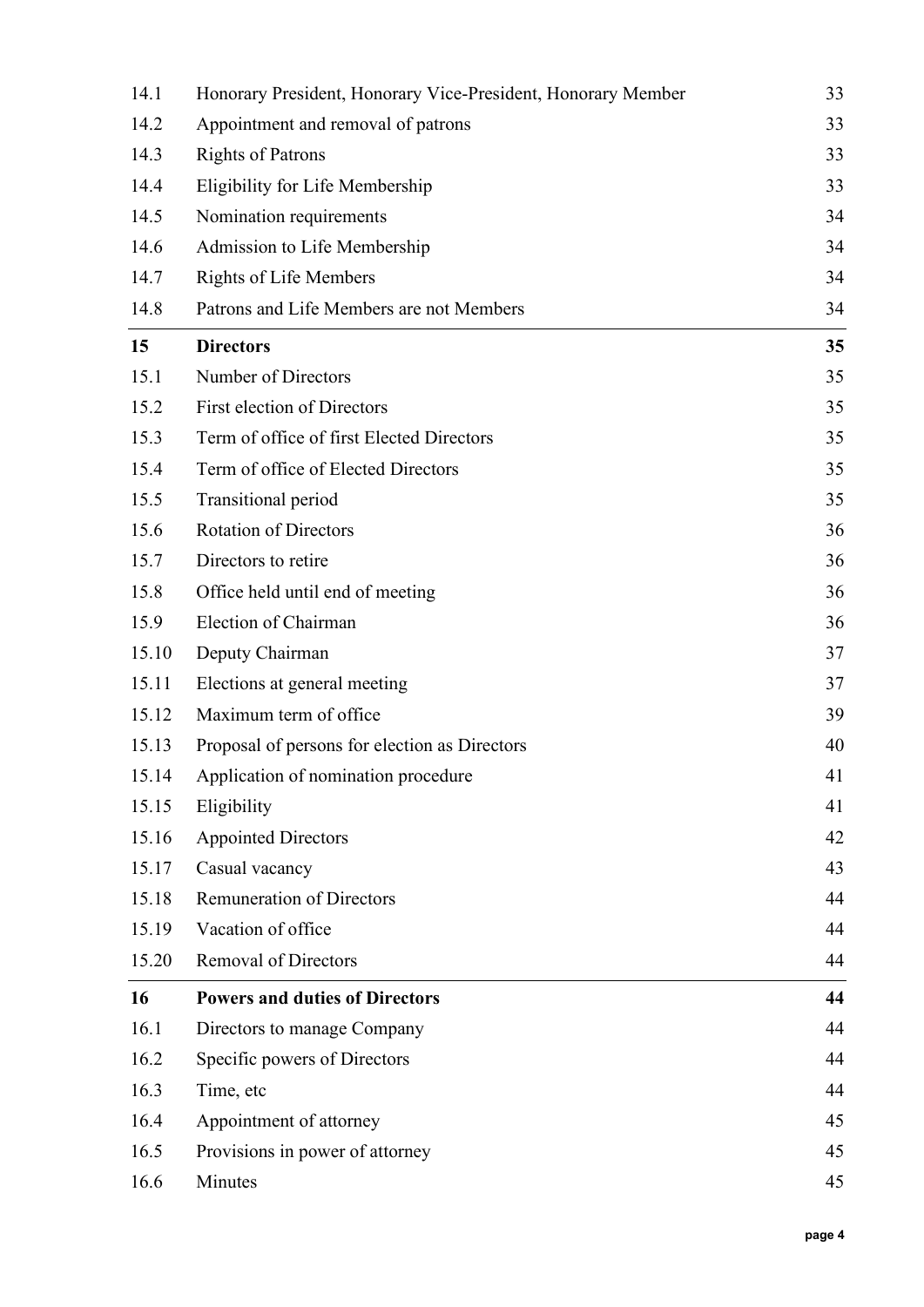| 17    | <b>Proceedings of Directors</b>                           | 45 |
|-------|-----------------------------------------------------------|----|
| 17.1  | Directors meetings                                        | 45 |
| 17.2  | Questions decided by majority                             | 45 |
| 17.3  | Chairman's casting vote                                   | 46 |
| 17.4  | Quorum                                                    | 46 |
| 17.5  | Effect of vacancy                                         | 46 |
| 17.6  | Alternate directors                                       | 46 |
| 17.7  | Convening meetings                                        | 47 |
| 17.8  | Notice of meetings of directors                           | 47 |
| 17.9  | Chairman to preside at Directors' meeting                 | 48 |
| 17.10 | Delegation to individual Directors                        | 49 |
| 17.11 | Powers delegated to persons or committees                 | 49 |
| 17.12 | Committee meetings                                        | 49 |
| 17.13 | Circulating resolutions                                   | 49 |
| 17.14 | Validity of acts of Directors                             | 50 |
| 17.15 | <b>Interested Directors</b>                               | 50 |
| 18    | <b>Committees</b>                                         | 51 |
| 18.1  | <b>Standing Committees</b>                                | 51 |
| 18.2  | Compliance Committee                                      | 52 |
| 18.3  | Nominations Committee                                     | 53 |
| 18.4  | Women's Football Council                                  | 54 |
| 18.5  | Finance and Risk Committee                                | 56 |
| 18.6  | <b>Competitions Committee</b>                             | 57 |
| 18.7  | Football Stakeholders Committee                           | 58 |
| 18.8  | Players' Committee                                        | 59 |
| 18.9  | Referees Committee                                        | 61 |
| 18.10 | <b>Medical Committee</b>                                  | 62 |
| 18.11 | <b>Technical and Development Committee</b>                | 63 |
| 18.12 | Grassroots and Community Football Committee               | 64 |
| 18.13 | <b>Futsal Committee</b>                                   | 66 |
| 18.14 | Indigenous Committee                                      | 67 |
| 18.15 | <b>Inclusivity Committee</b>                              | 68 |
| 18.16 | <b>Ad-hoc Committees</b>                                  | 70 |
| 19    | <b>Chief Executive Officer</b>                            | 70 |
| 19.1  | Appointment of Chief Executive Officer                    | 70 |
| 19.2  | Powers, duties and authorities of Chief Executive Officer | 70 |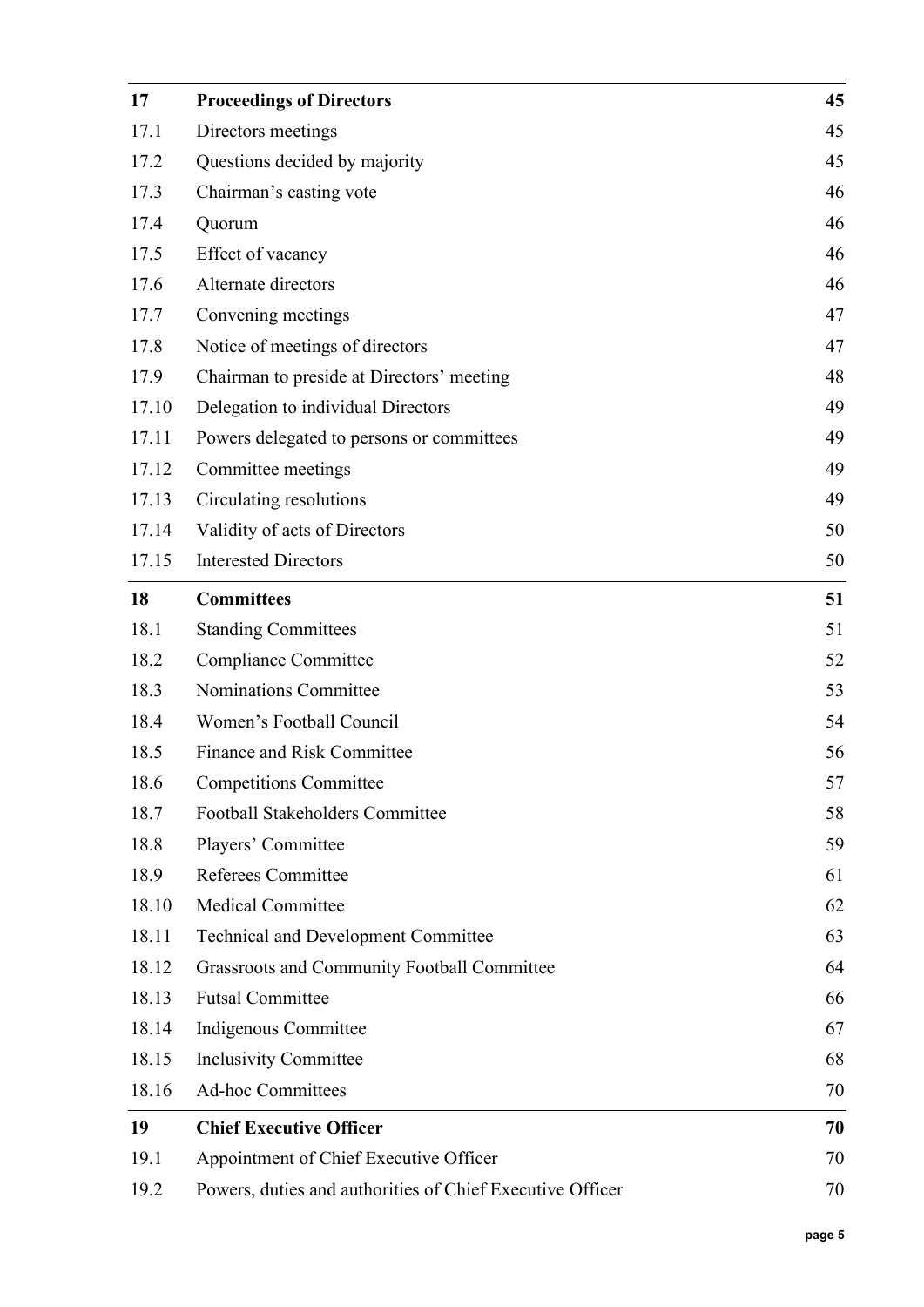| 19.3 | Suspension and removal of Chief Executive Officer     | 70 |
|------|-------------------------------------------------------|----|
| 19.4 | Chief Executive Officer to attend Directors' meetings | 70 |
| 20   | <b>Secretary</b>                                      | 70 |
| 20.1 | Appointment of Secretary                              | 70 |
| 20.2 | Suspension and removal of Secretary                   | 70 |
| 20.3 | Powers, duties and authorities of Secretary           | 71 |
| 21   | <b>Judicial Bodies</b>                                | 71 |
| 21.1 | Judicial Bodies                                       | 71 |
| 21.2 | Disciplinary Committee                                | 71 |
| 21.3 | <b>Ethics Committee</b>                               | 72 |
| 21.4 | <b>Appeals Committee</b>                              | 72 |
| 21.5 | <b>Types of Disciplinary Sanctions</b>                | 73 |
| 21.6 | Transitional and savings period                       | 74 |
| 22   | <b>Dispute Resolution</b>                             | 76 |
| 23   | <b>Financial Period and Reporting</b>                 | 76 |
| 24   | Revenue                                               | 76 |
| 25   | <b>Expenses</b>                                       | 76 |
| 26   | <b>Club financial accounts</b>                        | 77 |
| 27   | <b>Competitions</b>                                   | 77 |
| 28   | <b>Commercial Rights</b>                              | 77 |
| 29   | <b>Ticketing Terms for FA Events</b>                  | 78 |
| 30   | <b>Communication and Privacy</b>                      | 79 |
| 31   | <b>Club licensing</b>                                 | 79 |
| 32   | <b>International matches and competitions</b>         | 80 |
| 32.1 | General                                               | 80 |
| 32.2 | Matches in Australia                                  | 80 |
| 32.3 | Matches outside of Australia                          | 81 |
| 33   | <b>Prohibited Contacts</b>                            | 81 |
| 34   | <b>Approval</b>                                       | 81 |
| 35   | Unforeseen contingencies and force majeure            | 81 |
| 36   | <b>By-laws</b>                                        | 81 |
| 36.1 | Making and amending By-laws                           | 81 |
| 36.2 | Effect of By-law                                      | 81 |
| 37   | <b>Seals</b>                                          | 82 |
| 37.1 | Safe custody of common seals                          | 82 |
| 37.2 | Use of common seal                                    | 82 |
|      |                                                       |    |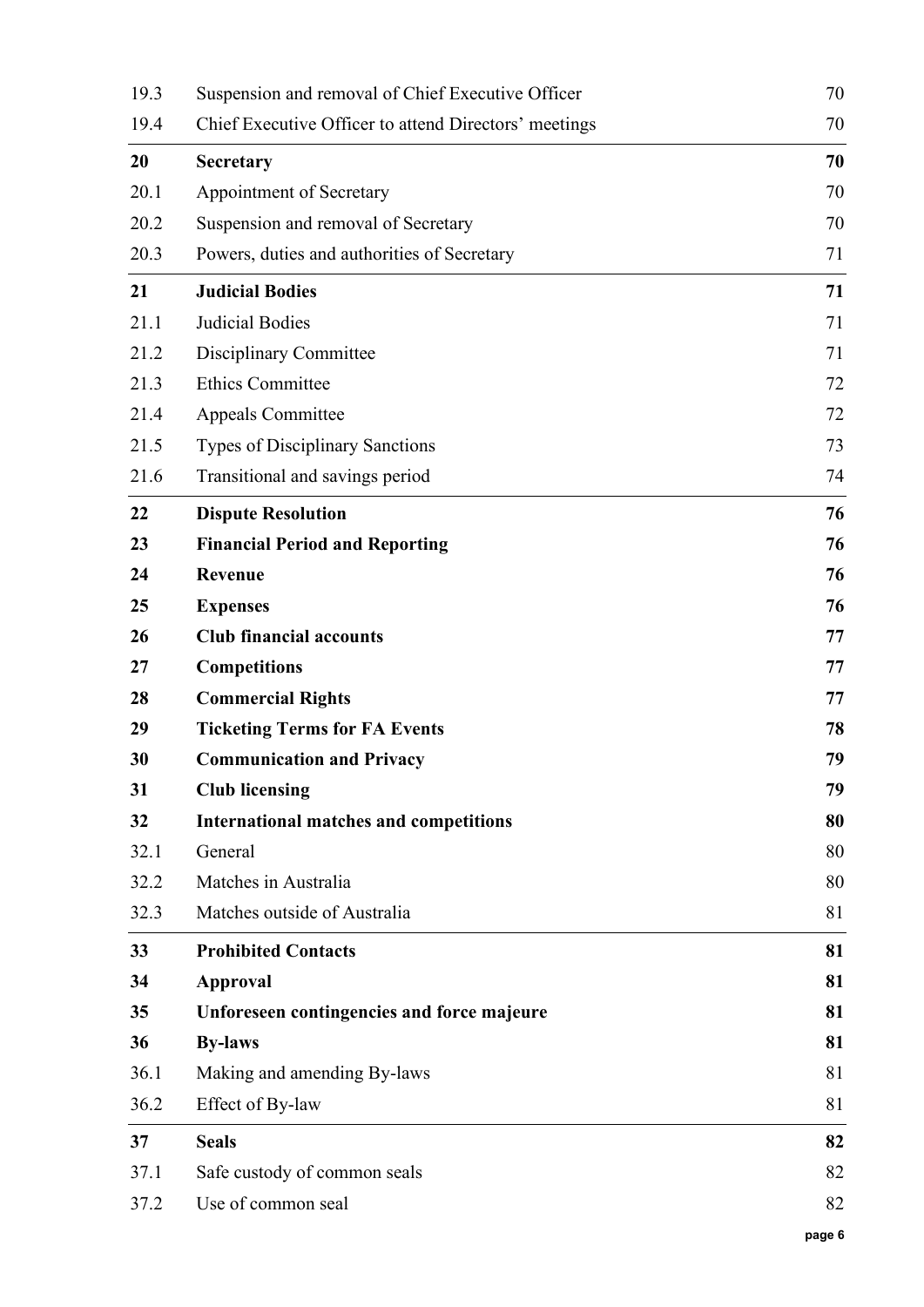| 38               | <b>Inspection of records</b>           | 82 |
|------------------|----------------------------------------|----|
| 38.1             | <b>Inspection by Members</b>           | 82 |
| 38.2             | Right of a Member to inspect           | 82 |
| 39               | <b>Service of documents</b>            | 82 |
| 39.1             | Document includes notice               | 82 |
| 39.2             | Methods of service on a Member         | 82 |
| 39.3             | Methods of service on FA               | 82 |
| 39.4             | Post                                   | 83 |
| 39.5             | Fax or electronic transmission         | 83 |
| 40               | Indemnity                              | 83 |
| 40.1             | Indemnity of officers                  | 83 |
| 40.2             | Insurance                              | 83 |
| 41               | Winding up                             | 84 |
| 41.1             | Contributions of Members on winding up | 84 |
| 41.2             | Excess property on winding up          | 84 |
| 42               | <b>Accounts</b>                        | 84 |
| 43               | <b>Governance review</b>               | 84 |
| 44               | Gender equality at all levels          | 85 |
| 45               | <b>Definitions and interpretation</b>  | 85 |
| 45.1             | Definitions                            | 85 |
| 45.2             | Interpretation                         | 92 |
| 45.3             | Corporations Act                       | 93 |
| 45.4             | Headings                               | 93 |
| 45.5             | "Include" etc                          | 93 |
| 45.6             | Powers                                 | 93 |
| $\mathbf{1}$     | <b>Director Criteria</b>               | 96 |
| $\boldsymbol{2}$ | Qualifying criteria                    | 96 |
| 3                | Core competencies                      | 97 |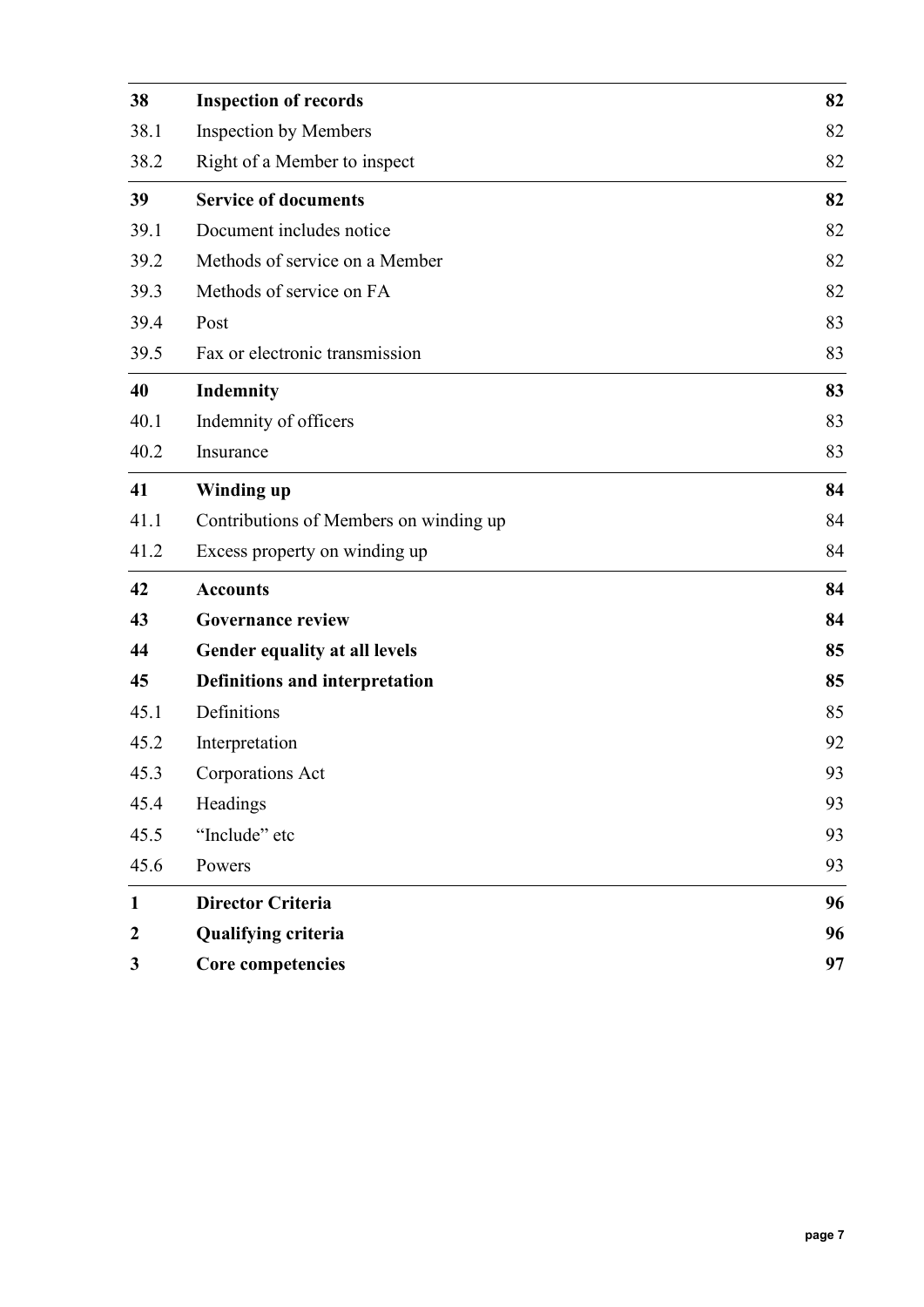## <span id="page-7-0"></span>**1 Name, Headquarters, Legal Form**

- (a) Football Australia Limited is a company limited by guarantee incorporated and registered under the Corporations Act. The operation of the company is governed by the laws of Australia and this Constitution.
- (b) The headquarters of Football Australia Limited are in Sydney, New South Wales, Australia.
- (c) Football Australia Limited is a member of FIFA and of the Asian Football Confederation.
- (d) The abbreviation of Football Australia Limited is FA.
- (e) The FA Brand and other key names and marks are protected as intellectual property rights, including copyright and, where appropriate, as registered trade marks or designs.

## <span id="page-7-1"></span>**2 Objects of FA**

#### <span id="page-7-2"></span>**2.1 Objects**

The objects for which FA is established are:

- (a) to be the premier body for Football in Australia and, as such, to promote and enforce the Statutes and Regulations and the Laws of the Game at all levels, including by:
	- (i) controlling the strategic direction of Football in Australia;
	- (ii) determining the highest level policy for the conduct and management of Football in Australia; and
	- (iii) supervising and governing State bodies, Standing Committees and Football Leagues;
- (b) to constantly improve the game of football and promote, regulate and control it throughout Australia in the light of fair play and its unifying, educational, cultural and humanitarian values, particularly through youth and development programs;
- (c) to be the Australian member of FIFA and comply with the Statutes and Regulations in force from time to time;
- (d) to govern Football throughout Australia, respect and prevent any infringement of the Statutes and Regulations; directives and decisions of FIFA, AFC and FA; principles of fair play, loyalty, integrity and sportsmanship; and the Laws of the Game by its Constituents, and to ensure that these are respected and observed by its Constituents;
- (e) to accredit and regulate referees, coaches and other individuals or entities to undertake functions and activities in relation to or incidental to Football in Australia;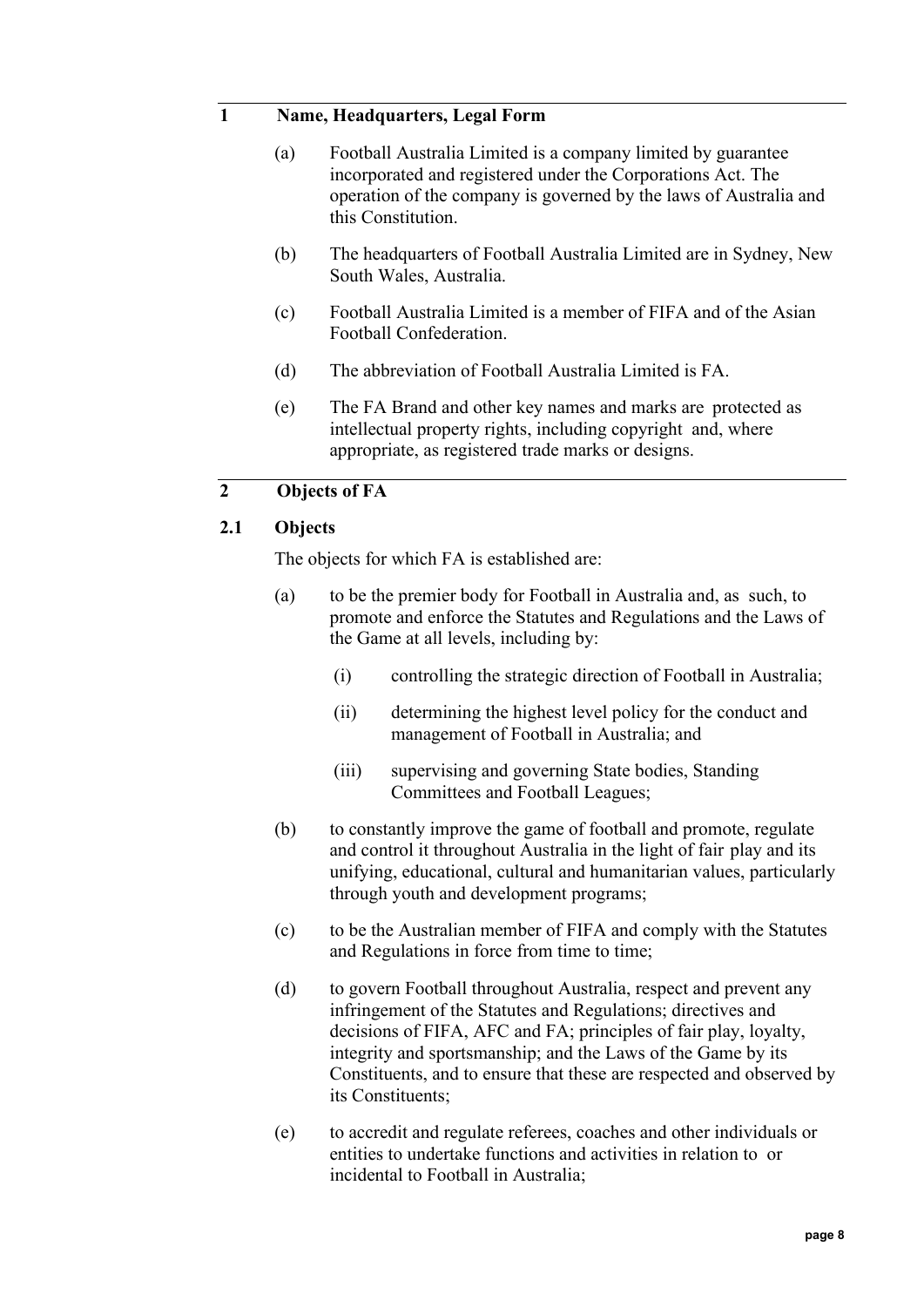- (f) to promote and foster friendly relations between Members, Clubs, Officials and Players and in society for humanitarian objectives;
- (g) to prevent all methods or practices that might jeopardise the integrity of Matches or Competitions or that give rise to abuse of Football;
- (h) to remain neutral in matters of politics and religion, and to promote equality, non-discrimination and to take all reasonable steps to ensure that discrimination or distinction does not occur among Football participants on any grounds regulated under any Equal Opportunity Law. Discrimination of any kind against a country, private person or group of people on account of race, skin colour, religion, language, politics, national or ethnic origin, gender, transgender, sexual orientation, wealth, age, marital status, pregnancy or intellectual or physical impairment or any other attribute specified under commonwealth or state legislation is strictly prohibited and punishable by disciplinary sanction, including suspension or expulsion;
- (i) to make, adopt, vary and publish rules, regulations, by-laws and conditions for:
	- (i) regulating Football in Australia;
	- (ii) deciding and settling all differences that arise between any of the following: Members, Qualifying Members, Provisional Members, Clubs, Officials, Players, Football Leagues, Standing Committees and FA; and
	- (iii) doing everything necessary or desirable to enforce those rules, regulations, by-laws and conditions;
- (j) to do everything expedient to make known the rules, regulations, bylaws and conditions of Football by, in particular:
	- (i) advertising in the press, on television and radio and by circular;
	- (ii) controlling the rights to photograph or make films or other visual reproductions of the games controlled by FA;
	- (iii) publishing books, programs, brochures and periodicals; and
	- (iv) granting prizes, rewards and making donations;
- (k) to manage international sporting relations connected with Football in all its forms;
- (l) to secure and maintain affiliation with other bodies, domestic and international, having a common interest in Football;
- (m) to promote, provide for, regulate and ensure effective management of Football tournaments and games under the control of or authorised by FA, including:
	- (i) national championships between teams representing or selected by State Bodies;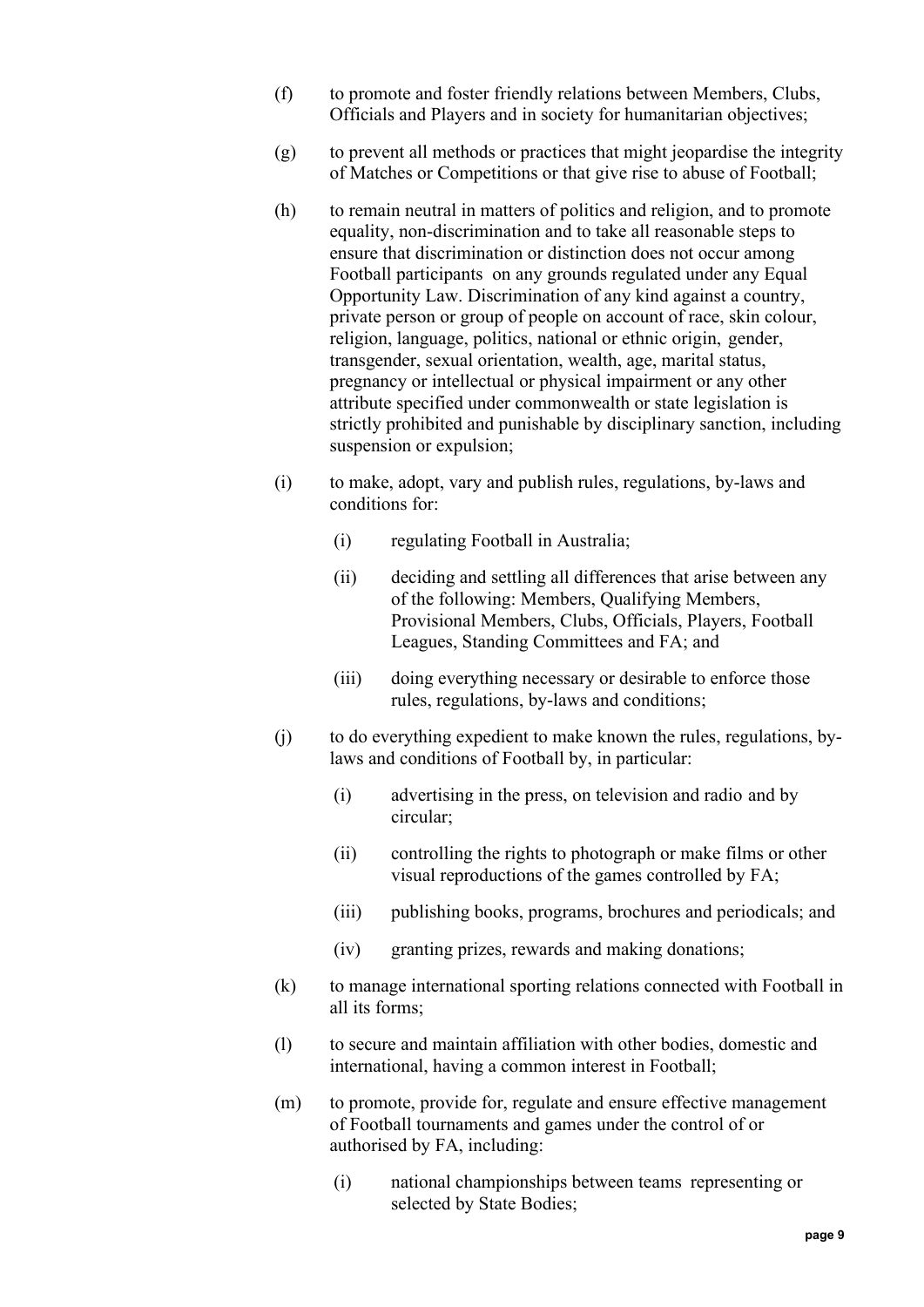- (ii) interstate competitions between teams representing or selected by State Bodies;
- (iii) international competitions;
- (iv) games in Australia between visiting overseas teams, between visiting overseas teams and teams representing or nominated or selected by FA or between visiting overseas teams and teams representing or selected by Constituents;
- (v) tours overseas by teams representing or nominated or selected by FA or teams representing or selected by Constituents; and
- (vi) participation in international competitions by players representing Australia;
- (n) to co-operate with other bodies, including AFC and other member associations of FIFA:
	- (i) in the promotion and development of interstate, international and other Football competitions; and
	- (ii) otherwise, in relation to Football, the Statutes and Regulations and the Laws of the Game;
- (o) to respect and prevent any infringement of the statutes, regulations, directives and decisions of FIFA, AFC and FA as well as the Laws of the Game and to ensure that these are also respected by its Members;
- (p) to protect the interests of its Members; and
- (q) to commit to respecting all internationally recognised human rights and will strive to promote the protection of these rights.

### <span id="page-9-0"></span>**2.2 Football league**

Without limiting article [2.1,](#page-7-2) FA may establish one or more Football Leagues, including under licence.

### <span id="page-9-1"></span>**3 Income and payments**

### <span id="page-9-2"></span>**3.1 Application of income**

All FA's profits (if any), other income and property, however derived, must be applied only to promote its objects.

#### <span id="page-9-3"></span>**3.2 No dividends, bonus or profit to be paid to Members**

None of FA's profits or other income or property may be paid or transferred to the Members, directly or indirectly, by any means.

#### <span id="page-9-4"></span>**3.3 Payments in good faith**

Subject to article 15.18, article 3.2 does not prevent the payment in good faith to an officer or Member, or to a firm of which an officer or Member is a partner: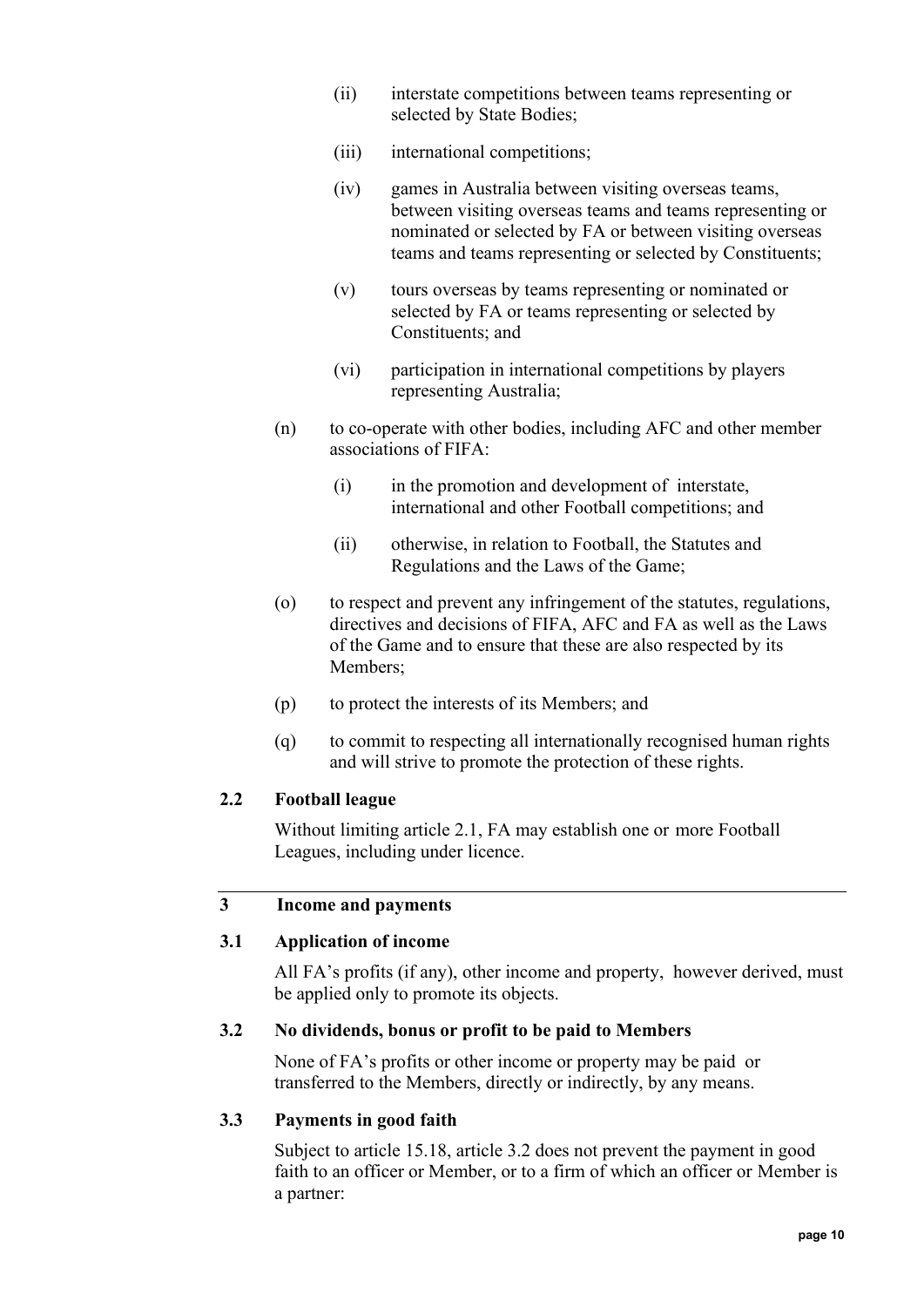- (a) of remuneration for services to FA;
- $(b)$  for goods supplied to FA in the ordinary course of business;
- (c) of interest on money borrowed from them by FA at a rate not exceeding the rate fixed for the purposes of this article 3.3 by FA in general meeting; or
- (d) of reasonable rent for premises let by them to FA.

### <span id="page-10-0"></span>**4 Players**

- (a) The status of Players and the provisions for their transfer are regulated by FA in accordance with the National Registration Regulations and, where applicable, the FIFA Regulations for the Status and Transfer of Players.
- (b) Each Constituent must comply with the National Registration Regulations that, amongst other things, regulate the eligibility, registration, contracting, payments and loan and transfer of Players who enter into, participate in, and leave football in Australia. They apply to all players (whether male or female, junior or senior or Amateur or Professional) and to all forms of organised football under FA's jurisdiction, including 11-a-side, modified football, futsal, indoor and beach football.
- (c) Each Player must be registered with FA in accordance with the National Registration Regulations.
- (d) A Club cannot field a Player in a Match unless that Player is registered by FA with that Club.

### <span id="page-10-1"></span>**5 Conduct of Bodies and Official**

Each Body and Official must observe the Constitution, by-laws, statutes, regulations, directives, decisions and the Code of Ethics of FIFA, of AFC and of FA in their activities.

### <span id="page-10-3"></span><span id="page-10-2"></span>**6 Membership**

#### **6.1 Members**

Subject to article [6.8,](#page-15-1) the members of FA are:

- (a) each of the nine State Body Members;
- (b) each of the nine A-League Club Members;
- (c) the Players' Member;
- (d) each of the ten Women's Football Council Members; and
- (e) any New Member,

(collectively, the **Members**).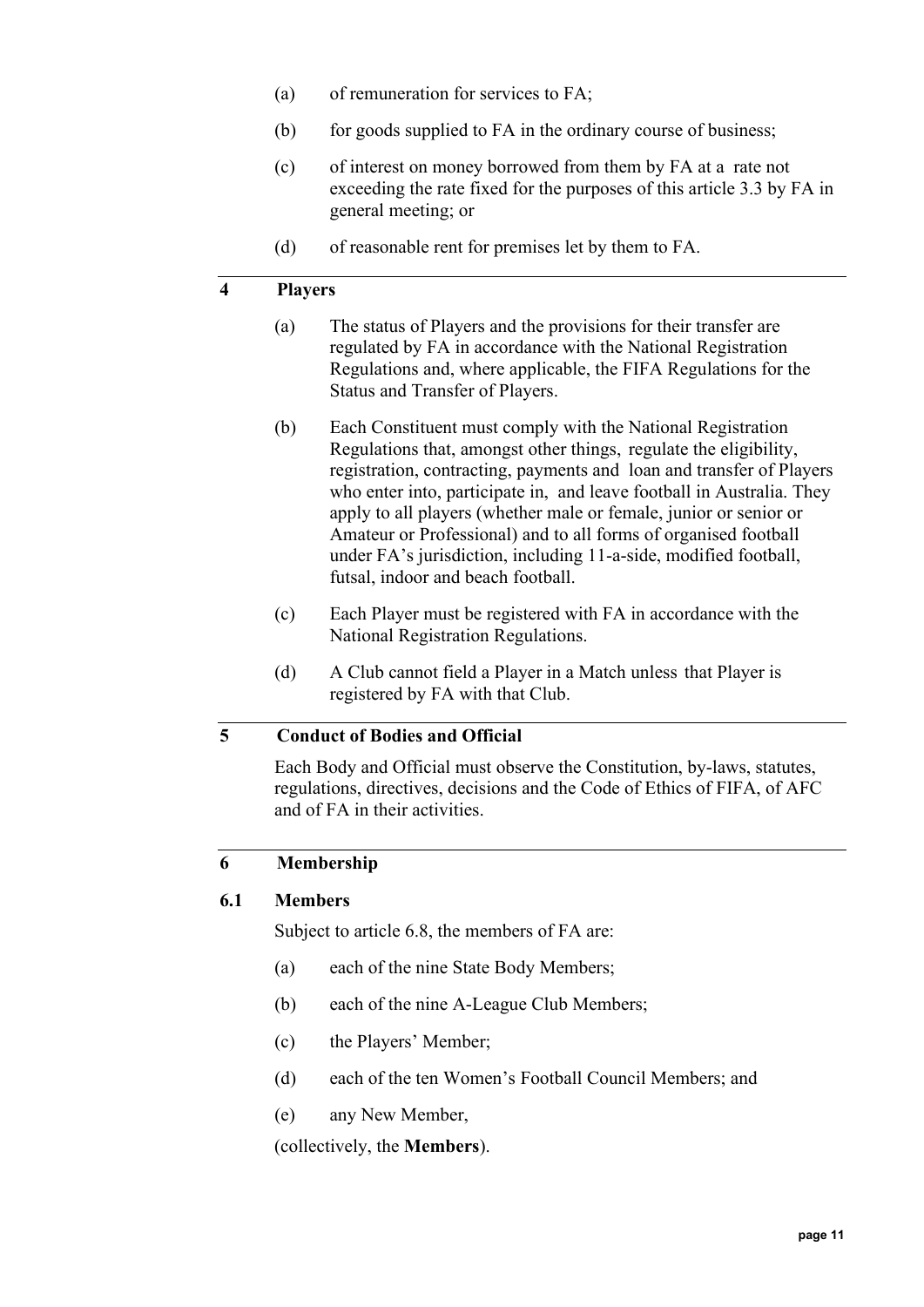# <span id="page-11-2"></span><span id="page-11-0"></span>**6.2 State Bodies**

- (a) The Directors must recognise as a State Body one body in respect of each State which, in their opinion, represents Football in that State, with the exception of New South Wales, in respect of which the Directors may recognise two bodies which, in their opinion, represent Football in New South Wales.
- <span id="page-11-3"></span>(b) The Directors may provisionally revoke the recognition of a State Body under article [6.2\(a\)](#page-11-2) if in their opinion the State Body no longer represents Football in the State in respect of which it was recognised. The provisional revocation, unless lifted by the Directors, continues until the next annual general meeting at which FA, through the Members must consider a resolution to terminate the membership of the State Body Member under article [6.10.](#page-16-0)
- (c) Before provisionally revoking the recognition of a State Body under article [6.2\(b\),](#page-11-3) the Directors must provide the State Body with a reasonable opportunity to be heard and to make submissions in relation to the provisional revocation referred to in article [6.2\(b\).](#page-11-3)
- (d) Following provisional revocation of the recognition of a State Body under article [6.2\(b\),](#page-11-3) the Directors may recognise as a State Body another body as representing Football in the State in respect of which the former State Body was recognised, and may, upon termination of the membership of the former State Body, invite the new State Body to become a Member in accordance with article [6.3.](#page-11-1)

### <span id="page-11-1"></span>**6.3 New Members**

- (a) A person, company or New Australian A-League Club may become a New Member of FA in accordance with this article [6.3.](#page-11-1)
- (b) Subject to [6.3\(j\),](#page-13-1) in order for a person or company to become a New Member, the relevant person or company (**Potential New Member**) must:
	- (i) first become a Qualifying Member;
	- (ii) then become a Provisional Member; and
	- (iii) finally become a New Member.
- (c) In order for a Potential New Member to become a Qualifying Member:
	- (i) the Potential New Member must register an intent to represent a special interest group within FA by:
		- (A) submitting a formal letter of application to the Secretary to become a Qualifying Member; and
		- (B) within the formal letter of application, set out which special interest group the Potential New Member will represent and provide evidence that the Potential New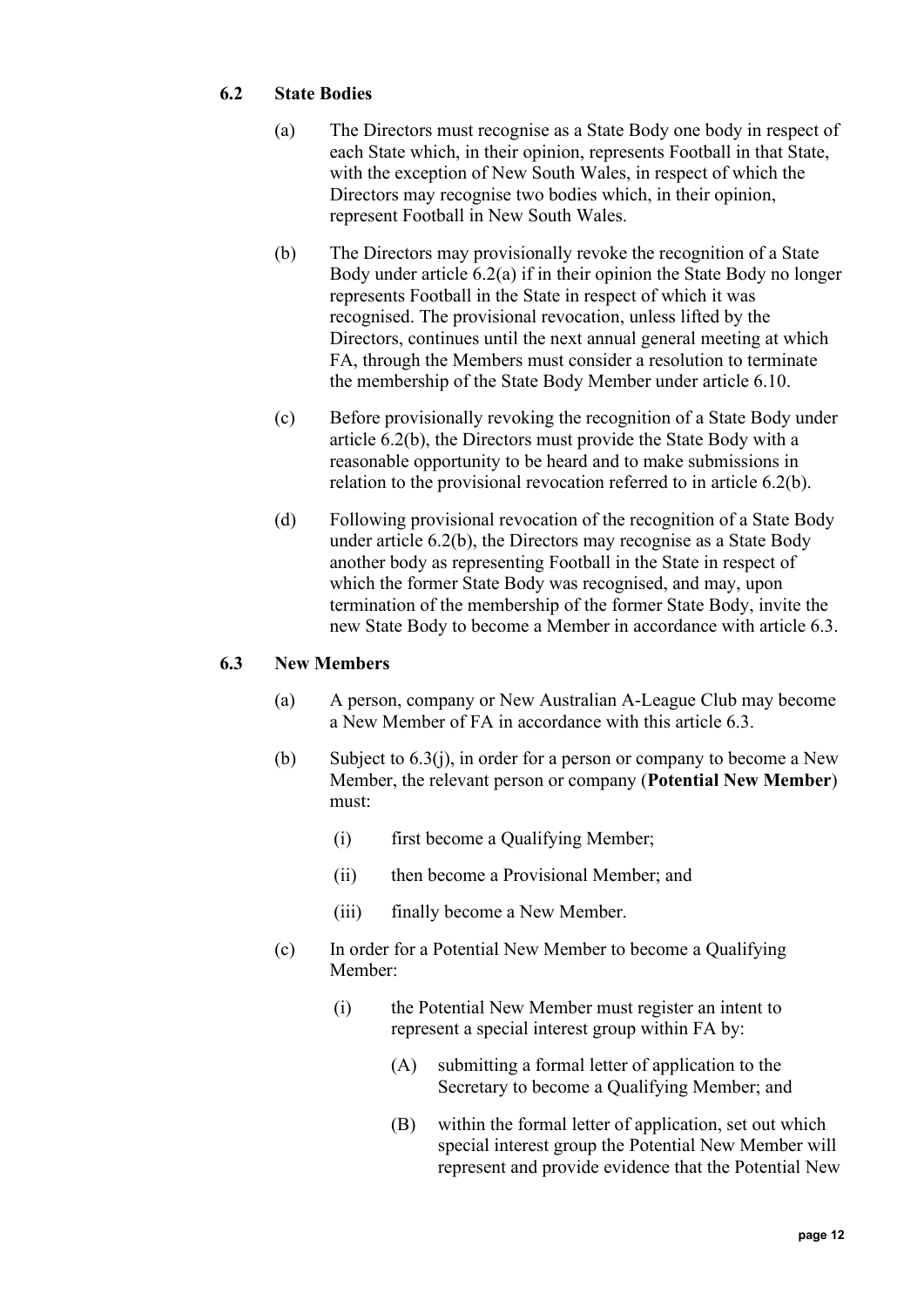Member has satisfied the Qualifying Member Criteria; and

- (ii) the Members must pass a resolution granting the Potential New Member the status of Qualifying Member.
- <span id="page-12-0"></span>(d) If the Members pass a resolution in accordance with article  $6.3(c)$ (ii), the Potential New Member will become a Qualifying Member from the end of the annual general meeting in which the resolution is passed.
- (e) In order for a Qualifying Member to become a Provisional Member:
	- (i) at least two months prior to the annual general meeting that is two years after the Qualifying Member is granted its status as a Qualifying Member, the Qualifying Member must submit evidence to the Secretary that the Qualifying Member has satisfied the Provisional Member Criteria; and
	- (ii) at the annual general meeting that is two years after the Qualifying Member is granted its status as a Qualifying Member, the Members must pass a resolution granting the Qualifying Member the status of Provisional Member.
- <span id="page-12-1"></span>(f) If the Members pass a resolution in accordance with article  $6.3(e)$ (ii), the Qualifying Member will become a Provisional Member from the end of the annual general meeting in which the resolution is passed.
- (g) In order for a Provisional Member to become a New Member:
	- (i) at least two months prior to the annual general meeting that is two years after the Provisional Member is granted its status as a Provisional Member, the Provisional Member must submit to the Secretary:
		- (A) an application to become a New Member which is endorsed by two Members; and
		- (B) evidence that the Provisional Member has satisfied the New Member Criteria; and
	- (ii) at the annual general meeting that is two years after the Provisional Member is granted its status as a Provisional Member, the Members must pass a resolution granting the Provisional Member the status of New Member.
- <span id="page-12-2"></span>(h) If the Members pass a resolution in accordance with article  $6.3(g)(ii)$ , the Provisional Member will become a New Member from the end of the annual general meeting in which the resolution is passed.
- (i) If the Members do not pass a resolution granting:
	- (i) a Potential New Member the status of a Qualifying Member;
	- (ii) a Qualifying Member the status of a Provisional Member; or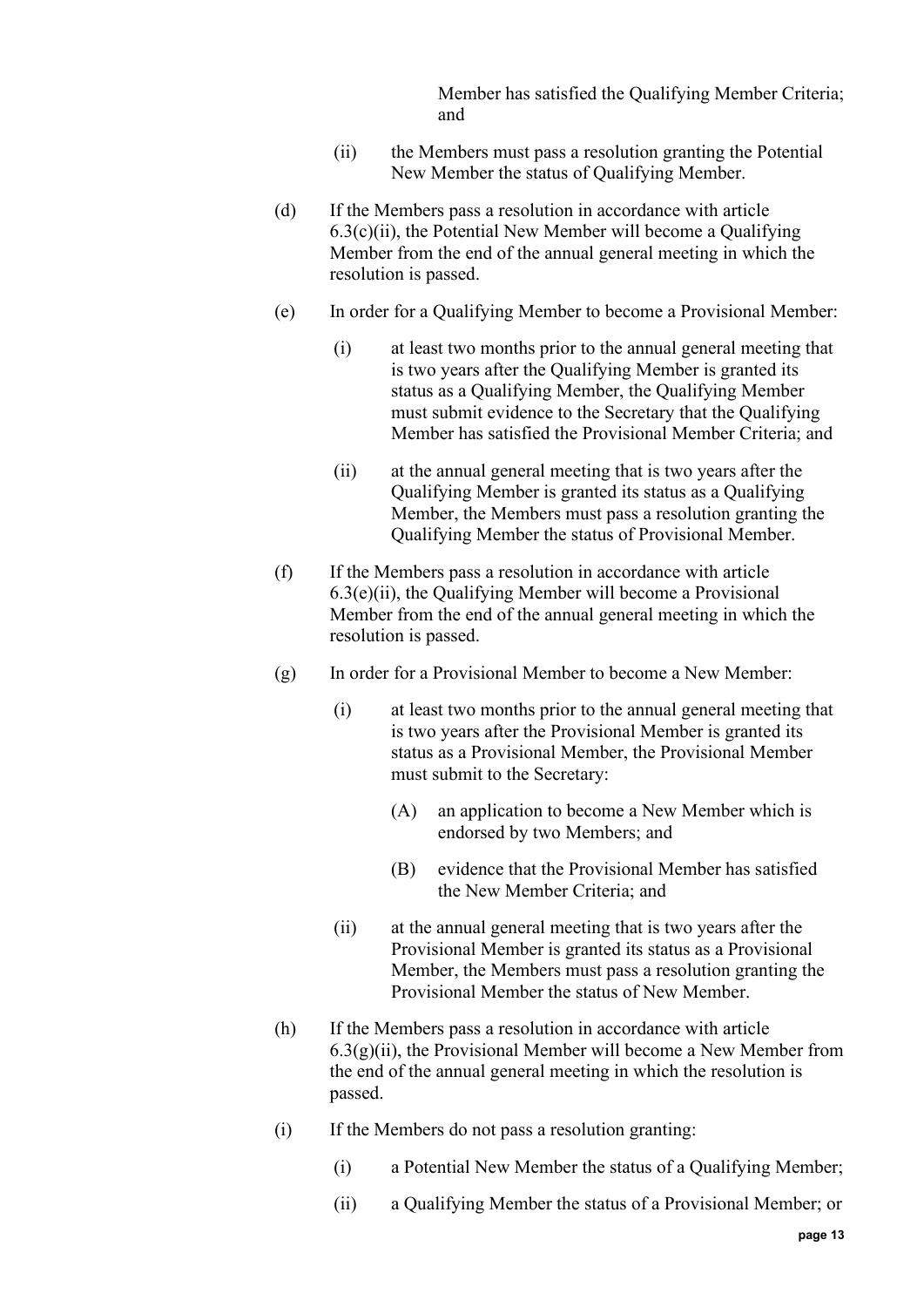(iii) a Provisional Member the status of a New Member,

the Potential New Member, Qualifying Member or Provisional Member (as applicable) may re-apply at the next annual general meeting.

- <span id="page-13-1"></span>(j) A New Australian A-League Club may become a New Member in accordance with the following process:
	- (i) at the time a New Australian A-League Club is granted an Operating Licence, the New Australian A-League Club will become a Qualifying Member;
	- (ii) two years after the New Australian A-League Club has become a Qualifying Member, the New Australian A-League Club will become a Provisional Member provided that the New Australian A-League Club has continuously held its Operating Licence for two years; and
	- (iii) two years after the New Australian A-League Club has become a Provisional Member, the New Australian A-League Club will become a New Member provided that the New Australian A-League Club has continuously held its Operating Licence for two years as a Provisional Member.

### <span id="page-13-0"></span>**6.4 Mandatory Compliance and Constituent and Member obligations**

- (a) Each Constituent must comply with the FA Statutes (including any Annexures from time to time), including:
	- (i) this Constitution;
	- (ii) Member Protection Policy;
	- (iii) National Registration Regulations;
	- (iv) National Code of Conduct;
	- (v) National Disciplinary Regulations;
	- (vi) National Anti-Doping Policy; and
	- (vii) any other by-laws, statutes, regulations, directives and decisions of FIFA, AFC and FA.
- (b) Each Constituent must comply with the determination of a Judicial Body.
- (c) Any Constituent who infringes or breaches any term of the FA Statutes will be subject to disciplinary sanction in accordance with the relevant provision of the FA Statutes.
- (d) Each State Body Member must ensure the election or appointment of its decision-making bodies.
- (e) Each State Body Member must: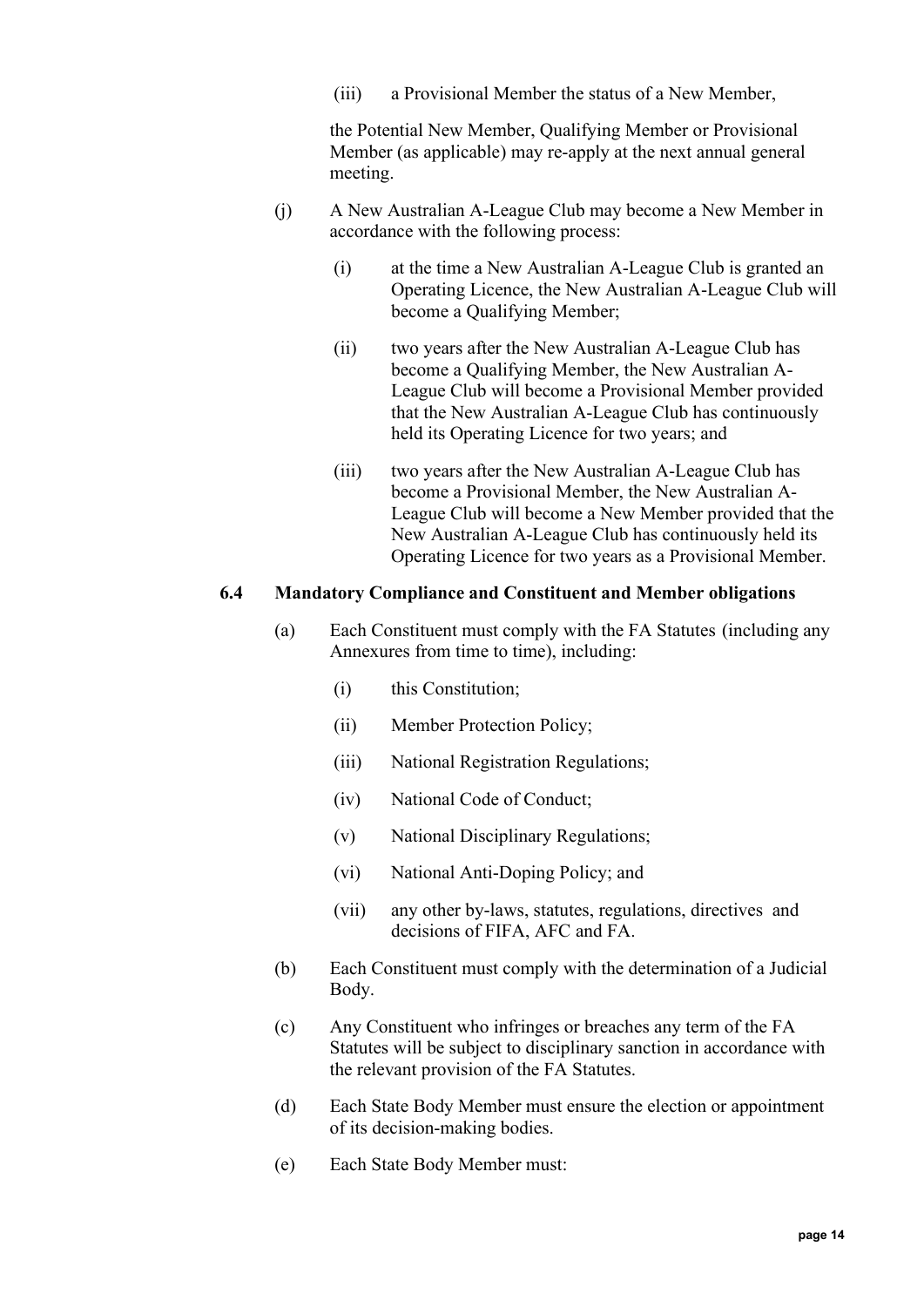- (i) organise, promote and administer Football throughout its own state or territory jurisdiction:
- (ii) implement and enforce the FA Statutes throughout its jurisdiction, including the communication and education of any variations to any of the FA Statutes from time to time; and
- (iii) ensure compliance with the FA Statutes by the District Associations, Competition Administrators and Clubs within its jurisdiction.

### <span id="page-14-0"></span>**6.5 Member Rights**

- (a) The Members have the following rights in accordance with and as prescribed by this Constitution and the Corporations Act:
	- (i) to take part in the FA general meeting, to know its agenda in advance, to be called to the general meeting within the prescribed time and exercise their voting rights;
	- (ii) to ensure the agenda of the FA general meeting includes agenda items enabling the exercise of Member rights specified by this Constitution and the Corporations Act;
	- (iii) to nominate candidates for election as an Elected Director in accordance with the nomination procedure under article [15.14;](#page-40-0)
	- (iv) in general meeting, to ratify the appointment of:
		- (A) members of the Judicial Bodies of FA; and
		- (B) Appointed Directors in accordance with article [15.16\(e\);](#page-41-1)
	- (v) to nominate candidates for admission as Life Members and in general meeting, approve admission of Life Members in accordance with article [14.6;](#page-33-1)
	- (vi) in general meeting, to approve the award of title of Honorary President, Honorary Vice-President and Honorary Member in accordance with article [14.1;](#page-32-2) and
	- (vii) to exercise any other right of a Member prescribed in this Constitution, the Corporations Act or the FA Statutes.

#### <span id="page-14-2"></span><span id="page-14-1"></span>**6.6 Membership subscriptions**

- (a) The Directors must determine from time to time:
	- (i) the amount (if any) payable by an applicant for membership;
	- (ii) the amount of the annual subscription payable by each Member, or any class of Members, and the due date for its payment; and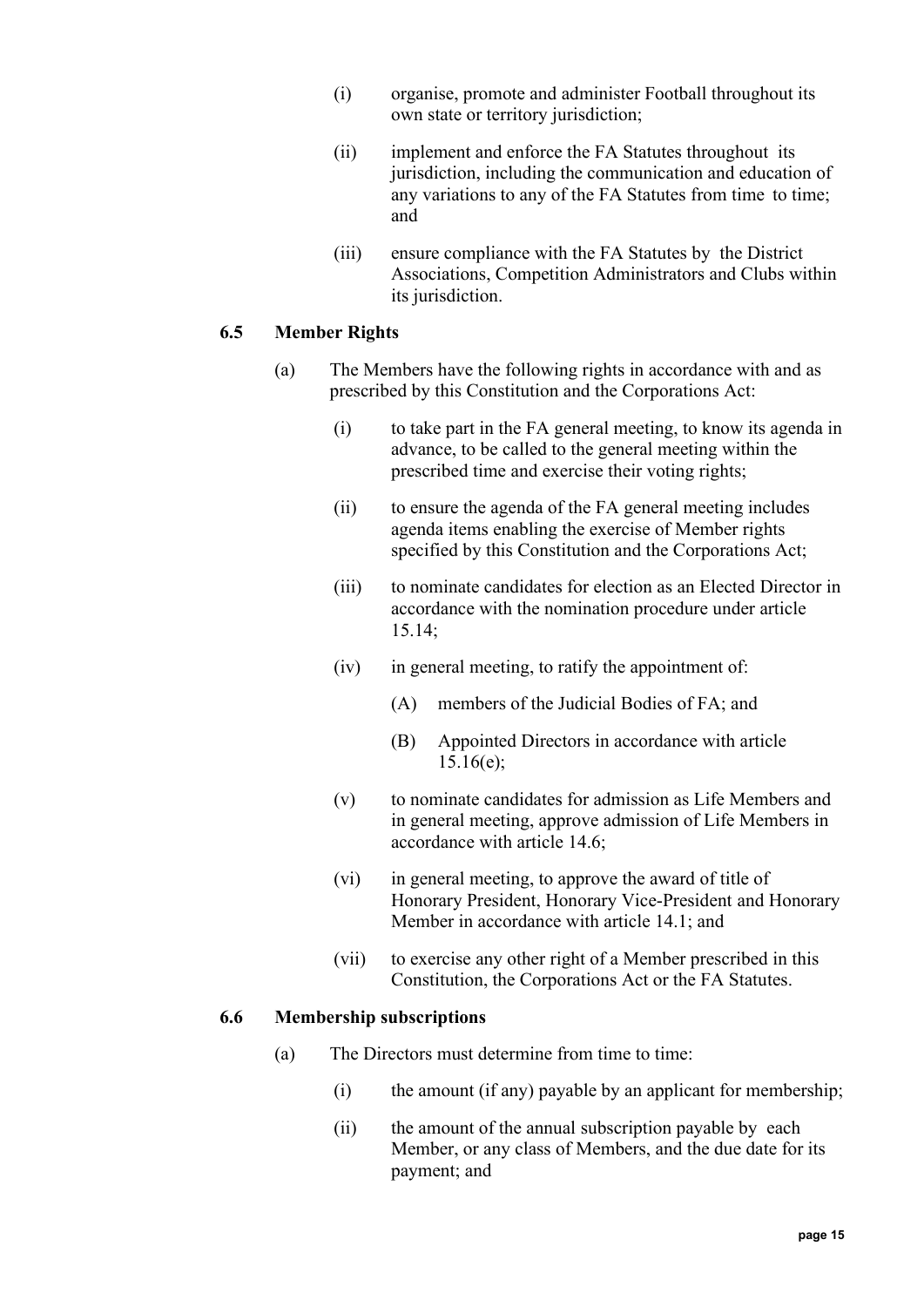- (iii) any other amount to be paid by each Member, or any class of Members, whether of a recurrent or any other nature.
- <span id="page-15-3"></span>(b) Each Member must pay to FA the amounts determined under this article [6.6.](#page-14-1)
- (c) FA in general meeting may, by Special Resolution, increase or reduce any amounts determined by the Directors under article [6.6\(a\)](#page-14-2) provided, in the case of a reduction of an amount, that reduction does not place the financial viability or the programs of FA in doubt, but this does not affect the validity of anything previously done pursuant to articles [6.6\(a\)](#page-14-2) or [6.6\(b\).](#page-15-3)

#### <span id="page-15-0"></span>**6.7 Deferral or reduction of subscriptions**

The Directors may defer the obligations of a Member to pay a subscription or other amount, or reduce (including to zero) the subscription or other amount payable by a Member, if the Directors are satisfied that:

- (a) there are reasonable grounds for doing so;
- (b) FA will not be materially disadvantaged as a result; and
- (c) the Member agrees to pay the deferred or (if greater than zero) the reduced subscription or other amount within a time fixed by the Directors.

#### <span id="page-15-4"></span><span id="page-15-1"></span>**6.8 Admission of Members**

- (a) Before admission as a Member, each person, company or A-League Club listed under article [6.1](#page-10-3) must sign an application agreeing to be bound by:
	- (i) this Constitution;
	- (ii) the By-laws;
	- (iii) FA Statutes;
	- (iv) the Statutes and Regulations; and
	- (v) the Grievance Procedure and the dispute resolution process set out in article [13.2:](#page-32-0)
		- (A) while a Member; and
		- (B) after ceasing to be a Member, in respect of disputes relating to a matter arising while they were a Member.
- (b) Each person, company or A-League Club will be considered to have satisfied the requirements under this article [6.8](#page-15-1) once the signed application under article [6.8\(a\)](#page-15-4) is returned to the Secretary and any subscriptions or other amounts payable are paid.

#### <span id="page-15-2"></span>**6.9 Status of State Bodies, Competitions and Clubs**

(a) A State Body, Competition and Club is subordinate to and must be recognised by FA. This Constitution defines the scope of authority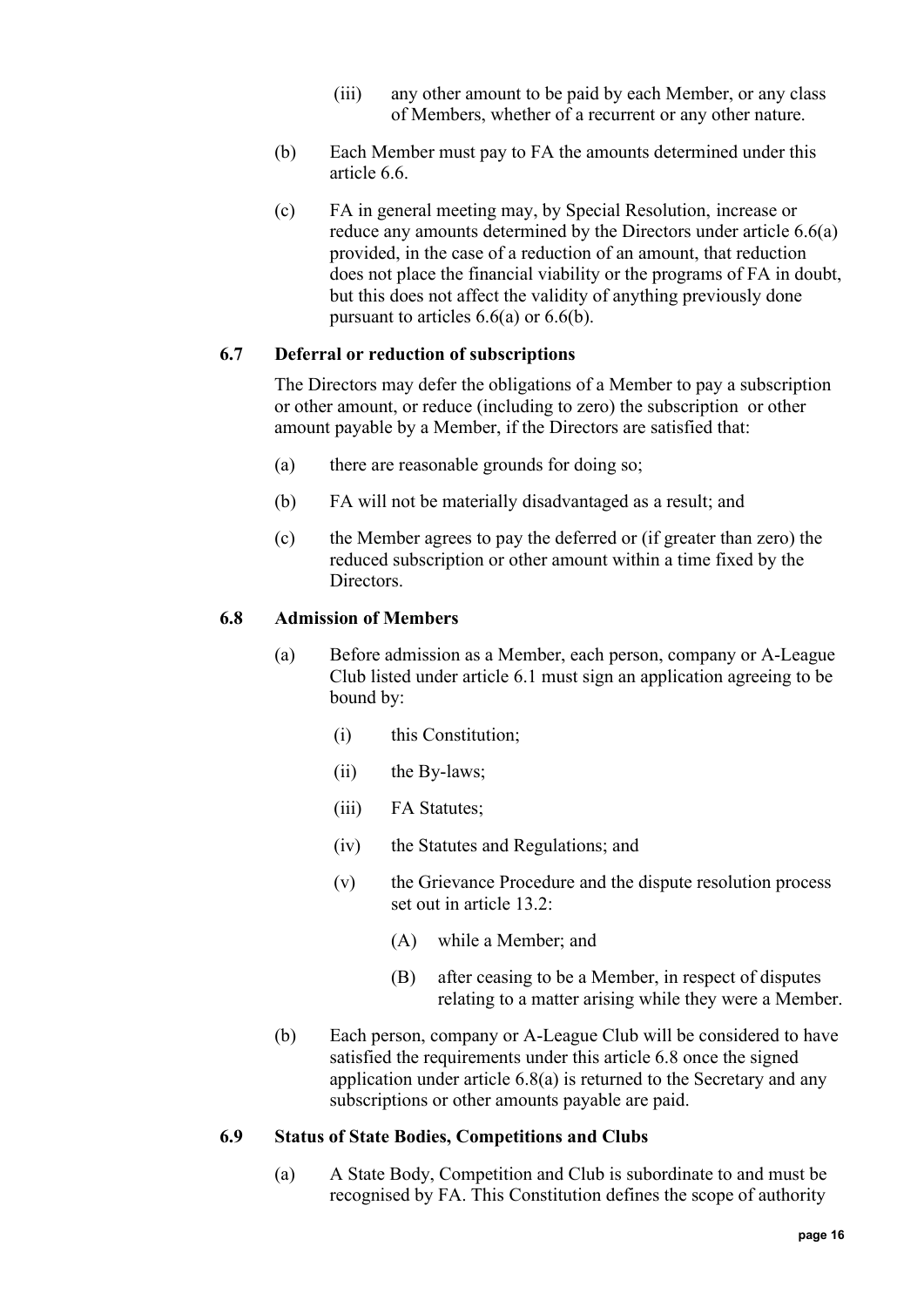and the rights and duties of these bodies. The statutes and regulations of these bodies must not be inconsistent with the FA **Statutes** 

- (b) Each new and continuing Competition must be registered with, and sanctioned by, FA in accordance with procedures specified in the National Registration Regulations. Once a Competition is sanctioned, a State Body is responsible for ensuring that the competition rules of any Competition within its jurisdiction are consistent with the FA Statutes.
- (c) The A-League is established by FA and governed by the A-League Competition Rules.
- (d) Each Club must be registered with FA in accordance with the procedures specified in the National Registration Regulations. FA will keep a register of all Clubs.
- (e) A Body wanting to play a Match against a club from another National Association must apply to FA for sanctioning in the manner prescribed by FA and in accordance with the FIFA Regulations Governing International Matches.
- (f) Subject to article [12,](#page-28-0) a Body must take all decisions on any matters regarding their membership independently of any external body. This obligation applies regardless of the Body's corporate structure.
- (g) Subject to article [6.9\(h\),](#page-16-1) no natural or legal person (including holding companies and subsidiaries) may exercise control over more than one Club or group whenever the integrity of any Match or Competition could be jeopardised.
- (h) FA may hold the licence of more than one Club participating in the A-League for an interim period pending transfer of the licence to another person.

#### <span id="page-16-2"></span><span id="page-16-1"></span><span id="page-16-0"></span>**6.10 Suspension and termination of membership of a State Body**

- (a) The Directors may suspend the membership of a State Body Member with immediate effect if:
	- (i) recognition of the State Body Member is provisionally revoked under article [6.2\(b\);](#page-11-3)
	- (ii) the State Body Member breaches or fails to comply with a written notice given to it by the Directors under article [12.4;](#page-29-1)
	- (iii) the State Body Member breaches or fails to comply with a direction given to it by the Directors under article [12.6;](#page-30-0) or
	- (iv) the State Body Member otherwise seriously and repeatedly violates its obligations as a Member under this Constitution.
- <span id="page-16-4"></span><span id="page-16-3"></span>(b) Before suspending the membership of a State Body Member under article  $6.10(a)(ii)$  or  $6.10(a)(iii)$ , the Directors must provide the State Body Member with a reasonable opportunity to be heard and to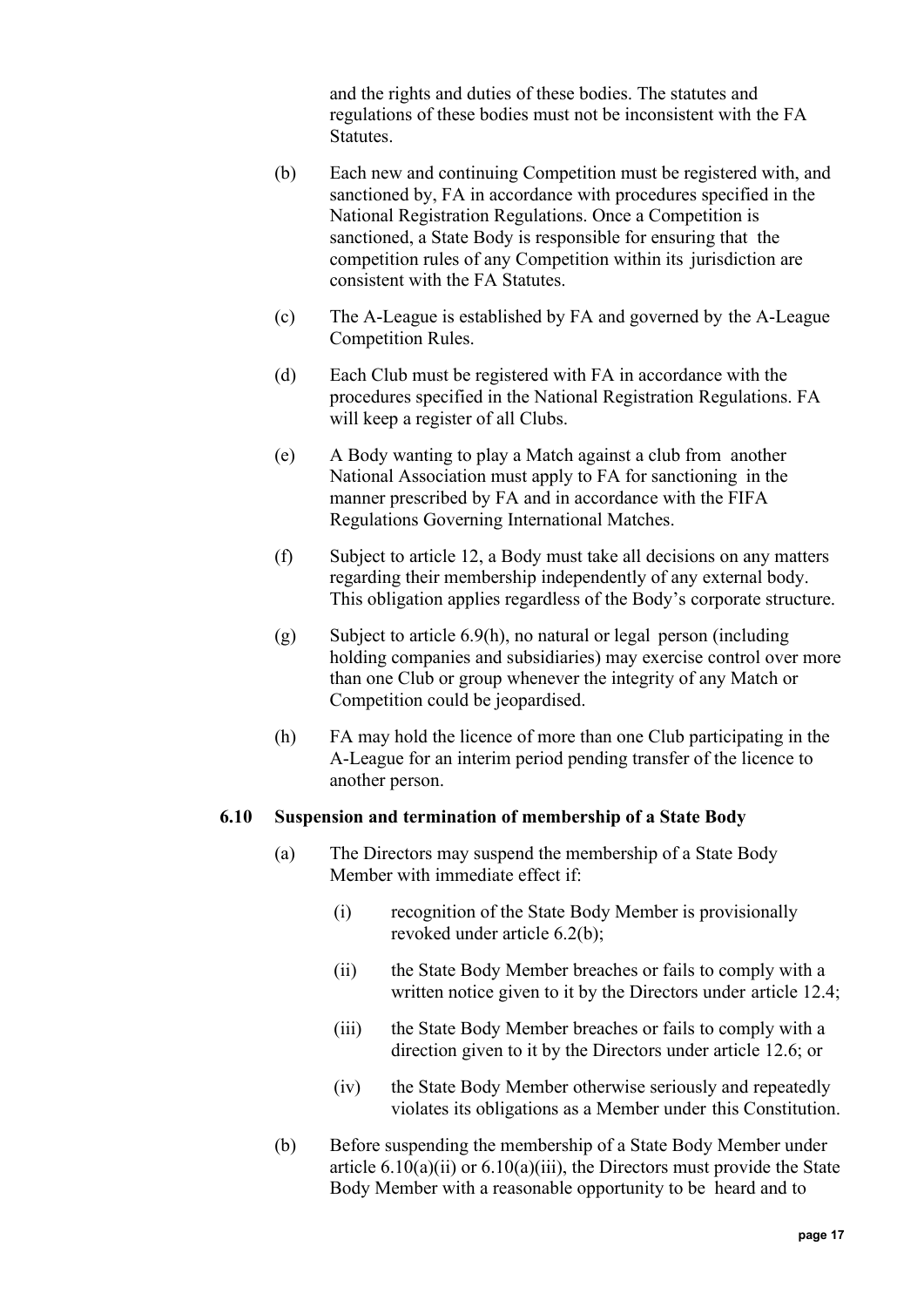make submissions in relation to the breach or failure referred to in article  $6.10(a)(ii)$  or  $6.10(a)(iii)$ .

- (c) The Directors must notify a State Body Member, in writing, if its membership is suspended. The suspension of the membership continues, unless lifted by the Directors, until the next annual general meeting at which FA must consider a resolution to terminate the membership of the State Body Member under article [6.10\(e\).](#page-17-1)
- (d) If the Directors have notified a State Body Member that its membership has been suspended, during the period before the next annual general meeting the State Body Member:
	- (i) must continue to comply with its obligations under this Constitution; and
	- (ii) will not be entitled to receive notice of, or to attend, speak at or vote at, general meetings.
- <span id="page-17-1"></span>(e) FA, in general meeting, may by Special Resolution, terminate the membership of a State Body Member:
	- (i) that has been suspended by the Directors in accordance with article  $6.10(b)$ ; or
	- (ii) that seriously and repeatedly violates its obligations as a Member under this Constitution.

### <span id="page-17-2"></span><span id="page-17-0"></span>**6.11 Ceasing to be a Member**

- (a) A person ceases to be a Member on:
	- (i) resignation;
	- (ii) death;
	- (iii) becoming bankrupt or insolvent or making an arrangement, composition or compromise with creditors of the person's joint or separate estate generally;
	- (iv) becoming of unsound mind or someone whose person or estate is liable to be dealt with in anyway under a law relating to mental health;
	- (v) the termination of their membership under this Constitution;
	- (vi) if a corporation, being dissolved or otherwise ceasing to exist, having a liquidator or provisional liquidator appointed to it, or being unable to pay its debts; or
	- (vii) in the case of a Woman's Football Council Member, the cessation or termination of that Woman's Football Council Member's membership of the Women's Football Council.
- (b) For the purposes of article  $6.11(a)(i)$ , a Member may resign as a member of FA by giving 14 days written notice to the Directors.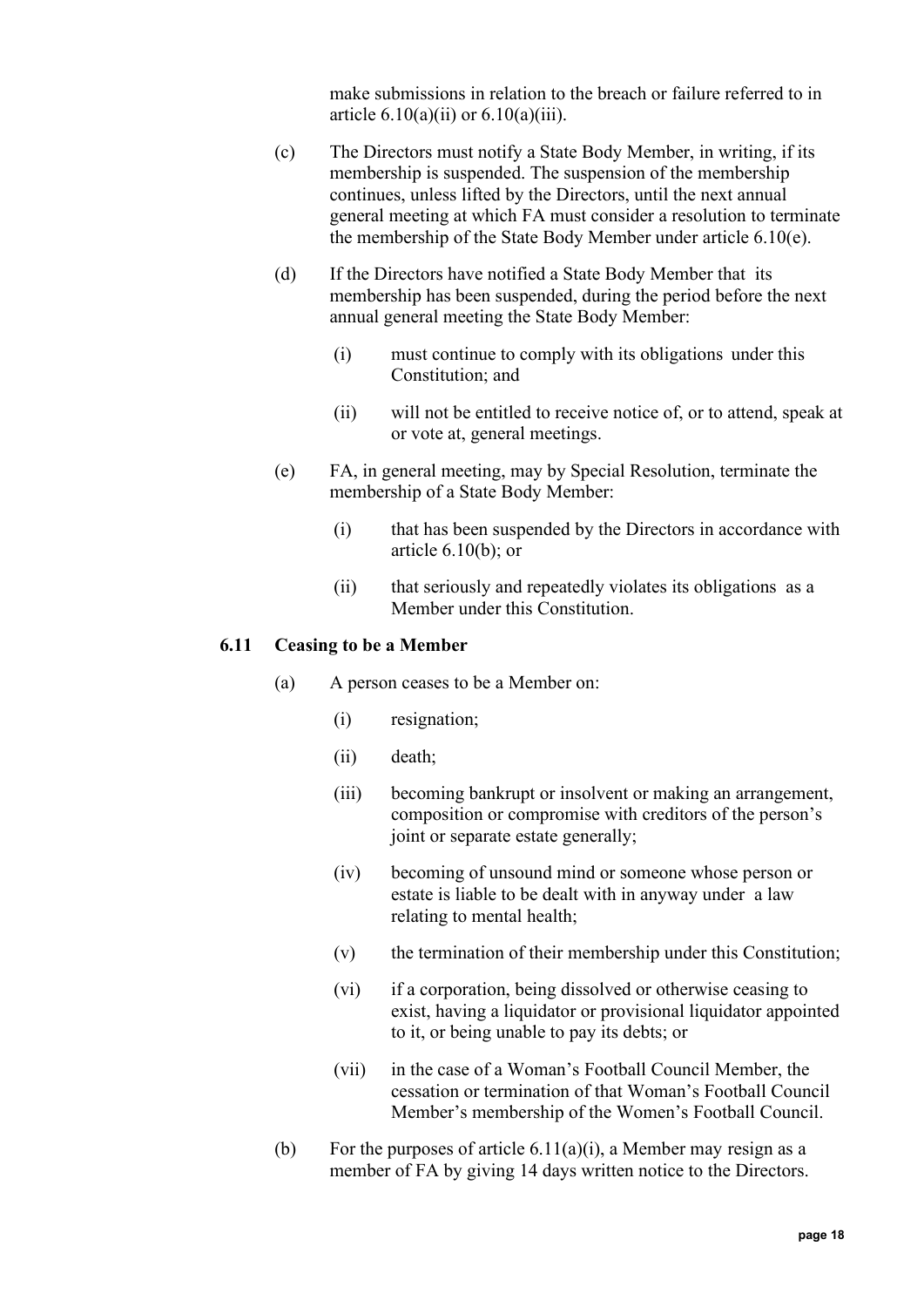### <span id="page-18-0"></span>**6.12 No claim against FA**

A Member whose membership ceases has no claim in their capacity as a Member or former Member of FA, against FA or the Directors, for damages or otherwise.

### <span id="page-18-1"></span>**6.13 Limited liability**

Members have no liability in that capacity except as set out in article [41.1.](#page-83-1)

### <span id="page-18-2"></span>**7 Bodies of FA**

- (a) FA operates through a number of bodies being:
	- (i) The Members who have the rights and obligations specified in this Constitution and the Corporations Act and in particular operate in general meeting as the electoral body of FA and the body that may, by Special Resolution, amend this Constitution;
	- (ii) The board of Directors which is the body that manages FA as specified in article [16.1](#page-43-4) including through the grant of powers, duties and authorities to the Chief Executive Officer and which may be assisted and advised by committees established under article [18;](#page-50-0)
	- (iii) The FA management which is the executive and administrative body that operates under the direction of the Chief Executive Officer; and
	- (iv) The Judicial Bodies being the Disciplinary Committee, Ethics Committee and the Appeals Committee established under articles [21.2,](#page-70-3) [21.3](#page-71-0) and [21.4](#page-71-1) respectively.
- (b) The bodies of FA will be either elected or appointed by FA itself without any external influence and in accordance with this Constitution.

# <span id="page-18-4"></span><span id="page-18-3"></span>**8 General meetings**

#### **8.1 General meetings**

- (a) General meetings of FA are meetings at which all Members convene. The Members acting in general meeting represent the supreme electoral body of FA and the supreme legislative body of FA in relation to this Constitution.
- <span id="page-18-5"></span>(b) The Corporations Act and this Constitution govern the calling of and conduct of general meetings.
- (c) Without limitation to article [8.1\(b\),](#page-18-5) the provisions of the Corporations Act:
	- (i) requiring the Directors to call and arrange to hold a general meeting on the request of Members with at least 5% of the votes that may be cast at the general meeting; and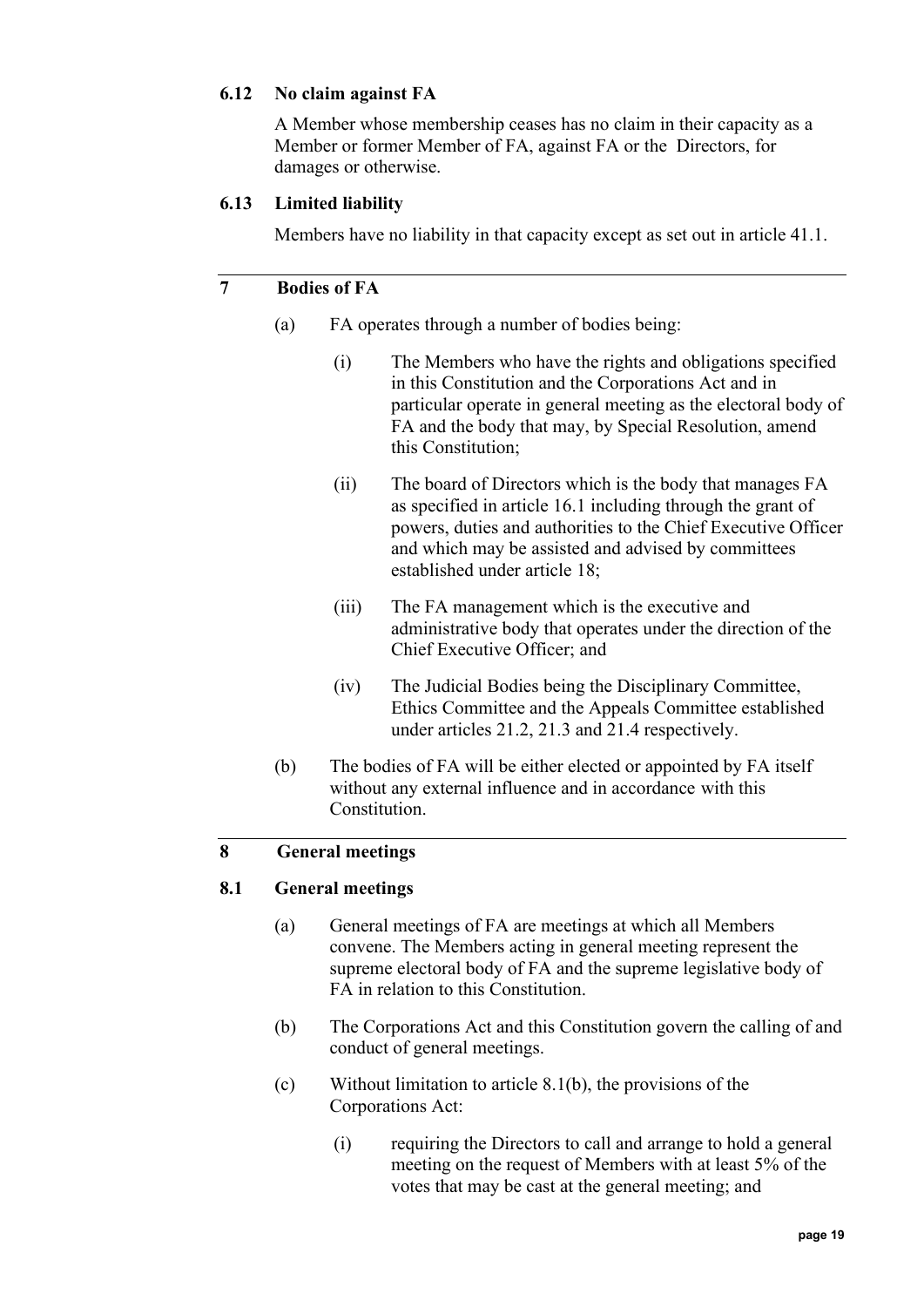(ii) providing for Members with at least 5% of the votes that may be cast at the general meeting to call, and arrange to hold, a general meeting at their cost;

apply to general meetings of FA, subject to any amendments to such provisions of the Corporations Act, which amended provisions will then apply.

### <span id="page-19-5"></span><span id="page-19-0"></span>**8.2 Annual general meeting**

- (a) Annual general meetings of FA are to be held according to the Corporations Act.
- (b) In accordance with the Corporations Act, the annual general meeting of FA must be held within five months of the end of FA's financial year.
- (c) Without limitation to article [8.2\(a\)](#page-19-5) at an annual general meeting, the Directors must:
	- (i) inform the Members of the annual budget for FA; and
	- (ii) in accordance with the Corporations Act, lay before the Members the financial report, the directors' report and the auditor's report for the last financial year that ended before the annual general meeting.

### <span id="page-19-1"></span>**8.3 Power to convene general meeting**

The Directors may convene a general meeting when they think fit and must do so if required by the Corporations Act.

### <span id="page-19-2"></span>**8.4 Notice of general meeting**

- (a) Notice of a general meeting must be given according to article [39](#page-81-6) and the Corporations Act.
- (b) A person may waive notice of any general meeting by notice in writing to FA, where permitted to do so by the Corporations Act.

### <span id="page-19-6"></span><span id="page-19-3"></span>**8.5 Attendance at general meetings**

- (a) Each Member is entitled to receive notice of and to attend and speak at general meetings.
- (b) A Director is entitled to receive notice of and to attend and speak at general meetings.
- (c) The Directors may invite other persons to attend and speak at general meetings.

#### <span id="page-19-4"></span>**8.6 Cancellation or postponement of general meeting**

(a) Where a general meeting (including an annual general meeting) is convened by the Directors they may, if they think fit, cancel the meeting, change the venue for the meeting, or postpone the meeting to a date and time they determine.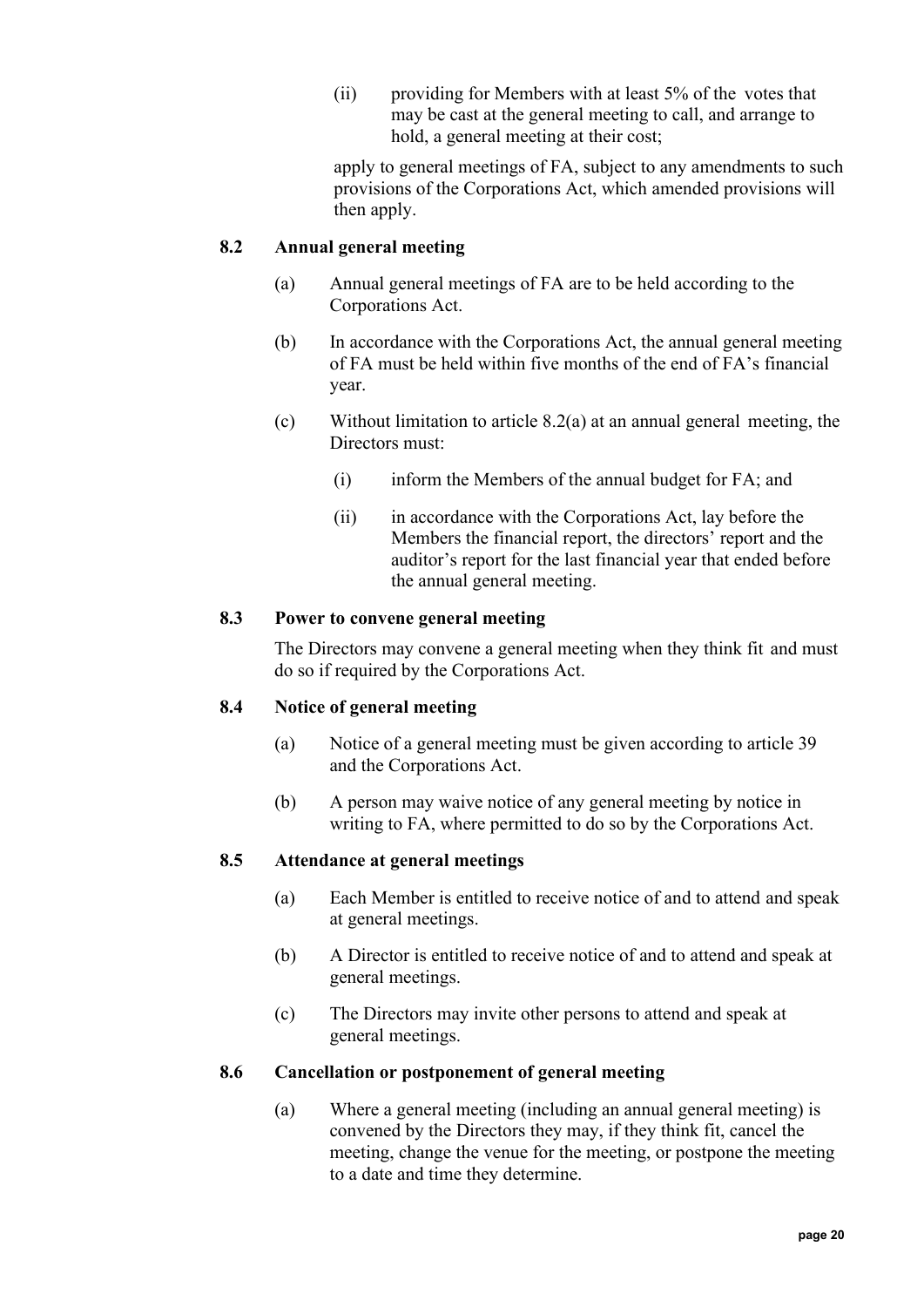(b) If a general meeting is called and arranged to be held under section 249D of the Corporations Act, the Directors may not postpone it beyond the date by which section 249D requires it to be held and may not cancel it without the consent of the requisitioning Member or Members.

### <span id="page-20-0"></span>**8.7 Written notice of cancellation or postponement of general meeting**

Notice of the cancellation, change of the venue for or postponement of, a general meeting must state the reasons for doing so and be given to:

- (a) each Member individually; and
- (b) each other person entitled to notice of general meetings under the Corporations Act.

### <span id="page-20-1"></span>**8.8 Contents of notice postponing general meeting**

A notice postponing a general meeting must specify:

- (a) the new date and time for the meeting;
- (b) the place where the meeting is to be held, which may be either the same as or different to the place specified in the notice originally convening the meeting; and
- (c) if the meeting is to be held in two or more places, the technology that will be used to hold the meeting in that manner.

## <span id="page-20-2"></span>**8.9 Number of clear days for postponement of general meeting**

The number of clear days from the giving of a notice postponing a general meeting to the date specified in that notice for the postponed meeting may not be less than the number of clear days' notice of that general meeting required to be given by this Constitution or the Corporations Act.

### <span id="page-20-3"></span>**8.10 Business at postponed general meeting**

The only business that may be transacted at a postponed general meeting is the business specified in the notice originally convening the meeting.

### <span id="page-20-4"></span>**8.11 Proxy, attorney or Representative at postponed general meeting**

Where:

- (a) a proxy, attorney or Representative is by the terms of the instrument of appointment authorised to attend and vote at a general meeting to be held on a specified date or at a general meeting or general meetings to be held on or before a specified date; and
- (b) the date for the meeting is postponed to a date later than the date specified in the instrument,

then that later date is substituted for the date specified in the instrument, unless the appointing Member notifies FA in writing to the contrary at least 48 hours before the time at which the postponed meeting is to be held.

### <span id="page-20-5"></span>**8.12 Non-receipt of notice**

The non-receipt of notice of a general meeting (or postponed or cancelled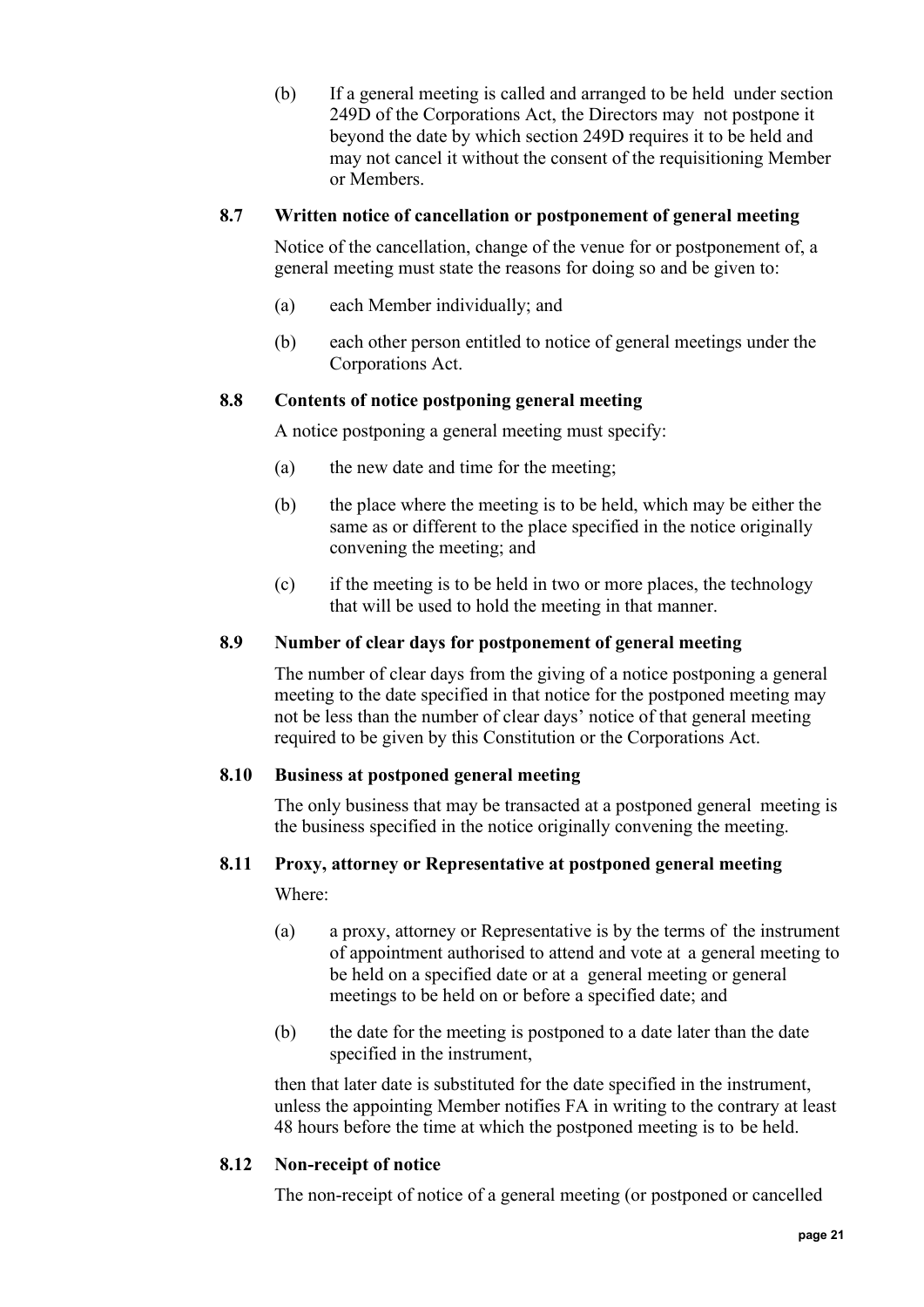meeting) or proxy form by, or a failure to give notice of a general meeting (or postponed or cancelled meeting) or a proxy form to, any person entitled to receive notice of a general meeting does not invalidate the general meeting (or postponed or cancelled meeting) or any act, matter or thing done or resolution passed at the general meeting (or postponed or cancelled meeting) if:

- (a) the non-receipt or failure occurred by accident or error; or
- (b) before or after the meeting, the person waives notice of the meeting under article [8.4\(b\)](#page-19-6) where permitted to do so by the Corporations Act, or notifies FA of the person's agreement to that act, matter, thing or resolution by notice in writing to FA.

### <span id="page-21-1"></span><span id="page-21-0"></span>**9 Proceedings at general meetings**

### **9.1 Number for a quorum**

Subject to article [9.4,](#page-21-4) a quorum for a general meeting is any combination of Members that represents 60% of the votes that may be cast at a general meeting.

### <span id="page-21-2"></span>**9.2 Requirement for a quorum**

An item of business may not be transacted at a general meeting, except the election of the chairman of the meeting if applicable under article [9.5\(d\)](#page-22-2) and the adjournment of the meeting, unless a quorum of Members is present when the meeting proceeds to consider it.

If a quorum is present at the beginning of a meeting it is taken to be present throughout the meeting unless the chairman of the meeting (on their own motion or at the request of a Member who is present) declares otherwise.

### <span id="page-21-3"></span>**9.3 Quorum and time**

If within 30 minutes after the time appointed for a general meeting a quorum is not present:

- (a) if the meeting was convened by or on the requisition of Members, the meeting must be dissolved; and
- <span id="page-21-6"></span>(b) in any other case, the meeting stands adjourned to the same day in the next week and the same time and place, or to such other day, time and place as the Directors appoint by notice to those entitled to notice of the meeting.

### <span id="page-21-4"></span>**9.4 Adjourned meeting**

- (a) At a meeting adjourned under article [9.3\(b\),](#page-21-6) a quorum is any combination of Members that represents 40% of the votes that may be cast at a general meeting.
- (b) If a quorum is not present within 30 minutes after the time appointed for the adjourned meeting, the meeting is dissolved.

#### <span id="page-21-5"></span>**9.5 Chairman to preside over general meetings**

The Chairman is entitled to preside at general meetings.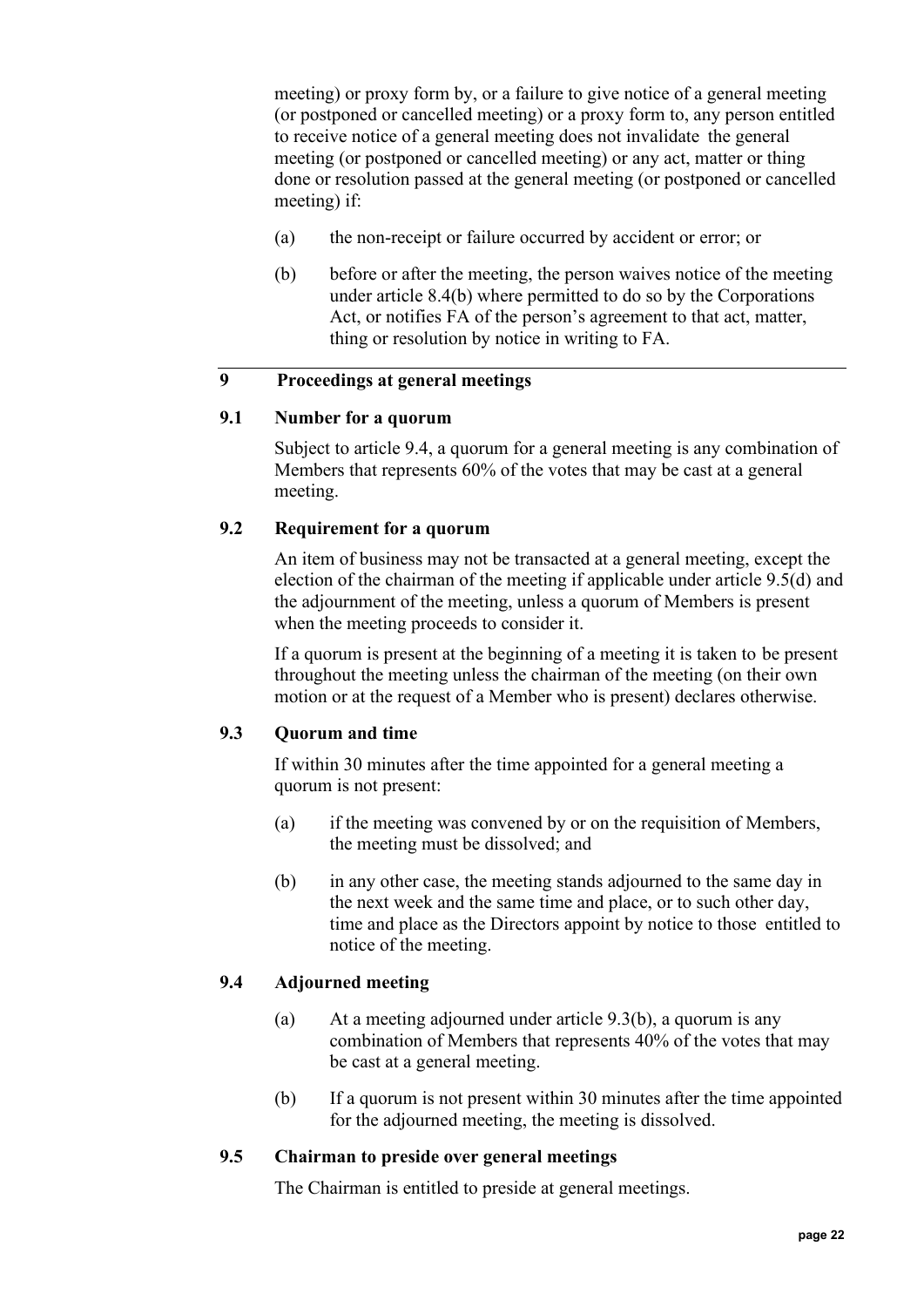If a general meeting is convened and there is no Chairman, or the Chairman is not present within 15 minutes after the time appointed for the meeting or is unable or unwilling to act, the following may preside (in order of entitlement):

- (a) the Deputy Chairman (if any);
- (b) a Director chosen by a majority of the Directors present;
- (c) the only Director present; or
- (d) a Member chosen by a majority of the Members present.

#### <span id="page-22-2"></span><span id="page-22-0"></span>**9.6 Conduct of general meetings**

- (a) The chairman of a general meeting:
	- (i) has charge of the general conduct of the meeting and of the procedures to be adopted;
	- (ii) may require the adoption of any procedure which in their opinion is necessary or desirable for proper and orderly debate or discussion or the proper and orderly casting or recording of votes; and
	- (iii) may, having regard where necessary to the Corporations Act, terminate discussion or debate on any matter whenever they consider it necessary or desirable for the proper conduct of the meeting.
- (b) A decision by the chairman under this article is final.

### <span id="page-22-1"></span>**9.7 Adjournment of general meeting**

- (a) The chairman of a general meeting may at any time during the meeting adjourn the meeting or any business, motion, question, resolution, debate or discussion being considered or remaining to be considered by the meeting.
- (b) The adjournment may be either to a later time at the same meeting or to an adjourned meeting at any time and any place.
- (c) The chairman may, but need not, seek any approval for the adjournment.
- (d) Unless required by the chairman, a vote may not be taken or demanded in respect of any adjournment.
- (e) Only unfinished business is to be transacted at a meeting resumed after an adjournment.
- (f) Where a meeting is adjourned, the Directors may change the venue of, postpone or cancel the adjourned meeting unless the meeting was called and arranged to be held by the Members or the court under the Corporations Act. If a meeting is called and arranged to be held under section 249D of the Corporations Act, the Directors may not postpone it beyond the date by which section 249D requires it to be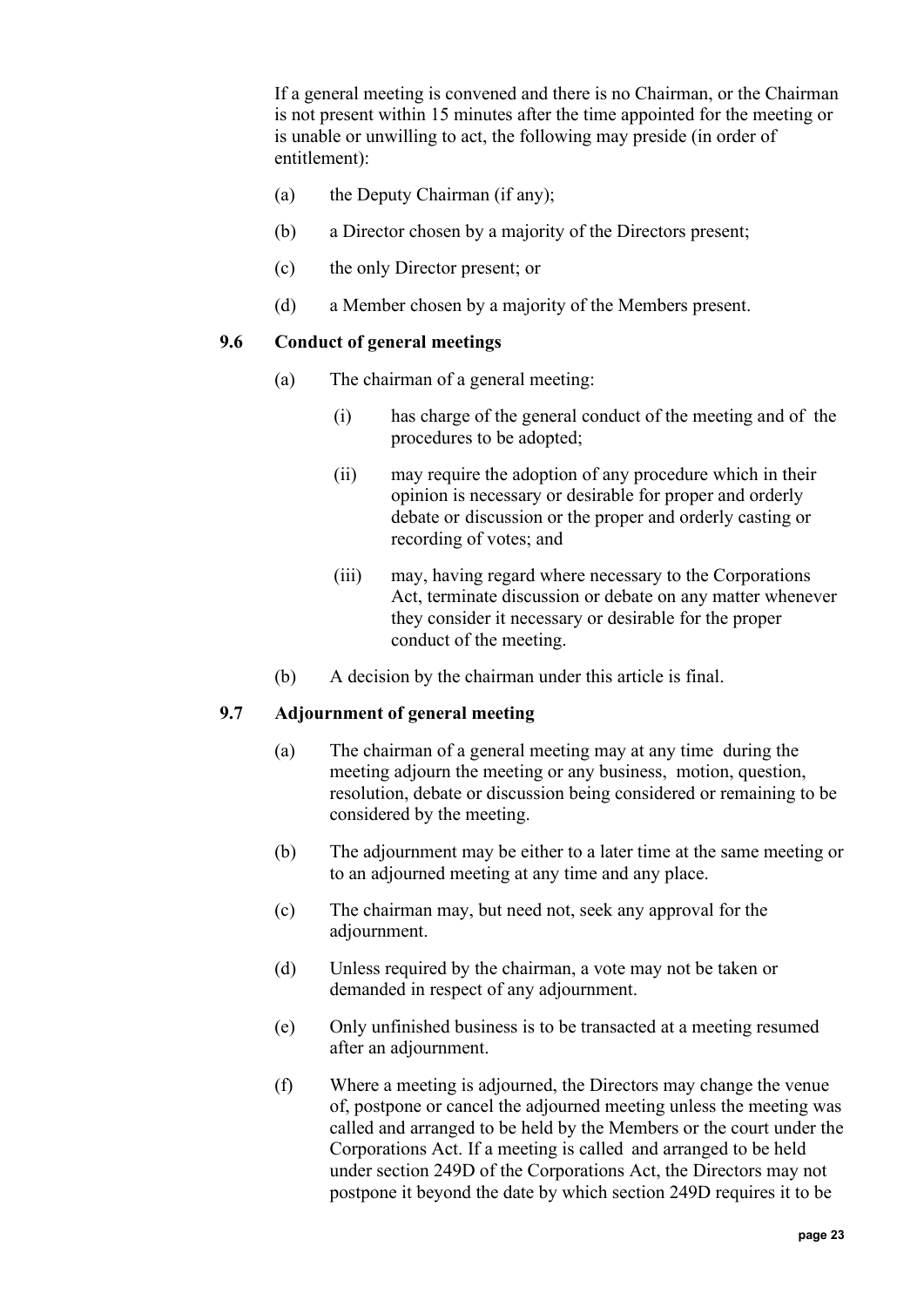held and may not cancel it without the consent of the requisitioning Member or Members.

### <span id="page-23-0"></span>**9.8 Notice of adjourned meeting**

It is not necessary to give any notice of an adjournment or of the business to be transacted at any adjourned meeting unless a meeting is adjourned for one month or more.

In that case, the same period of notice as was originally given for the meeting must be given for the adjourned meeting.

### <span id="page-23-1"></span>**9.9 Questions decided by majority**

Subject to the requirements of the Corporations Act and this Constitution, a resolution is carried if a simple majority of the votes cast on the resolution are in favour of it.

#### <span id="page-23-2"></span>**9.10 Declaration of results**

At any general meeting a resolution put to the vote of the meeting must be decided on a show of hands unless, before the vote is taken or before or immediately after the declaration of the result of the show of hands, a poll is properly demanded (and the demand is not withdrawn):

- (a) by the chairman of the meeting; or
- (b) by at least one Member present and having the right to vote on the resolution.

Unless a poll is properly demanded, a declaration by the chairman that a resolution has on a show of hands been carried or carried unanimously, or carried by a particular majority, or lost, and an entry to that effect in the minutes of the meetings of FA, is conclusive evidence of the fact without proof of the number or proportion of the votes recorded in favour of or against the resolution.

#### <span id="page-23-3"></span>**9.11 Poll**

If a poll is properly demanded, it must be taken in the manner and at the date and time directed by the chairman, and the result of the poll is the resolution of the meeting at which the poll was demanded.

A poll demanded on the election of the chairman of the meeting or on a question of adjournment must be taken immediately.

A demand for a poll may be withdrawn.

A demand for a poll does not prevent the meeting continuing for the transaction of any business other than the question on which the poll was demanded.

#### <span id="page-23-4"></span>**9.12 Objection to voting qualification**

An objection to the qualification of a person to attend or vote at a meeting (including an adjourned meeting):

- (a) may not be raised except at that meeting; and
- (b) must be referred to the chairman of the meeting, whose decision is final.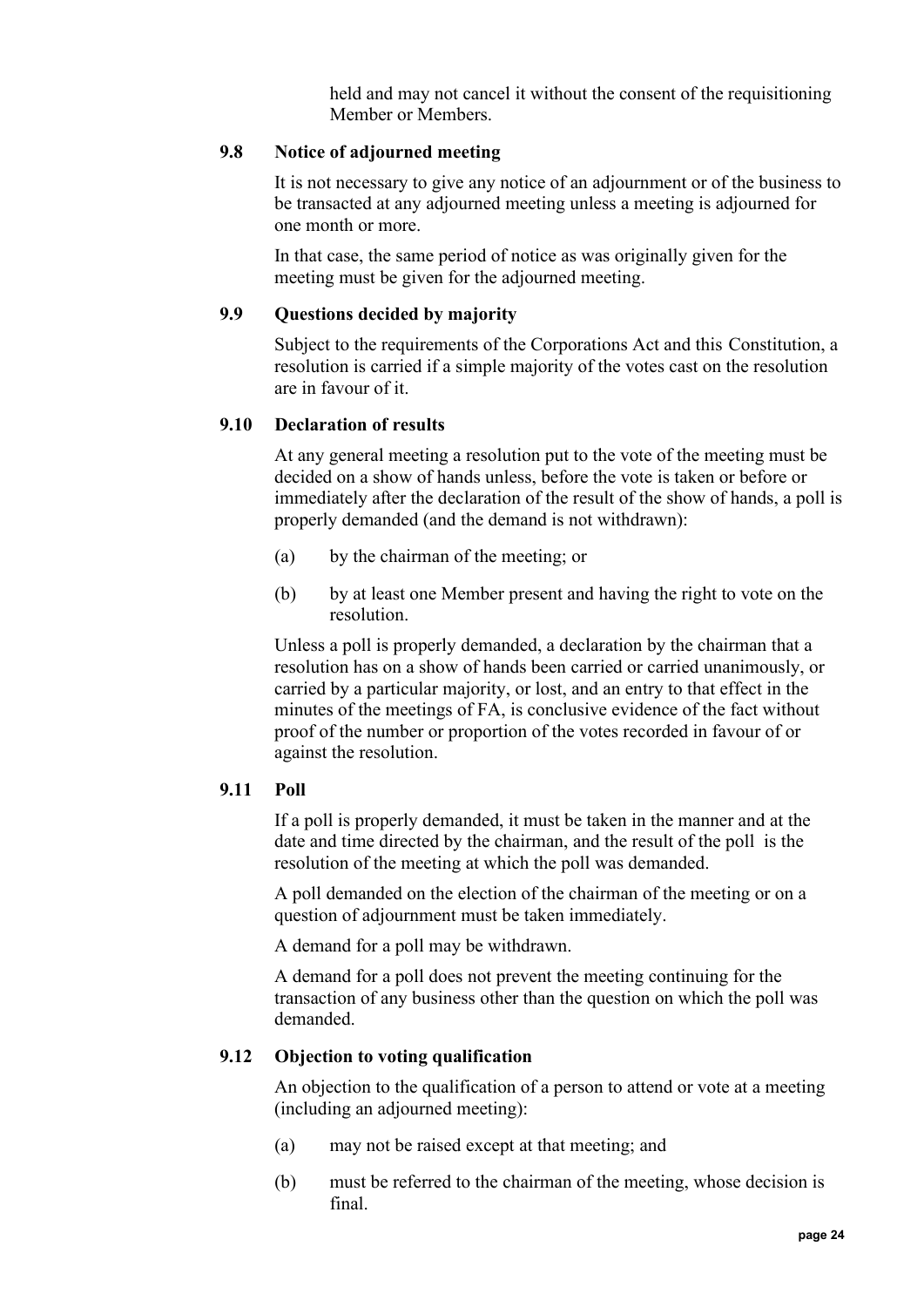A vote not disallowed by the chairman of a meeting under this article 9.12 is valid for all purposes.

#### <span id="page-24-0"></span>**9.13 Chairman to determine any poll dispute**

If there is a dispute about the admission or rejection of a vote, the chairman of the meeting must decide it and their decision made in good faith is final.

### <span id="page-24-2"></span><span id="page-24-1"></span>**10 Votes of Members**

### **10.1 Votes of Members**

- (a) At a general meeting, on a show of hands and on a poll:
	- (i) the State Body Members will collectively have 55 votes;
	- (ii) the A-League Club Members will collectively have 28 votes;
	- (iii) the Players' Member will have seven votes;
	- (iv) each of the ten Women's Football Council Members will have one vote each; and
	- (v) in relation to New Members:
		- (A) if the New Member is not a New Australian A-League Club, the New Member will be granted two votes; or
		- (B) if the New Member is a New Australian A-League Club, the New Member will not be granted any additional voting rights, and the New Member will only be entitled to a pro-rata portion of the 28 votes granted collectively to the A-League Club Members.
- (b) The votes allocated to the State Body Members and the A-League Club Members must be allocated on a pro-rata basis to each State Body Member and each A-League Club Member respectively.
- (c) No other Member is entitled to vote at general meetings.
- (d) On a show of hands, where a person present at a general meeting represents personally or by proxy, attorney or Representative more than one Member who is entitled to vote, the person is entitled to only vote once despite the number of Members the person represents.
- (e) On a poll, each person present who is a proxy, attorney or Representative of a Member has (in addition to any vote or votes to which they are themselves entitled if they are also a Member), for each Member they represent, the number of votes that Member is entitled to cast on a poll.

#### <span id="page-24-3"></span>**10.2 Suspension of voting rights**

(a) Unless the Directors have deferred a Member's obligations under article [6.7,](#page-15-0) the voting rights of a Member are suspended while the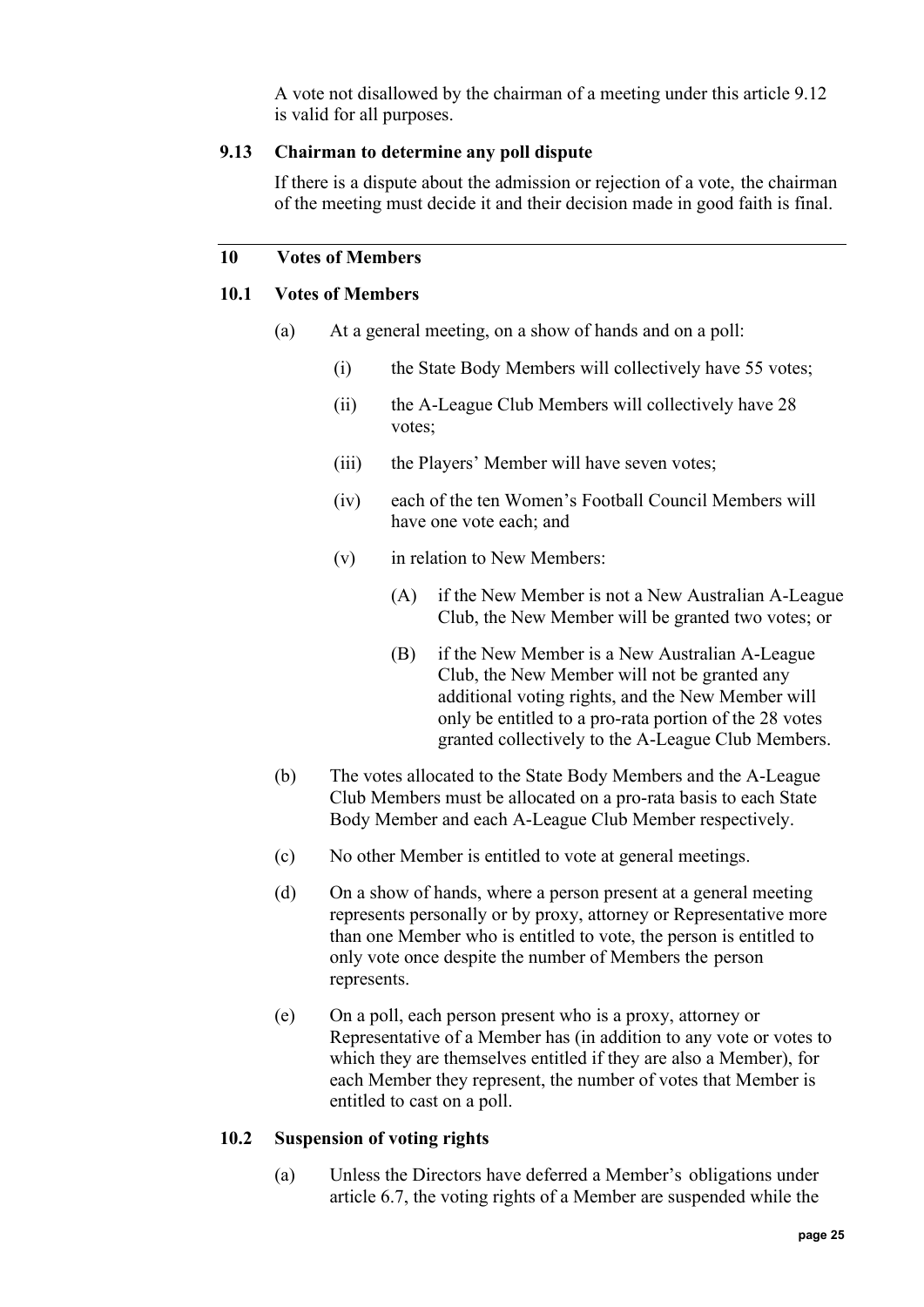payment of any subscription or other amount determined under article [6.6](#page-14-1) is in arrears. No other rights of the Member are affected.

- <span id="page-25-1"></span>(b) The voting rights of an A-League Club Member are suspended if:
	- (i) the relevant A-League Club Member's Operating Licence is transferred to, or otherwise held by, FA; or
	- (ii) a State Body Member, or FA, Controls the relevant A-League Club Member.
- (c) If an A-League Club Member's voting rights are suspended in accordance with article [10.2\(b\):](#page-25-1)
	- (i) the suspended voting rights will be re-allocated to the remaining A-League Club Members on a pro-rata basis; and
	- (ii) the suspension will only be lifted and removed if:
		- (A) FA transfers the relevant A-League Club Member's Operating Licence back to the relevant A-League Club Member; or
		- (B) the State Body Member, or FA, ceases to Control the relevant A-League Club Member.

#### <span id="page-25-0"></span>**10.3 Representation at general meetings**

- (a) Each State Body Member, each A-League Club Member and the Players' Member must nominate two delegates, one male and one female, to attend each general meeting. If a State Body Member or A-League Club Member, or the Players' Member has appointed a Representative, proxy or attorney to exercise the relevant Member's voting rights, the Representative, proxy or attorney will be taken as one of the required two delegates.
- (b) Subject to this Constitution, each Member entitled to vote at a meeting of Members may vote:
	- (i) in person;
	- (ii) by its Representative;
	- (iii) by proxy; or
	- (iv) by attorney.
- (c) To the extent applicable to each Member, a Representative of a Member may be the chairman or president, or if unable to attend the deputy chairman or deputy president, of that Member or if he or she is unable to attend, a member of the board nominated by his or her fellow directors.
- (d) A proxy or attorney may, but need not, be a Member.
- (e) A proxy, attorney or Representative may be appointed for all general meetings, or for all general meetings held during a specified period,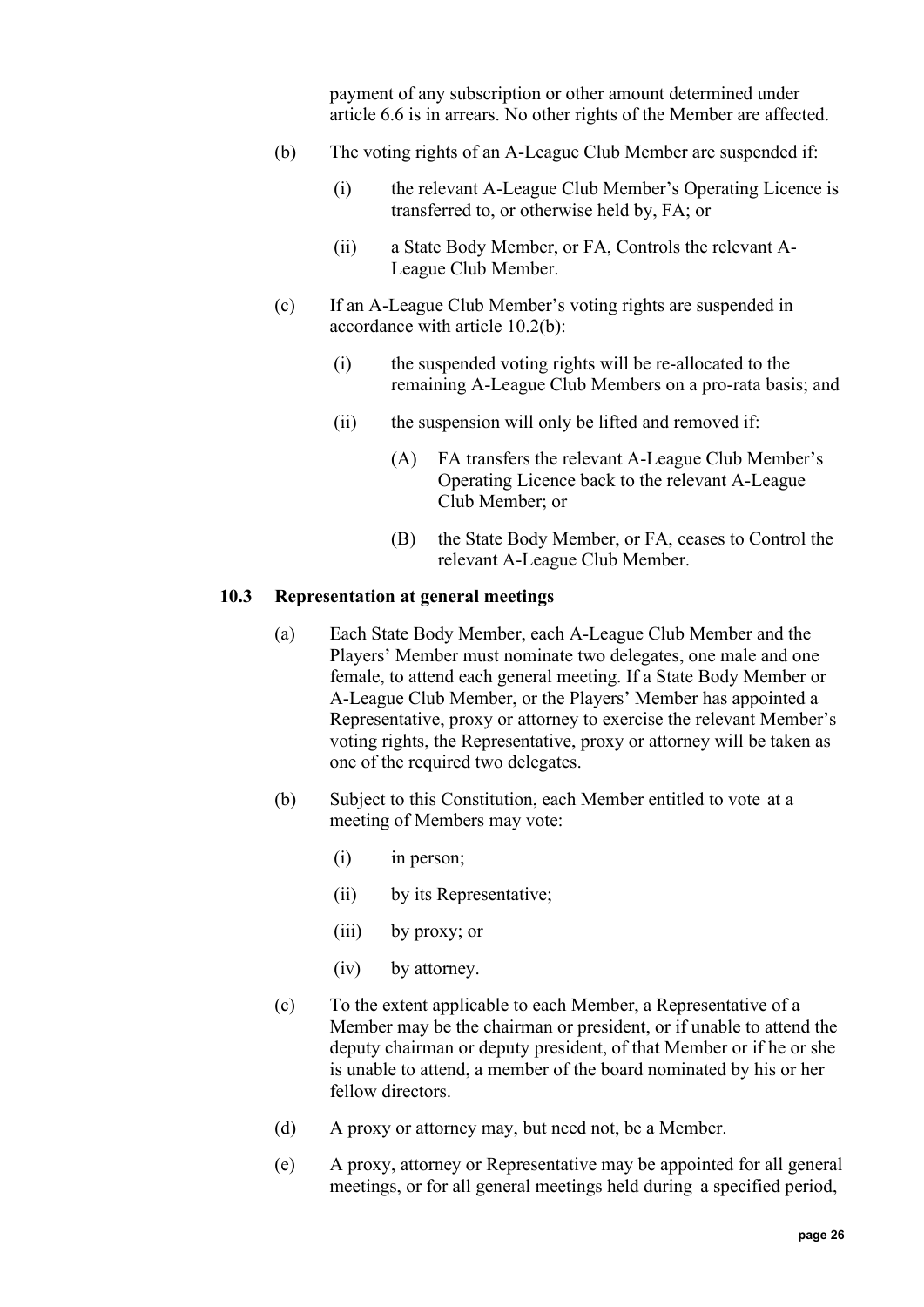or for any number of general meetings, or for a particular general meeting.

- (f) Unless otherwise provided in the instrument, an instrument appointing a proxy, attorney or Representative will be taken to confer authority:
	- (i) to agree to a meeting being convened by shorter notice than is required by the Corporations Act or by this Constitution;
	- (ii) to agree to a resolution being proposed and passed as a Special Resolution at a meeting of which the period of notice given is less than the period of notice required by the Corporations Act;
	- (iii) to speak to any proposed resolution;
	- (iv) to demand or join in demanding a poll on any resolution on which the proxy, attorney or Representative may vote;
	- (v) even though the instrument may refer to specific resolutions and may direct the proxy, attorney or Representative how to vote on those resolutions:
		- (A) to vote on any amendment moved to the proposed resolutions and on any motion that the proposed resolutions not be put or any similar motion;
		- (B) to vote on any procedural motion, including any motion to elect the chairman, to vacate the chair or to adjourn the meeting; and
		- (C) to act generally at the meeting; and
	- (vi) even though the instrument may refer to a specific meeting to be held at a specified time or venue, where the meeting is rescheduled or adjourned to another time or changed to another venue, to attend and vote at there-scheduled or adjourned meeting or at the new venue.
- (g) An instrument appointing a proxy or attorney may direct the manner in which the proxy or attorney is to vote in respect of a particular resolution and, where an instrument so provides, the proxy or attorney is not entitled to vote on the proposed resolution except as directed in the instrument. If the proxy or attorney fails to vote or votes contrary to the direction in the instrument, the voting rights that the proxy or attorney represents are deemed to be exercised as directed in the instrument;
- <span id="page-26-0"></span>(h) Subject to article [10.3\(k\),](#page-27-1) an instrument appointing a proxy or attorney need not be in any particular form provided it is in writing, legally valid and signed by the appointer or the appointer's attorney.
- <span id="page-26-1"></span>(i) A proxy or attorney may not vote at a general meeting or adjourned meeting or on a poll unless the instrument appointing the proxy or attorney, and the authority under which the instrument is signed or a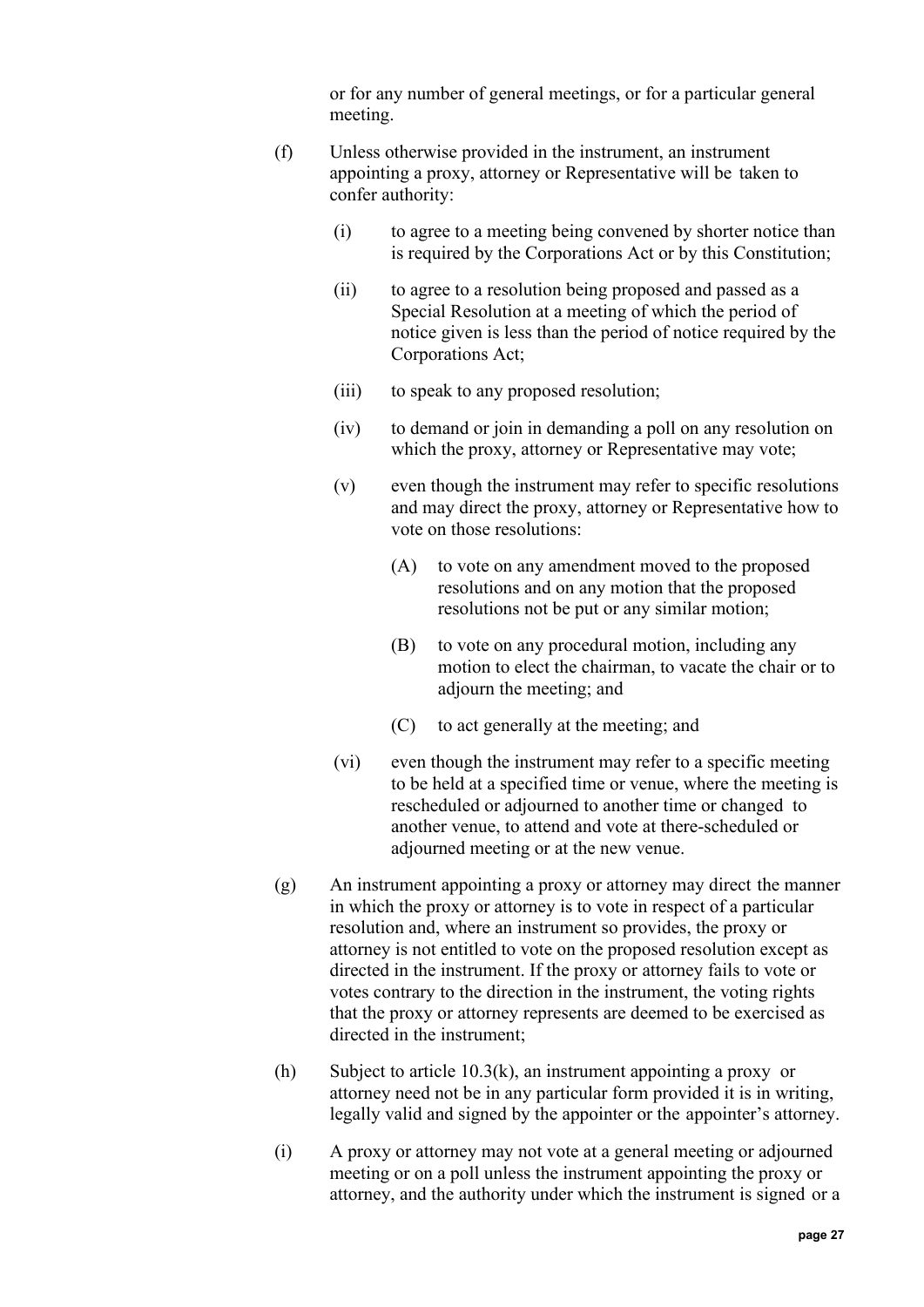certified copy of the authority, are received at the places and fax numbers for that purpose in the notice of meeting and at least 48 hours before the meeting.

- (j) The Directors may waive all or any of the requirements of articles [10.3\(h\)](#page-26-0) and [10.3\(i\)](#page-26-1) and in particular may, upon the production of such other evidence as the Directors require to prove the validity of the appointment of a proxy or attorney, accept:
	- (i) an oral appointment of a proxy or attorney;
	- (ii) an appointment of a proxy or attorney which is not signed or executed in the manner required by article [10.3\(h\);](#page-26-0) and
	- (iii) the deposited, tabled or produced copy (including at a general meeting or a copy sent by facsimile) of an instrument appointing a proxy or attorney or of the power of attorney or other authority under which the instrument is signed.
- <span id="page-27-1"></span>(k) A vote given in accordance with the terms of an instrument appointing a proxy or attorney is valid despite the revocation of the instrument or of the authority under which the instrument was executed, if no notice in writing of the revocation has been received by FA by the time and at one of the places at which the instrument appointing the proxy or attorney is required to be received under article [10.3\(i\).](#page-26-1)
- (l) The appointment of a proxy or attorney is not revoked by the appointer attending and taking part in the general meeting but, if the appointer votes on any resolution, the proxy or attorney is not entitled to vote, and must not vote, as the appointer's proxy or attorney on the resolution.

### <span id="page-27-0"></span>**11 Areas of Authority**

The Members, in general meeting, have the following areas of authority as governed by this Constitution and the Corporations Act:

- (a) adopting or amending the Constitution;
- (b) appointing two Members to check the minutes, and approving the minutes of the last general meeting;
- (c) electing the Elected Directors;
- (d) ratifying the appointment of the Appointed Directors;
- (e) removing Directors;
- (f) ratifying the appointment of the chairman, deputy chairman and members of the Judicial Bodies;
- (g) dismissing the chairman, deputy chairman and members of the Judicial Bodies;
- (h) admitting New Members in accordance with article [6.3;](#page-11-1)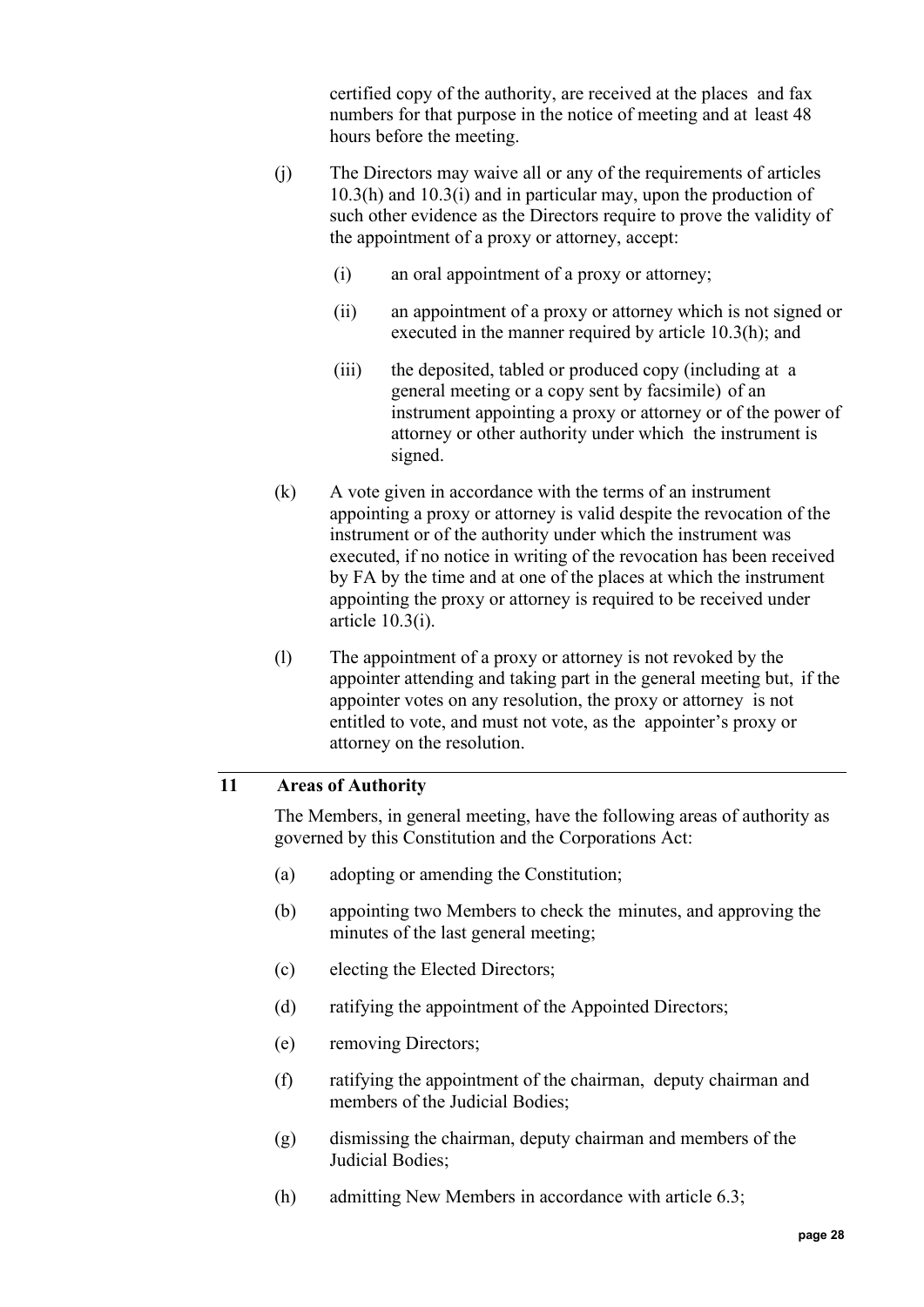- (i) appointing the scrutineers;
- (j) receiving the activity report;
- (k) determining membership subscriptions in accordance with article [6.6;](#page-14-1)
- (l) suspending or terminating the membership of a Member;
- (m) winding up FA;
- (n) deciding, upon the recommendation of the Directors whether to bestow the title of Honorary President, Honorary Vice-President or Honorary Member;
- (o) admitting Life Members of FA; and
- (p) voting in exercise of any powers which are required by this Constitution or the Corporations Act to be exercised by the Members in general meeting.

### <span id="page-28-1"></span><span id="page-28-0"></span>**12 Obligations of State Body Members**

### **12.1 Constitutions**

- (a) The Directors must adopt a By-law containing a model constitution for State Body Members to use as their constitutions.
- (b) The Directors may from time to time amend the By-law containing the model constitution and the model constitution including amendments required to ensure the model constitution is consistent with this Constitution.
- <span id="page-28-3"></span>(c) A State Body Member must:
	- (i) have a constitution in the form of the model constitution contained in the By-laws as at the date of its admission as a Member, amended only to the extent that the Directors may agree;
	- (ii) amend its constitution from time to time to promptly adopt changes in the model constitution;
	- (iii) not otherwise amend or vary its constitution without the consent of the Directors; and
	- (iv) not adopt or amend any by-law without the consent of the Directors.
- (d) The Directors must consent to any amendment to the constitution of a State Body Member that is required by law, but that consent does not prevent the amendment from giving rise to a breach of article [12.1\(c\)](#page-28-3) and does not limit the Directors' powers under article [6.10.](#page-16-0)

### <span id="page-28-2"></span>**12.2 Enforcement of rules**

(a) A State Body Member must promulgate and comply with the Statutes and Regulations.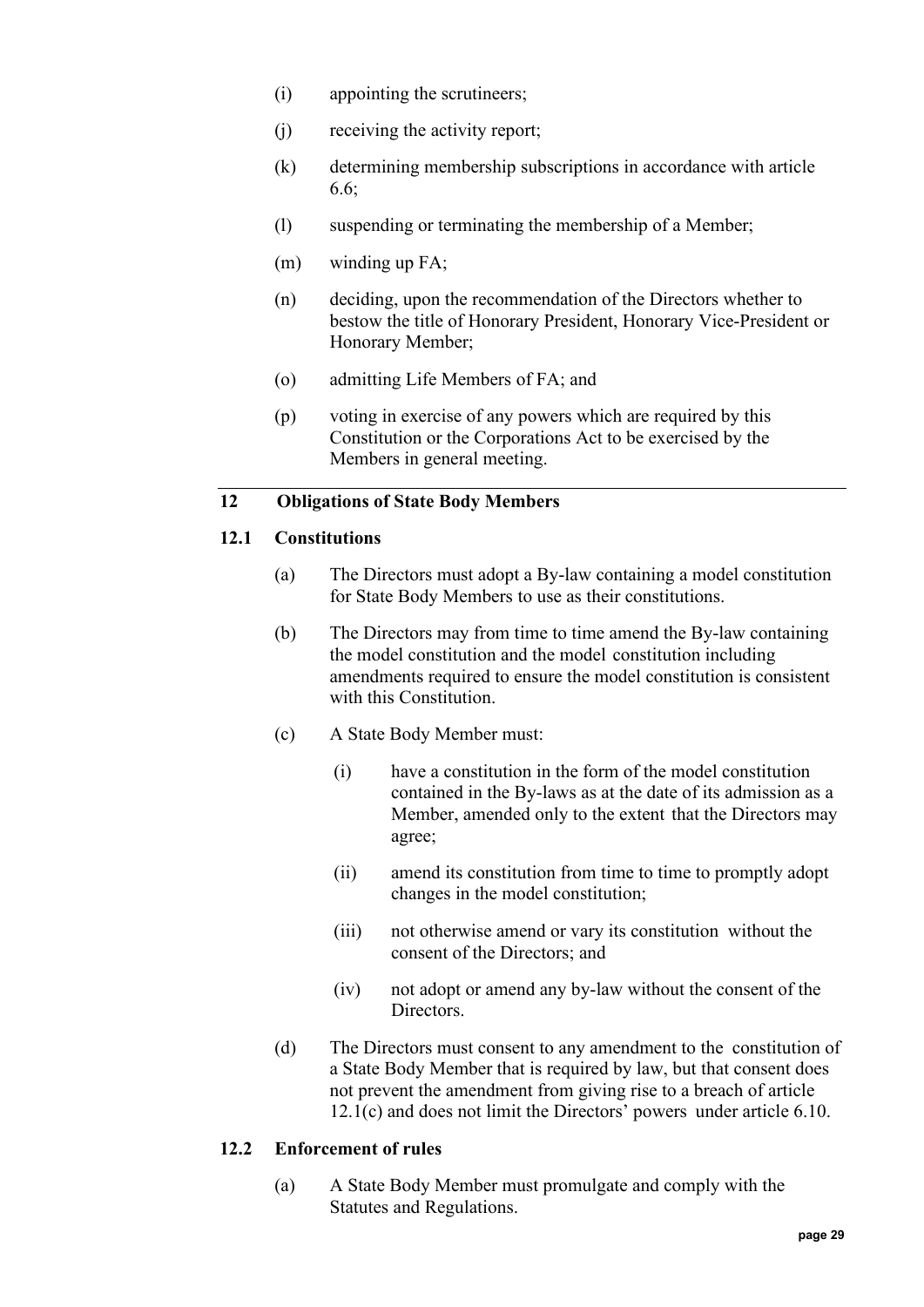(b) A State Body Member must promulgate and enforce the Laws of the Game.

### <span id="page-29-0"></span>**12.3 Register of participants**

- (a) A State Body Member must maintain a database of each person registered with it in any capacity.
- (b) The database is to be established and maintained in the form, and contain the details, required by the Directors from time to time.
- (c) Each State Body Member must provide the Directors with a copy of its database by 1 March and 1 September each year, certified by its chief executive officer (or the person who holds an equivalent position) to be true and correct as at the previous 31 December and 30 June respectively.
- (d) The Directors may, or may appoint a third party to, audit any database maintained under this article at their discretion and the State Body Member must co-operate with the Directors and the auditor and do everything reasonably required by the Directors or the auditor to facilitate the audit.
- (e) In fulfilling its obligations under this article, the State Body Member must comply with all applicable privacy laws and the National Privacy Principles set out in the Privacy Act 1988 (Cth), whether or not the State Body Member is otherwise bound to comply with them.
- (f) The Directors may adopt a By-law regulating the steps to be taken by each State Body Member in relation to the disclosure to the Directors of Personal Information collected by the State Body Member.

#### <span id="page-29-3"></span><span id="page-29-1"></span>**12.4 Compliance with Constitution, By-laws and rules**

- (a) A State Body Member must comply with this Constitution, all Bylaws, its own constitution and by-laws, the National Code of Conduct, and the Statutes and Regulations.
- (b) If a State Body Member breaches or fails to comply with this Constitution, any By-law, its own constitution or by-laws, the National Code of Conduct, or the Statutes and Regulations, the Directors may give written notice to the State Body Member specifying the breach or failure.
- (c) If a State Body Member receives a written notice under article [12.4\(b\),](#page-29-3) the State Body Member must remedy the breach or failure specified in thewrittennoticewithin14 days(or a longer period determined by the Directors) after receipt by the State Body Member of the written notice.

#### <span id="page-29-2"></span>**12.5 Financial Statements**

Each State Body Member must: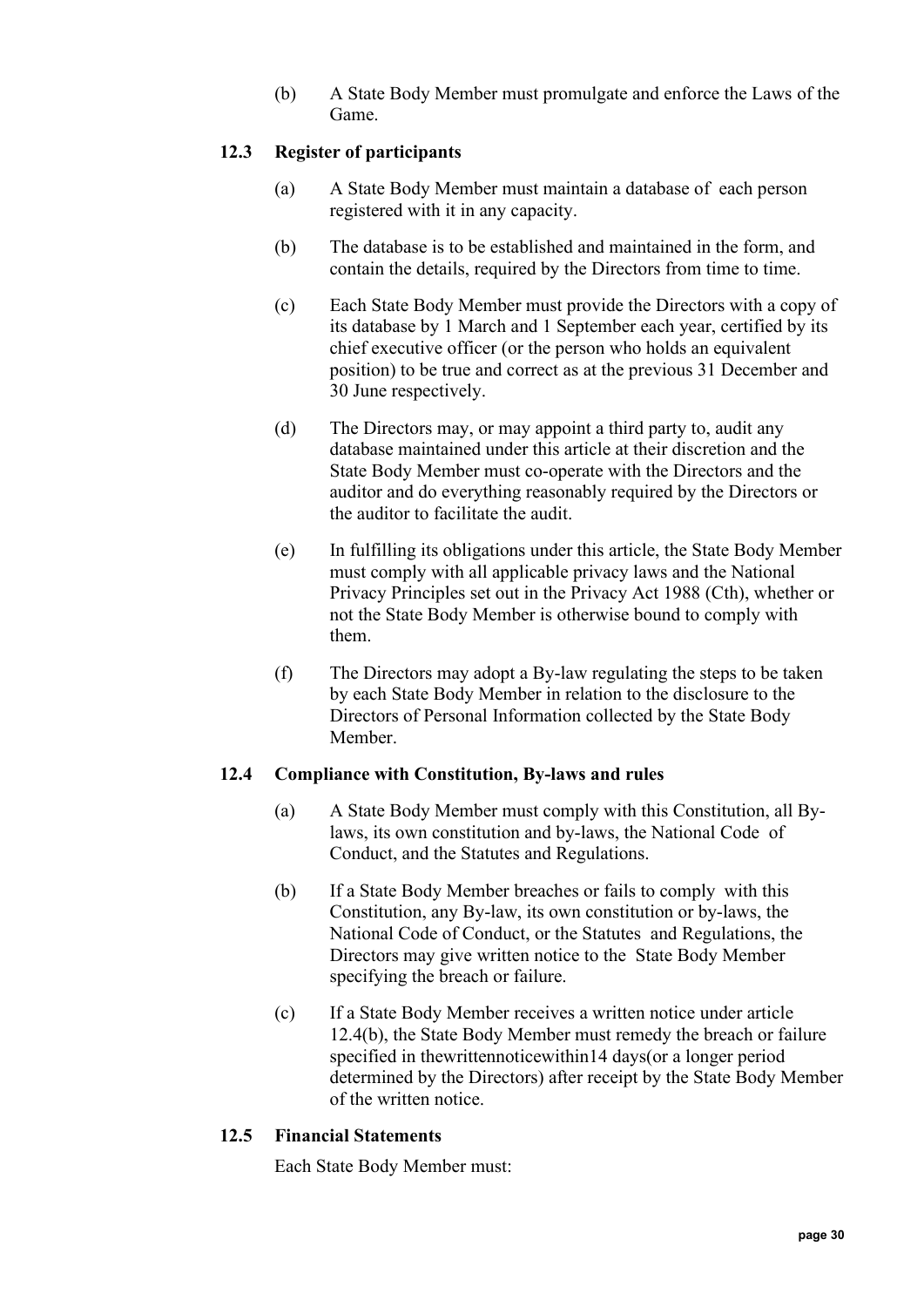- (a) prepare annual Financial Statements in respect of all of its financial activities for the period ending at the end of its financial year and ensure that the Financial Statement are audited; and
- (b) provide the Directors with a copy of the audited Financial Statements no later than 3 months after the end of the State Body Member's financial year.

### <span id="page-30-3"></span><span id="page-30-2"></span><span id="page-30-1"></span><span id="page-30-0"></span>**12.6 Directions to State Body Members**

- (a) If, in the opinion of the Directors, a State Body Member:
	- (i) engages in conduct; or
	- (ii) fails adequately and appropriately to deal with or respond to the conduct of an Affiliate of the State Body Member,

and in the opinion of the Directors the conduct of the State Body Member referred to in article [12.6\(a\)\(i\)](#page-30-1) or the conduct of the State Body Member's Affiliate referred to in article  $12.6(a)(ii)$ ) has or is likely to have impaired the confidence of:

- (iii) the public in the:
	- (A) honest, orderly and safe conduct of Football matches and Football competitions;
	- (B) integrity and good character of Football administrators; or
	- (C) disciplined and sporting behaviour of Football participants; or
- (iv) FA's commercial partners that they will derive commercial advantage from their association with Football,

the Directors may, in their absolute discretion, give directions to the State Body Member as to the action that must be taken by the State Body Member in relation to that conduct or in relation to the State Body Member dealing with corresponding to the conduct of the Affiliate.

- (b) If a State Body Member is given directions under article [12.6\(a\),](#page-30-3) the State Body Member must comply with the directions within 14 days (or a longer period determined by the Directors) after the directions are given.
- <span id="page-30-5"></span><span id="page-30-4"></span>(c) Examples of conduct referred to in articles  $12.6(a)(i)$  and  $12.6(a)(ii)$ include, but are not limited to:
	- (i) wagering on the outcome or on any other aspect of a Football match or competition;
	- (ii) throwing or fixing a Football match, trying to achieve a contrived outcome to a Football match or competition, or otherwise influencing improperly the outcome or any other aspect of a Football match or competition;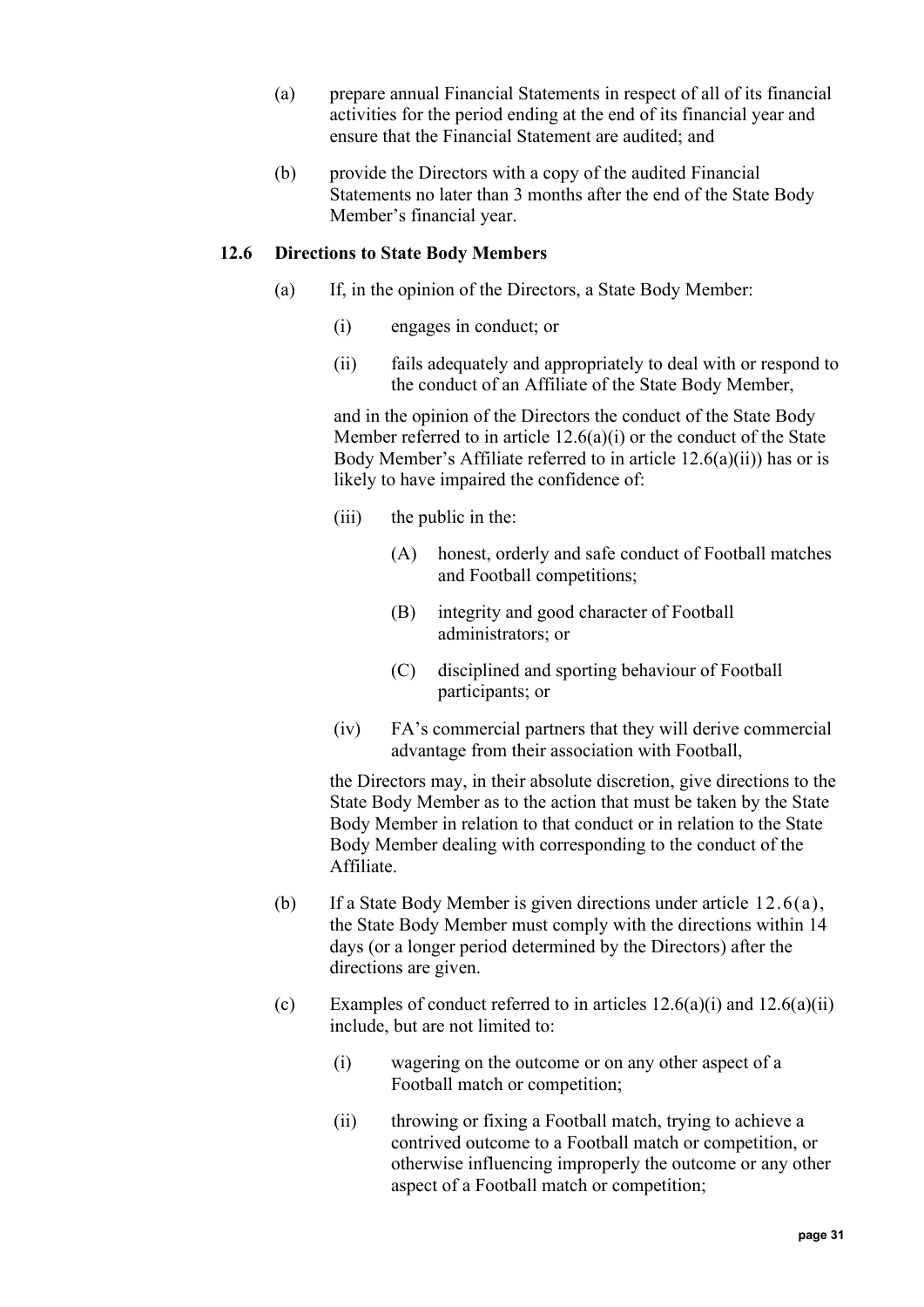- (iii) seeking or accepting a bribe or other benefit to do anything mentioned in article [12.6\(c\)\(ii\);](#page-30-4)
- (iv) failing to report immediately to FA any offer of a bribe or other benefit to do anything mentioned in article  $12.6(c)(ii)$ or the doing by any other person of, or any attempt by any other person to do, anything mentioned in articles  $12.6(c)(i)$ or  $12.6(c)(ii)$ ;
- (v) involvement in any way in an Anti-Doping Rule Violation as set out in the National Anti-Doping Policy;
- (vi) repeatedly breaching the Laws of the Game relating to foul play or misconduct;
- (vii) abusing, threatening or intimidating a referee or other match official, whether on or off the field, or a selector, manager, coach or other team official;
- (viii) showing unnecessary obvious dissension, displeasure or disapproval towards a referee or other match official, their decision or generally following a decision of a match official;
- (ix) using crude or abusive language or gestures towards a referee or other match official or a spectator;
- (x) doing anything which is likely to intimidate, offend, insult or humiliate another participant on any grounds regulated under any Equal Opportunity Law; or
- (xi) conduct which has resulted in the person being charged with a criminal offence.

### <span id="page-31-0"></span>**12.7 Authority of State Body Members**

Subject to this Constitution, State Body Members have the authority and obligation to govern and administer Football, including the obligation to run competitions, within their respective States.

### <span id="page-31-2"></span><span id="page-31-1"></span>**13 FIFA and AFC**

#### **13.1 Compliance and co-operation**

FA must:

- (a) Comply with, and do everything within its power to enforce compliance with, the Statutes and Regulations and the Laws of the Game; and
- (b) co-operate with FIFA and AFC in all matters relating to the organisation of international competitions, FA's own competitions and Football in general.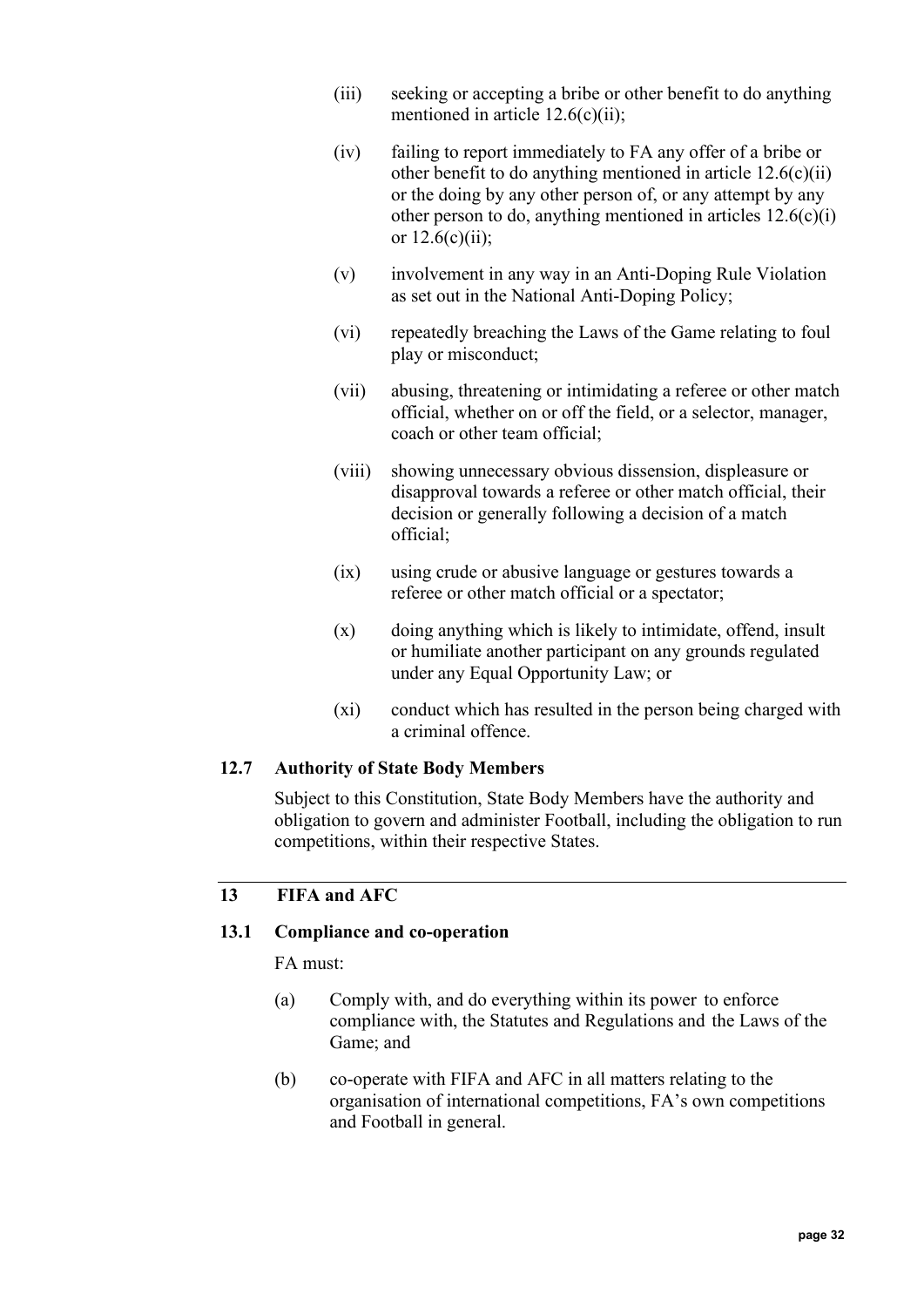## <span id="page-32-0"></span>**13.2 Referral of disputes**

- (a) All Grievances must be determined pursuant to and in accordance with the process set out in the Grievance Procedure.
- (b) A Member must comply with the Grievance Procedure and must itself, and must ensure that its Affiliates, refer all Grievances to the dispute resolution body established in accordance with the Grievance Procedure and must not, and must ensure that its Affiliates do not, commence any suit or proceeding in any court or tribunal until the Grievance Procedure has been exhausted.
- (c) This article [13.2](#page-32-0) binds Members after they cease to be a Member if the dispute relates to a matter arising while they were a Member.

### <span id="page-32-1"></span>**14 Honorary President, Honorary Vice-President, Honorary Member, Patrons and Life Members**

### <span id="page-32-2"></span>**14.1 Honorary President, Honorary Vice-President, Honorary Member**

- (a) FA may, in general meeting, bestow the title of honorary president, honorary or honorary member upon any former Director for meritorious service to football.
- (b) The Directors shall make these nominations.
- (c) The Honorary President, Honorary Vice-President or Honorary Member are:
	- (i) entitled to notice of general meetings;
	- (ii) entitled to attend and speak at general meetings; and
	- (iii) not entitled to vote at general meetings.
- (d) The Honorary President, Honorary Vice-President or Honorary Member are not Members.

### <span id="page-32-3"></span>**14.2 Appointment and removal of patrons**

The Directors may appoint and remove patrons of FA.

#### <span id="page-32-4"></span>**14.3 Rights of Patrons**

Patrons are:

- (a) entitled to notice of general meetings which are held after the 2007 Extraordinary General Meeting;
- (b) entitled to attend and speak at general meetings; and
- (c) not entitled to vote at general meetings.

#### <span id="page-32-5"></span>**14.4 Eligibility for Life Membership**

Any Member or Director may nominate an individual for admission as a Life Member.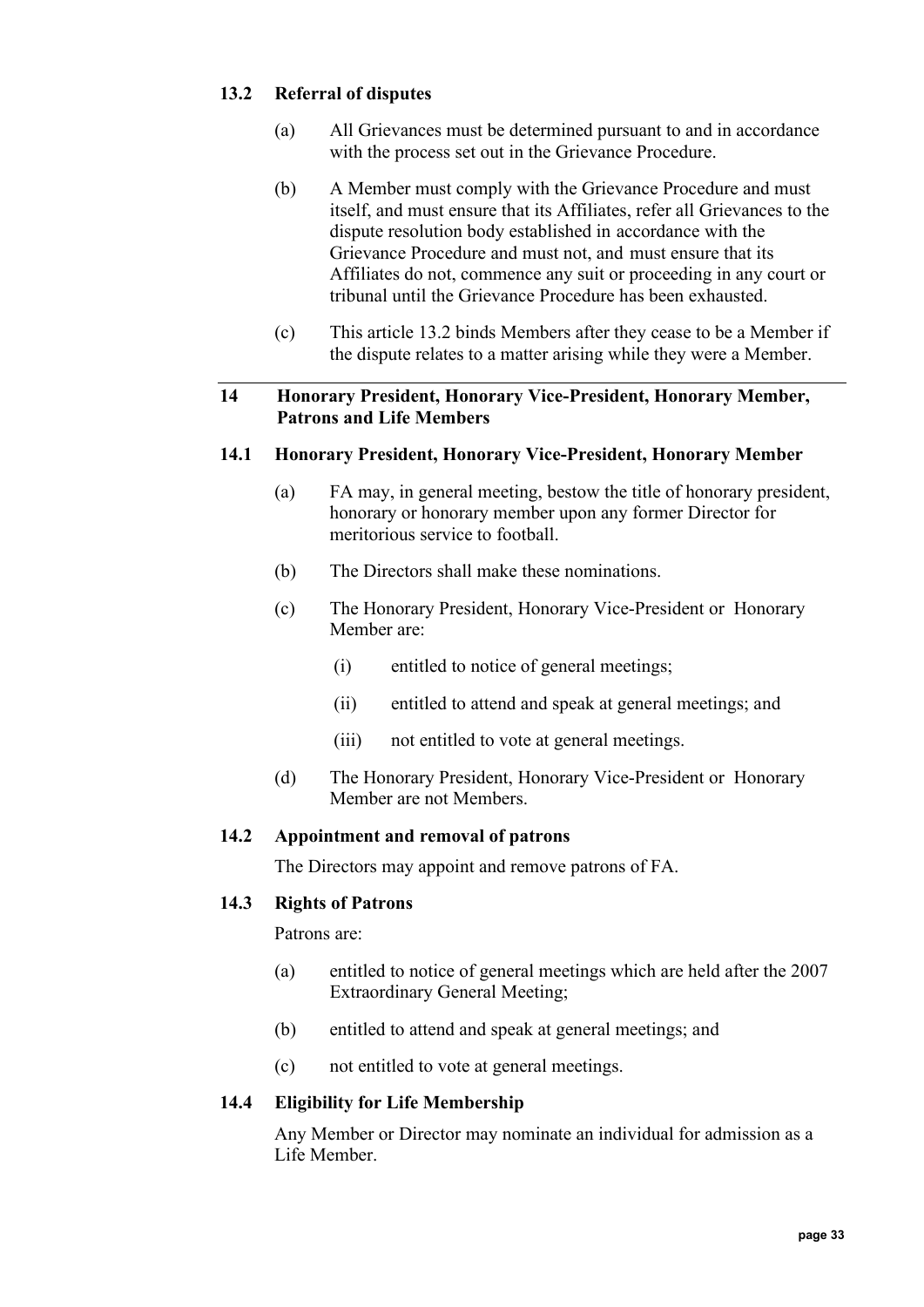### <span id="page-33-0"></span>**14.5 Nomination requirements**

A nomination under article [14.5](#page-33-0) must:

- (a) be in writing in the form determined by the Directors from time to time; and
- (b) set out the reasons why, in the opinion of the nominator, the nominee should be considered for Life Membership.

### <span id="page-33-1"></span>**14.6 Admission to Life Membership**

Nominations for admission to Life Membership are to be considered by the Directors at their next meeting after the nomination is received.

In their absolute discretion, and without the need to give reasons for doing so, the Directors may recommend the nomination, or decide not to recommend or submit the nomination, to the next annual general meeting for approval.

A nominee is admitted to Life Membership if:

- (a) The Directors recommend that the nominee be admitted to Life Membership; and
- (b) The recommendation is approved by a majority of two-thirds of the votes of Members cast at the annual general meeting at which the recommendation is considered.

#### <span id="page-33-2"></span>**14.7 Rights of Life Members**

A Life Member:

- (a) is not to be counted in a quorum under article  $9.1$ ;
- (b) has the right to remain a Life Member until they die or resign their Life Membership;
- (c) subject to any separate agreement with FA to the contrary, has no obligation, and may not be required, to pay any subscription or other amount;
- (d) is entitled to notice of general meetings which are held after the 2007 Extraordinary General Meeting;
- (e) is entitled to attend and speak at general meetings; and
- (f) is not entitled to vote at any general meeting.

#### <span id="page-33-4"></span><span id="page-33-3"></span>**14.8 Patrons and Life Members are not Members**

Patrons and Life Members are not Members.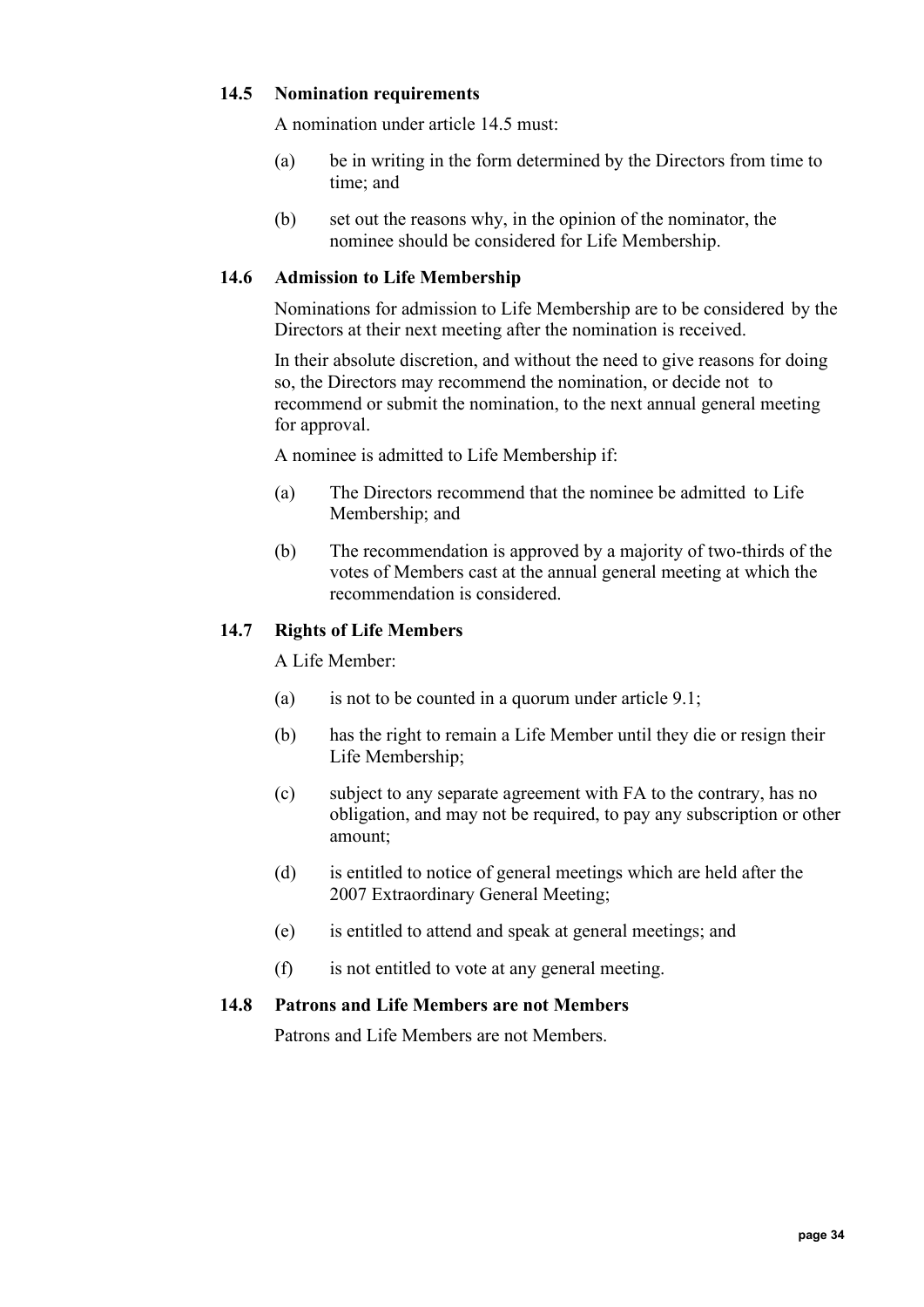### **15 Directors**

#### <span id="page-34-0"></span>**15.1 Number of Directors**

There must be not less than five Directors and not more than nine Directors comprised as follows:

- (a) Not more than six Directors are to be elected by the Members (**Elected Directors**); and
- (b) Not more than three Directors are to be appointed under article [15.16](#page-41-0) (**Appointed Directors**).

### <span id="page-34-1"></span>**15.2 First election of Directors**

At the 2007 Extraordinary General Meeting, the Members must elect three Directors.

### <span id="page-34-2"></span>**15.3 Term of office of first Elected Directors**

The persons elected as Directors under article [15.2](#page-34-1) will hold office until the end of the annual general meeting in 2013 and are eligible for re-election. Service as a Director from the 2007 Extraordinary General Meeting until the end of the annual general meeting in 2013 (or part of that period) is one term of office for the purposes of article [15.12.](#page-38-0)

### <span id="page-34-3"></span>**15.4 Term of office of Elected Directors**

Subject to articles [15.3,](#page-34-2) [15.5](#page-34-4) and [15.6,](#page-35-0) Elected Directors hold office for a term which continues until the end of the third annual general meeting held after the meeting at which they were elected.

### <span id="page-34-4"></span>**15.5 Transitional period**

- (a) Elected Directors who were elected at the 2013 annual general meeting hold office for a term which continues until the end of the annual general meeting in 2017.
- (b) At the annual general meeting in 2015, four directors will be elected of whom:
	- (i) the two directors elected in first and second order will in accordance with article [15.4,](#page-34-3) hold office for a term which continues until the end of the third annual general meeting held after the meeting at which they were elected; and
	- (ii) the two directors elected in third and fourth order will hold office for a first term which continues until the end of the fourth annual general meeting held after the meeting at which they were elected.
- (c) At the annual general meeting in 2018, four directors will be elected of whom:
	- (i) the two directors elected in first and second order will, in accordance with article [15.4,](#page-34-3) hold office for a term which continues until the end of the third annual general meeting held after the meeting at which they were elected; and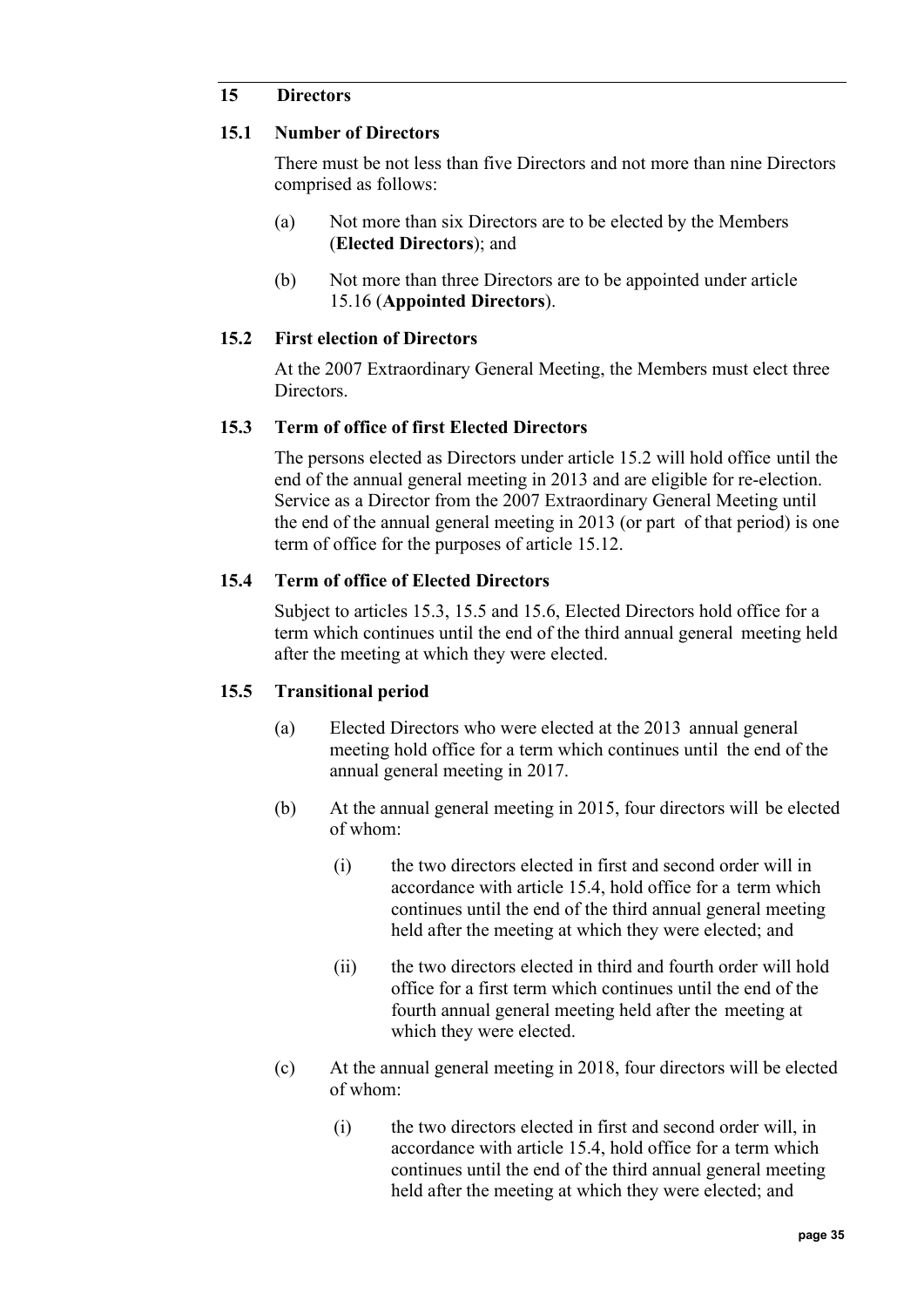(ii) the two directors elected in third and fourth order will hold office for a term which continues until the end of the second annual general meeting held after the meeting at which they were elected.

## <span id="page-35-0"></span>**15.6 Rotation of Directors**

- (a) At the annual general meeting in 2017 and at each annual general meeting after that, one-third of the Elected Directors must retire from office.
- (b) If the number of Elected Directors in office is not a whole number which is a multiple of two, the number of Elected Directors to retire is to be rounded down to the next whole number.

### <span id="page-35-1"></span>**15.7 Directors to retire**

Subject to articles [15.4](#page-34-3) and [15.12:](#page-38-0)

- (a) the Elected Directors required to retire at an annual general meeting under article [15.6](#page-35-0) must be those who have been longest in office since their last election; and
- (b) as between persons who were last elected as Directors on the same day, those to retire must be determined by lot, unless the Elected Directors otherwise agree among themselves.

### <span id="page-35-2"></span>**15.8 Office held until end of meeting**

A retiring Director holds office until the end of the meeting at which that Director retires and, subject to article [15.12,](#page-38-0) is eligible for re-election.

### <span id="page-35-3"></span>**15.9 Election of Chairman**

- (a) The Elected Directors may elect one of their number, who has nominated for the position of Chairman under [15.13\(d\),](#page-40-2) to the office of chairman of directors (and a Director participating in such a vote will not have a casting vote).
- <span id="page-35-4"></span>(b) If the Elected Directors elect the chairman of directors from amongst more than two Elected Directors who nominated for the position of Chairman under article [15.13\(d\),](#page-40-2) this decision taken by the Elected Directors shall be notified in writing to all Members.
- (c) If less than 50% of the votes of Members are submitted to veto the election within 14 days from the date of notification of the decision under article [15.9\(b\),](#page-35-4) the election is confirmed.
- <span id="page-35-5"></span>(d) If 50%, or more than 50%, of the votes of Members are submitted to veto the election within 14 days from the date of notification of the decision under article [15.9\(b\),](#page-35-4) the election will be repeated and the Elected Directors will elect the chairman from amongst the other Elected Directors that also nominated for the position of Chairman under [15.13\(d\)](#page-40-2) and the procedure in articles [15.9\(b\)](#page-35-4) to [15.9\(d\)](#page-35-5) will be repeated if and as required.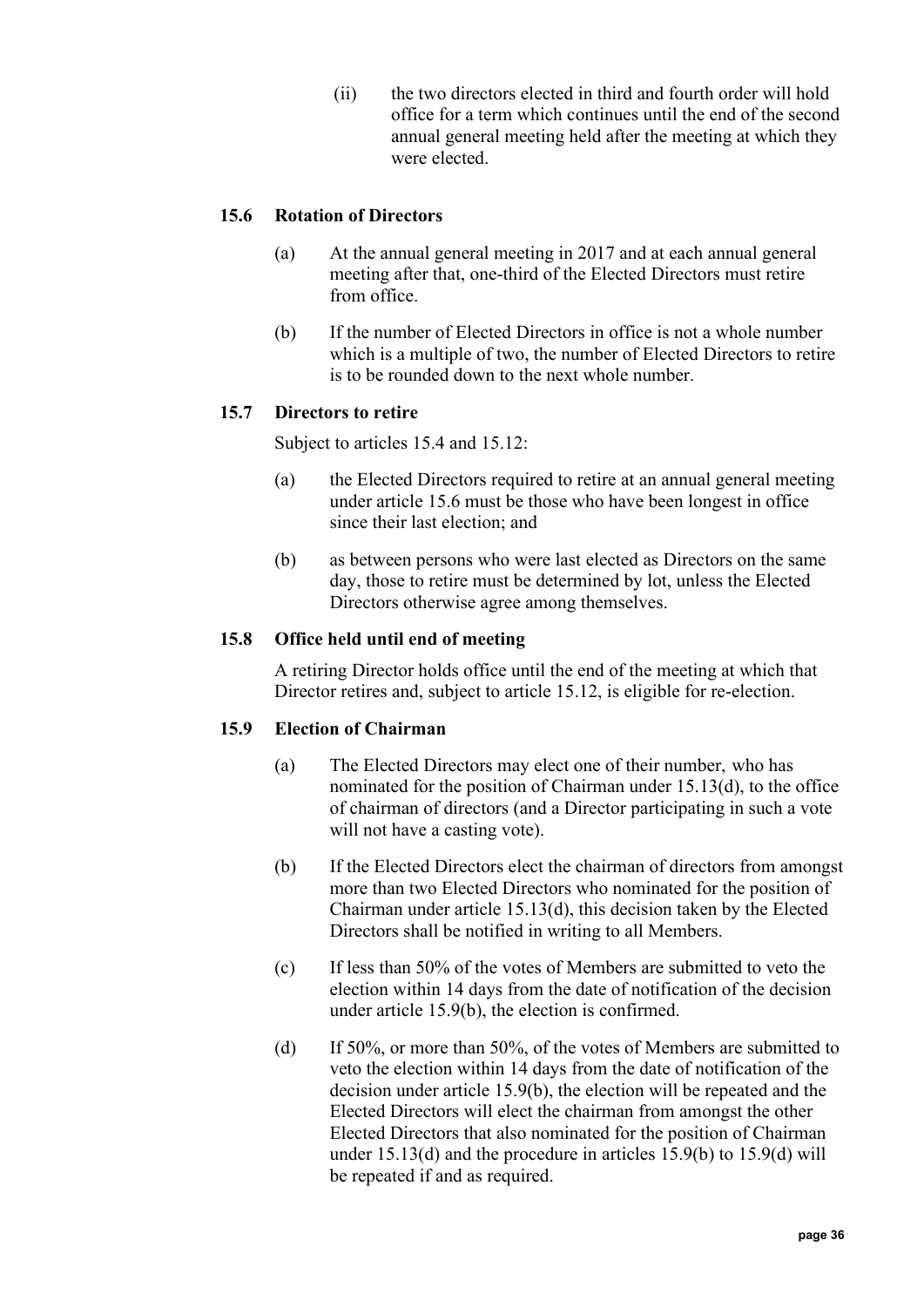- (e) The person elected to the office of chairman of directors under this article [15.9](#page-35-0) will remain chairman of directors until the next annual general meeting at which an election of directors is to take place.
- (f) The Elected Directors must consider the gender composition of the Chairman and deputy chairman when electing the Chairman, and where possible ensure that if the deputy chairman is male, the Chairman is female; and if the deputy chairman is female, the Chairman is male.
- (g) When representing FA internationally (including, without limitation, when dealing with FIFA or other member associations of FIFA) the Chairman will have the title of "President".

# <span id="page-36-0"></span>**15.10 Deputy Chairman**

- (a) The Elected Directors may elect one of their number to the office of deputy chairman of directors.
- (b) The person elected to the office of deputy chairman of directors under article [15.10](#page-36-0) will remain deputy chairman of directors until the next annual general meeting at which an election of directors is to take place.
- (c) The Elected Directors must consider the gender composition of the Chairman and deputy chairman when electing the deputy chairman, and where possible ensure that if the Chairman is male, the deputy chairman is female; and if the Chairman is female, the deputy chairman is male.
- (d) When representing FA internationally (including, without limitation, when dealing with FIFA or other member associations of FIFA) the Deputy Chairman will have the title of "Vice President".

# <span id="page-36-1"></span>**15.11 Elections at general meeting**

- (a) At a general meeting:
	- (i) at which an Elected Director retires; or
	- (ii) at the commencement of which there is a vacancy in the office of an Elected Director,

FA may only fill the vacancy by electing a Nominee Director in accordance with this article [15.11.](#page-36-1)

- <span id="page-36-2"></span>(b) If the number of Nominee Directors is equal to, or less than, the number of vacancies:
	- (i) each Member at the general meeting will be entitled to vote in favour of each Nominee Director; and
	- (ii) a Nominee Director will fill a vacancy and become an Elected Director if, by a simple majority of the votes cast, the Members pass a resolution electing that Nominee Director.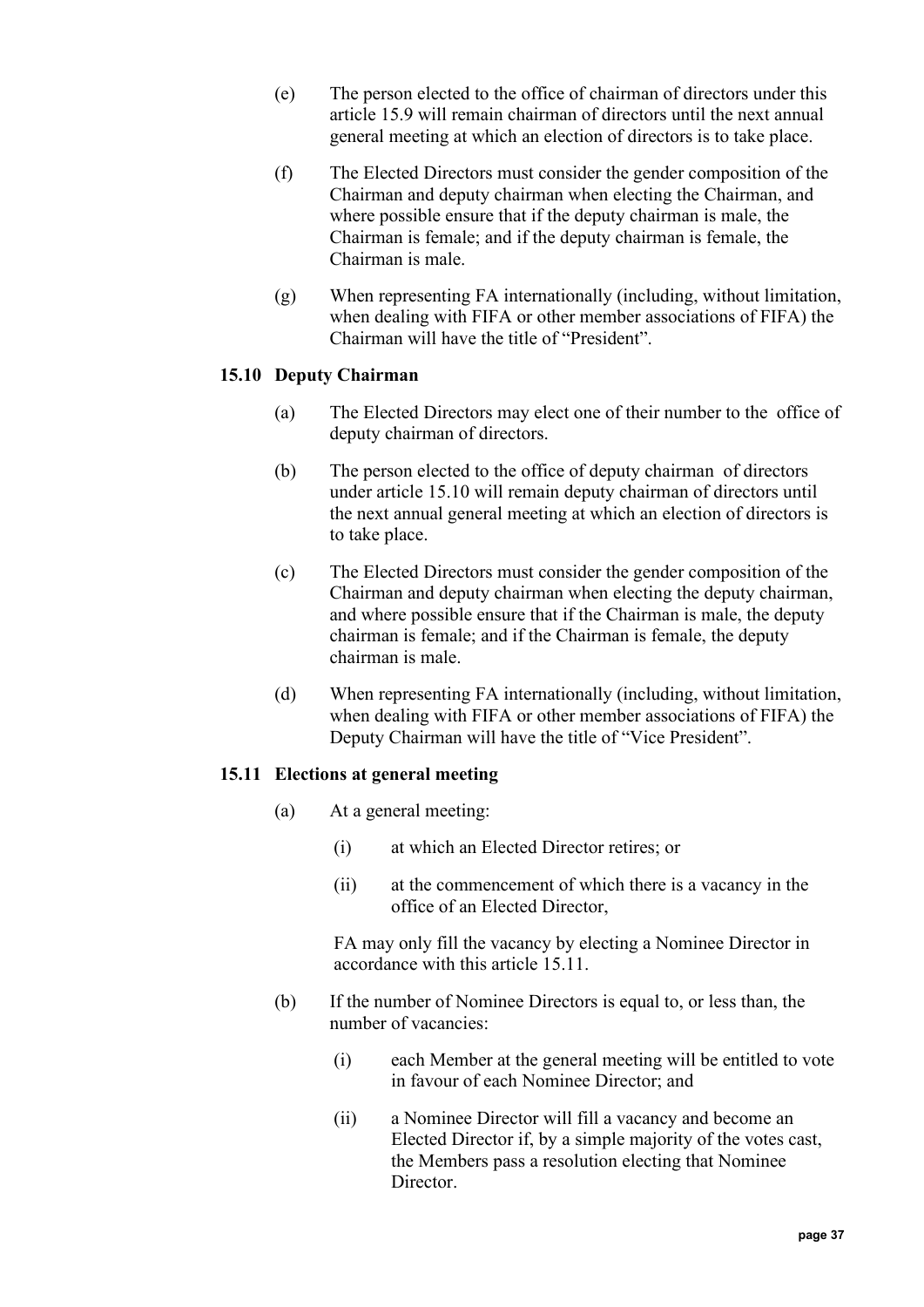- <span id="page-37-1"></span><span id="page-37-0"></span>(c) If the number of Nominee Directors is greater than the number of vacancies, each Member at the general meeting will be entitled to vote in favour of each vacancy, and the requisite number of Nominee Directors will fill the vacancies and become Elected Directors in accordance with the following ballots:
	- (i) A round of voting will take place during which the Members will cast their votes in favour of a Nominee Director for each vacancy, and:
		- (A) if one or more Nominee Directors receive a Prescribed Majority of votes cast:
			- (1) those Nominee Directors who receive the Prescribed Majority of votes cast will automatically fill a vacancy and be elected as an Elected Director. If the number of Nominee Directors who receive a Prescribed Majority exceeds the number of vacancies:
				- a. the Nominee Directors will be elected in order of the number of votes received, with the Nominee Director receiving the highest number of votes being elected first; and
				- b. if article  $15.11(c)(i)(A)(1)a$ . does not result in the requisite number of Nominee Directors being elected because two or more Nominee Directors have received an equal number of votes, the deadlock will be resolved by holding a second round of voting during which the Members will vote in favour of one of these Nominee Directors and the Nominee Director who receives a simple majority of the votes cast will be elected; and
			- (2) if there are remaining vacancies, the remaining Nominee Directors will proceed to the next round of voting in accordance with article  $15.11(c)(ii)$ ; or
		- (B) if no Nominee Director receives a Prescribed Majority of votes cast:
			- (1) the Nominee Director that receives the lowest number of votes cast will be eliminated and not considered for election. If there is more than one Nomine Director who receives the lowest number of votes cast, the following rules will apply to determine which Nominee Director will be eliminated and not considered for election: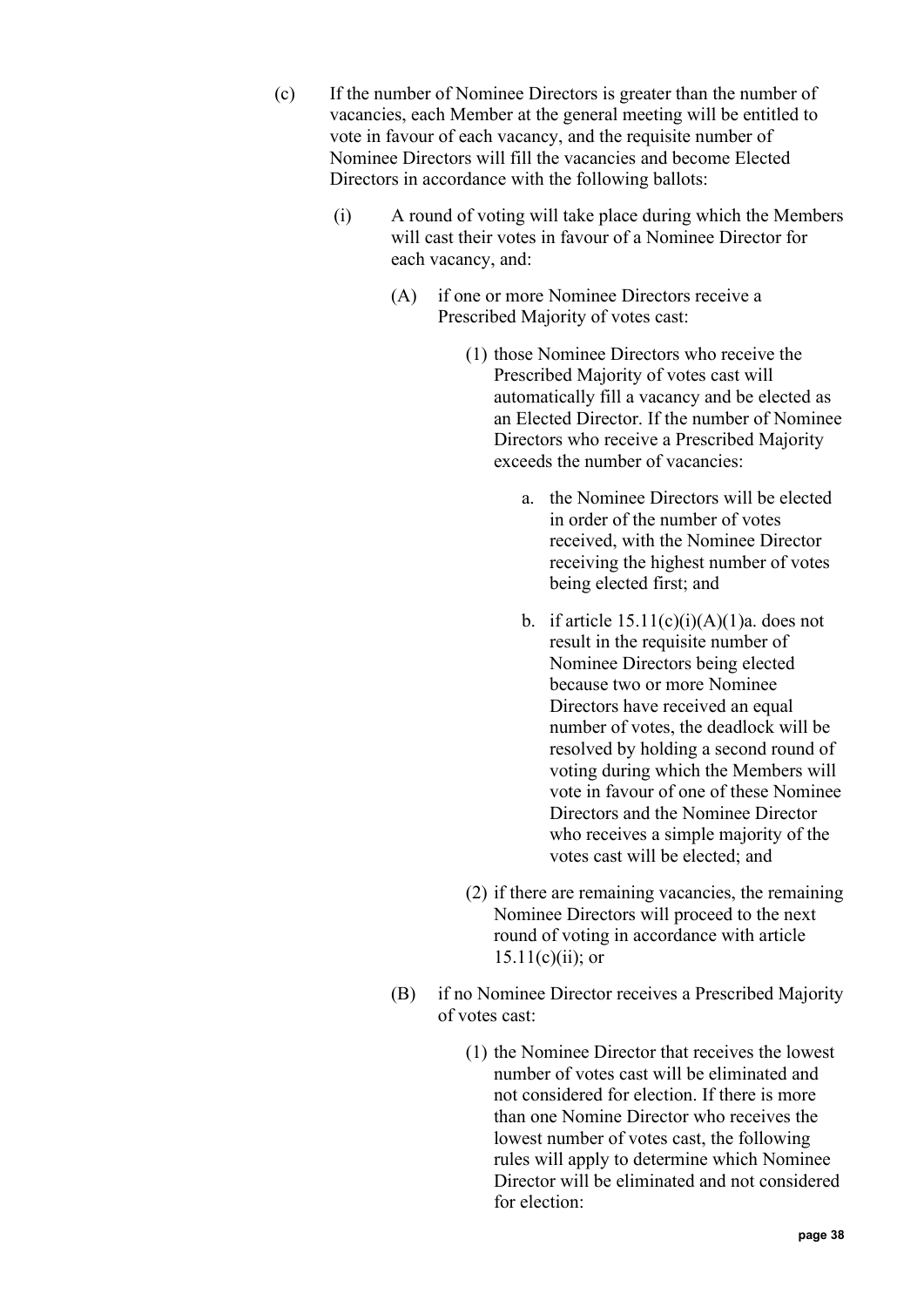- a. the Nominee Director who receives votes cast from the lowest number of stakeholder groups will be eliminated;
- b. if article  $15.11(c)(i)(B)(1)a$ . does not resolve the deadlock, the Nominee Director who receives votes cast from the lowest number of Members will be eliminated; and
- c. if article  $15.11(c)(i)(B)(1)b$  does not resolve the deadlock, the Chairman will toss a coin to determine which Nominee Director will be eliminated; and
- (2) the remaining Nominee Directors will proceed to the next round of voting in accordance with article [15.11\(c\)\(ii\).](#page-38-0)
- <span id="page-38-0"></span>(ii) If another round of voting is required in accordance with article  $15.11(c)(i)(A)(2)$  or article  $15.11(c)(i)(B)(2)$ , there will be a subsequent ballot held with the process described in article [15.11\(c\)\(i\)](#page-37-0) repeated until there are no vacancies, or until there is an equal number of Nominee Directors and vacancies; and
- (iii) If the process described in article  $15.11(c)(i)$  and article [15.11\(c\)\(ii\)](#page-38-0) results in an equal number of Nominee Directors and vacancies, each Nominee Director will fill a vacancy and become an Elected Director if, by a simple majority, the Members pass a resolution in favour of electing each Nominee Director.
- (d) Members must ensure that at the time of electing Elected Directors, the gender composition of the existing Directors is taken into account to ensure that the gender composition of the Directors following the election of Elected Directors satisfies the 40/40/20 Principle.
- <span id="page-38-2"></span>(e) If the requirements set out in articles  $15.11(b)$  or  $15.11(c)$  are not satisfied, and a vacancy is not filled, the Chairman of the meeting will inform the meeting of the result and a casual vacancy or casual vacancies will arise. A casual vacancy arising in such circumstances may be filled after the end of the general meeting in accordance with article [15.17.](#page-42-0)
- (f) A Director elected under this article takes office at the end of the meeting at which they are elected.

# <span id="page-38-1"></span>**15.12 Maximum term of office**

(a) Subject to article [15.12\(c\),](#page-39-0) an Elected Director may not serve more than three consecutive terms as a Director.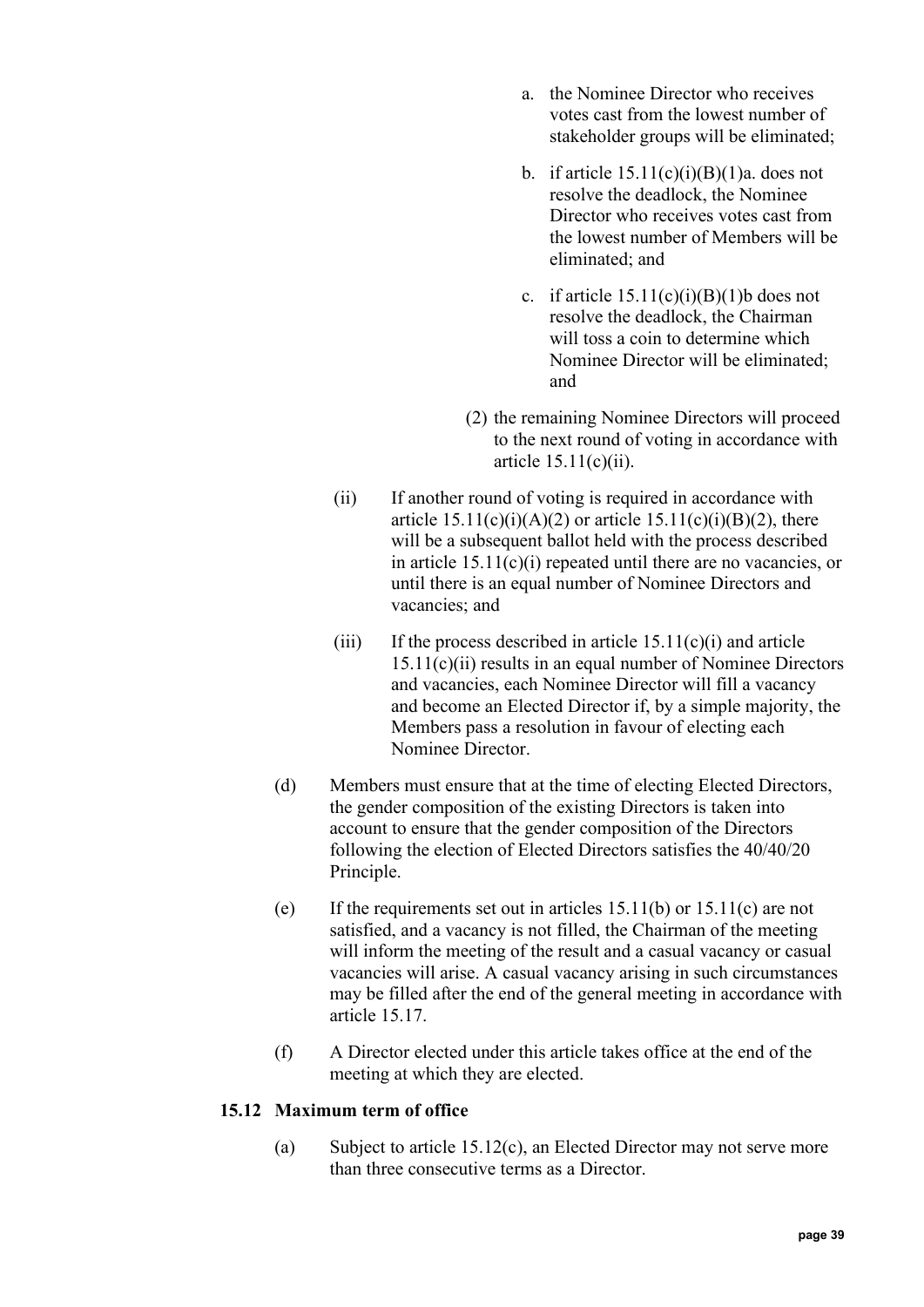- (b) If an Elected Director has served three consecutive terms, they may not be elected as a Director again until the second annual general meeting after the end of their third term of office.
- <span id="page-39-0"></span>(c) An Elected Director who:
	- (i) was elected to office before 2015; or
	- (ii) who was the third or fourth director elected to office at the annual general meeting in 2015,

may not serve more than two consecutive terms as a Director, and if such an Elected Director has served two consecutive terms, they may not be elected as a Director again until the second annual general meeting after the end of their second term of office.

## <span id="page-39-3"></span><span id="page-39-1"></span>**15.13 Proposal of persons for election as Directors**

- (a) To nominate a person to stand for election as an Elected Director:
	- (i) one Member (**Proposer**) and the person being nominated to stand for election must complete and sign the following documentation:
		- (A) a Nomination Form;
		- (B) a letter in which the person being nominated to stand for election accepts the nomination; and
		- (C) evidential documentation which indicates the person being nominated to stand for election satisfies the Director Criteria;
	- (ii) a second Member must second the nomination (**Seconder**) by signing the required documentation under article  $15.13(a)(i)$ ; and
	- (iii) the Proposer must deliver the required, signed documentation under article [15.13\(a\)\(i\)](#page-39-1) to the Secretary no later than:
		- (A) for the elections to be held at the annual general meeting in 2018, 25 October 2018; and
		- (B) for all elections after the annual general meeting in 2018, 30 September in any year in which an election of Directors will be held in accordance with this Constitution.
- <span id="page-39-2"></span>(b) Once the Secretary receives all documentation in accordance with article  $15.13(a)(iii)$ :
	- (i) the Secretary must submit this information to the Nominations Committee; and
	- (ii) the Nominations Committee will consider each person nominated to stand for election and the relevant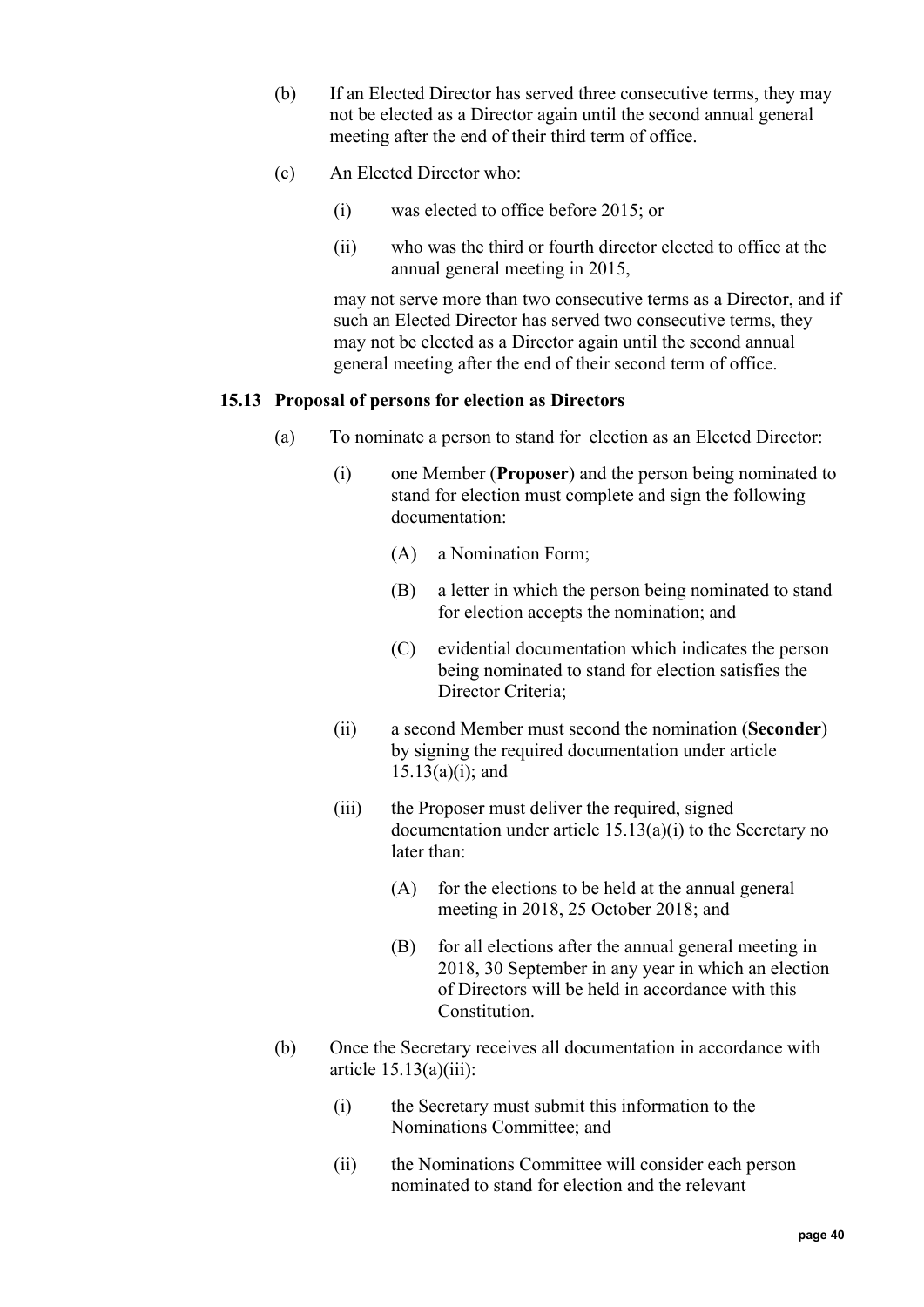documentation, and confirm which candidates will be eligible for election (**Nominee Directors**).

- (c) The Nominations Committee must notify the Secretary which persons are Nominee Directors. For all persons nominated for election, but not successful in becoming a Nominee Director, the Nominations Committee must provide the Secretary with the reasons for the Nominations Committee's decision.
- (d) If a Nominee Director wishes to stand for election as Chairman under article [15.9\(a\)](#page-35-1) at the first director's meeting following his or her election as an Elected Director, then that Nominee Director must provide a written declaration to the secretary, prior to the vote for Elected Directors, that he or she wishes to stand as Chairman in the annual general meeting in which he or she becomes an Elected Director.
- (e) If an Elected Director at any stage throughout his or her term as an Elected Director, wishes to stand for election as Chairman under article [15.9\(a\),](#page-35-1) that Elected Director must provide a written declaration to the Secretary that he or she wishes to stand as Chairman. This declaration must be provided as soon as the Elected Director has decided to stand for election as Chairman, and in any event prior to the Elected Directors vote in accordance with article [15.9\(a\).](#page-35-1)

#### **15.14 Application of nomination procedure**

The requirements of nomination of persons for election as a Director under article [15.13](#page-39-3) apply to all persons proposing to stand for election or reelection.

### <span id="page-40-1"></span><span id="page-40-0"></span>**15.15 Eligibility**

- (a) Subject to article [15.16\(e\),](#page-41-0) a person who:
	- $(i)$  is or has been within the three  $(3)$  years of the date of their nomination been the Chief Executive Officer of FA;
	- (ii) is or has within the six  $(6)$  months of the date of their nomination been an employee (other than the Chief Executive Officer) of FA or a body corporate or organisation in which FA is a shareholder;
	- (iii) is or has within the six  $(6)$  months of the date of their nomination been an employee of a Member or a body corporate or organisation in which the Member is a shareholder;
	- $(iv)$  is or has within the six  $(6)$  months of the date of their nomination been a member of a Standing Committee; (excluding an existing Director member of a Standing Committee); or
	- $(v)$  holds or has within the six  $(6)$  months of the date of their nomination held any Official Position; or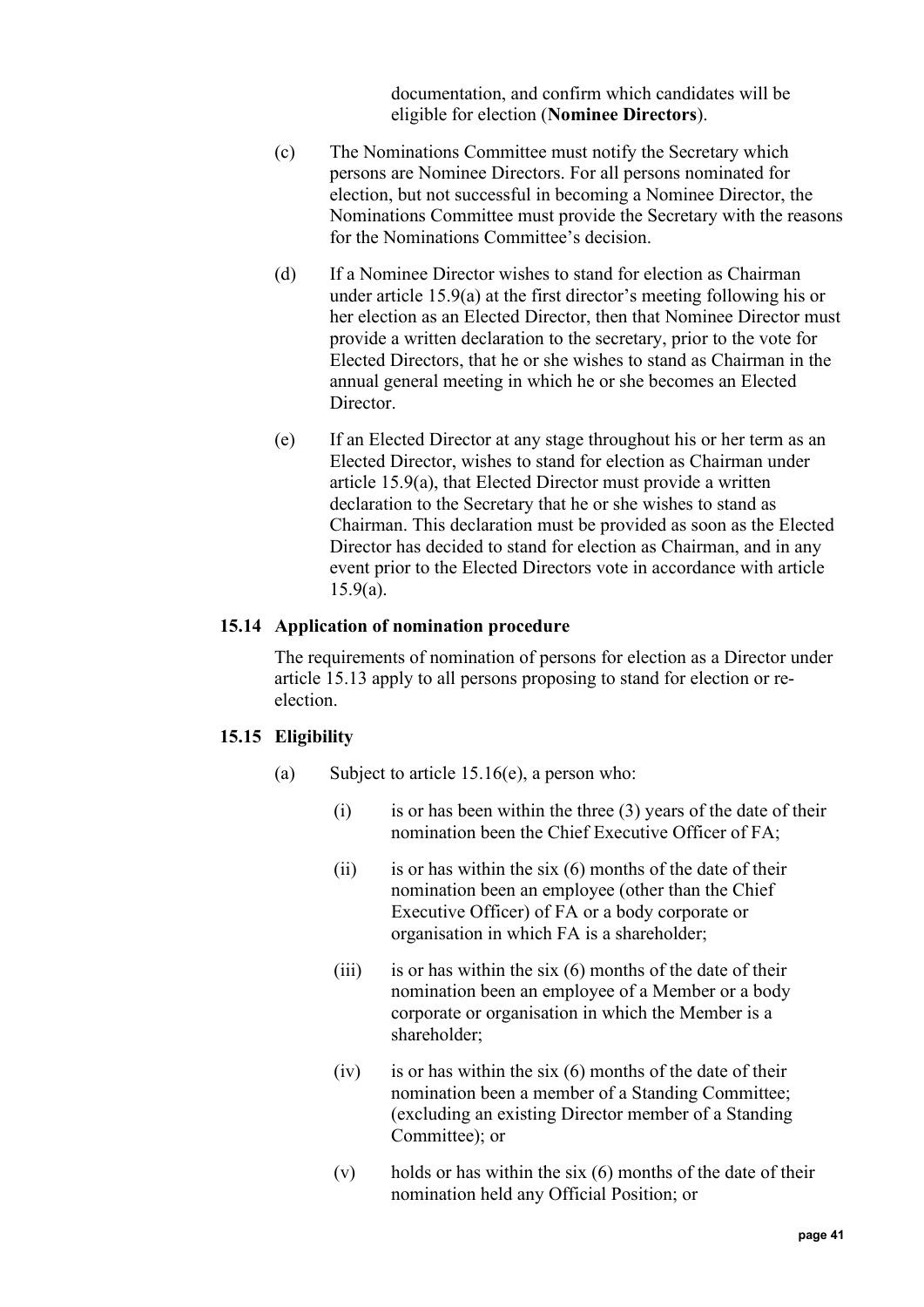(vi) is or has been a Director of the Company and articles [15.12](#page-38-1) or [15.16\(d\)](#page-41-1) apply such that they are not eligible to serve the additional term as a Director,

(each a **Disqualifying Position**) may not stand for or hold office as a Director.

(b) A Director who accepts a Disqualifying Position must notify the other Directors of that fact immediately and article 15.19(c) applies.

## <span id="page-41-4"></span><span id="page-41-3"></span>**15.16 Appointed Directors**

- (a) The Elected Directors and the Appointed Directors may propose the appointment of up to three other persons who:
	- (i) are not disqualified under article [15.15](#page-40-0) as Appointed Directors; and
	- (ii) satisfy the Director Criteria.
- (b) An Appointed Director holds office for a term of two years or such shorter term as may be determined by the Directors, and subject to article [15.16\(c\)](#page-41-2) is eligible for re-appointment.
- <span id="page-41-2"></span>(c) An Appointed Director may not serve as an Appointed Director for a consecutive number of terms together exceeding 10 years.
- <span id="page-41-1"></span>(d) If an Appointed Director has served consecutive terms together totalling 10 years, they may not be appointed as a Director again for a period of two years after the end of their 10 years as an Appointed Director.
- <span id="page-41-0"></span>(e) A person will not be disqualified from being appointed as an Appointed Director if the person
	- (i) is or has within the applicable period of the date of their nomination as specified in [15.15\(a\)](#page-40-1) been an employee of a Member or a body corporate or organisation in which the Member is a shareholder; or
	- (ii) is or has within the applicable period of the date of their nomination as specified in [15.15\(a\)](#page-40-1) been a member of a Standing Committee (excluding an existing Director member of a Standing Committee); or
	- (iii) holds or has within the applicable period of the date of their nomination as specified in [15.15\(a\)](#page-40-1) held any Official Position,

provided they resign from such position within seven (7) days of the date they are appointed as an Appointed Director.

(f) Subject to article [15.16\(g\),](#page-42-1) the proposed appointment of Appointed Directors under this article [15.16](#page-41-3) will only become effective if: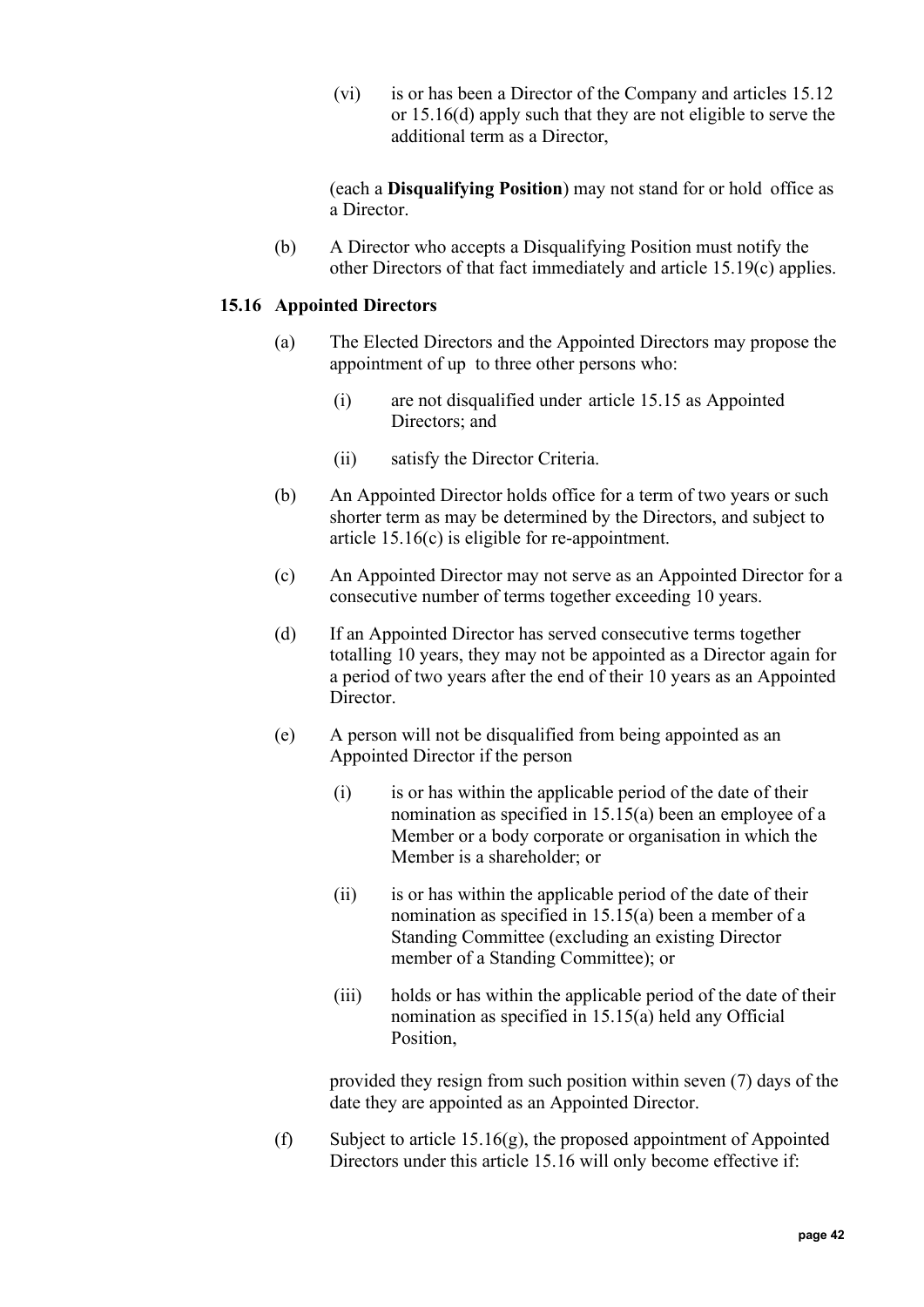- (i) the Nominations Committee endorses the proposed appointment, and is satisfied that the proposed Appointed Director satisfies the requirements under article [15.16\(a\);](#page-41-4) and
- (ii) the Members ratify the proposed appointment by resolution requiring not less than a simple majority within 14 days of the proposed appointment by the Directors.
- <span id="page-42-1"></span>(g) Article [15.16\(e\)](#page-41-0) does not apply to Appointed Directors appointed prior to article [15.16\(e\)](#page-41-0) coming into effect.
- (h) Directors and Members must ensure that at the time of appointing Appointed Directors, the gender composition of the existing Directors is taken into account to ensure that the gender composition of the Directors following the appointment of Appointed Directors satisfies the 40/40/20 Principle.

## <span id="page-42-3"></span><span id="page-42-0"></span>**15.17 Casual vacancy**

- (a) The Directors may at any time appoint a person who is not disqualified under article [15.15](#page-40-0) as a Director to fill a casual vacancy arising when an Elected Director ceases to hold office other than at an annual general meeting of FA unless article [15.11\(e\)](#page-38-2) applies.
- (b) Before a person can be appointed to fill a casual vacancy, the person proposed to be appointed must deliver to FA a statutory declaration confirming that, to the best of their knowledge and belief:
	- (i) they are not disqualified from being a director of FA by virtue of anything in article [15.15;](#page-40-0) and
	- (ii) they satisfy the Director Criteria.
- <span id="page-42-2"></span>(c) A Director appointed under this article holds office until the next annual general meeting after their appointment when the position becomes vacant unless article [15.11\(e\)](#page-38-2) applies in which case they hold office for the term they would have held office had they been elected under article [15.11](#page-36-1) at the general meeting at which the vacancy they are appointed to fill arose.
- <span id="page-42-4"></span>(d) A position which becomes vacant under article  $15.17(c)$  is able to be filled by resolution of the Members in accordance with article [15.11](#page-36-1) at the next annual general meeting. The person elected to fill the position will hold office until the end of the original term of the Elected Director whose cessation of office created the initial vacancy referred to in article [15.17\(a\).](#page-42-3) The Director who filled the casual vacancy in the interim until the annual general meeting may stand for election.
- (e) For the avoidance of doubt, before the Director can stand for election at an annual general meeting, the nomination procedure under article [15.13](#page-39-3) must be complied with.
- (f) Service as a Director under article  $15.17(d)$  of the balance of the original term of the Elected Director whose cessation of office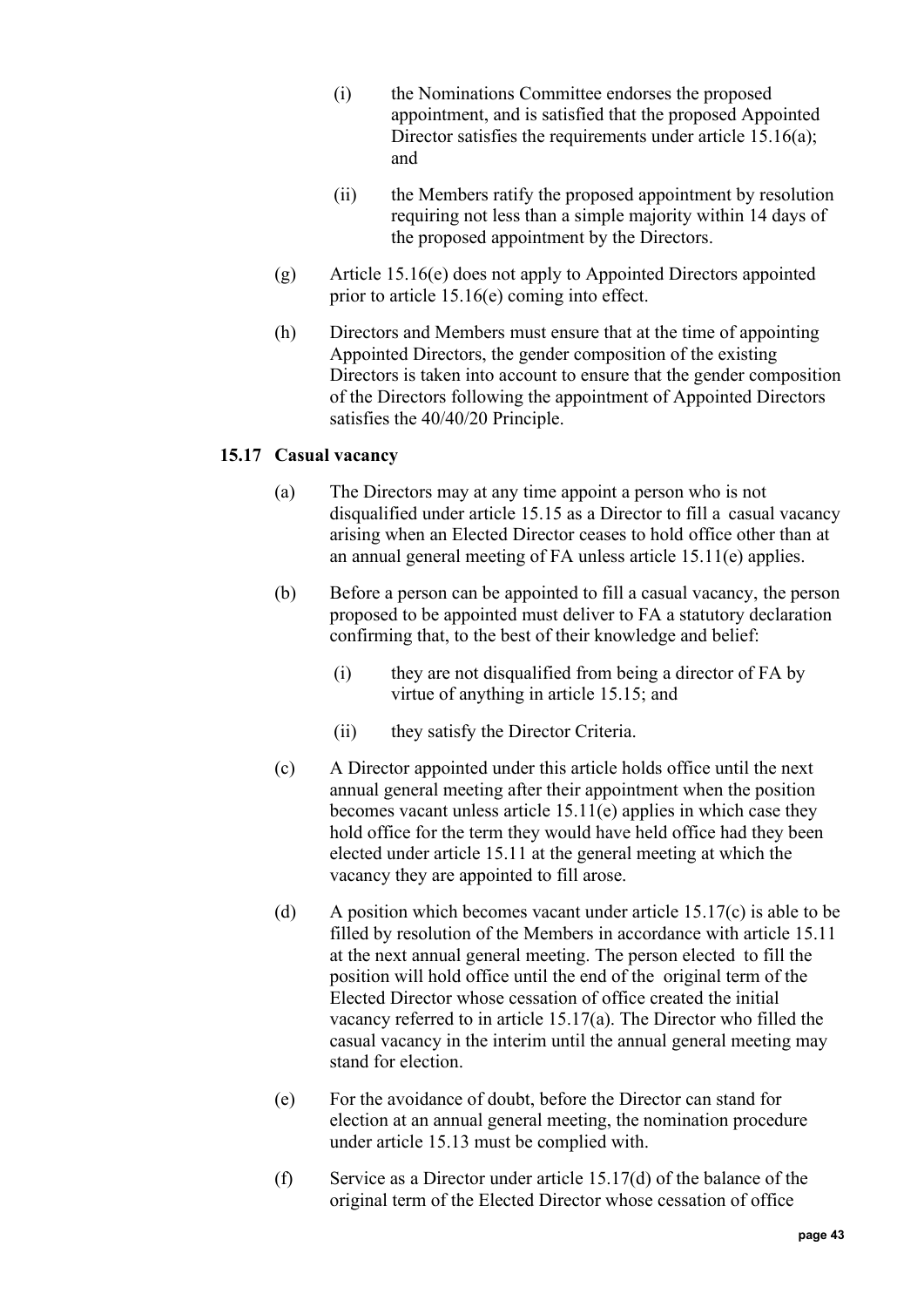created the initial vacancy referred to in article [15.17\(a\)](#page-42-3) either alone or combined with service under article [15.17\(a\)](#page-42-3) is a full term of office for the purposes of article [15.12.](#page-38-1)

## **15.18 Remuneration of Directors**

A Director may not be paid for services as a Director but, with the approval of the Directors, may be:

- (a) paid by FA for services rendered to it; and
- (b) reimbursed by FA for their reasonable travelling, accommodation and other expenses when:
	- (i) travelling to or from meetings of the Directors, a committee or FA; or
	- (ii) otherwise engaged on the affairs of FA.

# **15.19 Vacation of office**

The office of a Director becomes vacant when the Corporations Act says it does and also if the Director:

- (a) becomes of unsound mind or a person whose person or estate is liable to be dealt with in any way under a law relating to mental health;
- (b) resigns office by notice in writing to FA;
- (c) accepts appointment to, or becomes the holder of, a Disqualifying Position; or
- (d) is not present personally at three consecutive Directors' meetings without leave of absence from the Directors.

# **15.20 Removal of Directors**

The Members may remove any Director if the Members pass a resolution, by a simple majority, in favour of removing the relevant Director.

# <span id="page-43-0"></span>**16 Powers and duties of Directors**

### **16.1 Directors to manage Company**

The Directors are to manage FA's business and may exercise to the exclusion of FA in general meeting all the powers of FA (including those under the FA Statutes) which are not required, by the Corporations Act or by this Constitution, to be exercised by FA in general meeting.

# **16.2 Specific powers of Directors**

Without limiting article [16.1](#page-43-0) the Directors may exercise all FA's powers to borrow or raise money and to charge any property or business or give any other security for a debt, liability or obligation of FA or of any other person.

### **16.3 Time, etc**

Subject to the Corporations Act, where this Constitution requires that something be done by a particular time, or within a particular period, or that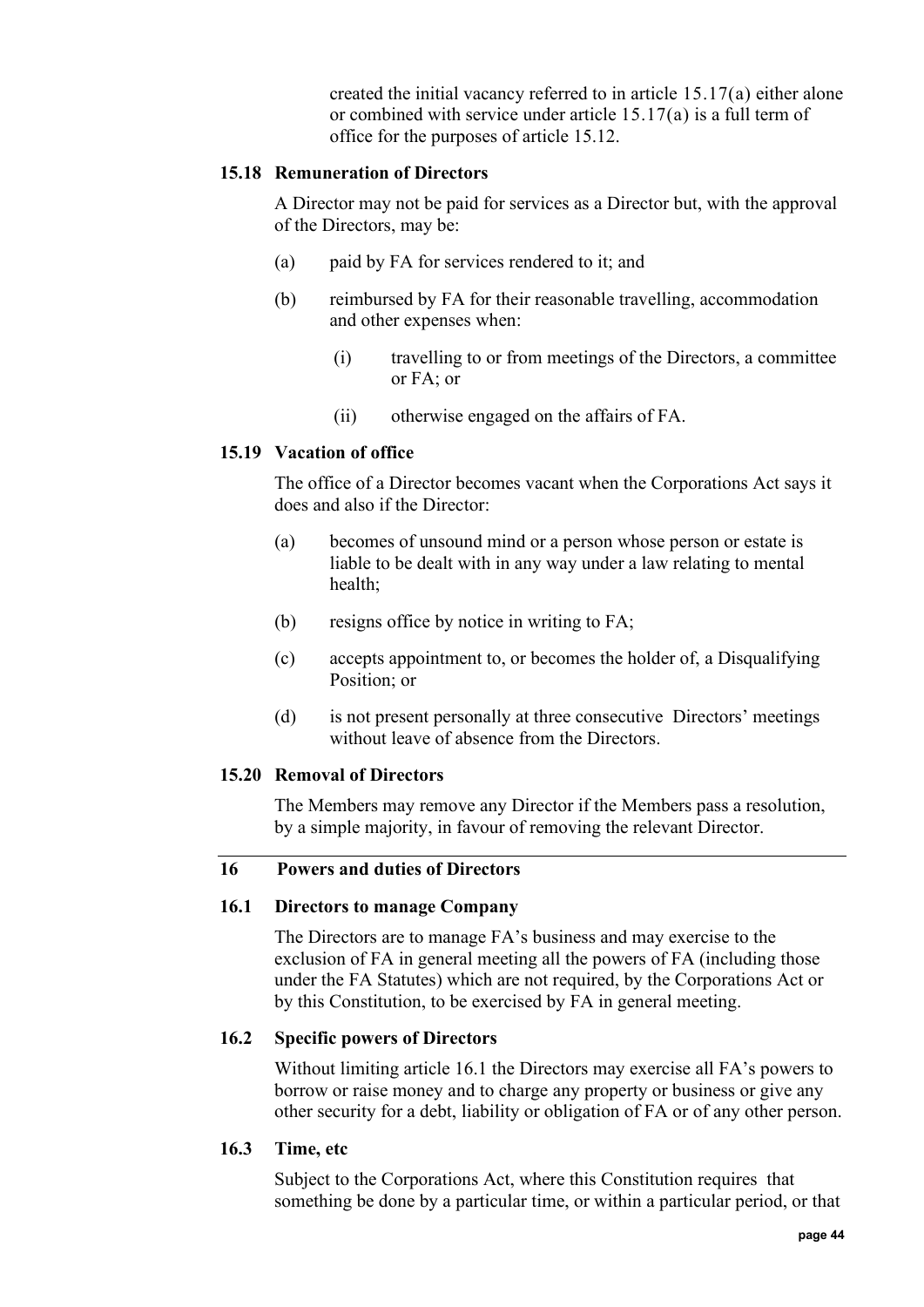an event is to occur or a circumstance is to change on or by a particular date, the Directors may in their absolute discretion extend that time, period or date as they think fit.

# <span id="page-44-0"></span>**16.4 Appointment of attorney**

The Directors may appoint any person to be FA's attorney for the purposes, with the powers, authorities and discretions, for the period and subject to the conditions they think fit.

## **16.5 Provisions in power of attorney**

A power of attorney granted under article [16.4](#page-44-0) may contain any provisions for the protection and convenience of persons dealing with the attorney that the Directors think fit and may also authorise the attorney to delegate (including by way of appointment of a substitute attorney) all or any of the powers, authorities and discretions of the attorney.

### **16.6 Minutes**

The Directors must cause minutes of meetings to be made and kept according to the Corporations Act.

## **17 Proceedings of Directors**

## **17.1 Directors meetings**

- (a) The Directors may meet together for conducting business and may adjourn and otherwise regulate their meetings as they think fit.
- (b) The Directors must meet a minimum five times each year.
- (c) The contemporaneous linking together by telephone or other electronic means of a number of the Directors sufficient to constitute a quorum, constitutes a meeting of the Directors and all the provisions in this Constitution relating to meetings of the Directors apply, so far as they can and with such changes as are necessary, to meetings of the Directors by telephone or other electronic means.
- (d) A Director participating in a meeting by telephone or other electronic means is to be taken to be present in person at the meeting.
- (e) A meeting by telephone or other electronic means is to be taken to be held at the place determined by the chairperson of the meeting provided that at least one of the Directors involved was at that place for the duration of the meeting.

# **17.2 Questions decided by majority**

- (a) A meeting of Directors at which a quorum is present is competent to exercise all or any of the authorities, powers and discretions vested in or exercisable by the Directors under this Constitution.
- (b) A question arising at a Directors' meeting is to be decided by a majority of votes of the Directors present and entitled to vote and any such decision is for all purposes a determination of the Directors.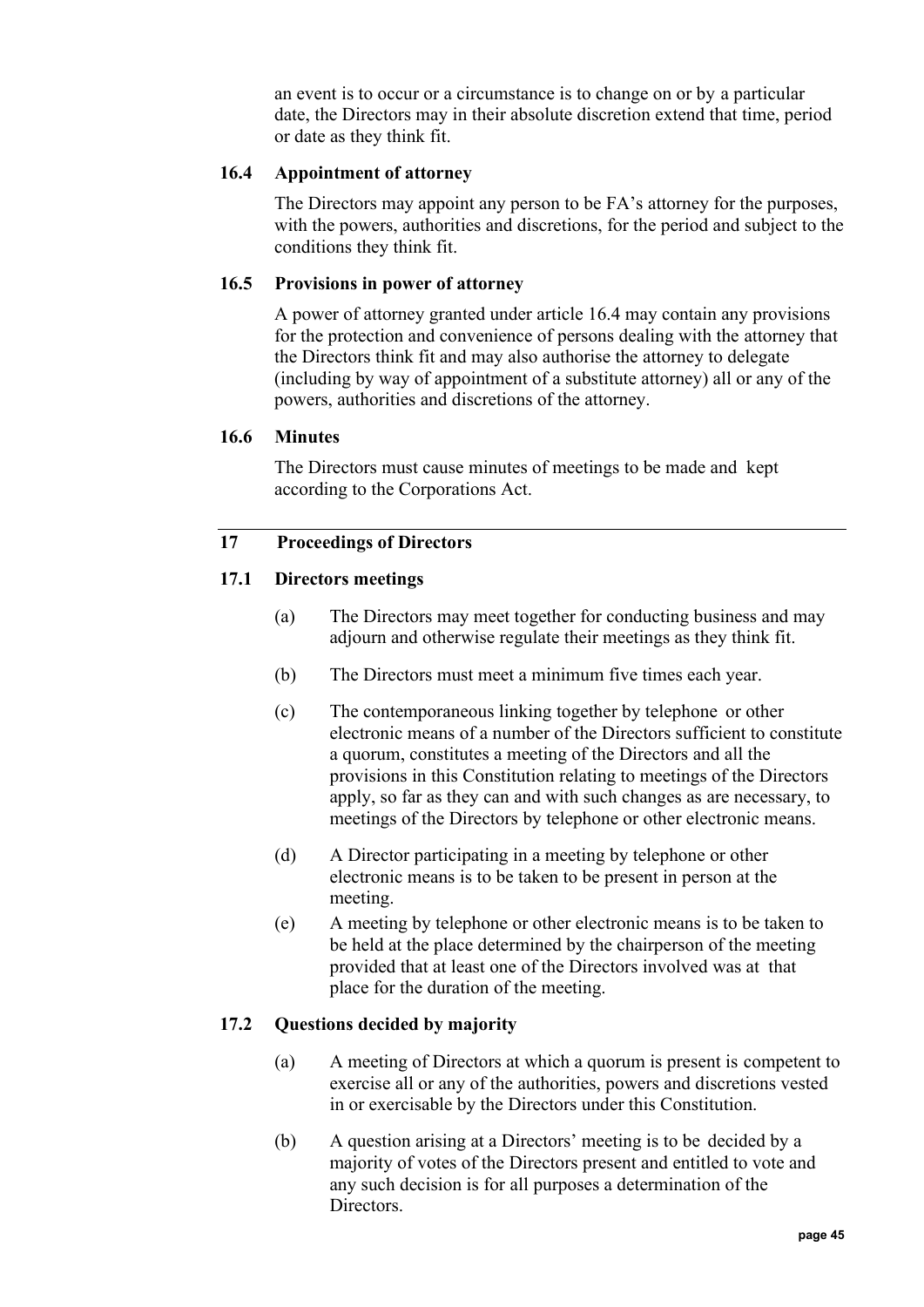## **17.3 Chairman's casting vote**

In the case of an equality of votes upon any proposed resolution, the chairman of the meeting of Directors has a casting vote.

## **17.4 Quorum**

- (a) Business may not be transacted at a meeting of Directors unless a quorum of Directors is present at the time the business is dealt with.
- (b) A quorum consists of:
	- (i) if the Directors have fixed a number for the quorum, that number of Directors; and
	- (ii) in any other case, four Directors (at least two of whom are entitled to vote),

present at the meeting of Directors.

### <span id="page-45-0"></span>**17.5 Effect of vacancy**

- (a) If there is a vacancy in the office of a Director then, subject to article [17.5\(b\),](#page-45-0) the remaining Director or Directors may act.
- (b) If the number of Directors in office at any time is not sufficient to constitute a quorum at a meeting of Directors or is less than the minimum number of Directors fixed under this Constitution, the remaining Director or Directors must act as soon as possible:
	- (i) to increase the number of Directors to a number sufficient to constitute a quorum and to satisfy the minimum number of Directors required under this Constitution; or
	- (ii) to convene a general meeting for that purpose,

and, until that has happened, must act only if and to the extent that there is an emergency requiring them to act.

### <span id="page-45-1"></span>**17.6 Alternate directors**

- (a) A Director may, with the approval of the Directors, appoint a person to be the Director's alternate director for such period as the Director thinks fit.
- (b) An alternate director must not hold a Disqualifying Position.
- (c) A person may not act as alternate director to more than one Director.
- (d) An alternate director is entitled, if the appointer does not attend a meeting of Directors, to attend and vote in place of the appointer.
- (e) In the absence of the appointer, an alternate director may exercise any powers that the appointer may exercise and the exercise of any such power by the alternate director is to be taken to be the exercise of the power by the appointer.
- (f) The office of an alternate director is vacated if and when the appointer vacates office as a Director.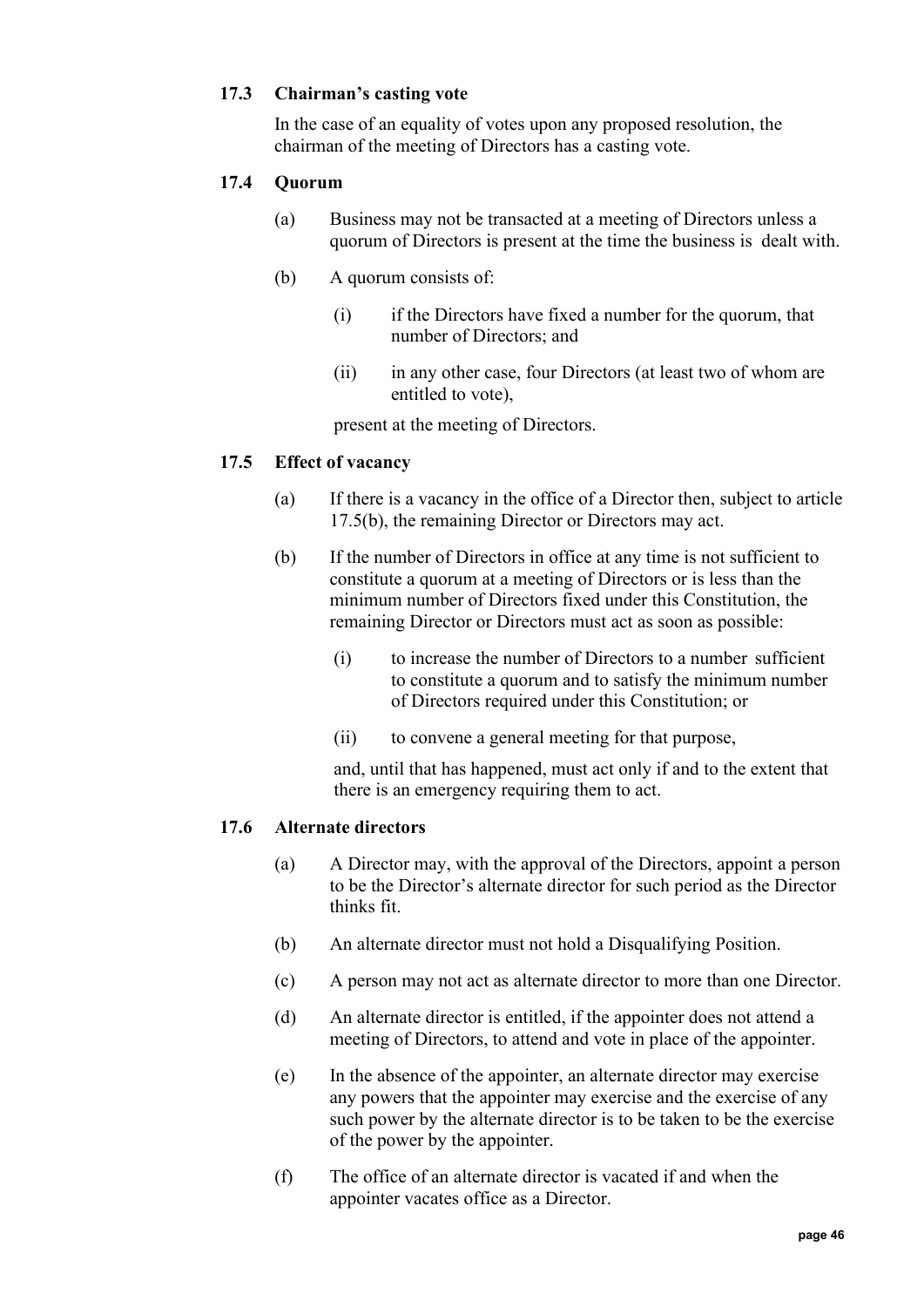- (g) The appointment of an alternate director may be terminated at any time by the appointer even though the period of the appointment of the alternate director has not expired.
- (h) An appointment, or the termination of an appointment, of an alternate director must be in writing signed by the Director who makes or made the appointment and does not take effect unless and until FA has received notice in writing of the appointment or termination.
- (i) An alternate director is not to be taken into account in determining the minimum or maximum number of Directors allowed under this Constitution.
- (j) An alternate director, while acting as a Director, is responsible to FA for his or her own acts and defaults and is not to be taken to be the agent of the Director by whom he or she was appointed.

# **17.7 Convening meetings**

A Director may, and the Secretary on the request of a Director must, convene a Directors' meeting.

## **17.8 Notice of meetings of directors**

- (a) Subject to this Constitution, notice of a meeting of Directors must be given to each person who is at the time of giving the notice:
	- (i) a Director, other than a Director on leave of absence approved by the Directors; or
	- (ii) an alternate director appointed under article [17.6](#page-45-1) by a Director on leave of absence approved by the Directors.
- (b) A notice of a meeting of Directors:
	- (i) must specify the time and place of the meeting;
	- (ii) need not state the nature of the business to be transacted at the meeting;
	- (iii) may be given immediately before the meeting;
	- (iv) may be given in person or by post, or by telephone, fax or other electronic means; and
	- (v) will be taken to have been given to an alternate director if it is given to the Director who appointed that alternate director.
- <span id="page-46-0"></span>(c) A Director or alternate director may waive notice of any meeting of Directors by notifying FA to that effect in person or by post, or by telephone, fax or other electronic means.
- (d) The non-receipt of notice of a meeting of Directors by, or a failure to give notice of a meeting of Directors to, a Director does not invalidate any act, matter or thing done or resolution passed at the meeting if: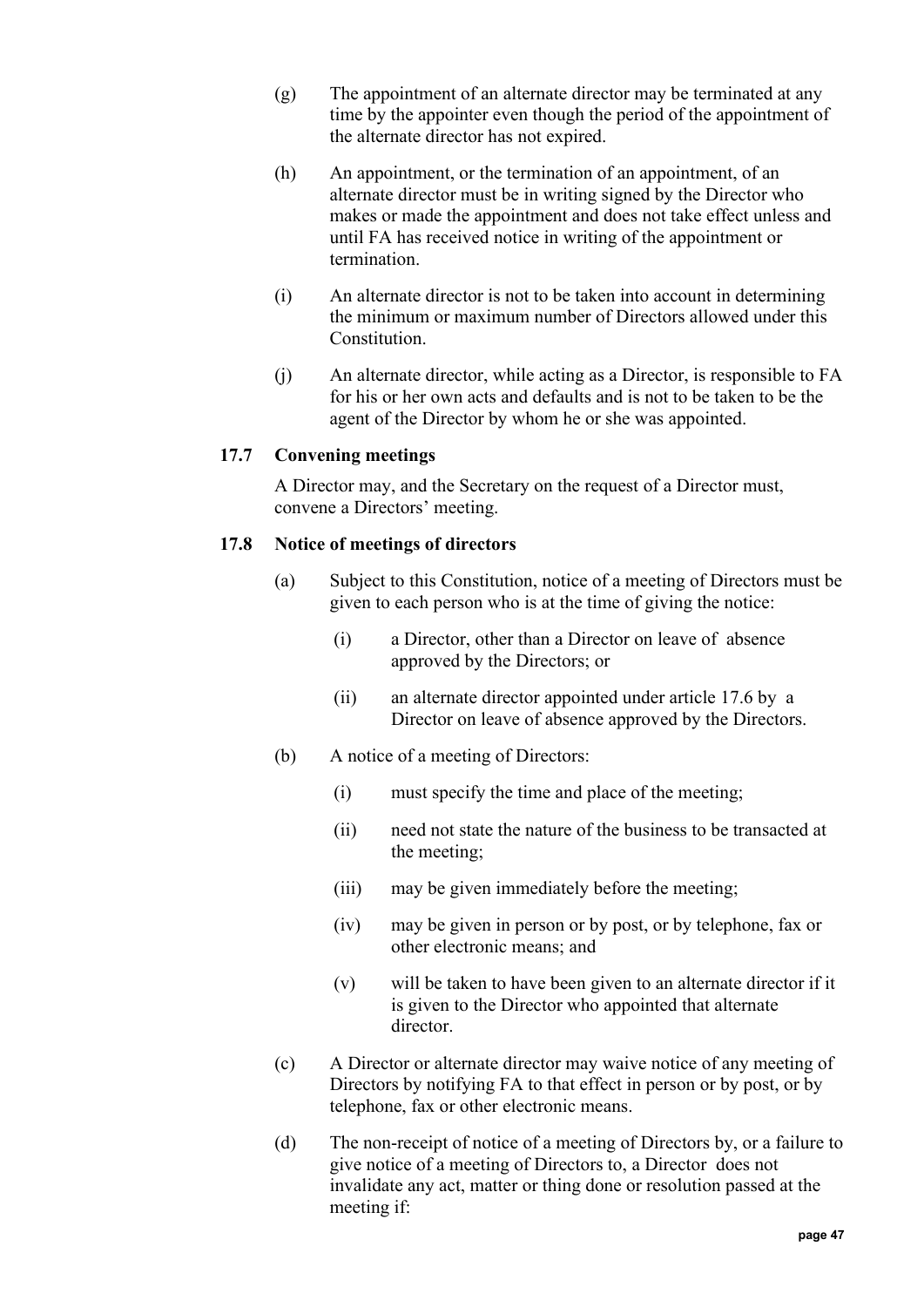- (i) the non-receipt or failure occurred by accident or error;
- (ii) before or after the meeting, the Director or an alternate director appointed by the Director waives notice of that meeting under article [17.8\(c\),](#page-46-0) notifies FA of their agreement to that act, matter, thing or resolution personally or by post or by telephone, fax or other electronic means; or
- (iii) the Director or an alternate director appointed by the Director attended the meeting.
- (e) The non-receipt of notice of a meeting of Directors by, or a failure to give notice of a meeting of Directors to, an alternate director of a Director on leave of absence approved by the Directors does not invalidate any act, matter or thing done or resolution passed at the meeting if:
	- (i) the non-receipt or failure occurred by accident or error;
	- (ii) before or after the meeting, the alternate director or the Director who appointed the alternate director waives notice of that meeting under article [17.8\(c\)](#page-46-0) or notifies FA of their agreement to that act, matter, thing or resolution personally or by post or by telephone, fax or other electronic means; or
	- (iii) the alternate director or the Director who appointed the alternate director attended the meeting.
- (f) Attendance by a person at a meeting of Directors waives any objection that person and:
	- (i) if the person is a Director, an alternate director appointed by that person; or
	- (ii) if the person is an alternate director, the Director who appointed that person as alternate director,

may have to a failure to give notice of the meeting.

## **17.9 Chairman to preside at Directors' meeting**

- (a) The Chairman must (if present within 15 minutes after the time appointed for the holding of the meeting and willing to act) preside as Chairman at each meeting of Directors.
- (b) If at a meeting of Directors:
	- (i) there is no Chairman;
	- (ii) the Chairman is not present within 15 minutes after the time appointed for the holding of the meeting; or
	- (iii) the Chairman is present within that time but is not willing to act as chairman of the meeting,
	- (iv) the following may preside (in order of entitlement):
	- (v) the Deputy Chairman (if any); or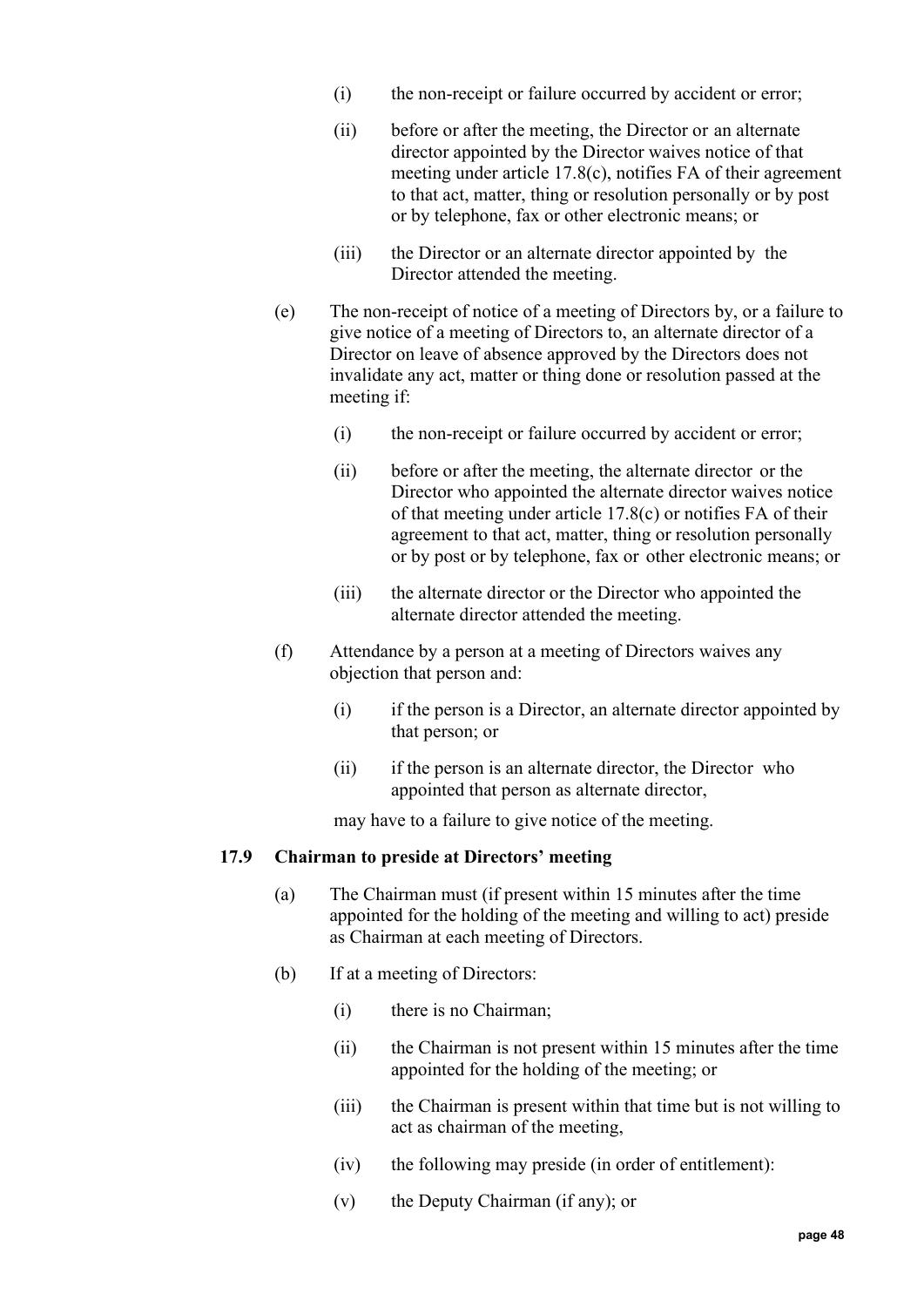(vi) a Director chosen by a majority of the Directors present.

## **17.10 Delegation to individual Directors**

- (a) The Directors may delegate any of their powers to one or more **Directors**
- (b) A Director to whom any powers have been so delegated must exercise the powers delegated in accordance with any directions of the Directors.

### <span id="page-48-1"></span>**17.11 Powers delegated to persons or committees**

- (a) The Directors may delegate any of their powers to any person or persons, or to committees, consisting of those persons they think fit, and may vary or revoke any delegation.
- (b) A person or committee to whom powers have been delegated by the Directors must exercise the powers delegated to them according to the terms of the delegation and any directions of the Directors.
- (c) Powers delegated to and exercised by a person or committee are taken to have been exercised by the Directors.

## **17.12 Committee meetings**

The provisions of this Constitution applying to meetings and resolutions of Directors apply, so far as they can and with such changes as are necessary, to meetings and resolutions of a committee of Directors.

### <span id="page-48-0"></span>**17.13 Circulating resolutions**

- (a) If all of the Directors, other than:
	- (i) any Director on leave of absence approved by the Directors;
	- (ii) any Director who disqualifies himself or herself from considering the act, matter, thing or resolution in question on the grounds that he or she is not entitled at law to do so or has a conflict of interest; and
	- (iii) any Director who the Directors reasonably believe is not entitled at law to do the act, matter or thing or to vote on the resolution in question,

assent to a document containing a statement to the effect that an act, matter or thing has been done or resolution has been passed; and

(iv) the Directors who assent to the document would have constituted a quorum at a meeting of Directors held to consider that act, matter, thing or resolution,

then the act, matter, thing or resolution is to be taken as having been done at or passed by a meeting of the Directors.

- (b) For the purposes of article [17.13\(a\):](#page-48-0)
	- (i) the resolution is passed on the day on which, and at the time on which, the document was last assented to by a Director;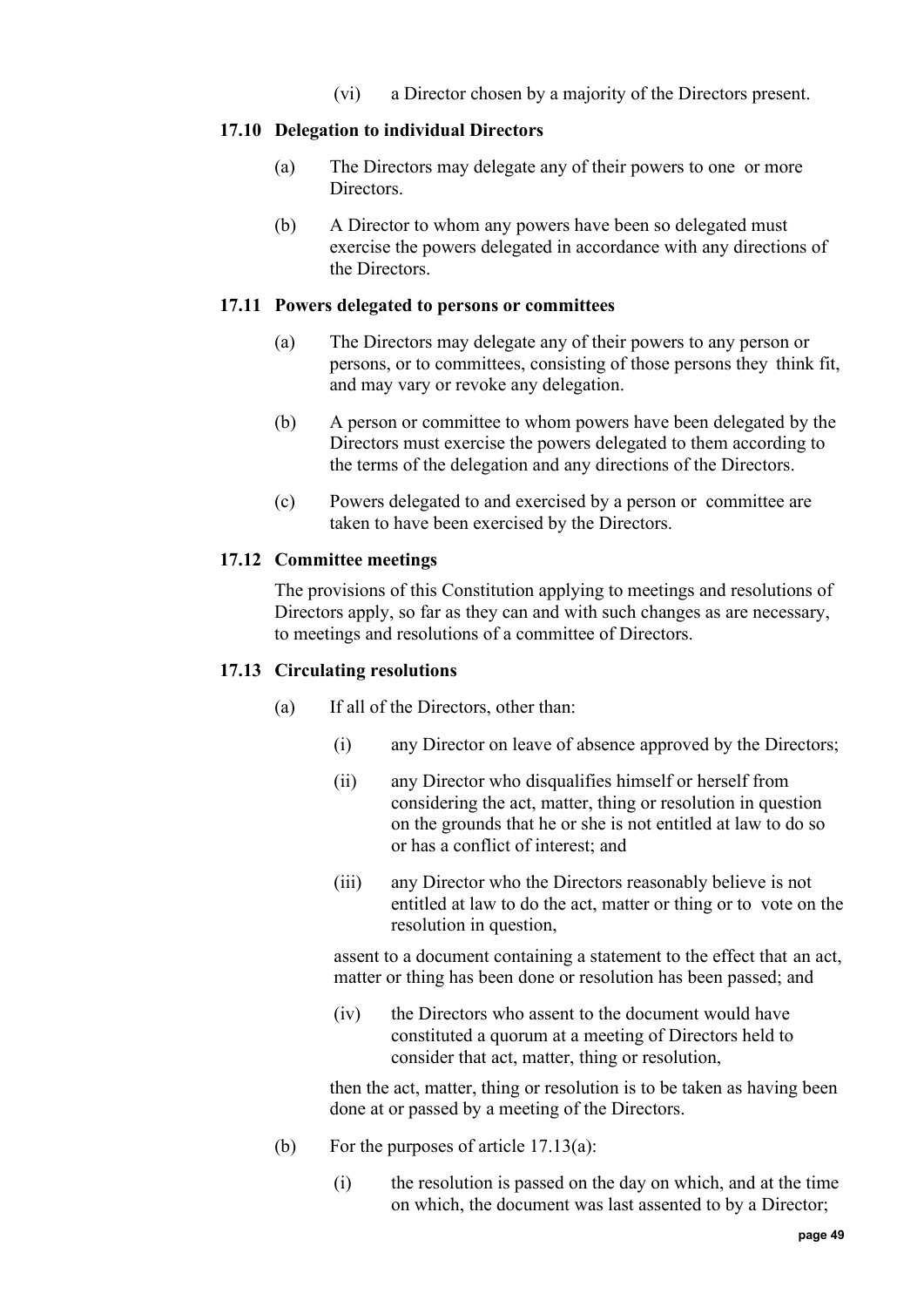- (ii) two or more separate documents in identical terms each of which is assented to by one or more Directors are to be taken as constituting one document; and
- (iii) a Director may signify assent to a document by signing the document or by notifying FA of the Director's assent in person or by post, or by telephone, fax or other electronic means.
- (c) Where a Director signifies assent to a document otherwise than by signing the document, the Director must by way of confirmation sign the document at the next meeting of the Directors attended by that Director, but failure to do so does not invalidate the act, matter, thing or resolution to which the document relates.

## **17.14 Validity of acts of Directors**

An act done by a person acting as a Director or by a meeting of Directors or a committee of Directors attended by a person acting as a Director is not invalidated by reason only of:

- (a) a defect in the appointment, election or qualification of the person as a Director;
- (b) the person being disqualified to be a Director or having vacated office; or
- (c) the person not being entitled to vote,

if that circumstance was not known by the person or the Directors or committee of Directors (as the case may be) when the act was done.

### **17.15 Interested Directors**

- (a) A Director may be or may become a non-executive director of a related body corporate of FA and is not accountable to FA for any remuneration or other benefits received by the Director as a nonexecutive director of that related body corporate.
- (b) A Director who is required to disclose a material personal interest under the Corporations Act must disclose that interest to the other Directors in accordance with the Corporations Act.
- (c) A Director who has a material personal interest in a matter that is being considered at a meeting of Directors may be present at that meeting, and may vote on that matter, only if permitted by the Corporations Act.
- (d) A contract made by a Director with FA or a contract or arrangement entered into by or on behalf of FA in which any Director may be in any way interested is not avoided or rendered voidable merely because of the Director holding office as a director or because of the fiduciary obligations arising out of that office.
- (e) Subject to the Corporations Act a Director contracting with or being interested in any arrangement involving FA is not liable to account to FA for any profit realised by or under any such contract or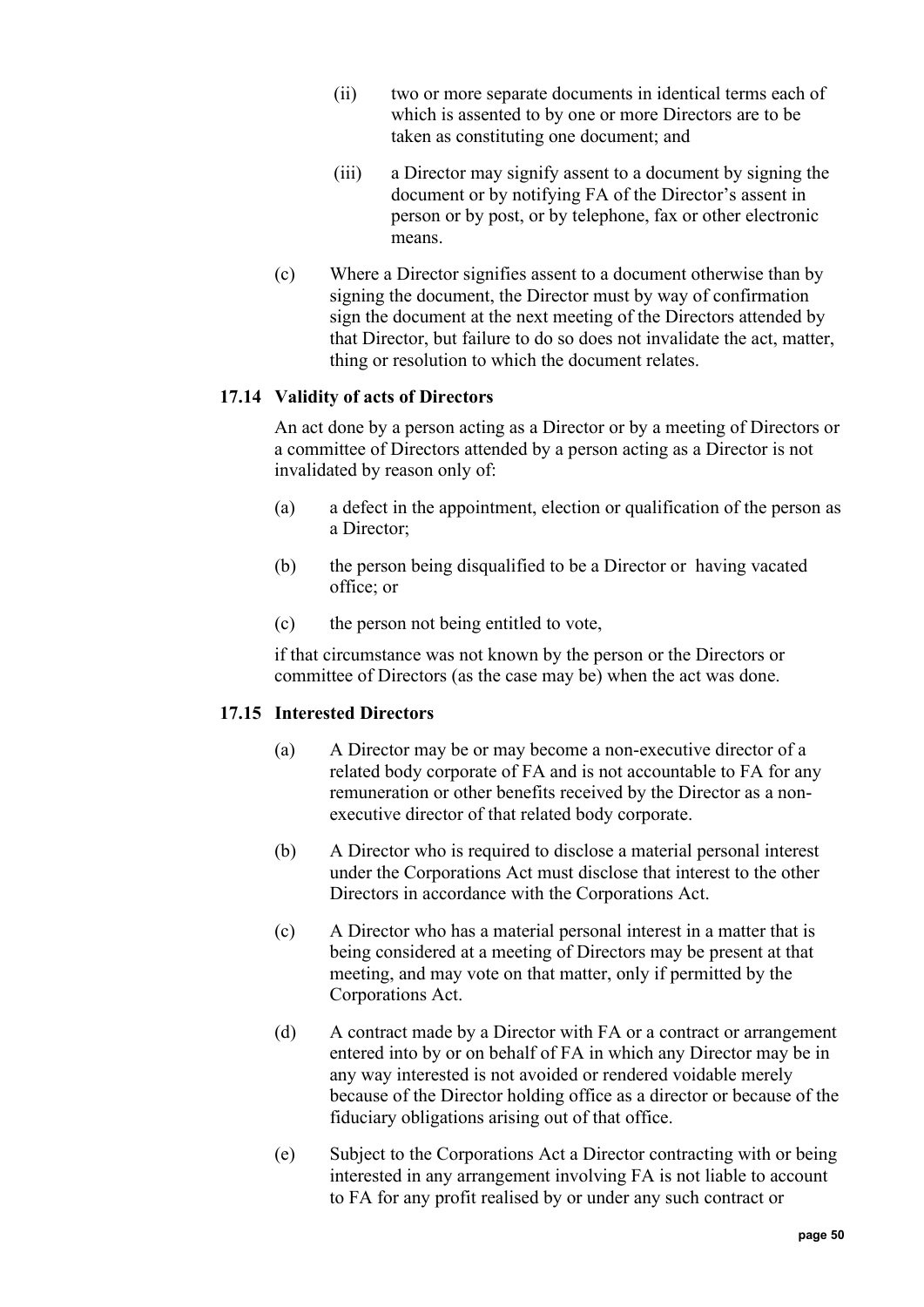arrangement merely because of the Director holding office as a director or because of the fiduciary obligations arising out of that office.

## <span id="page-50-1"></span>**18 Committees**

### <span id="page-50-0"></span>**18.1 Standing Committees**

- (a) The standing committees of FA are:
	- (i) the Compliance Committee established in accordance with article [18.2;](#page-51-0)
	- (ii) the Nominations Committee established in accordance with article [18.3;](#page-52-0)
	- (iii) the Women's Football Council established in accordance with article [18.4;](#page-53-0)
	- (iv) the Finance and Risk Committee established in accordance with article [18.5;](#page-55-0)
	- (v) the Competitions Committee established in accordance with article [18.6;](#page-56-0)
	- (vi) the Football Stakeholders Committee established in accordance with article [18.7;](#page-57-0)
	- (vii) the Players Committee established in accordance with article [18.8;](#page-58-0)
	- (viii) the Referees Committee established in accordance with article [18.9;](#page-60-0)
	- (ix) the Medical Committee established in accordance with article [18.10;](#page-61-0)
	- (x) the Technical and Development Committee established in accordance with article [18.11;](#page-62-0)
	- (xi) the Grassroots and Community Football Committee established in accordance with article [18.12;](#page-63-0)
	- (xii) the Futsal Committee established in accordance with article [18.13;](#page-65-0)
	- (xiii) the Indigenous Committee established in accordance with article [18.14;](#page-66-0) and
	- (xiv) the Inclusivity Committee established in accordance with article [18.15,](#page-67-0)

(collectively, the **Standing Committees**).

<span id="page-50-2"></span>(b) The Judicial Bodies, set out in article [21,](#page-70-0) and the Standing Committees will be established by the Members as soon as is practicable and at least in accordance with the following schedule: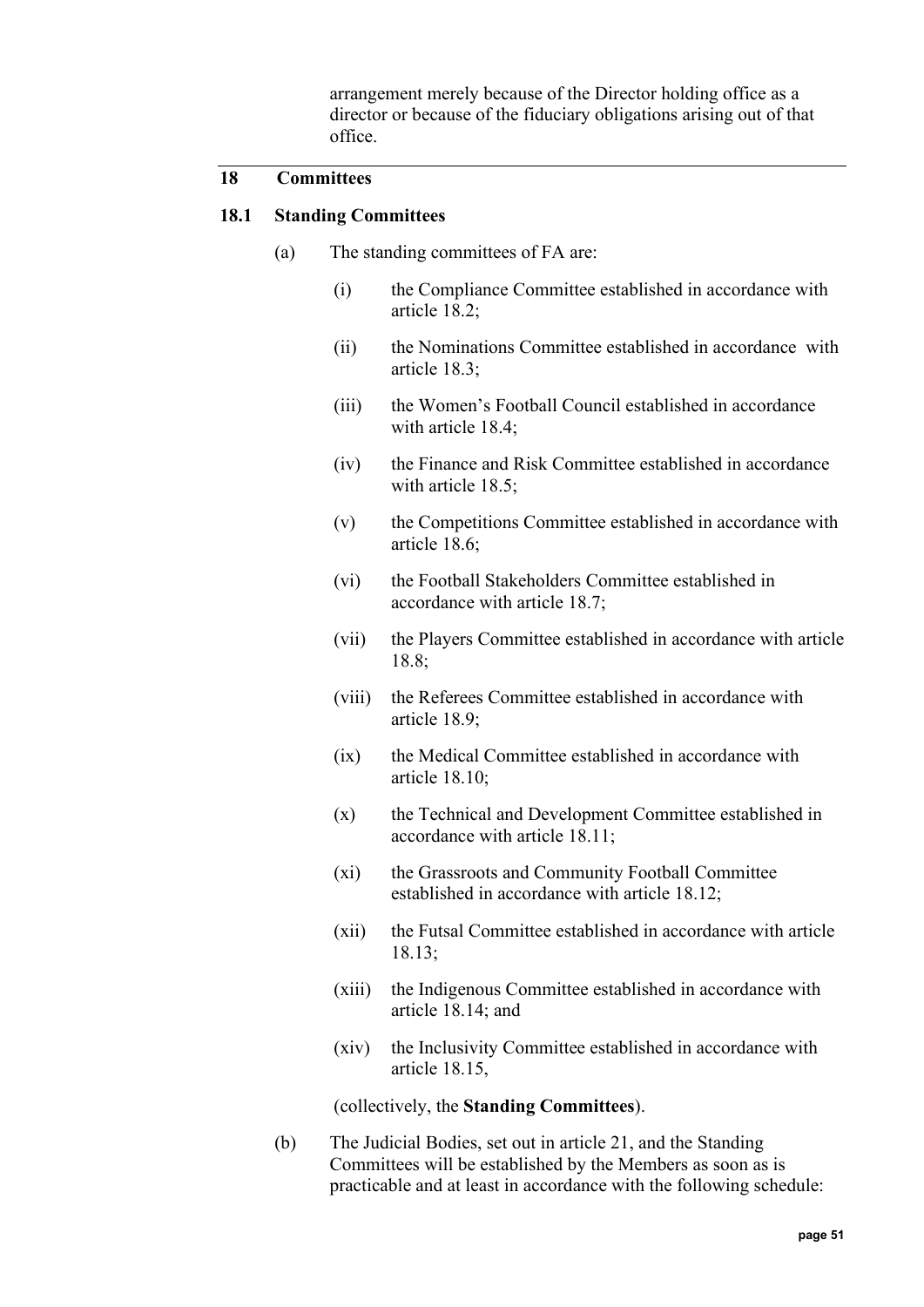- (i) by 31 January 2019 at least the following committees must be established:
	- (A) Disciplinary Committee;
	- (B) Ethics Committee;
	- (C) Appeals Committee;
	- (D) Compliance Committee;
	- (E) Nominations Committee;
	- (F) Women's Football Council; and
	- (G) Finance and Risk Committee;
- (ii) by 31 March 2019, at least the following committees must be established:
	- (A) Competitions Committee;
	- (B) Football Stakeholders Committee;
	- (C) Grassroots and Community Football Committee;
	- (D) Technical and Development Committee; and
	- (E) Indigenous Committee; and
- (iii) by no later than 31 December 2020, the remaining committees must be established.
- (c) If a Standing Committee has not yet been established (**Unestablished Standing Committee**) by 31 January 2019, the functions and roles of an Unestablished Standing Committee will be conducted and performed by a Standing Committee that has been established and has similar functions and roles to the Unestablished Standing Committee.
- (d) The Directors may establish additional committees to those listed under article [18.1\(a\)](#page-50-0) in accordance with article [17.11.](#page-48-1)
- (e) In addition the member requirements set out in this article [18,](#page-50-1) the gender composition of members of all Standing Committees, and any additional committees established under article [18.1\(b\),](#page-50-2) must satisfy the 40/40/20 Principle.

### <span id="page-51-0"></span>**18.2 Compliance Committee**

- (a) The Compliance Committee comprises of the following four members:
	- (i) two members elected by the State Body Members;
	- (ii) one member elected by the A-League Club Members; and
	- (iii) one member elected by the Players' Member.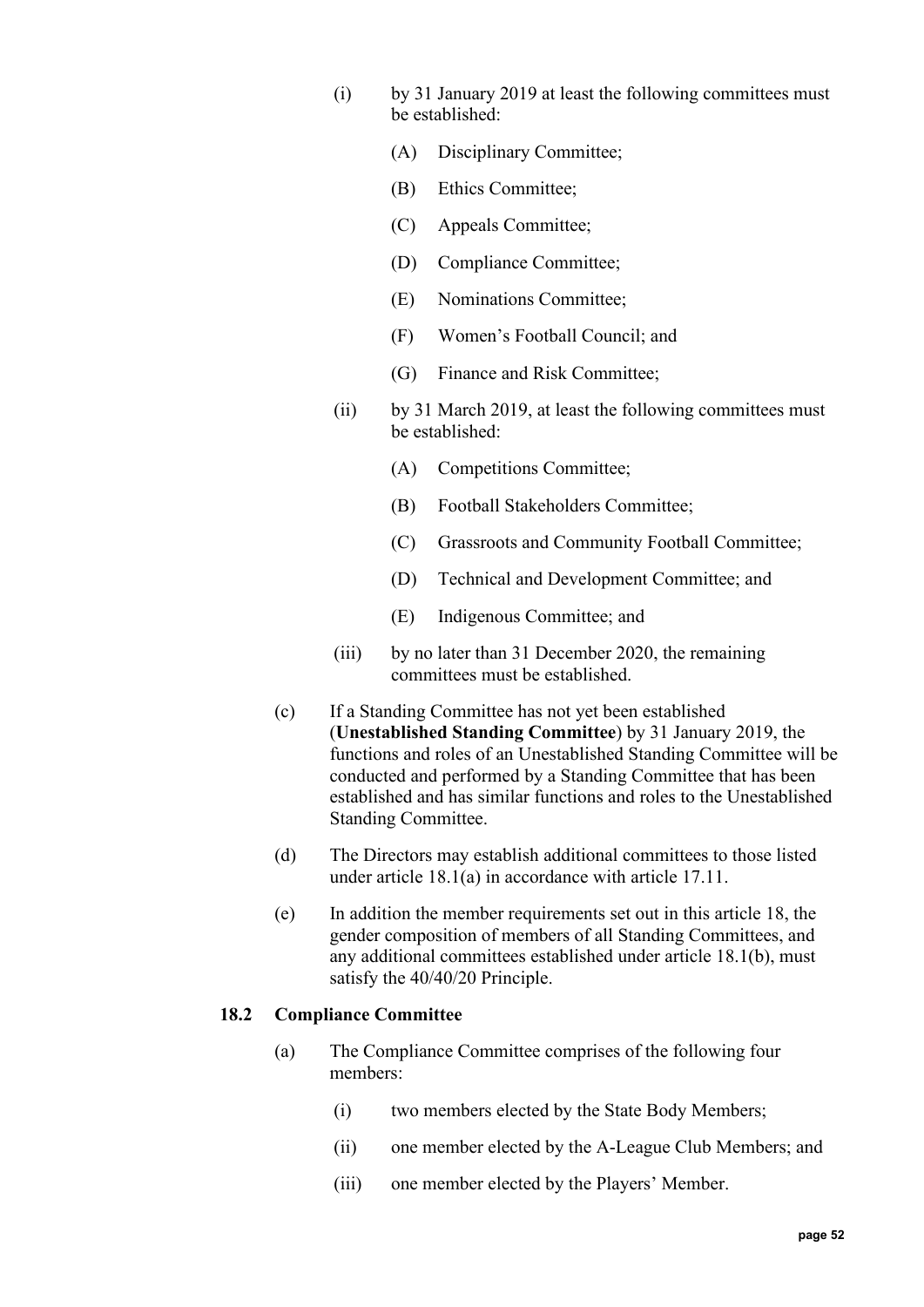- (b) The members of the Compliance Committee will elect one of the members of the Compliance Committee to act as chair.
- (c) The members of the Compliance Committee must have a mix of demonstrated experience, requisite qualifications and admirable knowledge relating to:
	- (i) audit and compliance;
	- (ii) internal controls;
	- (iii) corporate law knowledge;
	- (iv) regulations in the Commonwealth of Australia; and
	- (v) FIFA and Asian Football Confederation (AFC) reporting requirements and regulations.
- (d) The members of the Compliance Committee may only be elected for a fixed term of three years, except for the first elected members who may only be elected for the following terms:
	- (i) one member may only be elected for a fixed term of one year;
	- (ii) one member may only be elected for a fixed term of two years; and
	- (iii) two members may only be elected for a fixed term of three years.
- (e) The role of the Compliance Committee is to ensure FA complies with:
	- (i) FA Statutes, and operating regulations and agreements;
	- (ii) FIFA, AFC, and Sports Australia requirements; and
	- (iii) other local and international statutory, regulatory and legislative requirements.
- (f) The Compliance Committee must meet twice each year, and report to the Members.

### <span id="page-52-0"></span>**18.3 Nominations Committee**

- (a) The Nominations Committee comprises of the following five members:
	- (i) one member elected by the State Body Members;
	- (ii) one member elected by the A-League Club Members;
	- (iii) one member elected by the Players' Member;
	- (iv) one member elected by the Women's Football Council, provided that this member is one of the Women's Football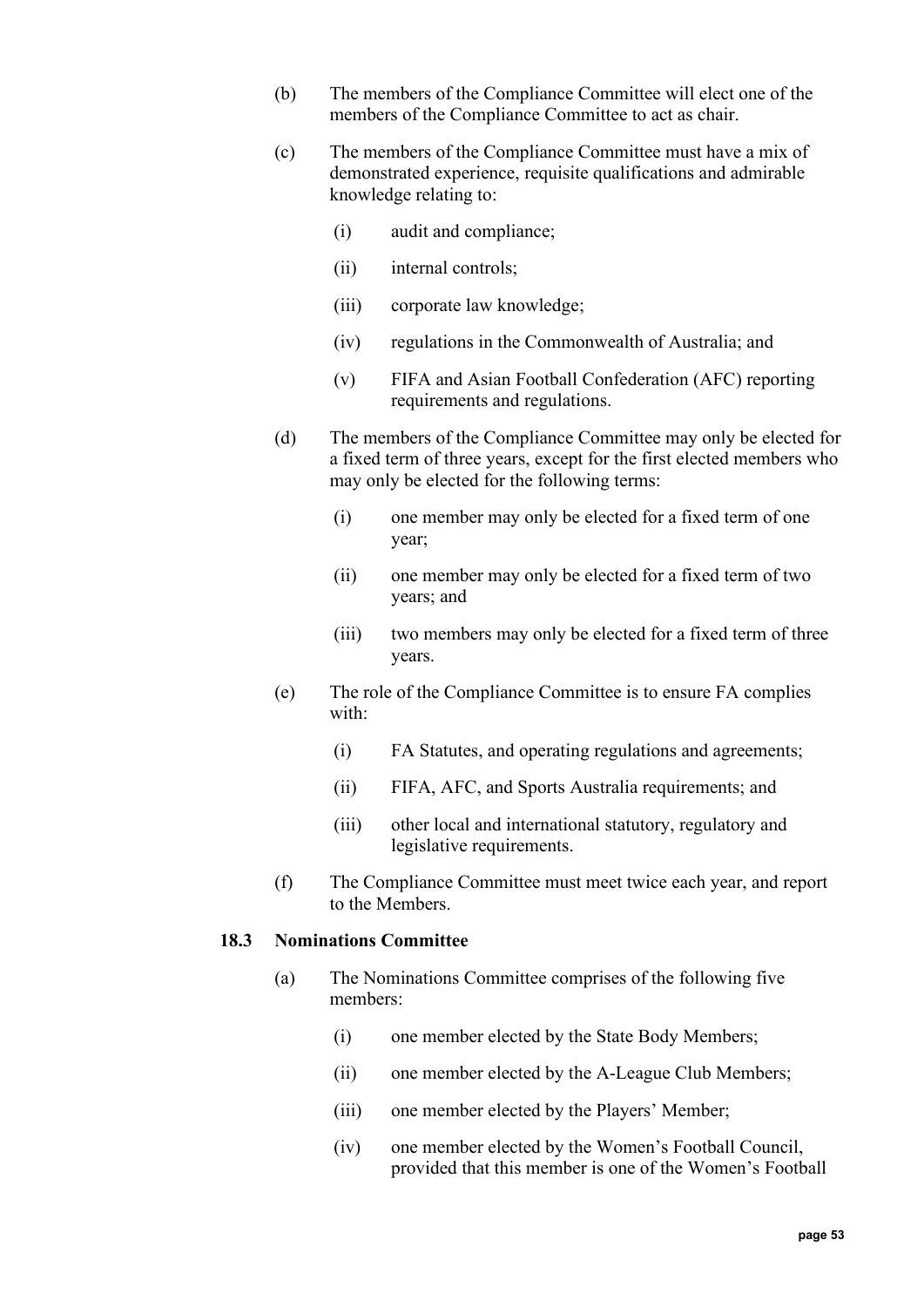Council members who is elected by the State Body Members; and

- (v) one Director elected by the Directors who will also act as chair of the Nominations Committee, provided that this Director's term as Director is not set to expire during the period in which this Director is a member of the Nominations Committee.
- (b) The members of the Nominations Committee must have a mix of demonstrated experience, requisite qualifications and admirable knowledge relating to:
	- (i) governance and management of State Body Members;
	- (ii) sports governance and management; and
	- (iii) Club and Football League governance and management.
- (c) The members of the Nominations Committee may only be elected for a term of up to one year with each member's term commencing upon election following the completion of an annual general meeting and ending following the completion of the next annual general meeting, except that the terms of the members of the Nominations Committee first elected after the date of this Constitution will commence upon their election and end at the completion of the 2018 annual general meeting.
- (d) The role of the Nominations Committee is to:
	- (i) ensure FA complies with all requirements set out in this Constitution relating to the election and appointment of Directors; and
	- (ii) to fulfil any other responsibilities relating to the appointment or election of Directors, including complying with any directions from the Members.
- (e) The Nominations Committee must report to the Members annually.

#### <span id="page-53-0"></span>**18.4 Women's Football Council**

- (a) The Women's Football Council comprises of the following ten members:
	- (i) three members elected by the State Body Members;
	- (ii) three members elected by the A-League Club Members;
	- (iii) three members elected by the Players' Member; and
	- (iv) one independent member and chair elected by the Nominations Committee and ratified by the Members by resolution requiring not less than a simple majority.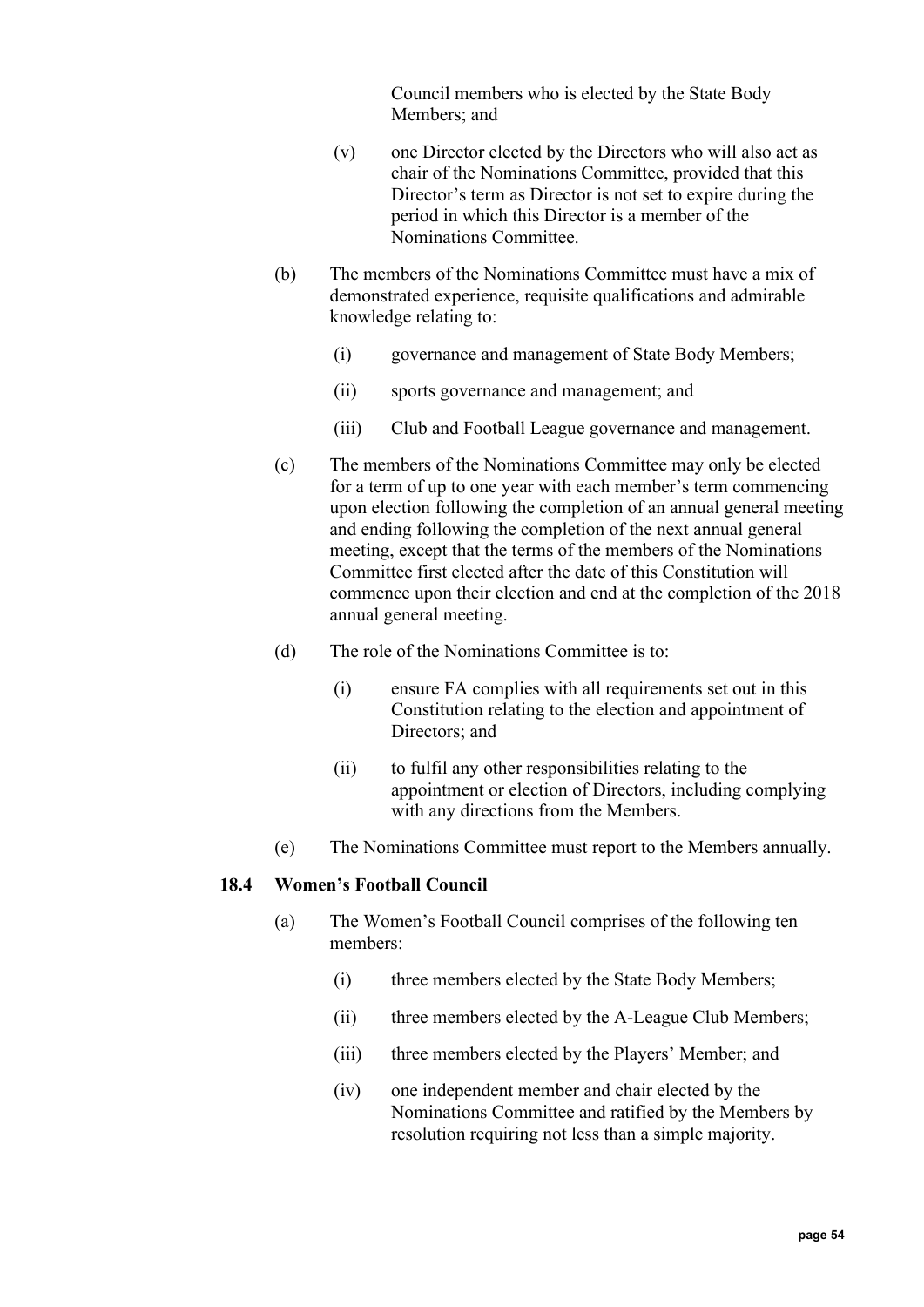- (b) The members of the Women's Football Council will be able to coopt members. These members are not Members and will not have any voting rights in FA general meetings.
- (c) The members of the Women's Football Council must have a mix of demonstrated experience, requisite qualifications and admirable knowledge relating to:
	- (i) Women's football;
	- (ii) professional playing;
	- (iii) coaching;
	- (iv) refereeing;
	- (v) State Body Members' governance and management;
	- (vi) Club and Football League governance and management; and
	- (vii) government affairs.
- (d) The members of the Women's Football Council may only be elected for a maximum term of three years with each member's term ending following the completion of the AGM that is three years after the AGM in which the vacancy arose.
- (e) The secretary of the Women's Football Council will be the FA Head of Women's Football.
- (f) The role of the Women's Football Council is to:
	- (i) advise and monitor policy and strategy in relation to Women's football development and programs; and
	- (ii) monitor, track, evaluate and recommend improvement in the performance of all stakeholders in regard to women and girls,

by, without limitation, collecting and providing information from and to the Members, FA Management (as defined under article [7\(a\)\(iii\)\)](#page-18-0) and relevant stakeholders.

- (g) The Women's Football Council must meet at least three times per year.
- (h) From the first anniversary of the first season of an Alternate A-League Governance Model:
	- (i) the A-League Club Members will re-allocate their right to elect two members to the Women's Football Council to any special interest group, or special interest groups, representing the interests of Women's Football; and
	- (ii) the A-League Club Members will retain the right to elect one member to the Women's Football Council,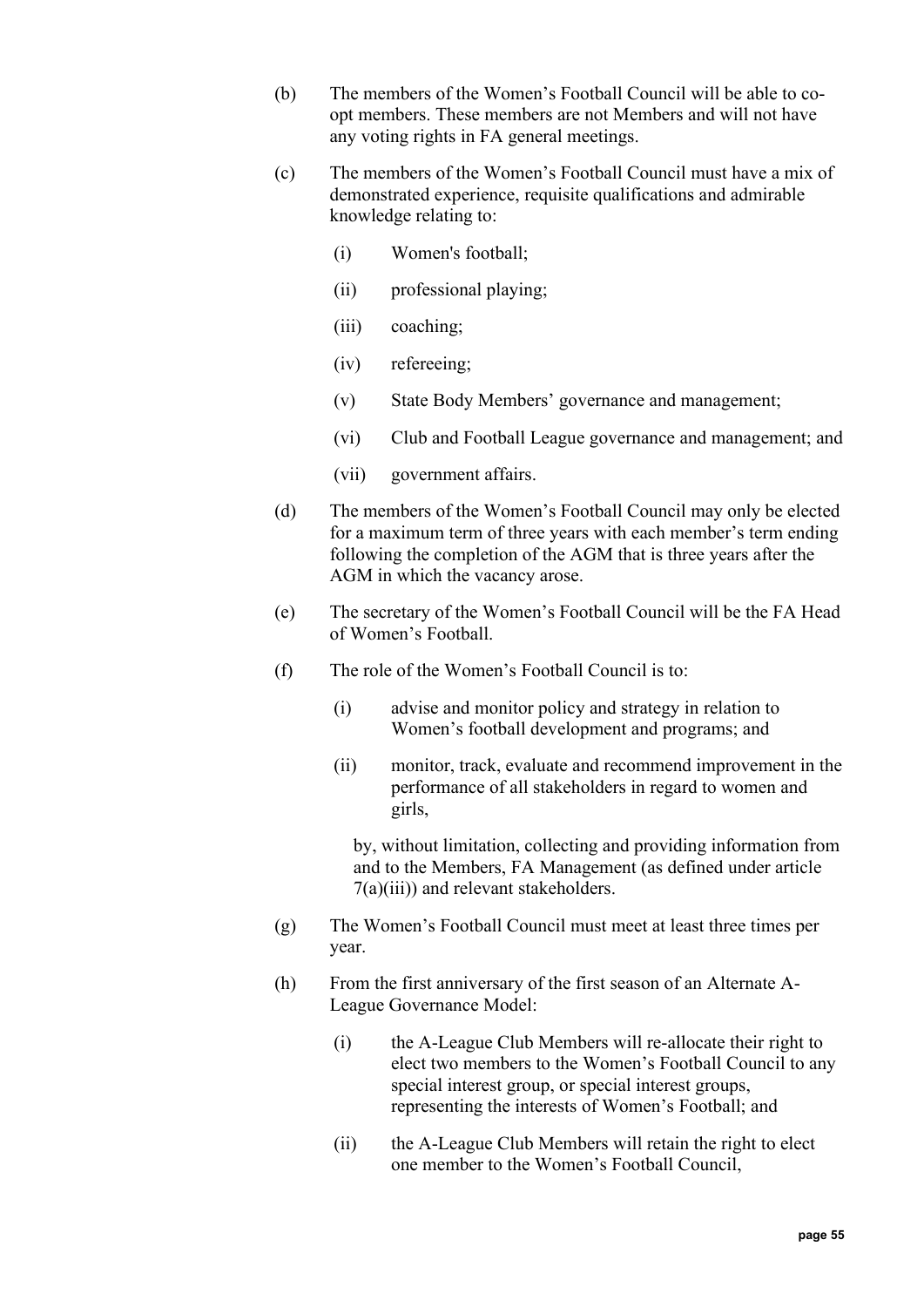provided that prior to the rights being re-allocated to a special interest group or special interest groups, the special interest group or special interest groups satisfy the Qualifying Member Criteria.

## <span id="page-55-0"></span>**18.5 Finance and Risk Committee**

- (a) The Finance and Risk Committee comprises of the following five members:
	- (i) two members elected by the State Body Members;
	- (ii) one member elected by the A-League Club Members;
	- (iii) one member elected by the Players' Member; and
	- (iv) one Director elected by the Directors, who will be a member and chair of the Finance and Risk Committee.
- (b) The members of the Finance and Risk Committee may elect any number of members.
- (c) The members of the Finance and Risk Committee must have a mix of demonstrated experience, requisite qualifications and admirable knowledge relating to:
	- (i) financial management and reporting;
	- (ii) audit and compliance;
	- (iii) internal controls;
	- (iv) risk management;
	- (v) insurance;
	- (vi) budgeting;
	- (vii) asset management;
	- (viii) corporate law knowledge;
	- (ix) regulations in the Commonwealth of Australia; and
	- (x) government reporting requirement and government grant management.
- (d) The Finance and Risk Committee members may only be elected for a fixed term of two years, except for the first members elected by the State Body Members who may only be elected for the following terms:
	- (i) one member may only be elected for a fixed term of one year; and
	- (ii) the other member may only be elected for a fixed term of two years.
- (e) The secretary of the Finance and Risk Committee will be the FA Head of Finance and Risk.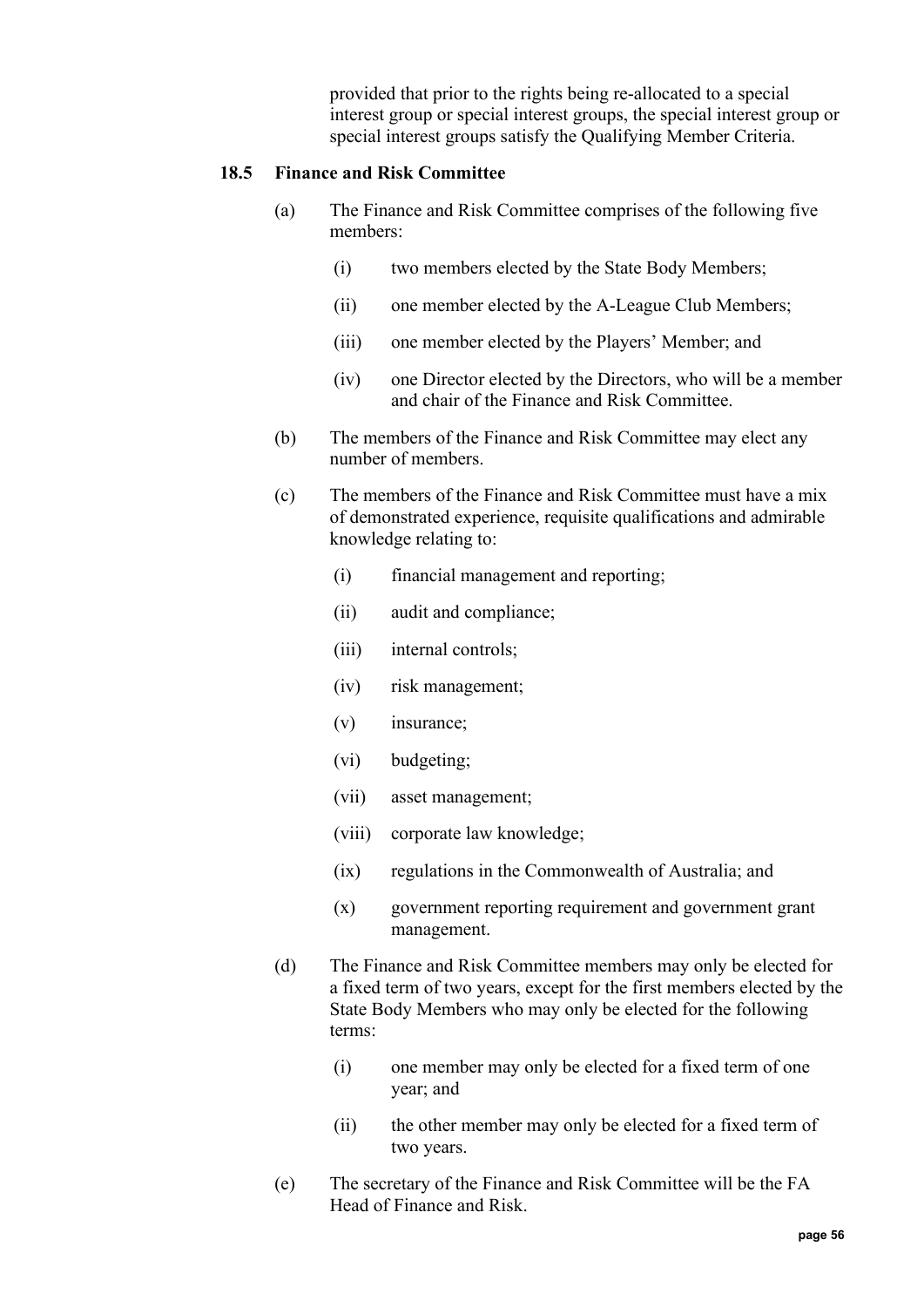- (f) The role of the Finance and Risk Committee is to advise and monitor policy and strategy in relation to:
	- (i) financial policies and systems;
	- (ii) finance strategy and budget development;
	- (iii) financial reporting and disclosure; and
	- (iv) risk management policies and systems,

(g) The Finance and Risk Committee members must meet at least three times per year.

#### <span id="page-56-0"></span>**18.6 Competitions Committee**

- (a) The Competitions Committee comprises of the following seven members:
	- (i) two members elected by the State Body Members;
	- (ii) two members elected by the A-League Club Members;
	- (iii) two members elected by the Players' Member; and
	- (iv) one Director elected by the Directors, who will be a member and chair of the Competitions Committee.
- (b) The members of the Competitions Committee may elect any number of additional members.
- (c) The members of the Competitions Committee must have a mix of demonstrated experience, requisite qualifications and admirable knowledge relating to:
	- (i) professional and amateur club and league management;
	- (ii) venue management;
	- (iii) sports commercial revenue;
	- (iv) sports marketing;
	- (v) player health and wellbeing;
	- (vi) coaching; and
	- (vii) national teams management.
- (d) The members may only be elected for a fixed term of two years, except for the first members elected by the State Body Members, A-League Club Members and the Players' Member who may only be elected for the following terms: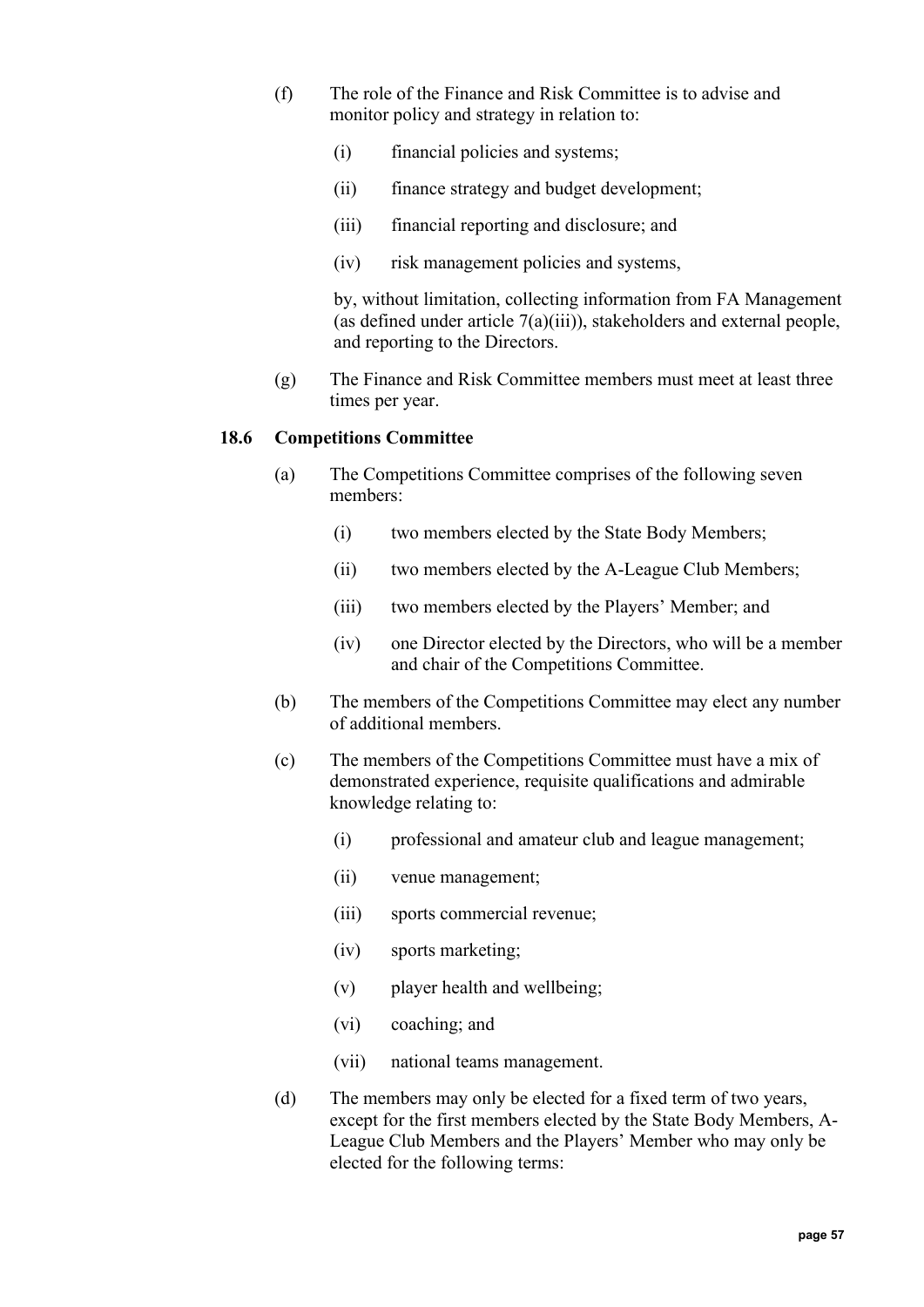- (i) one of the members elected by each of the State Body Members, the A-League Club Members and the Players' Member may only be elected for a fixed term of one year; and
- (ii) the other member elected by each of the State Body Members, the A-League Club Members and the Players' Member may only be elected for a fixed term of two years.
- (e) The secretary of the Competitions Committee will be the FA Head of Competitions.
- (f) The role of the Competitions Committee is to advise and monitor policy and strategy in relation to:
	- (i) Competitions strategy;
	- (ii) Competitions integration;
	- (iii) Competitions formats, structures & schedules;
	- (iv) Competitions regulations;
	- (v) Club licensing and compliance; and
	- (vi) stadium security & safety,

(g) The Competitions Committee must meet at least three times per year.

### <span id="page-57-0"></span>**18.7 Football Stakeholders Committee**

- (a) The Football Stakeholders Committee comprises of the following five members:
	- (i) two members elected by the State Body Members;
	- (ii) one member elected by the A-League Club Members;
	- (iii) one member elected by the Players' Member; and
	- (iv) one Director elected by the Directors, who will be a member and chair of the Football Stakeholders Committee.
- (b) The members of the Football Stakeholders Committee may elect any number of members.
- (c) The members of the Football Stakeholders Committee must have a mix of demonstrated experience, requisite qualifications and admirable knowledge relating to:
	- (i) State Body Members;
	- (ii) Associations;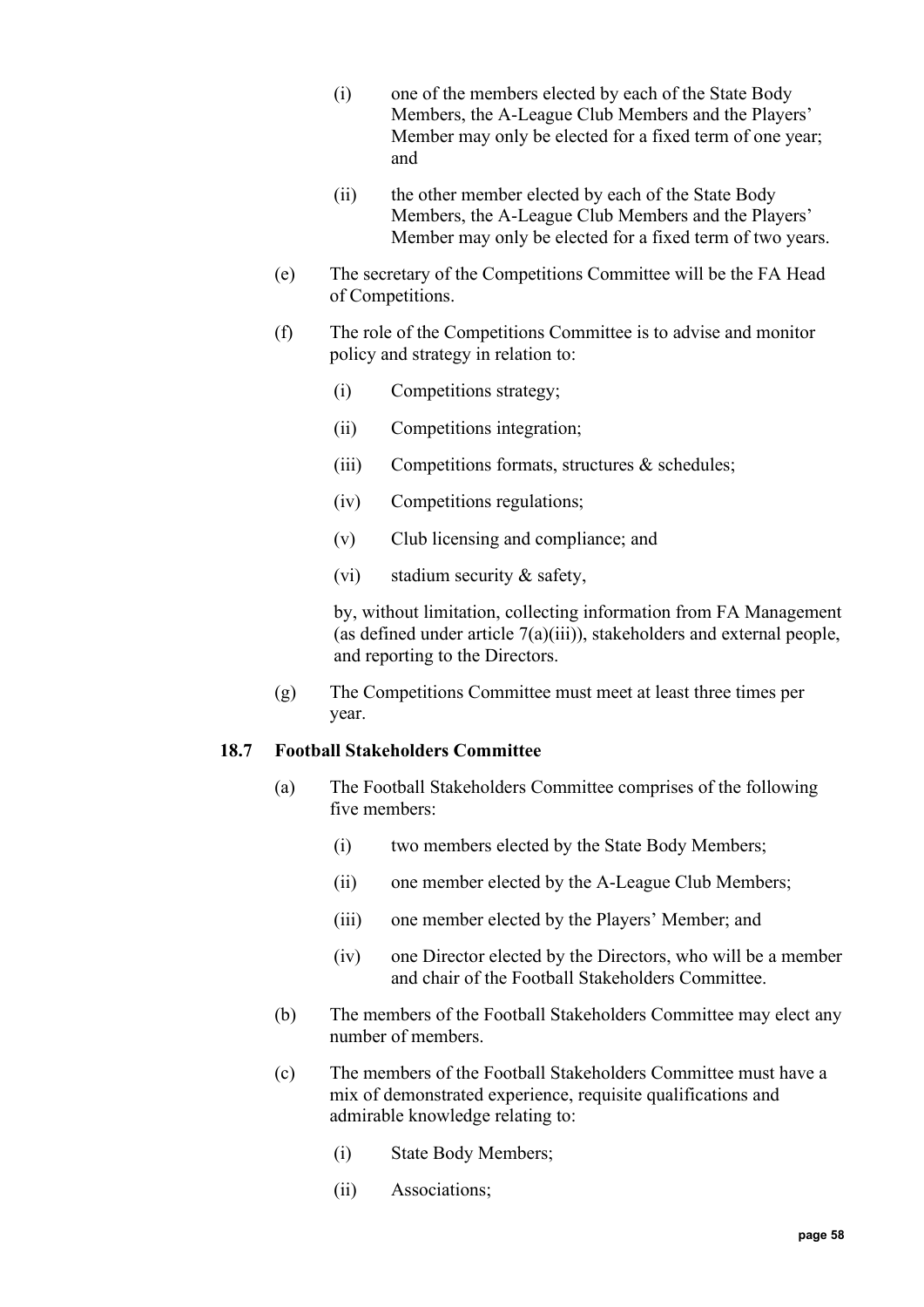- (iii) Clubs;
- (iv) Football Leagues; and
- (v) other stakeholder governance and administration.
- (d) The members of the Football Stakeholders Committee may only be elected for a fixed term of two years, except for the first members elected by the State Body Members who may only be elected for the following terms:
	- (i) one member may only be elected for a fixed term of one year; and
	- (ii) the other member may only be elected for a fixed term of two years.
- (e) The secretary of the Football Stakeholders Committee will be a suitably qualified member of FA Management as defined under article [7\(a\)\(iii\),](#page-18-0) appointed by the Chief Executive Officer.
- (f) The role of the Football Stakeholders Committee is to advise and monitor policy and strategy in relation to:
	- (i) greater engagement and integration of all stakeholders in strategic development & delivery;
	- (ii) mechanisms that provide and enable assistance and support to stakeholders;
	- (iii) setting rights and obligations of stakeholders and frameworks for collaboration;
	- (iv) developing programs, curriculum and tools that seek to build and strengthen the governance and management capabilities of stakeholder personnel and systems; and
	- (v) any other matter relating to the fulfilment and management of stakeholders as they relate to delivery and development of football,

(g) The Football Stakeholders Committee must meet at least three times per year.

### <span id="page-58-0"></span>**18.8 Players' Committee**

- (a) The Players' Committee comprises of the following five members:
	- (i) one member elected by the State Body Members;
	- (ii) one member elected by the A-League Club Members;
	- (iii) two members elected by the Players' Member;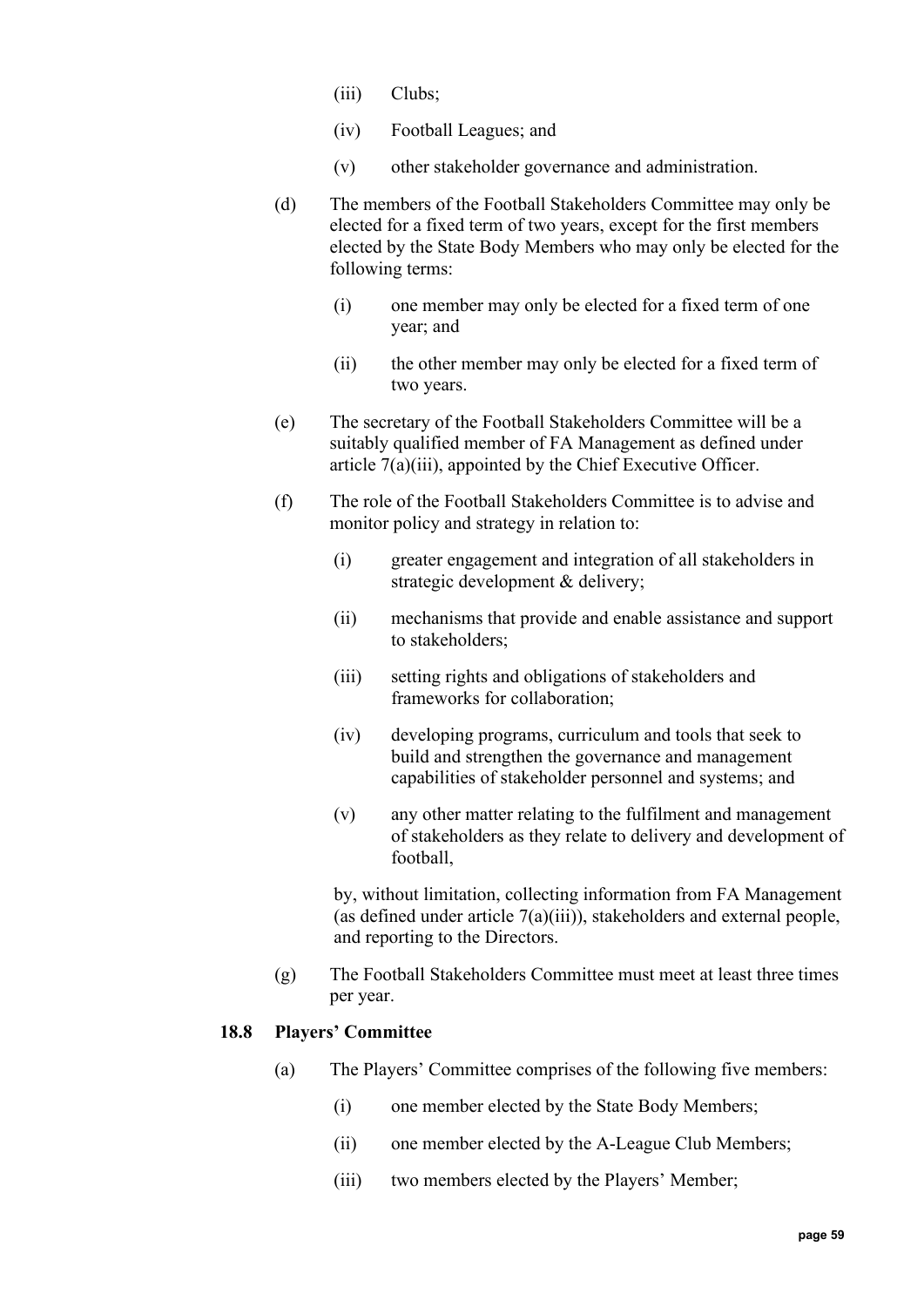- (iv) one Director elected by the Directors, who will be a member and chair of the Players' Committee.
- (b) The members of the Players' Committee may elect any number of members.
- (c) The members of the Players' Committee must have a mix of demonstrated experience, requisite qualifications and admirable knowledge relating to:
	- (i) professional playing;
	- (ii) coaching; and
	- (iii) Football League or Club management.
- (d) The members of the Players' Committee may only be elected for a fixed term of two years, except for the first members elected by the Players' Member who may only be elected for the following terms:
	- (i) one member may only be elected for a fixed term of one year; and
	- (ii) the other member may only be elected for a fixed term of two years.
- (e) The secretary of the Players' Committee will be a suitably qualified member of FA Management as defined under article [7\(a\)\(iii\),](#page-18-0) appointed by the Chief Executive Officer.
- (f) The role of the Players' Committee is to advise and monitor policy and strategy in relation to:
	- (i) regulatory oversight for the employment, transfer and registration of players;
	- (ii) monitoring compliance with the National Registration Regulations, National Disciplinary Regulations, National Code of Conduct and other FA Statutes impacting on the employment and registration of players;
	- (iii) the ongoing engagement of former players back into Australian football;
	- (iv) provide policy direction to the Directors on the licensing, accreditation or management of player agents and intermediaries; and
	- (v) other matters relating to player rights, responsibilities, behaviour and safety,

(g) The Players' Committee must meet at least three times per year.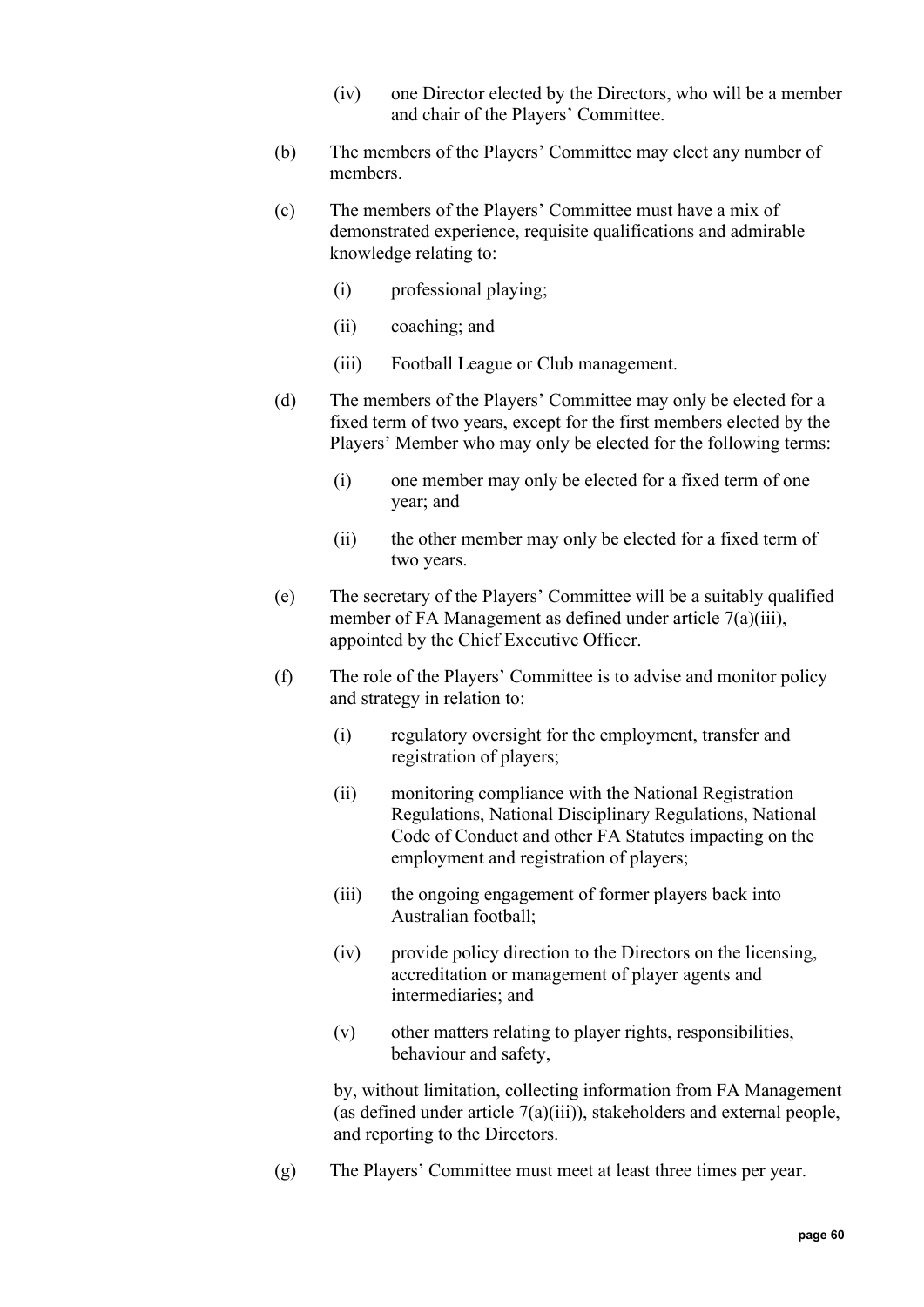## <span id="page-60-0"></span>**18.9 Referees Committee**

- (a) The Referees Committee comprises of the following five members:
	- (i) two members elected by the State Body Members;
	- (ii) one member elected by the A-League Club Members;
	- (iii) one member elected by the Players' Member;
	- (iv) one Director elected by the Directors, who will be a member and chair of the Referees Committee.
- (b) The members of the Referees Committee may elect any number of members.
- (c) The members of the Referees Committee must have a mix of demonstrated experience, requisite qualifications and admirable knowledge relating to:
	- (i) refereeing (amateur & professional); and
	- (ii) referee education and development.
- (d) The members of the Referees Committee may only be elected for a fixed term of two years, except for the first members elected by the State Body Members who may only be elected for the following terms:
	- (i) one member may only be elected for a fixed term of one year; and
	- (ii) the other member may only be elected for a fixed term of two years.
- (e) The secretary of the Referees Committee will be the FA Head of Referees.
- (f) The role of the Referees Committee is to advise and monitor policy and strategy in relation to:
	- (i) promotion of, and participation in, refereeing;
	- (ii) development and improvement of refereeing standards;
	- (iii) identification and promotion of the development of talented referees; and
	- (iv) any other matters relating to policy and development of referees,

by, without limitation, collecting information from FA Management (as defined under article [7\(a\)\(iii\)\)](#page-18-0), stakeholders and external people, and reporting to the Directors.

(g) The Referees Committee must meet at least three times per year.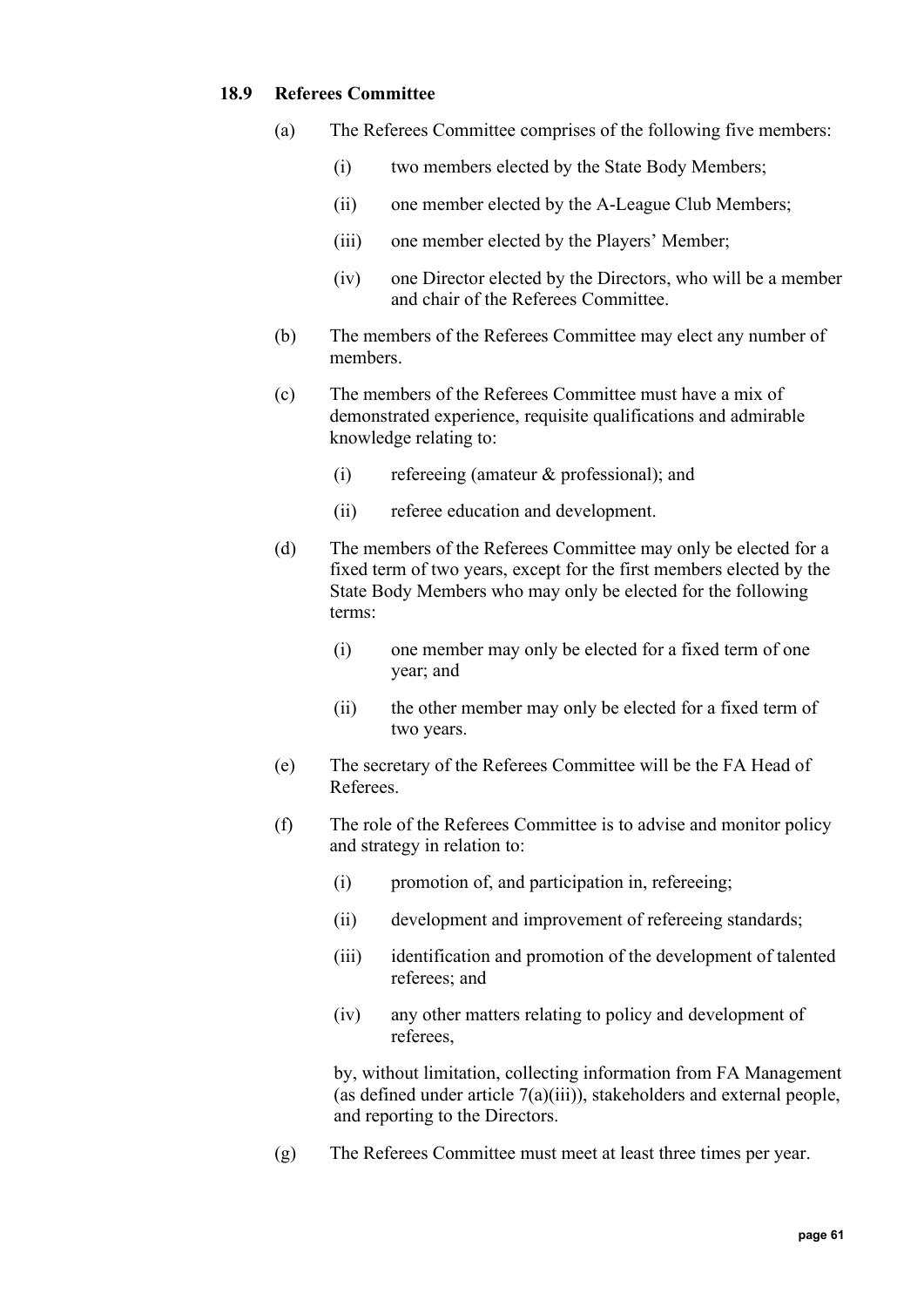## <span id="page-61-0"></span>**18.10 Medical Committee**

- (a) The Medical Committee comprises of the following seven members:
	- (i) two members elected by the State Body Members;
	- (ii) two members elected by the A-League Club Members;
	- (iii) two members elected by the Players' Member;
	- (iv) one Director elected by the Directors, who will be a member and chair of the Medical Committee.
- (b) The members of the Medical Committee may elect any number of members.
- (c) The members of the Medical Committee must have a mix of demonstrated experience, requisite qualifications and admirable knowledge relating to:
	- (i) general medicine;
	- (ii) sports medicine;
	- (iii) sports physiotherapy;
	- (iv) sports injury prevention;
	- (v) sports injury management and rehabilitation;
	- (vi) strength and conditioning;
	- (vii) coaching;
	- (viii) professional playing experience;
	- (ix) anti-doping;
	- (x) junior and grassroots football;
	- (xi) venues/facilities management; and
	- (xii) Club and Football League management.
- (d) The members of the Medical Committee may only be elected for a fixed term of two years, except for the first members elected by the State Body Members, A-League Club Members and the Players' Member who may only be elected for the following terms:
	- (i) one of the members elected by each of the State Body Members, the A-League Club Members and the Players' Member may only be elected for a fixed term of one year; and
	- (ii) the other member elected by each of the State Body Members, the A-League Club Members and the Players' Member may only be elected for a fixed term of two years.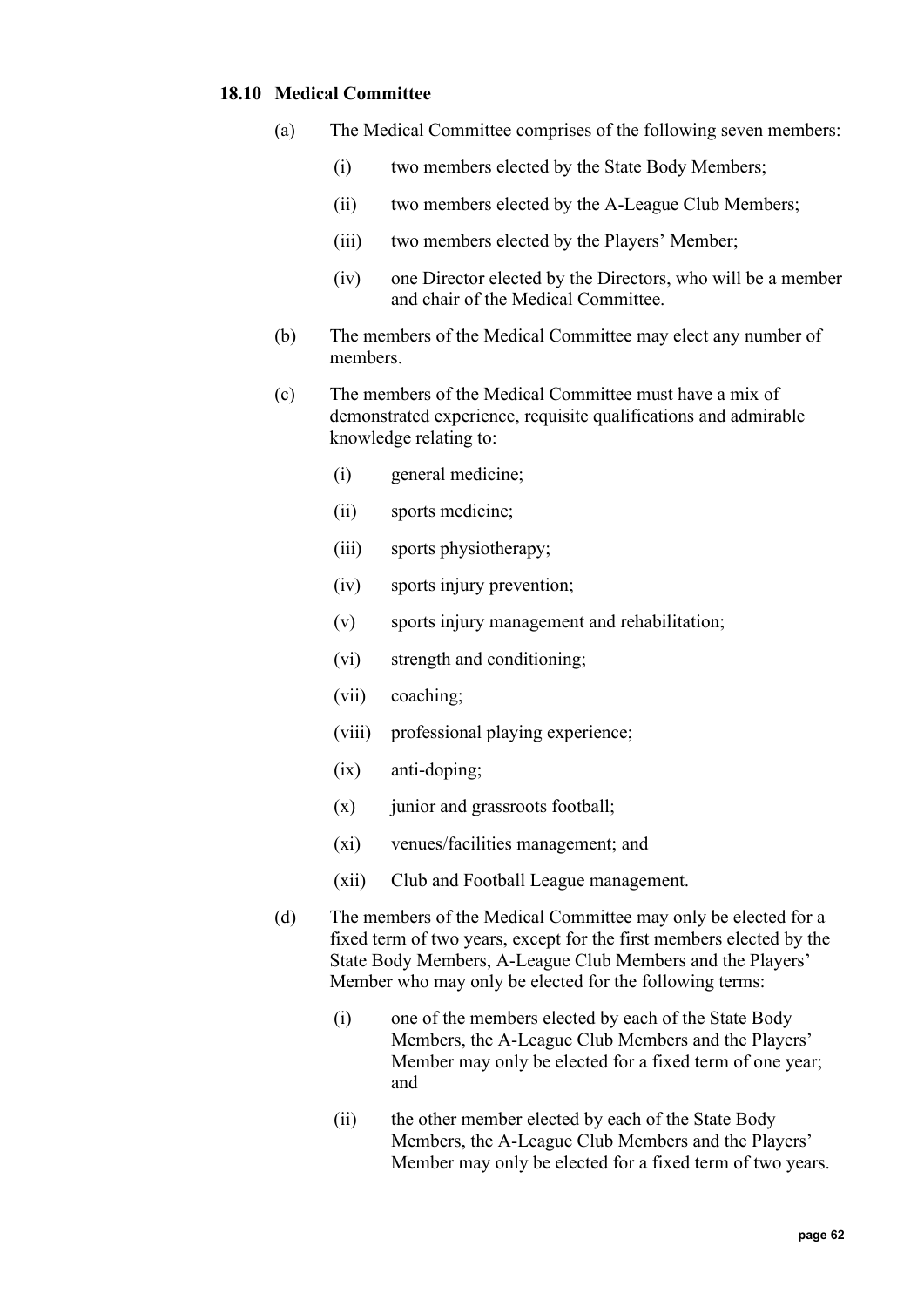- (e) The secretary of the Medical Committee will be a suitably qualified member of FA Management as defined under article [7\(a\)\(iii\),](#page-18-0) appointed by the Chief Executive Officer.
- (f) The role of the Medical Committee is to advise and monitor policy and strategy in relation to:
	- (i) all medical aspects as they apply to football and the players;
	- (ii) injury monitoring, analysis and management;
	- (iii) recovery and rehabilitation;
	- (iv) anti-doping testing and monitoring;
	- (v) extreme weather and conditions, and its effect on players; and
	- (vi) any other matters related to players injury, recovery, sports medicine, physical fitness and well-being, and anti-doping,

(g) The Medical Committee must meet at least three times per year.

## <span id="page-62-0"></span>**18.11 Technical and Development Committee**

- (a) The Technical and Development Committee comprises of the following six members:
	- (i) two members elected by the State Body Members;
	- (ii) two members elected by the A-League Club Members;
	- (iii) one member elected by the Players' Member;
	- (iv) one Director elected by the Directors, who will be a member and chair of the Technical and Development Committee.
- (b) The members of the Technical and Development Committee may elect any number of members.
- (c) The members of the Technical and Development Committee must have a mix of demonstrated experience, requisite qualifications and admirable knowledge relating to:
	- (i) elite coaching;
	- (ii) coach education and development;
	- (iii) professional playing;
	- (iv) Match analysis;
	- (v) Club and Football League management;
	- (vi) elite development and pathways;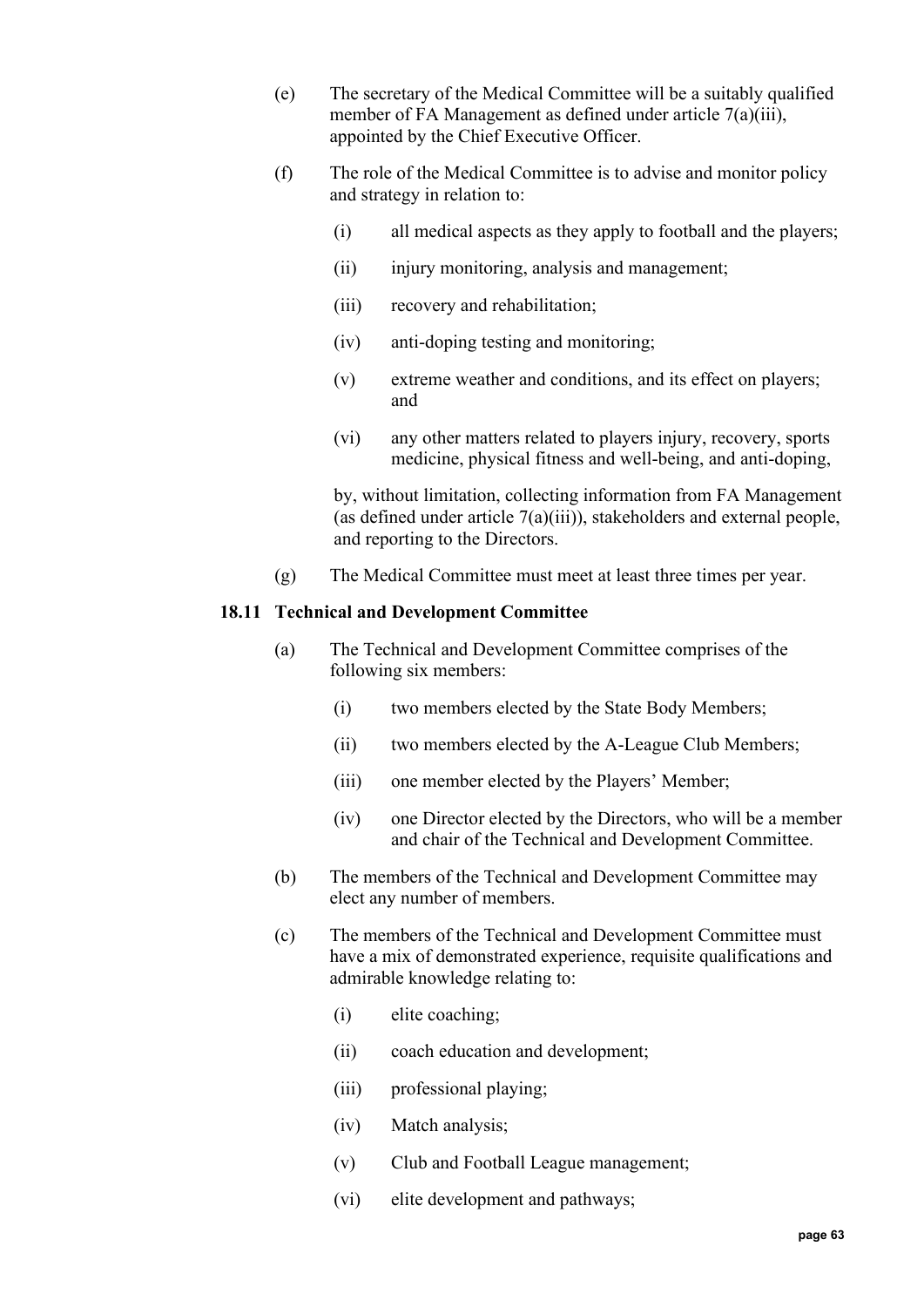- (vii) junior and grassroots football;
- (viii) school sports programs;
- (ix) Player education; and
- (x) talent identification.
- (d) The members of the Technical and Development Committee may only be elected for a fixed term of two years, except for the first members elected by the State Body Members and A-League Club Members who may only be elected for the following terms:
	- (i) one of the members elected by each of the State Body Members and the A-League Club Members may only be elected for a fixed term of one year; and
	- (ii) the other member elected by each of the State Body Members and the A-League Club Members may only be elected for a fixed term of two years.
- (e) The secretary of the Technical and Development Committee will be the FA Technical Director.
- (f) The role of the Technical and Development Committee is to advise and monitor policy and strategy in relation to:
	- (i) coach education and development;
	- (ii) player education and development; and
	- (iii) talent identification,

(g) The Technical and Development Committee must meet at least three times per year.

### <span id="page-63-0"></span>**18.12 Grassroots and Community Football Committee**

- (a) The Grassroots and Community Football Committee comprises of the following six members:
	- (i) three members elected by the State Body Members;
	- (ii) one member elected by the A-League Club Members;
	- (iii) one member elected by the Players' Member;
	- (iv) one Director elected by the Directors, who will be a member and chair of the Grassroots and Community Football Committee.
- (b) The members of the Grassroots and Community Football Committee may elect any number of members.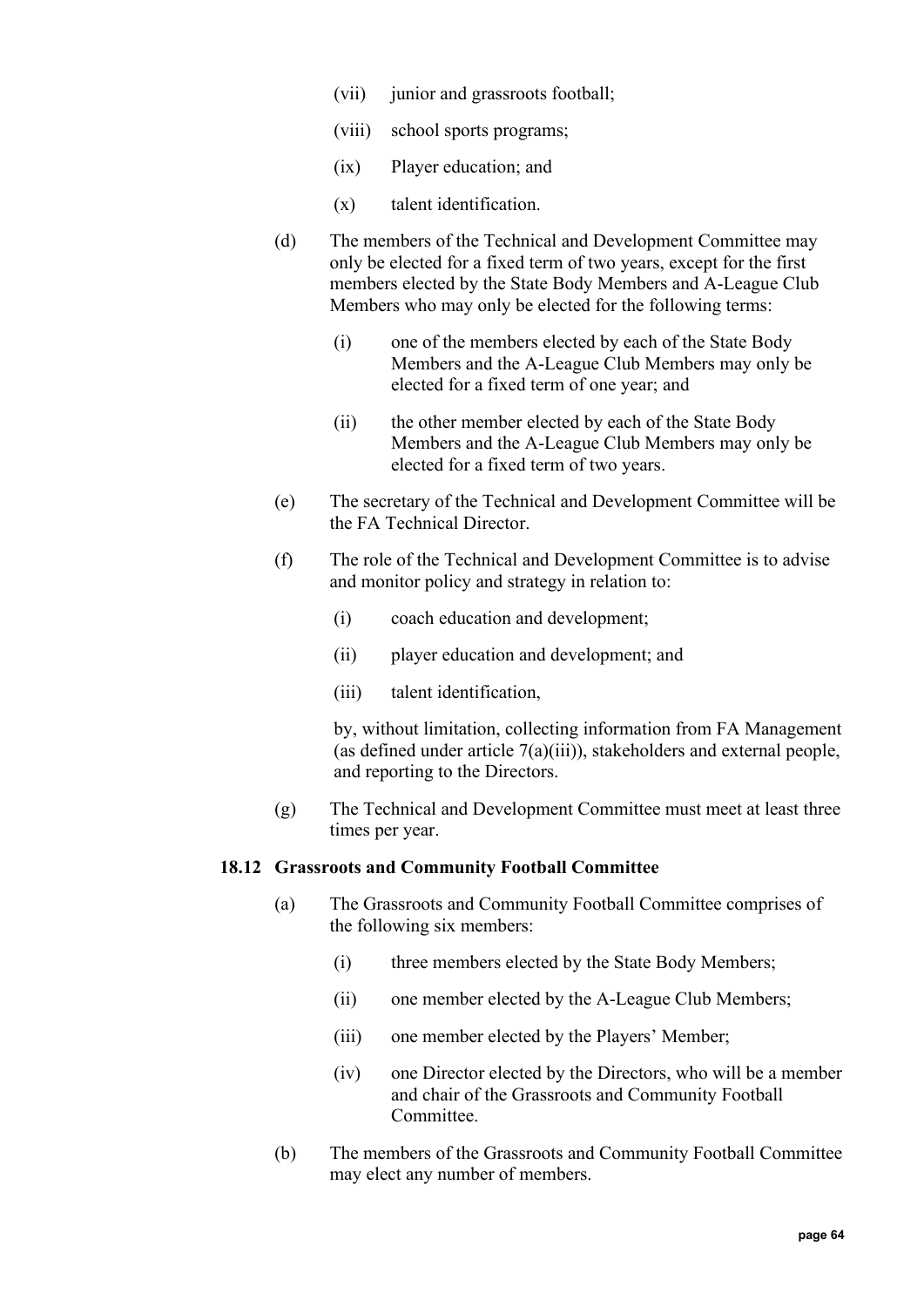- (c) The members of the Grassroots and Community Football Committee must have a mix of demonstrated experience, requisite qualifications and admirable knowledge relating to:
	- (i) grassroots and junior football;
	- (ii) international trends and practices in grassroots strategies and activities;
	- (iii) community programs and activities;
	- (iv) marketing and promotion;
	- (v) government programs and relations;
	- (vi) girls football;
	- (vii) coach education and development;
	- (viii) referee education and development;
	- (ix) Club and Football League management; and
	- (x) whole of game player development and pathways.
- (d) The members of the Grassroots and Community Football Committee elected by the State Body Members may only be elected for a fixed term of three years, except for the first members elected by the State Body Members who may only be elected for the following terms:
	- (i) one member may only be elected for a fixed term of one year;
	- (ii) one member may only be elected for a fixed term of two years; and
	- (iii) one member may only be elected for a fixed term of three years.
- (e) The members of the Grassroots and Community Football Committee elected by the A-League Club Members, Players' Member and the Directors may only be elected for a fixed term of two years.
- (f) The secretary of the Grassroots and Community Football Committee will be the FA Head of Grassroots.
- (g) The role of the Grassroots and Community Football Committee is to advise and monitor policy and strategy in relation to:
	- (i) grassroots participation;
	- (ii) coordination and collaboration with stakeholders (including Clubs, government and commercial partners) for the delivery of grassroots and participation activities; and
	- (iii) development of grassroots clubs,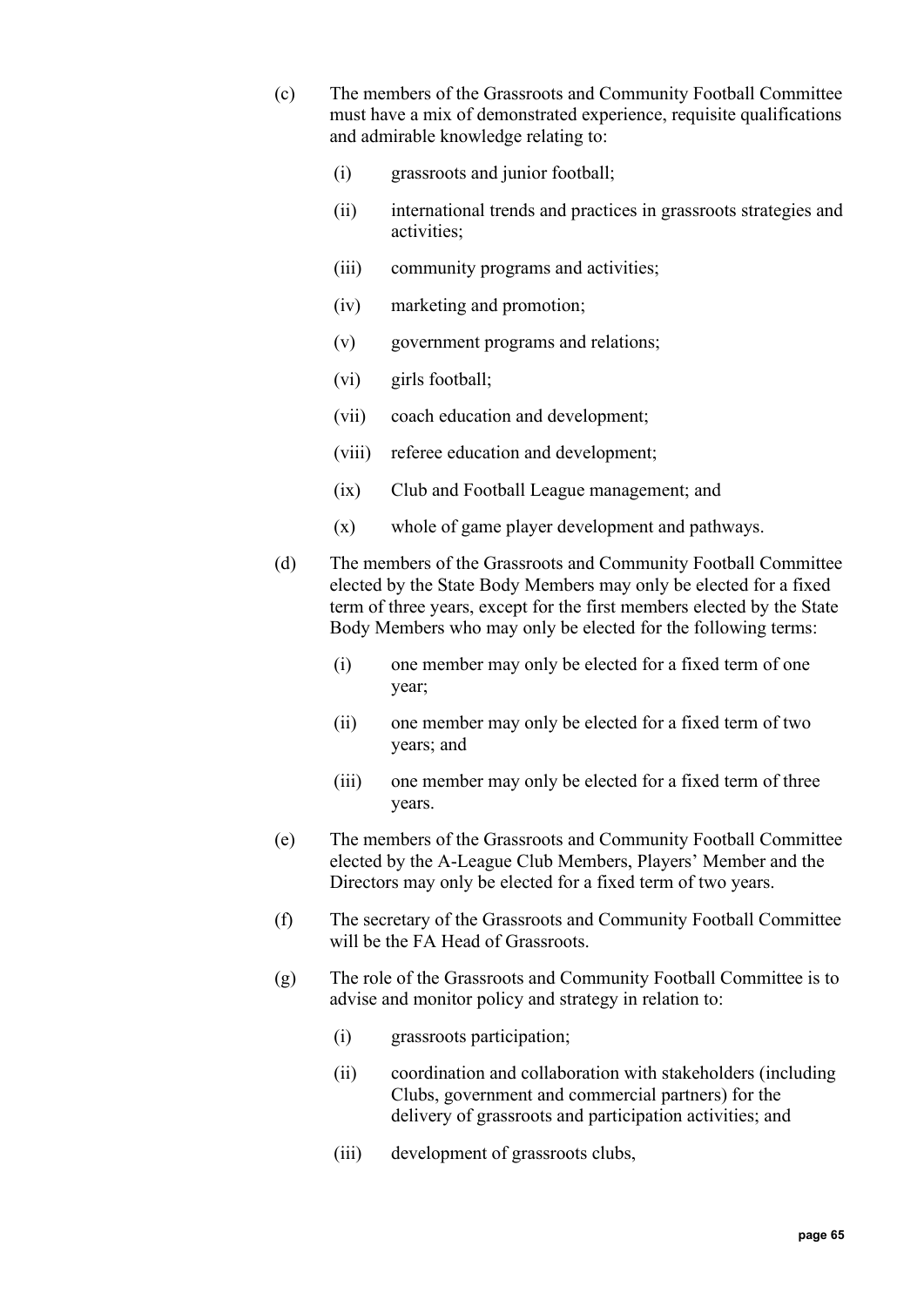(h) The Grassroots and Community Football Committee must meet at least three times per year.

## <span id="page-65-0"></span>**18.13 Futsal Committee**

- (a) The Futsal Committee comprises of the following five members:
	- (i) two members elected by the State Body Members;
	- (ii) one member elected by the A-League Club Members;
	- (iii) one member elected by the Players' Member;
	- (iv) one Director elected by the Directors, who will be a member and chair of the Futsal Committee.
- (b) The members of the Futsal Committee may elect any number of members.
- (c) The members of the Futsal Committee must have a mix of demonstrated experience, requisite qualifications and admirable knowledge relating to:
	- (i) futsal;
	- (ii) futsal playing;
	- (iii) futsal coaching;
	- (iv) futsal refereeing;
	- (v) futsal governance or management;
	- (vi) futsal club, or league governance or management; and
	- (vii) futsal venue ownership and operation.
- (d) The members of the Futsal Committee may only be elected for a fixed term of two years, except for the first members elected by the State Body Members who may only be elected for the following terms:
	- (i) one member may only be elected for a fixed term of one year; and
	- (ii) the other member may only be elected for a fixed term of two years.
- (e) The secretary of the Technical and Development Committee will be the FA Head of Futsal.
- (f) The role of the Futsal Committee is to advise and monitor policy and strategy in relation to:
	- (i) development of Futsal;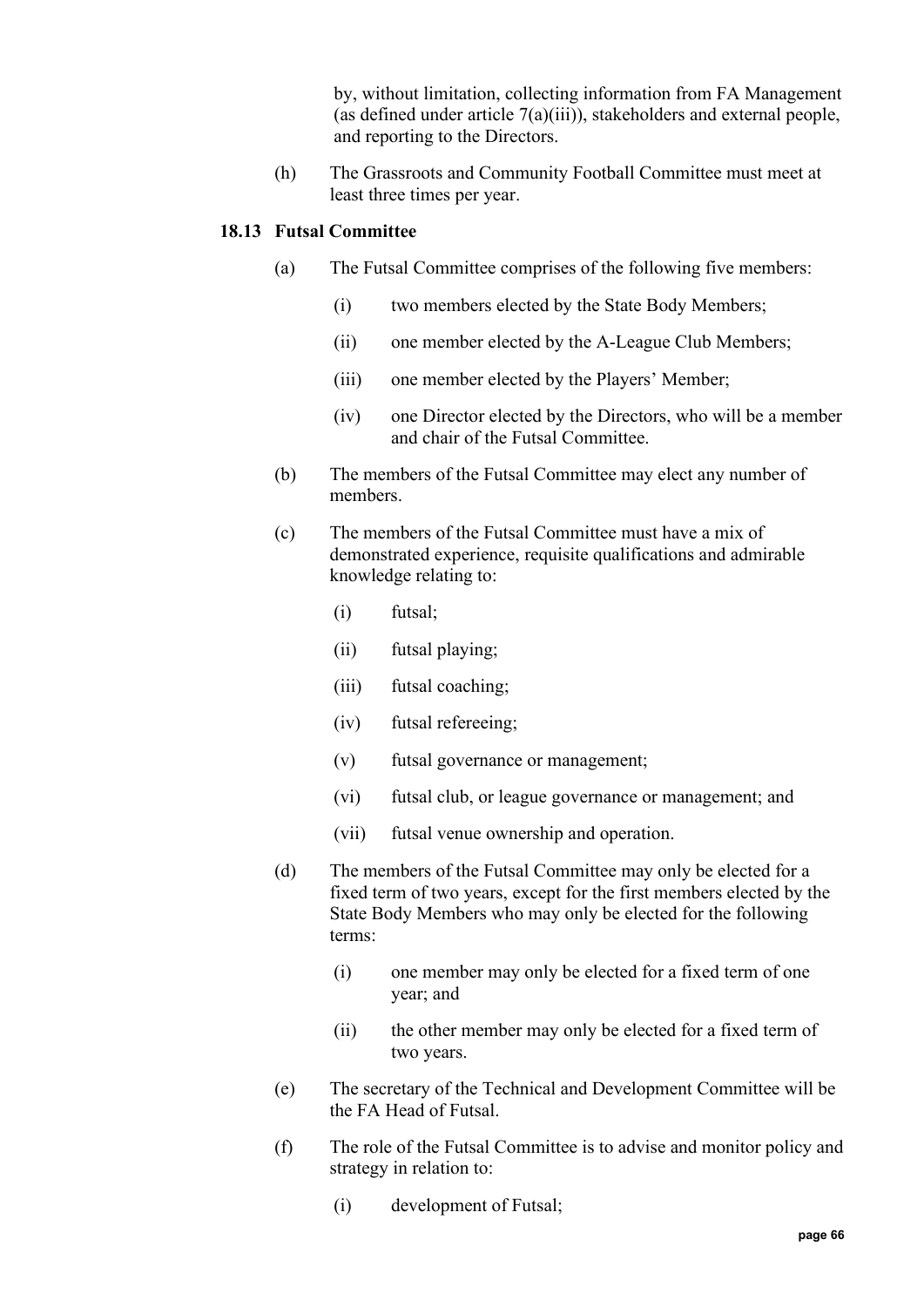- (ii) development and delivery of futsal competitions;
- (iii) development and delivery of futsal player pathways;
- (iv) development and delivery of futsal coach education programs;
- (v) development and delivery of futsal referee education programs;
- (vi) development of futsal clubs and facilities, including their governance and management; and
- (vii) affairs of the futsal national teams,

(g) The Futsal Committee must meet at least three times per year.

# <span id="page-66-0"></span>**18.14 Indigenous Committee**

- (a) The Indigenous Committee comprises of the following seven members:
	- (i) two members elected by the State Body Members;
	- (ii) two members elected by the A-League Club Members;
	- (iii) two members elected by the Players' Member;
	- (iv) one Director elected by the Directors, who will be a member and chair of the Indigenous Committee.
- (b) The members of the Indigenous Committee may elect any number of members.
- (c) The members of the Indigenous Committee must have a mix of demonstrated experience, requisite qualifications and admirable knowledge relating to:
	- (i) playing;
	- (ii) coaching;
	- (iii) refereeing;
	- (iv) football governance or management;
	- (v) Club or Football League governance or management; and
	- (vi) government affairs, as they relate specifically to the indigenous community.
- (d) The members of the Indigenous Committee may only be elected for a fixed term of two years, except for the first members elected by the State Body Members, A-League Club Members and the Players' Member who may only be elected for the following terms: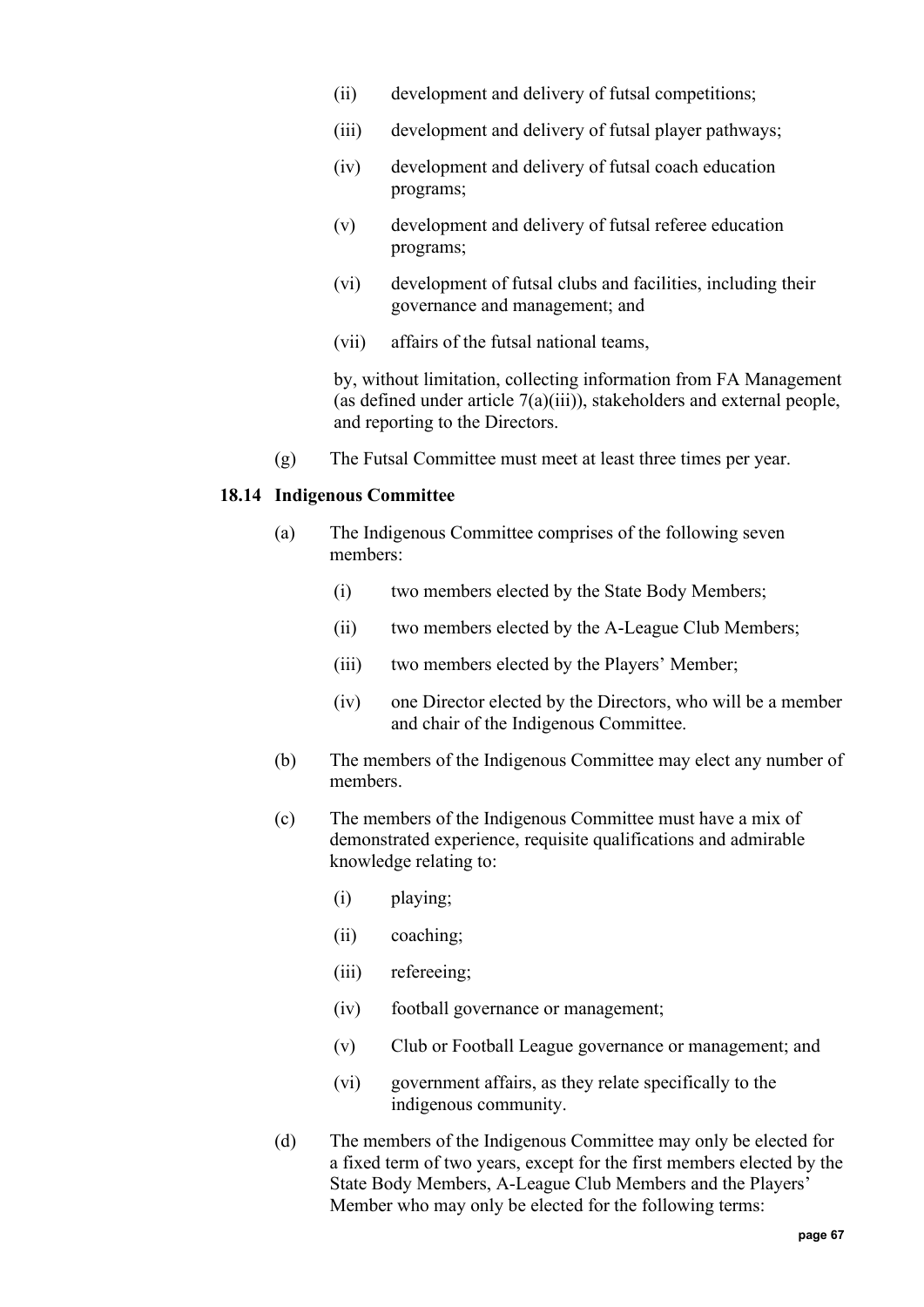- (i) one of the members elected by each of the State Body Members, the A-League Club Members and the Players' Member may only be elected for a fixed term of one year; and
- (ii) the other member elected by each of the State Body Members, the A-League Club Members and the Players' Member may only be elected for a fixed term of two years.
- (e) The secretary of the Indigenous Committee will be a suitably qualified member of FA Management as defined under article [7\(a\)\(iii\),](#page-18-0) appointed by the Chief Executive Officer.
- (f) The role of the Indigenous Committee is to advise and monitor policy and strategy in relation to:
	- (i) development of all forms of football;
	- (ii) development and delivery of Competitions;
	- (iii) development and delivery of player participation and pathways;
	- (iv) development and delivery of coach education programs;
	- (v) development and delivery of referee education programs;
	- (vi) development of Clubs and facilities, including their governance and management; and
	- (vii) development of football leadership within Australian football specifically for, and in, indigenous communities,

(g) The Indigenous Committee must meet at least three times per year.

# <span id="page-67-0"></span>**18.15 Inclusivity Committee**

- (a) The Inclusivity Committee comprises of the following seven members:
	- (i) two members elected by the State Body Members;
	- (ii) two members elected by the A-League Club Members;
	- (iii) two members elected by the Players' Member;
	- (iv) one Director elected by the Directors, who will be a member and chair of the Indigenous Committee.
- (b) The members of the Indigenous Committee may elect any number of members.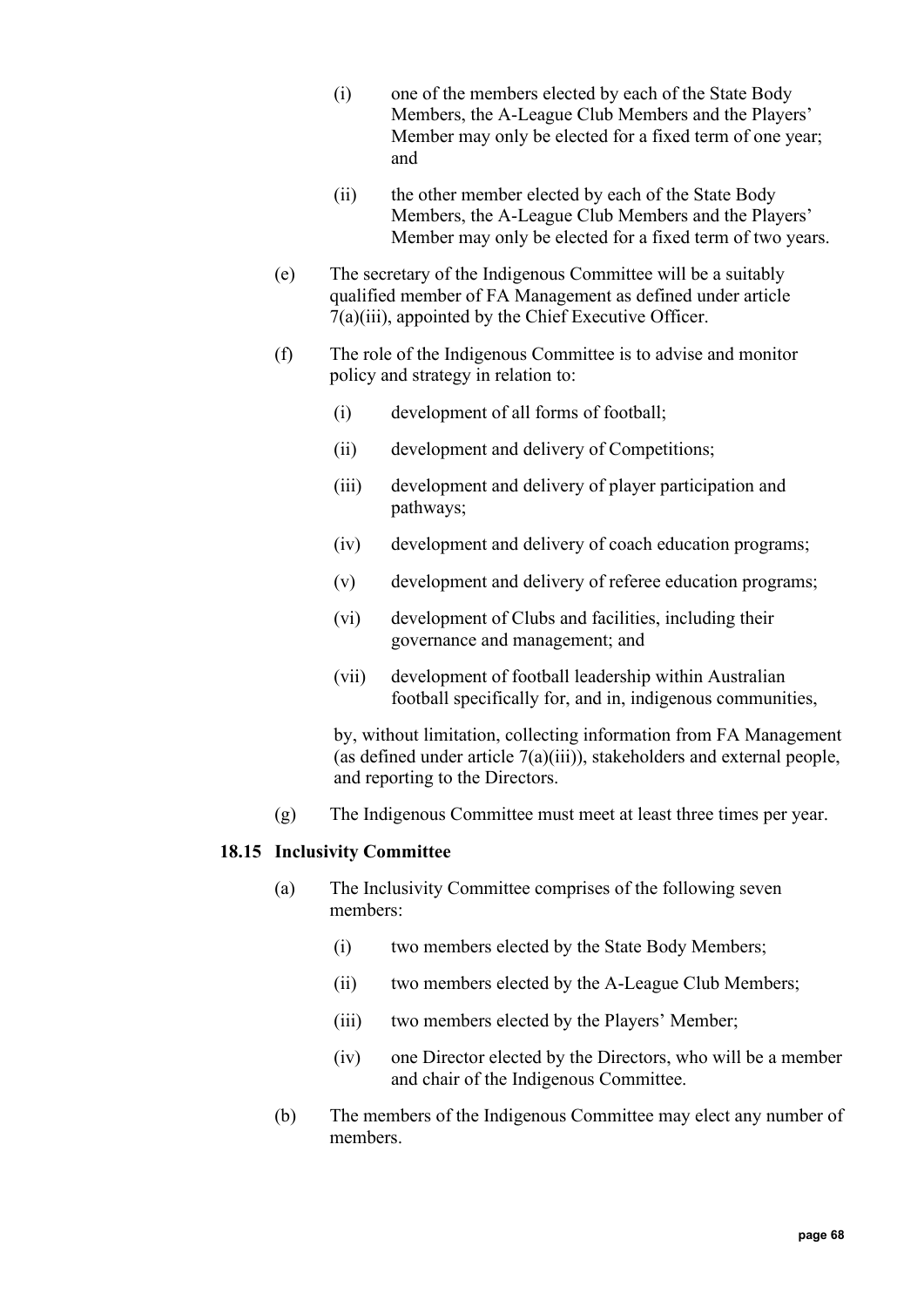- (c) The members of the Inclusivity Committee must have a mix of demonstrated experience, requisite qualifications and admirable knowledge relating to:
	- (i) playing;
	- (ii) coaching;
	- (iii) refereeing;
	- (iv) football governance or management;
	- (v) Club or Football League governance or management; and
	- (vi) government affairs, as they relate specifically to athletes with disability in all forms of football facilitated for this stakeholder.
- (d) The members of the Inclusivity Committee may only be elected for a fixed term of two years, except for the first members elected by the State Body Members, A-League Club Members and the Players' Member who may only be elected for the following terms:
	- (i) one of the members elected by each of the State Body Members, the A-League Club Members and the Players' Member may only be elected for a fixed term of one year; and
	- (ii) the other member elected by each of the State Body Members, the A-League Club Members and the PFA may only be elected for a fixed term of two years.
- (e) The secretary of the Inclusivity Committee will be a suitably qualified member of FA Management as defined under article [7\(a\)\(iii\),](#page-18-0) appointed by the Chief Executive Officer.
- (f) The role of the Inclusivity Committee is to advise and monitor policy and strategy in relation to:
	- (i) development of all forms of football;
	- (ii) development and delivery of Competitions;
	- (iii) development and delivery of player participation and pathways;
	- (iv) development and delivery of coach education programs;
	- (v) development and delivery of referee education programs;
	- (vi) development of Clubs and facilities, including their governance and management;
	- (vii) affairs of Athletes With Disability national teams; and
	- (viii) development of football leadership within Australian football, specifically for Athletes With Disability,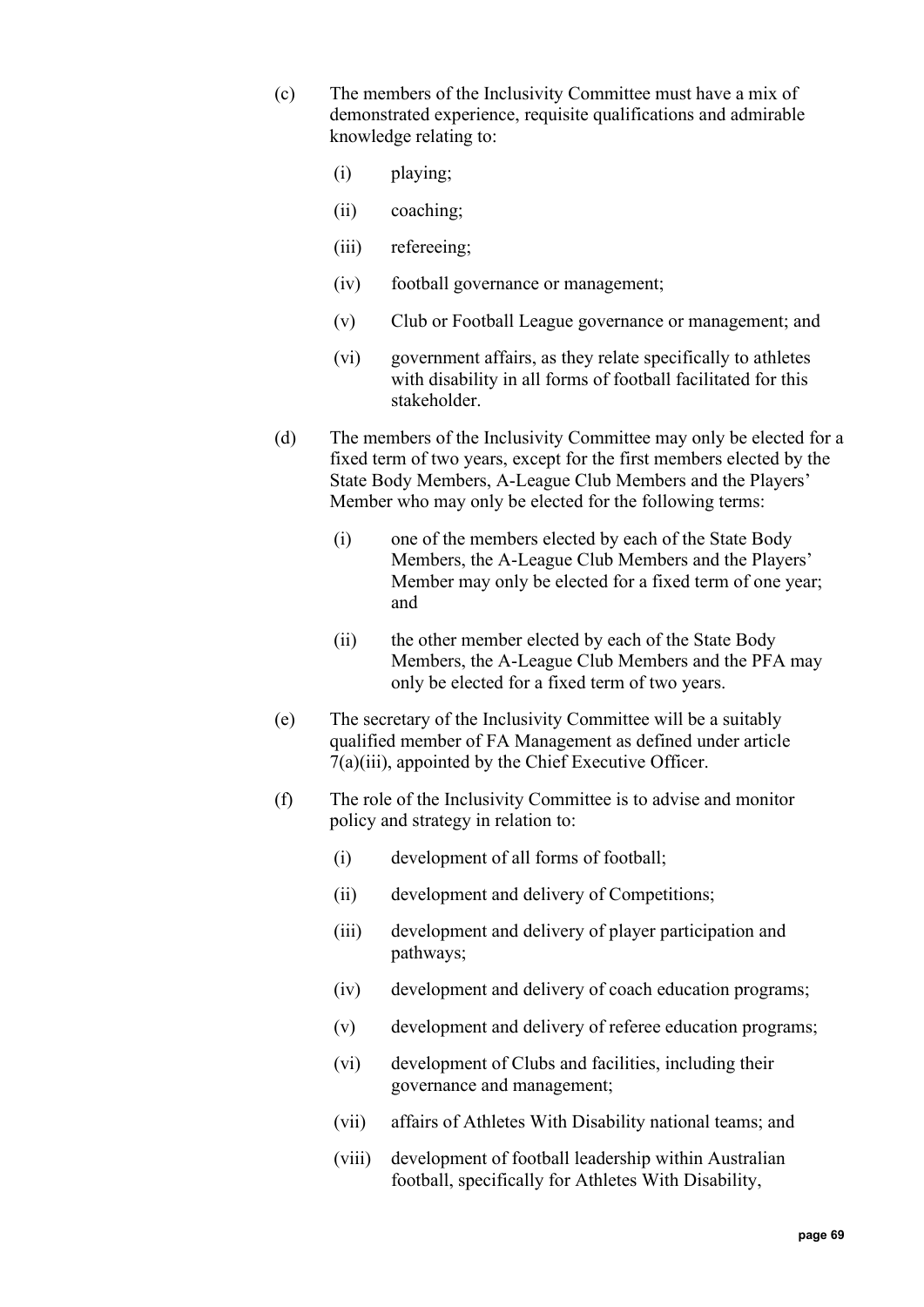(g) The Inclusivity Committee must meet at least three times per year.

## **18.16 Ad-hoc Committees**

- (a) The Directors may establish ad-hoc committees for special duties or purposes and for a limited period of time.
- (b) An ad-hoc committee is to be established by a By-law that provides for its purpose, functions, membership and operation.
- (c) An ad hoc committee will report directly to the Directors.

## **19 Chief Executive Officer**

# **19.1 Appointment of Chief Executive Officer**

The Directors must appoint a Chief Executive Officer.

### **19.2 Powers, duties and authorities of Chief Executive Officer**

The Chief Executive Officer holds office on the terms and conditions (including as to remuneration) and with the powers, duties and authorities, determined by the Directors, including those granted under the FA Statutes.

The exercise of those powers and authorities, and the performance of those duties, by the Chief Executive Officer is subject at all times to the control of the Directors.

When representing FA internationally (including without limitation when dealing with FIFA, AFC or other member associations and confederations of FIFA), the Chief Executive Officer will have the title of Chief Executive Officer and General Secretary.

### **19.3 Suspension and removal of Chief Executive Officer**

Subject to the terms and conditions of the appointment, the Directors may suspend or remove the Chief Executive Officer from that office.

# **19.4 Chief Executive Officer to attend Directors' meetings**

The Chief Executive Officer is entitled to notice of and to attend all meetings of the Company, the Directors and any committees and may speak on any matter, but does not have a vote.

# **20 Secretary**

## **20.1 Appointment of Secretary**

There must be at least one Secretary who is to be appointed by the Directors.

## **20.2 Suspension and removal of Secretary**

The Directors may suspend or remove a Secretary from that office.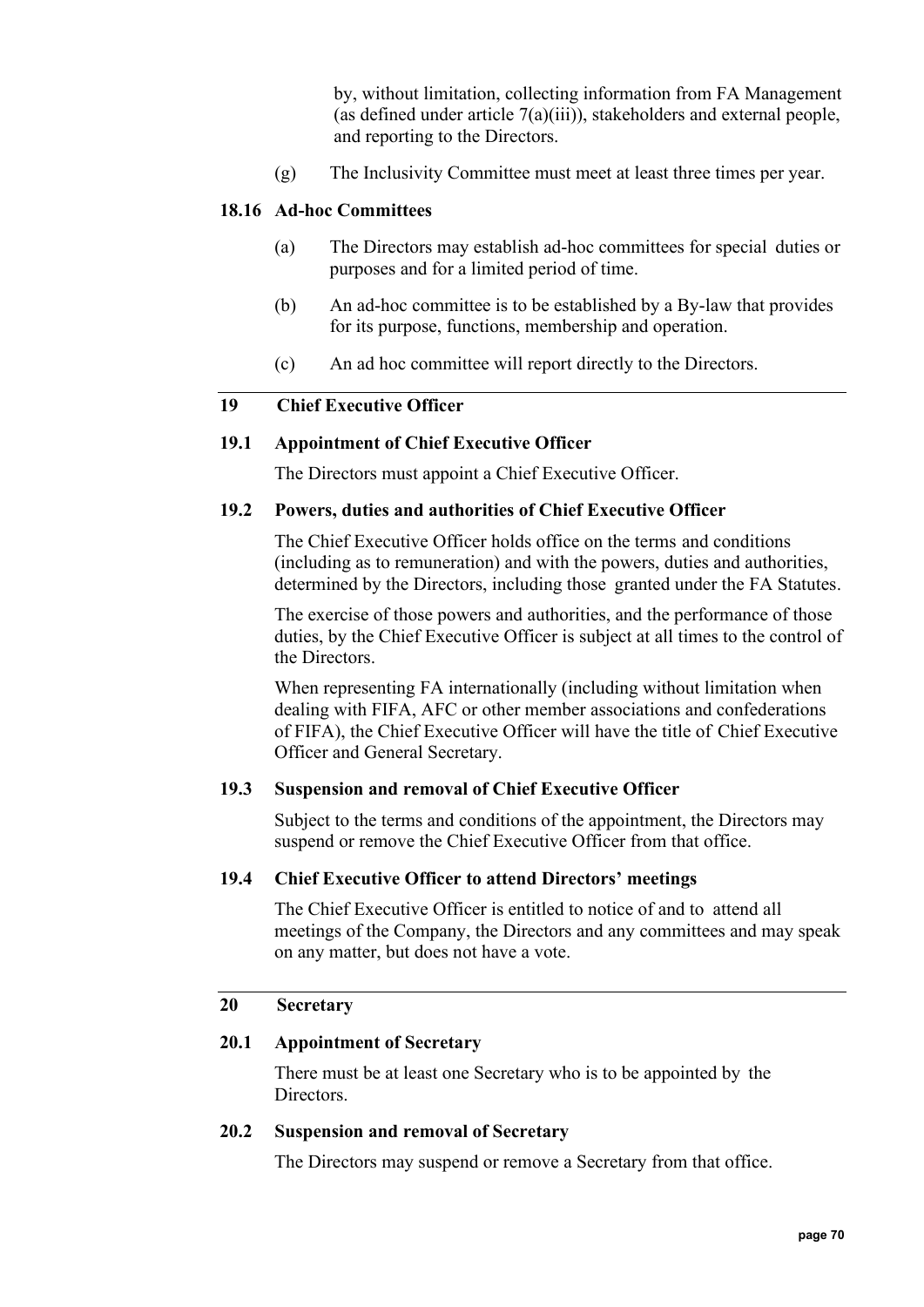## **20.3 Powers, duties and authorities of Secretary**

A Secretary holds office on the terms and conditions (including as to remuneration) and with the powers, duties and authorities, determined by the Directors.

# <span id="page-70-0"></span>**21 Judicial Bodies**

## **21.1 Judic**i**al Bodies**

- (a) The Judicial Bodies of FA are:
	- (i) the Disciplinary Committee established pursuant to article [21.2;](#page-70-1)
	- (ii) the Ethics Committee established pursuant to article [21.3;](#page-71-0) and
	- (iii) the Appeals Committee established pursuant to article [21.4.](#page-71-1)
- (b) The responsibilities and functions of a Judicial Body are governed by the FA Statutes including this Constitution and the By-laws and where applicable the A-League Disciplinary Regulations and Grievance Resolution Regulations.
- (c) A Judicial Body may pronounce the sanctions as described in this Constitution.
- (d) If a member of a Judicial Body resigns or is unwilling or unable to act or continue, a replacement will be appointed in accordance with articles [21.2,](#page-70-1) [21.3](#page-71-0) or [21.4](#page-71-1) (as applicable).
- (e) A member of a Judicial Body cannot belong to any other of the bodies of FA set out in article 7 at the same time.

### <span id="page-70-1"></span>**21.2 Disciplinary Committee**

- (a) The Disciplinary Committee comprises of the following four members:
	- (i) three members elected by the Members; and
	- (ii) one member elected by the Members who will also act as chair.
- (b) The members of the Disciplinary Committee must have a mix of demonstrated experience, requisite qualifications and admirable knowledge relating to law and sports regulations.
- (c) The members of the Disciplinary Committee may only be elected for a fixed term of three years, except for the first elected members who may only be elected for the following terms:
	- (i) one member may only be elected for a fixed term of one year;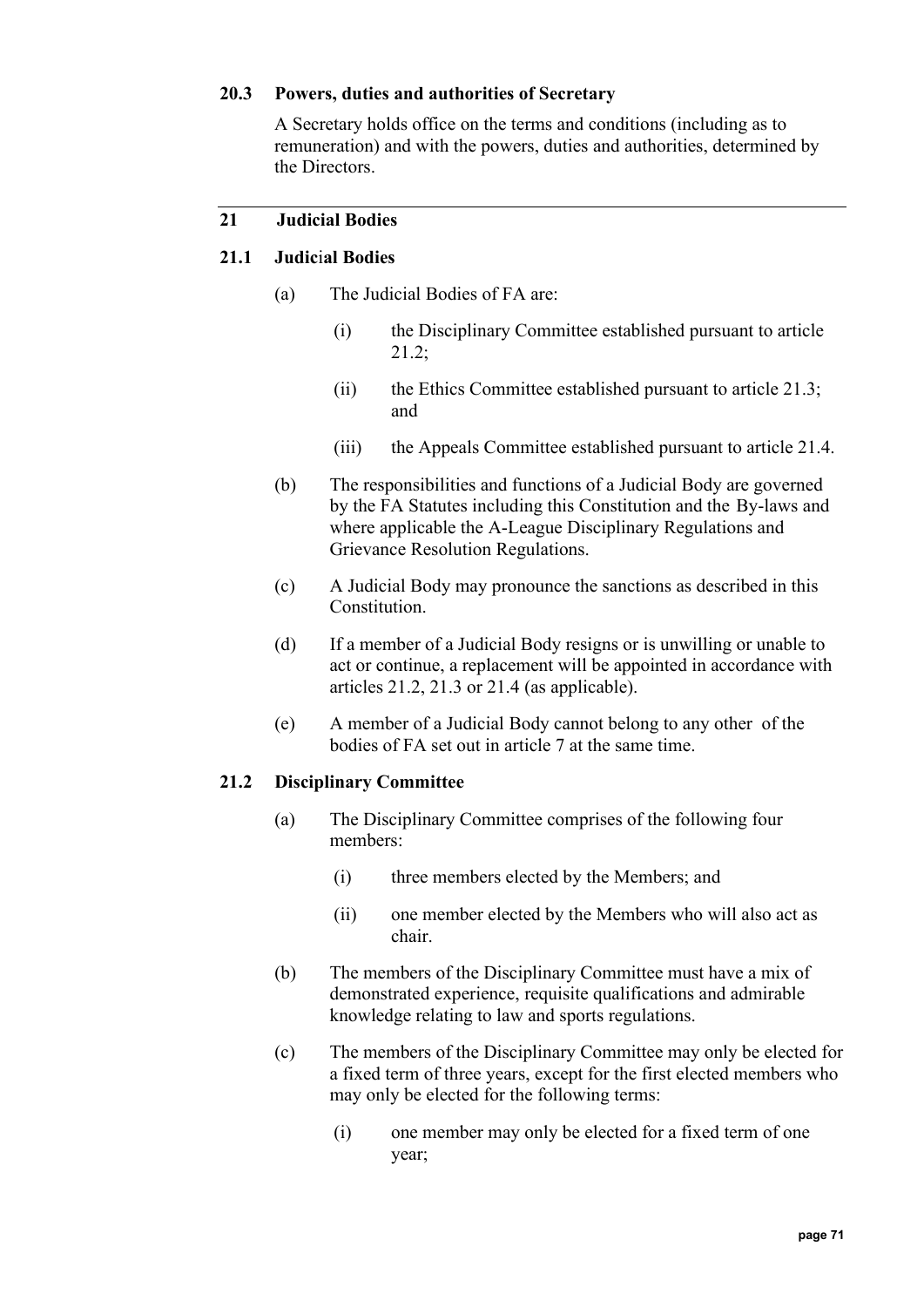- (ii) one member may only be elected for a fixed term of two years; and
- (iii) two members may only be elected for a fixed term of three years.
- (d) The secretary of the Disciplinary Committee will be the FA Head of Legal.
- (e) The role of the Disciplinary Committee is set out in the FIFA Standard Statutes.
- (f) The Disciplinary Committee must meet as and when required, and report to FA Management as defined under article [7\(a\)\(iii\).](#page-18-0)

## <span id="page-71-0"></span>**21.3 Ethics Committee**

- (a) The Ethics Committee comprises of the following four members:
	- (i) three members elected by the Members; and
	- (ii) one member elected by the Members who will also act as chair.
- (b) The members of the Ethics Committee must have a mix of demonstrated experience, requisite qualifications and admirable knowledge relating to law and sports regulations.
- (c) The members of the Ethics Committee may only be elected for a fixed term of three years, except for the first elected members who may only be elected for the following terms:
	- (i) one member may only be elected for a fixed term of one year;
	- (ii) one member may only be elected for a fixed term of two years; and
	- (iii) two members may only be elected for a fixed term of three years.
- (d) The secretary of the Ethics Committee will be the FA Head of Legal.
- (e) The role of the Ethics Committee is set out in the FIFA Standard Statutes.
- (f) The Ethics Committee must meet as and when required, and report to the Members.

### <span id="page-71-1"></span>**21.4 Appeals Committee**

- (a) The Appeals Committee comprises of the following four members:
	- (i) three members elected by the Members; and
	- (ii) one member elected by the Members who will also act as chair.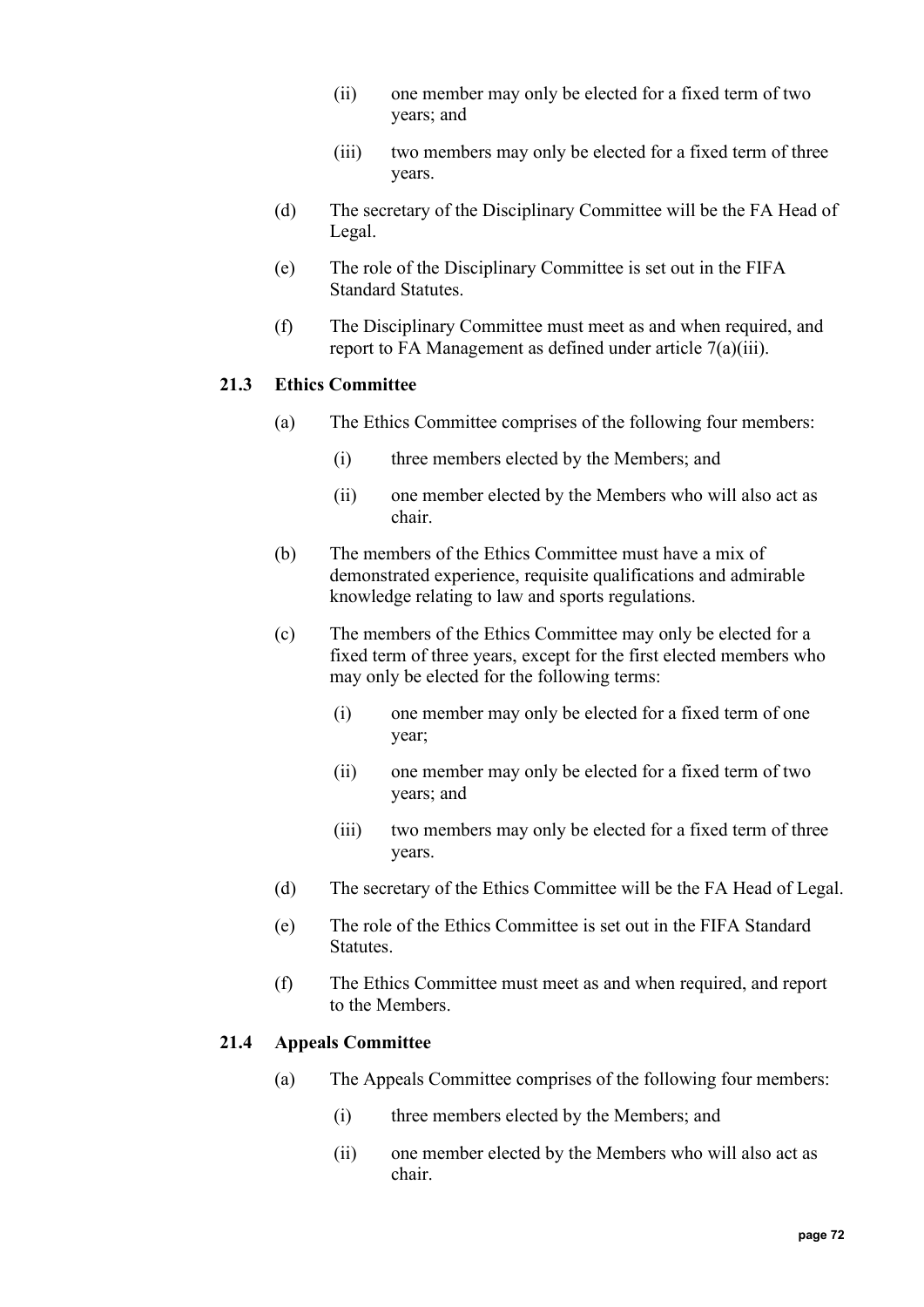- (b) The members of the Appeals Committee must have a mix of demonstrated experience, requisite qualifications and admirable knowledge relating to law and sports regulations.
- (c) The members of the Appeals Committee may only be elected for a fixed term of three years, except for the first elected members who may only be elected for the following terms:
	- (i) one member may only be elected for a fixed term of one year;
	- (ii) one member may only be elected for a fixed term of two years; and
	- (iii) two members may only be elected for a fixed term of three years.
- (d) The secretary of the Appeals Committee will be the FA Head of Legal.
- (e) The role of the Appeals Committee is set out in the FIFA Standard Statutes.
- (f) The Appeals Committee must meet as and when required, and report to FA Management as defined under article [7\(a\)\(iii\).](#page-18-0)

## **21.5 Types of Disciplinary Sanctions**

- (a) The following disciplinary sanctions may be imposed against a legal person including a Body:
	- (i) a reprimand;
	- (ii) warning;
	- (iii) a fine;
	- (iv) the return of awards,
	- (v) a forfeit of match or matches;
	- (vi) replaying of a match;
	- (vii) place the Body on a bond;
	- (viii) a deduction or loss of competition points;
	- (ix) ban on the registration or transfer of any Players for a specified period of time;
	- (x) annulment of registration of a Player;
	- (xi) suspension from participation in a Match or Matches;
	- (xii) exclusion, suspension or expulsion from a Competition;
	- (xiii) playing a match without spectators or on neutral territory;
	- (xiv) a ban on playing in a particular stadium;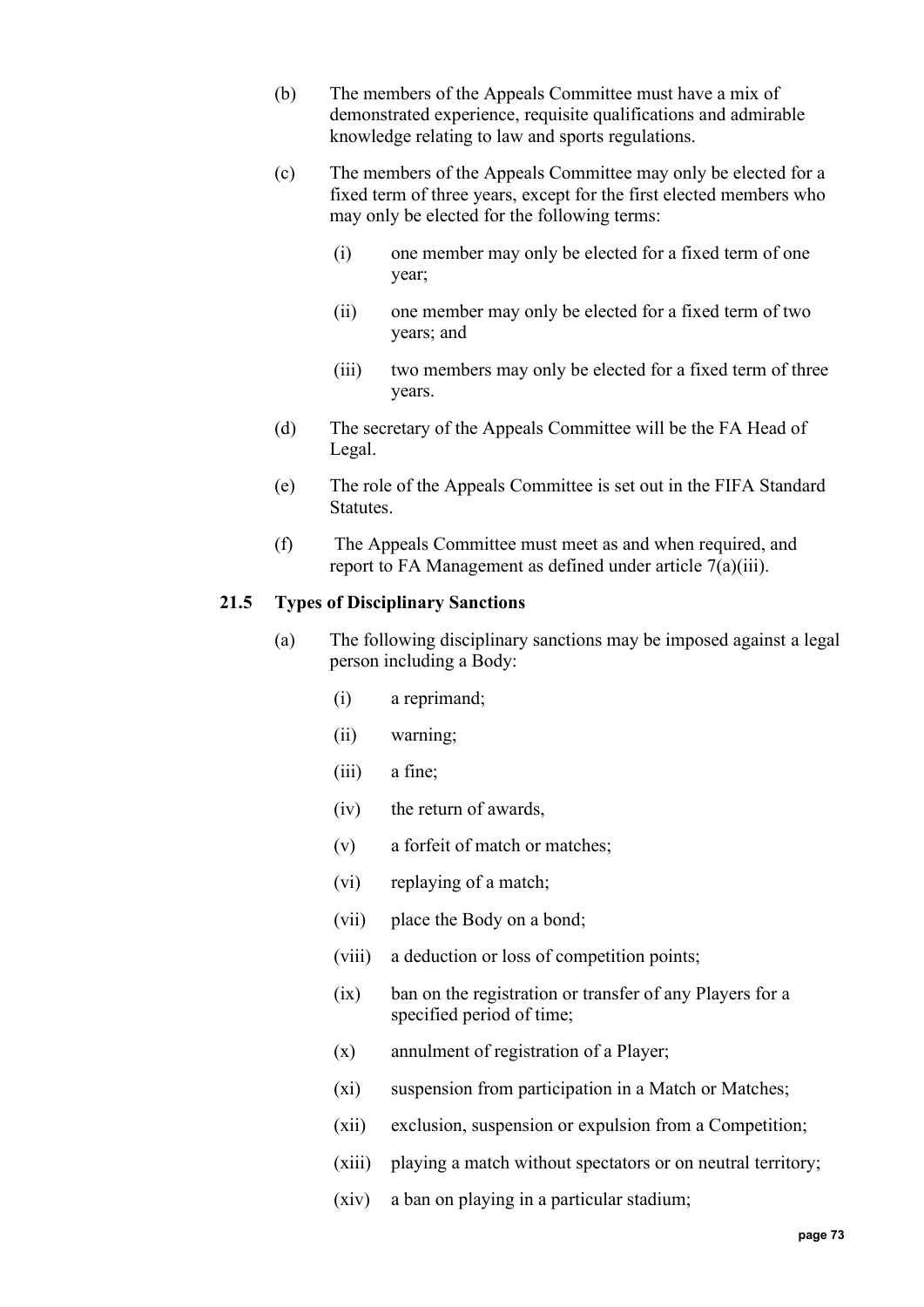- (xv) annulment of the result of the match;
- (xvi) relegation to a lower division; or
- (xvii) such other disciplinary sanctions or measures as is appropriate in all the circumstances, including as prescribed in the FIFA Statutes.
- (b) The following disciplinary sanctions may be imposed against a natural person:
	- (i) a reprimand;
	- (ii) a warning;
	- (iii) a caution;
	- (iv) a fine;
	- (v) return of award;
	- (vi) place the individual on a bond;
	- (vii) ban on registration of Player with any Club for a specified period of time;
	- (viii) annulment of registration of a Player;
	- (ix) suspension from participation in a Match or Matches;
	- (x) suspension or expulsion from a Competition;
	- (xi) suspension or cancellation of licence or accreditation, including Licensed Player Agent's licence or coaching accreditation;
	- (xii) termination of registration or playing contract;
	- (xiii) a ban from the dressing rooms and/or the substitutes' bench;
	- (xiv) a ban from entering a stadium;
	- (xv) ban on taking part in any football related activity;
	- (xvi) community or social work; or
	- (xvii) such other disciplinary sanctions or measures as is appropriate in all the circumstances, including as prescribed in the FIFA Statutes.

# <span id="page-73-0"></span>**21.6 Transitional and savings period**

- (a) In this article [21.6,](#page-73-0) the Commencement Date is the date upon which the last of the following events has occurred:
	- (i) the members in general meeting have pursuant to article [21.2\(a\)](#page-70-0) elected the initial four members of the Disciplinary Committee;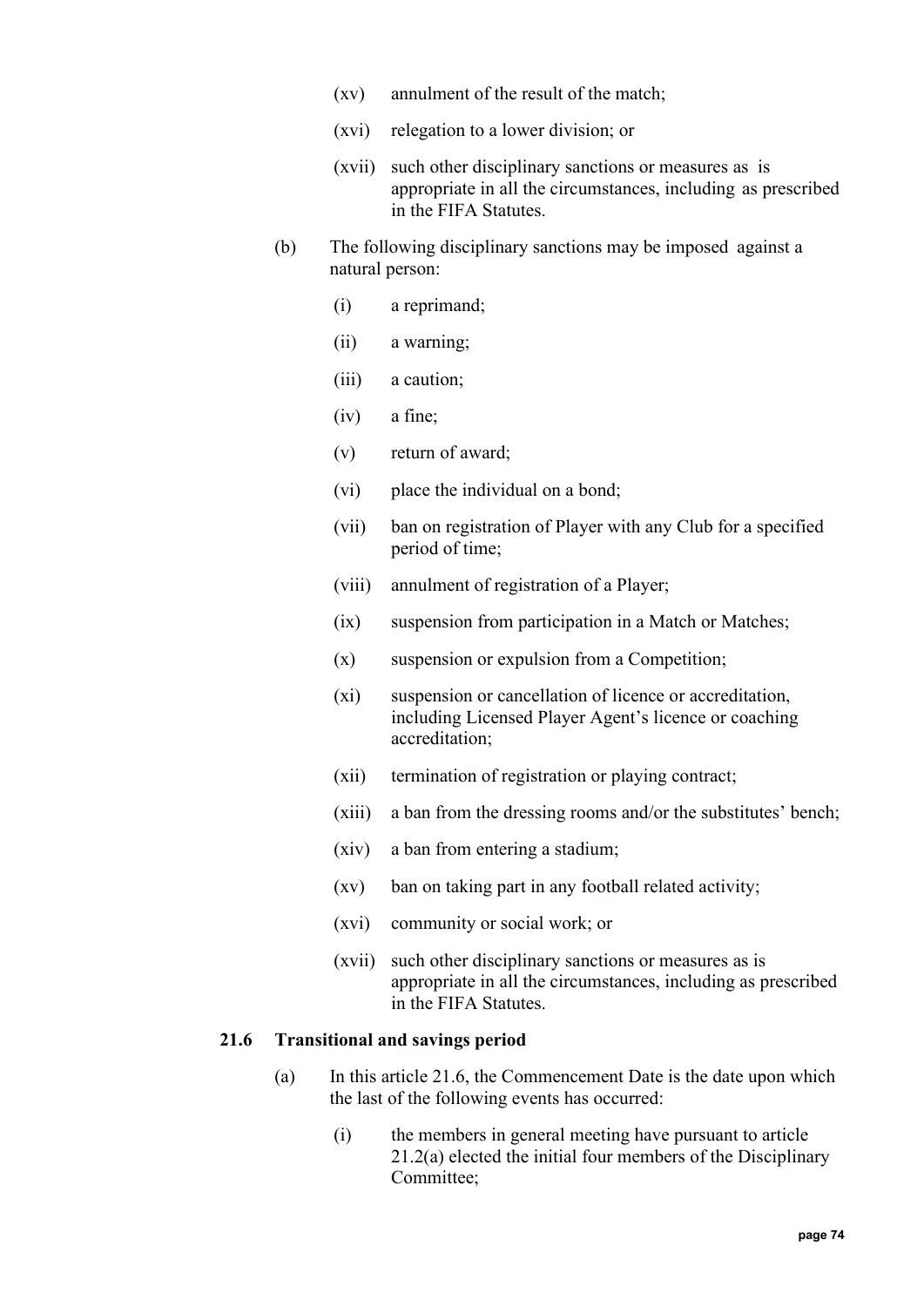- (ii) the members in general meeting have pursuant to article [21.3\(a\)](#page-71-0) elected the initial four members of the Ethics Committee;
- (iii) the members in general meeting have pursuant to article [21.4\(a\)](#page-71-1) elected the initial four members of the Appeal Committee; and
- (iv) FA has promulgated the rules and regulations that comprise the FA Disciplinary Code.
- (b) Until the Commencement Date:
	- (i) the Disciplinary and Ethics Committee that was established by the Directors pursuant to article [21.2](#page-70-1) of the Constitution of the Company that was repealed on 2 October 2018 (**Repealed Constitution**) remains constituted; and
	- (ii) the Appeal Committee that was established by the Directors pursuant to article [21.3](#page-71-2) of the Repealed Constitution (**Original Appeal Committee**) remains constituted,

with their existing responsibilities, functions and membership, including as provided for in the:

- (A) Grievance Procedure By-Law;
- (B) Judicial Bodies By-Law;
- (C) Code of Conduct;
- (D) A-League Disciplinary Regulations;
- (E) W-League Disciplinary Regulations;
- (F) Y-League Disciplinary Regulations;
- (G) FA Cup Disciplinary Regulations; and
- (H) National Disciplinary Regulations.
- (c) On the Commencement Date the Disciplinary and Ethics Committee and the Original Appeal Committee will be dissolved.
- (d) All disciplinary sanctions imposed by the Disciplinary and Ethics Committee and the Original Appeal Committee from the date of their original establishment remain in force and binding on the natural persons or Bodies on which they were imposed, including after the date on which the Disciplinary and Ethics Committee and the Original Appeal Committee are dissolved where the terms of a disciplinary sanction relate to a period after that date.
- (e) Nothing in this article [21.6](#page-73-0) limits or otherwise affects the functions and powers of the Disciplinary Committee, the Ethics Committee and the Appeal Committee, once constituted pursuant to this clause [21.](#page-70-2)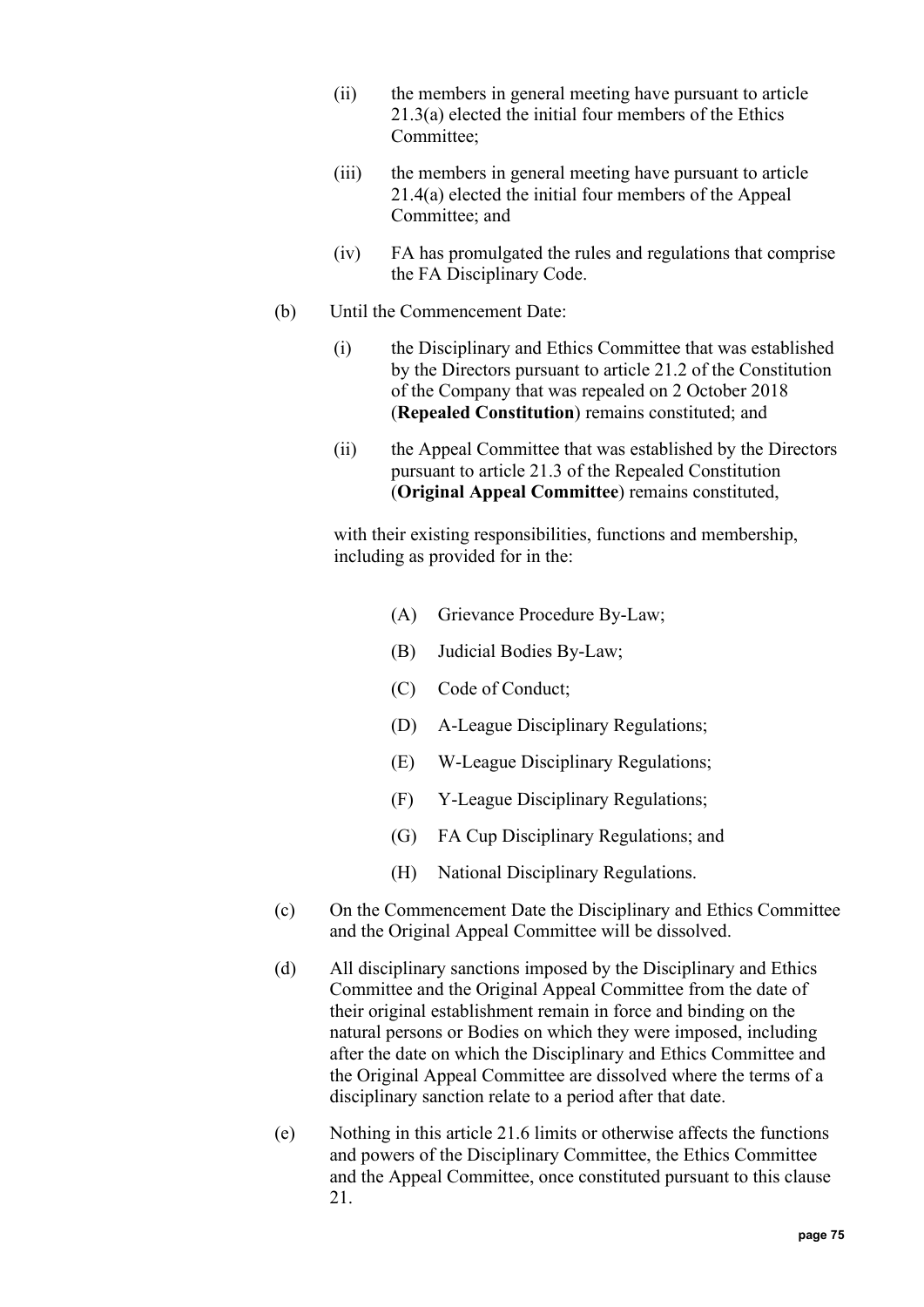## **22 Dispute Resolution**

The FA Statutes in particular the Grievance Resolution Regulations and the National Dispute Resolution Chamber Regulations provide for the resolution of disputes involving Constituents including disputes involving Constituents and FA.

## **23 Financial Period and Reporting**

- (a) The financial period of FA is one year and begins on 1 July and ends on 30 June of the immediately succeeding year.
- (b) The revenue and expenses of FA will be managed in accordance with generally accepted accounting principles. The attainment of FA's objectives in the future will be guaranteed through the creation of reserves.
- <span id="page-75-0"></span>(c) The Chief Executive Officer is responsible for ensuring the annual consolidated accounts of FA with its subsidiaries as at the end of the financial year are drawn up in accordance with the Corporations Act and International Financial Reporting Standards, provided the International Financial Reporting Standards do not cause FA to be in breach of the Corporations Act .

## **24 Revenue**

The revenue of FA arises from:

- (a) Members' annual subscriptions;
- (b) receipts generated by the marketing and commercial exploitation of rights to which FA is entitled, including broadcast and new media rights, sponsorship, merchandise and licensing and ticket receipts;
- (c) fines imposed by the Judicial Bodies;
- (d) grants received from government, FIFA or AFC;
- (e) fees and prize money from participation in matches and competitions; and
- (f) other subscriptions and receipts in keeping with the objectives pursued by FA.

#### **25 Expenses**

- (a) FA bears the expenses:
	- (i) stipulated in the budget, including administrative, operational and marketing expenses;
	- (ii) in the marketing and commercial exploitation of rights to which FA is entitled, including commissions, venue hire and team assembly costs;
	- (iii) that the Board of Directors is entitled to incur within the scope of its authority; and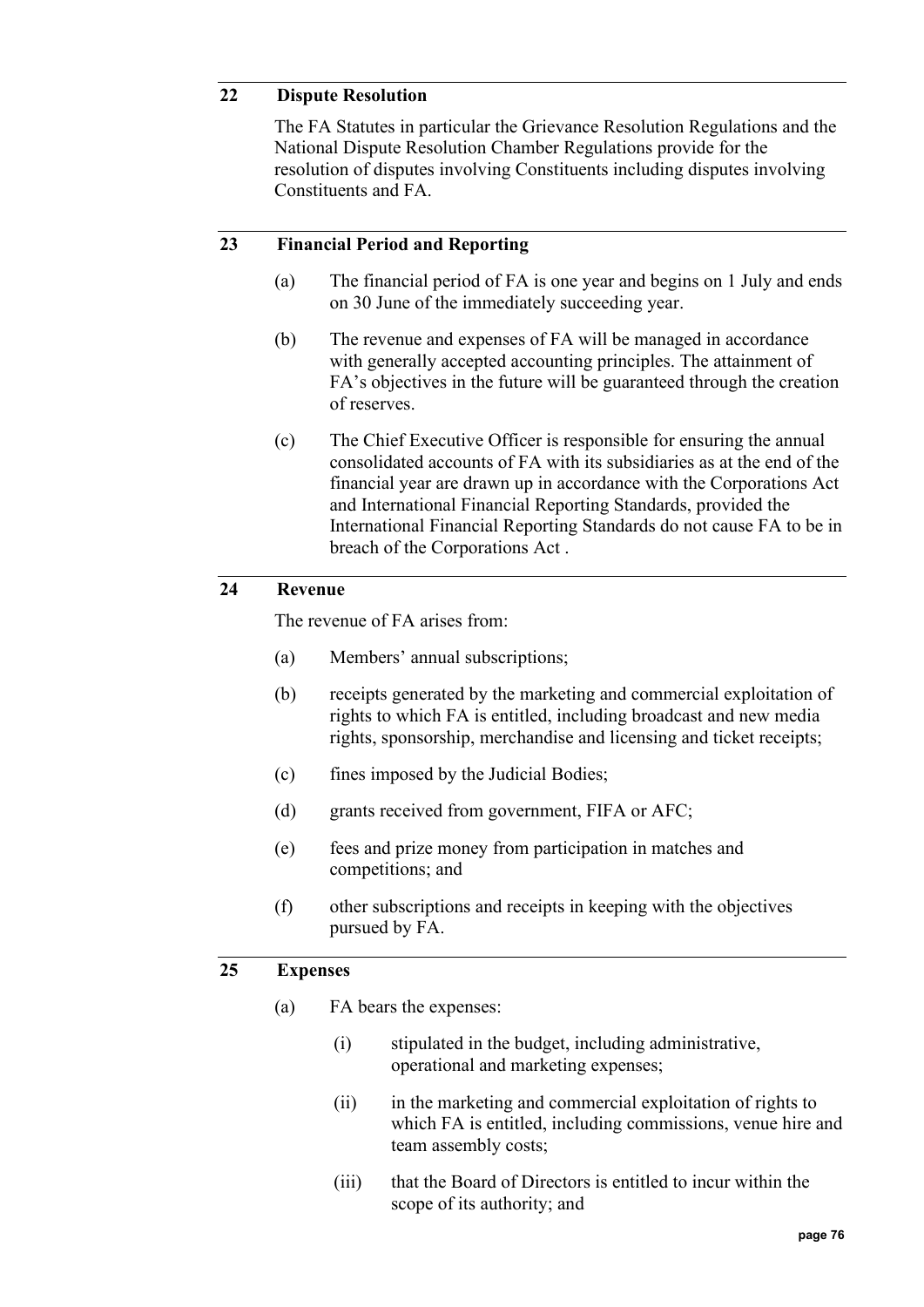- (iv) as otherwise incurred in keeping with the objectives pursued by FA.
- (b) The Directors must ensure that the independent auditor appointed by FA in general meeting audit the accounts for adoption by the board of Directors in accordance with the appropriate principles of accounting (including the International Financial Reporting Standards as required under article [23\(c\)\)](#page-75-0) and ensure the independent auditor's report is laid before the Members at the annual general meeting in accordance with article [8.2\(c\)\(ii\).](#page-19-0)

## **26 Club financial accounts**

Each Club must keep:

- (a) Financial accounts in accordance with generally accepted accounting principles; and
- (b) Adequate records, documents and accounts in sufficient detail to enable its compliance with this Constitution and relevant FA Statutes to be verified.

#### **27 Competitions**

- (a) FA organises and coordinates the official competitions within its territory including:
	- (i) National Leagues;
	- (ii) National Championships; and
	- (iii) such other championships, tournaments, leagues or cups as determined by FA from time to time.
- (b) FA may delegate to State Body Members the authority to organise Competitions within that State Body Member's territory. The Competitions organised by a State Body Member must not interfere with those Competitions organised by FA.

#### **28 Commercial Rights**

- (a) FA and its State Body Members are the original owners of all of the rights emanating from Competitions and other events coming under their respective jurisdictions, without any restrictions as to content, time, place and law. These rights include, among others, every kind of financial rights, audio visual and radio recording, reproduction and broadcasting rights, multimedia rights, marketing and promotional rights and incorporeal rights such as emblems and rights arising under copyright law.
- <span id="page-76-0"></span>(b) FA has and retains the exclusive right to commercially exploit the:
	- (i) FA Brand;
	- (ii) FA Events;
	- (iii) Broadcast Rights;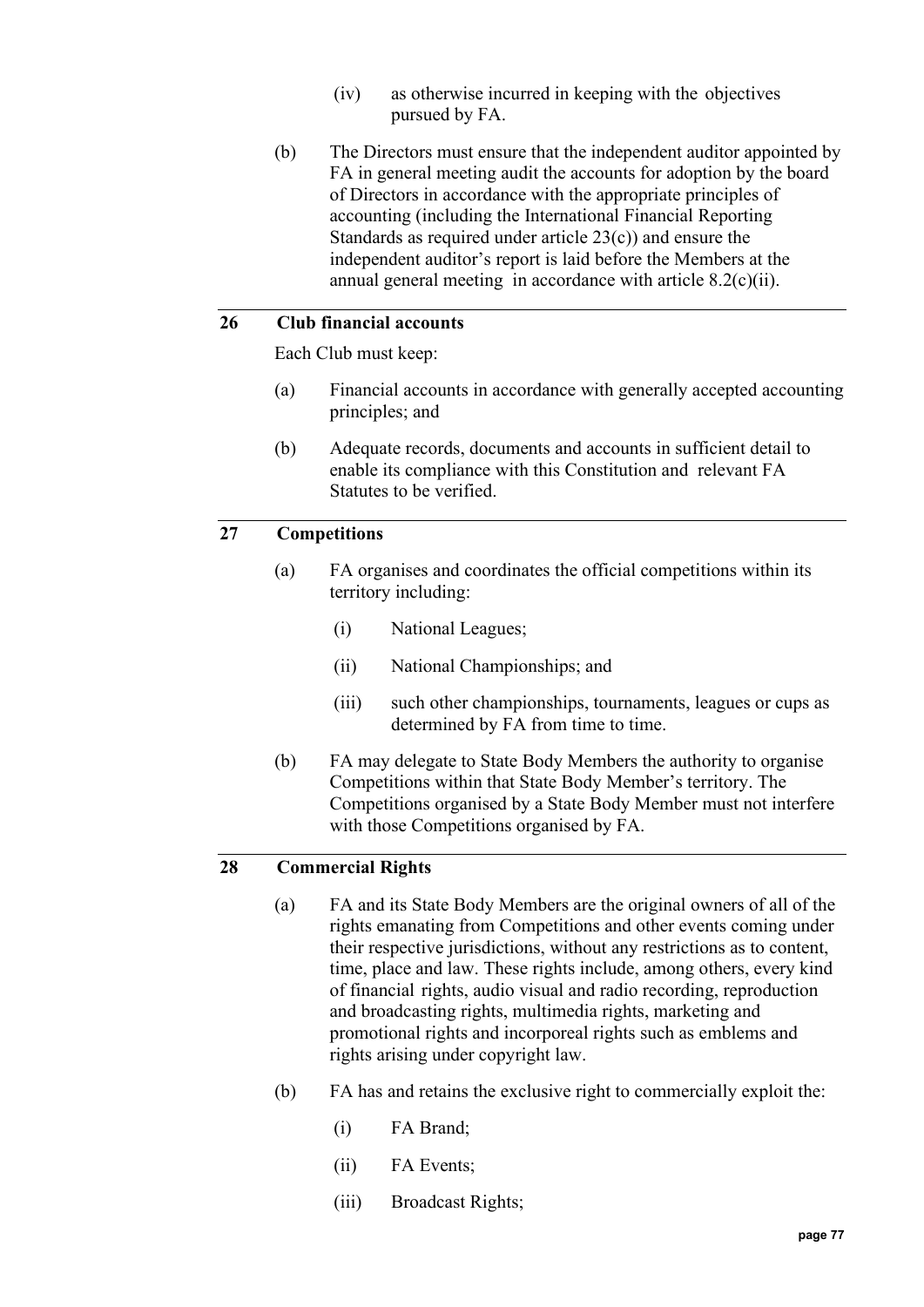- (iv) Match Statistics;
- (v) Club Property;
- (vi) Licensing and merchandise program, including signed memorabilia, for FA Events;
- (vii) official sponsors and suppliers for FA Events;
- (viii) match day revenue sources for FA Events, including ticketing, corporate hospitality and memberships; and
- (ix) Functions.
- (c) A Constituent must not:
	- (i) exploit or grant to any person any of the rights referred to in article [28\(b\),](#page-76-0) including commercial, promotional or advertising rights of any nature;
	- (ii) use any FA Brand or Club Property without the prior written consent of FA;
	- (iii) organise, assist in organising or sanction any Match or Competition whether national team or club based that, in FA's reasonable opinion, would compete with, limit or derogate from any FA Event or commercial rights; and
	- (iv) take any steps that may prejudice FA's ownership of the FA Brand or Club Property, including by not transferring any registered names or trademarks or by objecting to FA's registrations.
- (d) Each Constituent acknowledges that the FA Brand is the property of FA and that its use of the FA Brand will inure to the sole benefit of FA. A Member will not grant, nor purport to grant, any right or licence to use the FA Brand to any third party. A Constituent will not in any way challenge, or apply for any copyright, trade mark or other intellection property (whether in respect of the FA Brand or otherwise) that could adversely affect FA's ownership of the FA Brand or assist any other person to do so.

# <span id="page-77-0"></span>**29 Ticketing Terms for FA Events**

- (a) This article [29](#page-77-0) applies to tickets purchased, received or held by a Constituent in relation to an FA Event or Function.
- (b) It is an essential condition of the right of admission to the FA Event conferred on the Constituent that the Constituent and each subsequent holder of the ticket agrees with FA:
	- (i) not to resell or transfer, or attempt to resell or transfer, the ticket at a premium;
	- (ii) not to use it for advertising, promotion or other commercial purposes (including competitions and trade promotions) or to enhance the demand for other goods or services;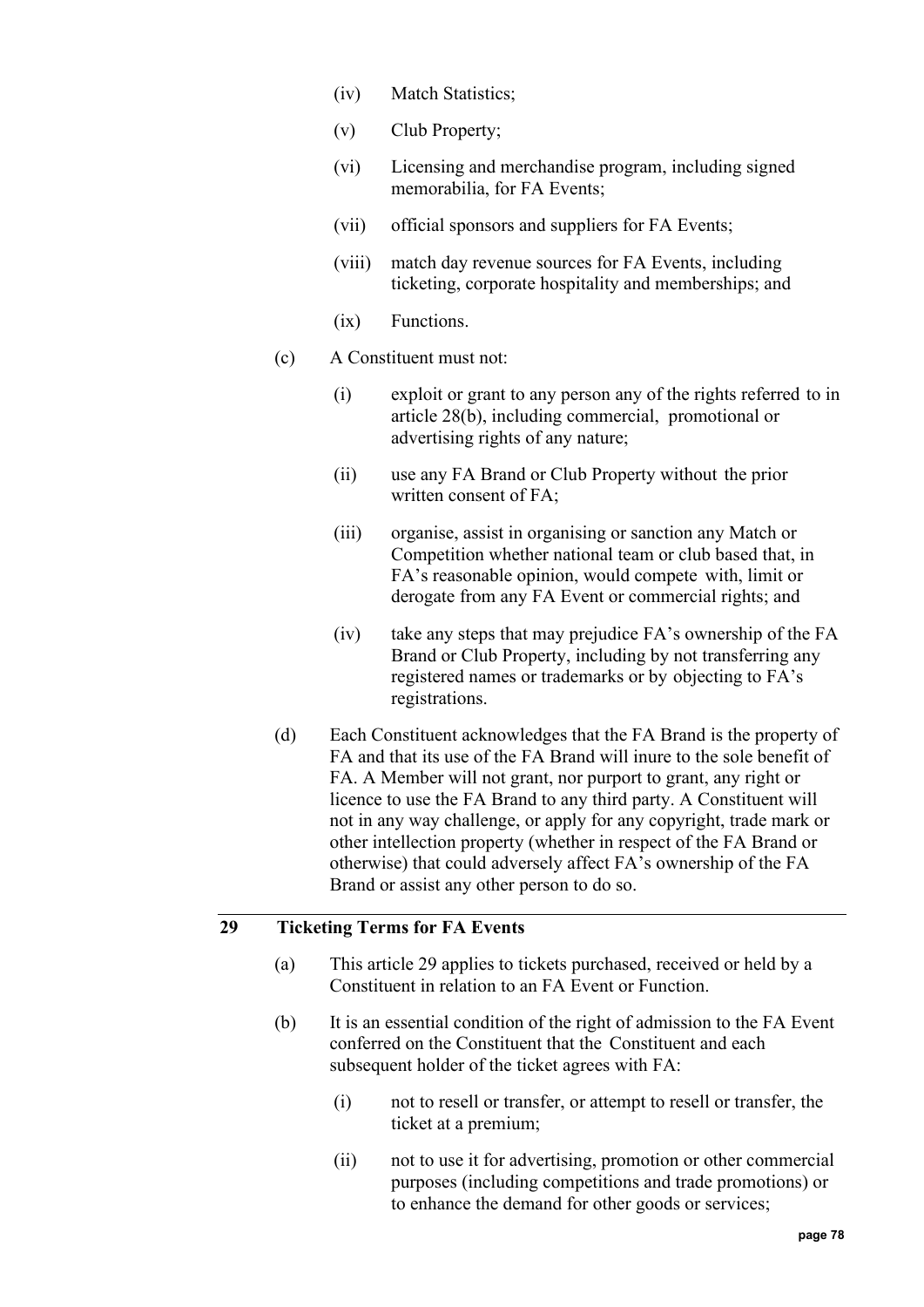- (iii) not to bundle it with other goods or services; and
- (iv) not to sell or attempt to sell the ticket online,

without FA's prior written consent. If this condition is breached, FA may, in addition to any other remedy and even if the holder of the ticket did not have notice of the condition or the breach, deny the holder admission to the match and retain the price of the ticket.

#### **30 Communication and Privacy**

- (a) FA is responsible for:
	- (i) the marketing and promotion of FA, the FA Brand and FA Events;
	- (ii) controlling media accreditation to all FA Events, including processing applications and issuing accreditation terms;
	- (iii) handling all media enquiries that relate to FA or FA Events; and
	- (iv) the creation of a website to be the exclusive home of football in Australia.
- (b) Each State Body Member and Club acknowledges that FA has access to the personal information of Players, Officials, members and customers for use by FA for compliance with FA Statutes (including registration), organisation of Competitions and Matches, direct communication and, with consent of the relevant party, for disclosure to partners.
- (c) Each Member must comply with the Privacy Policy, including by obtaining appropriate consent for the collection, use and disclosure of personal information.

# **31 Club licensing**

- (a) FA shall operate a club licensing system in accordance with the principles of the club licensing regulations of AFC and FIFA.
- (b) The objective of the club licensing system is to safeguard the credibility and integrity of club competitions, to improve the level of professionalism of clubs in Australia, to promote sporting values in accordance with the principles of fair play as well as safe and secure match environments and to promote transparency in the finances, ownership and control of clubs.
- (c) FA shall issue club licensing regulations governing the club licensing system. *Inter alia*, the club licensing regulations shall stipulate to which clubs the system applies. As a minimum, the club licensing system must be implemented in respect of top-division clubs which qualify for AFC club competitions on sporting merit. The club licensing bodies shall consist of the first-instance body and the appeals body. The members of these club licensing bodies shall be appointed by the executive committee.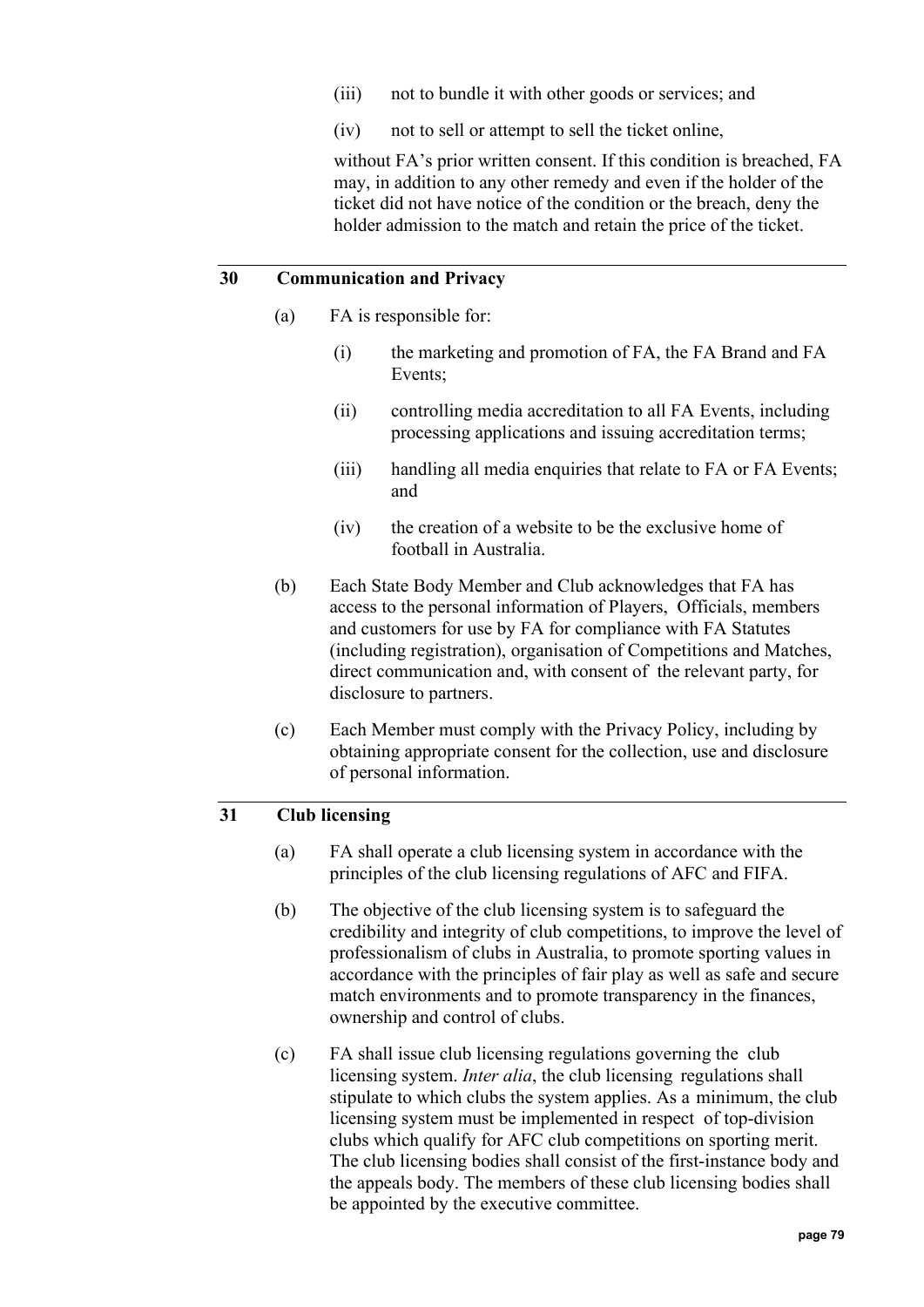## **32 International matches and competitions**

## **32.1 General**

The ultimate authority in respect of the playing of international football matches between teams of different national federations lies with FIFA and the Confederations.

## **32.2 Matches in Australia**

- (a) In accordance with and without limitation to the FIFA Statutes and FIFA's Regulations Governing International Matches, no entity or person may schedule international football matches in Australia without FA's prior written approval.
- (b) FA will exercise all authority granted to it in the FIFA Statutes and FIFA's Regulations Governing International Matches and shall establish procedures for sanctioning an entity (other than FA) or person to hold an international match in Australia, which shall include:
	- (i) a match sanctioning fee;
	- (ii) standards for promoters of international matches that include, at a minimum, the following requirements:
		- (A) audited or notarized financial reports for similar events in Australia, if any, conducted by the entity or person; and
		- (B) documentation from the appropriate entity that will hold the international match in Australia certifying that all FA's requirements with respect to such competitions will be met;
	- (iii) appropriate measures to ensure that the match is conducted by qualified match officials;
	- (iv) appropriate measures to ensure that there is proper medical supervision for the players who will participate in the match;
	- (v) appropriate measures to ensure that there is proper safety precautions to protect the personal welfare of the players and spectators at the match;
	- (vi) appropriate measures to ensure that there is due regard for any international requirements specifically applicable to the match; and
	- (vii) all other measures deemed necessary for FA to fulfil its obligations as a national governing body and as a national association member of FIFA.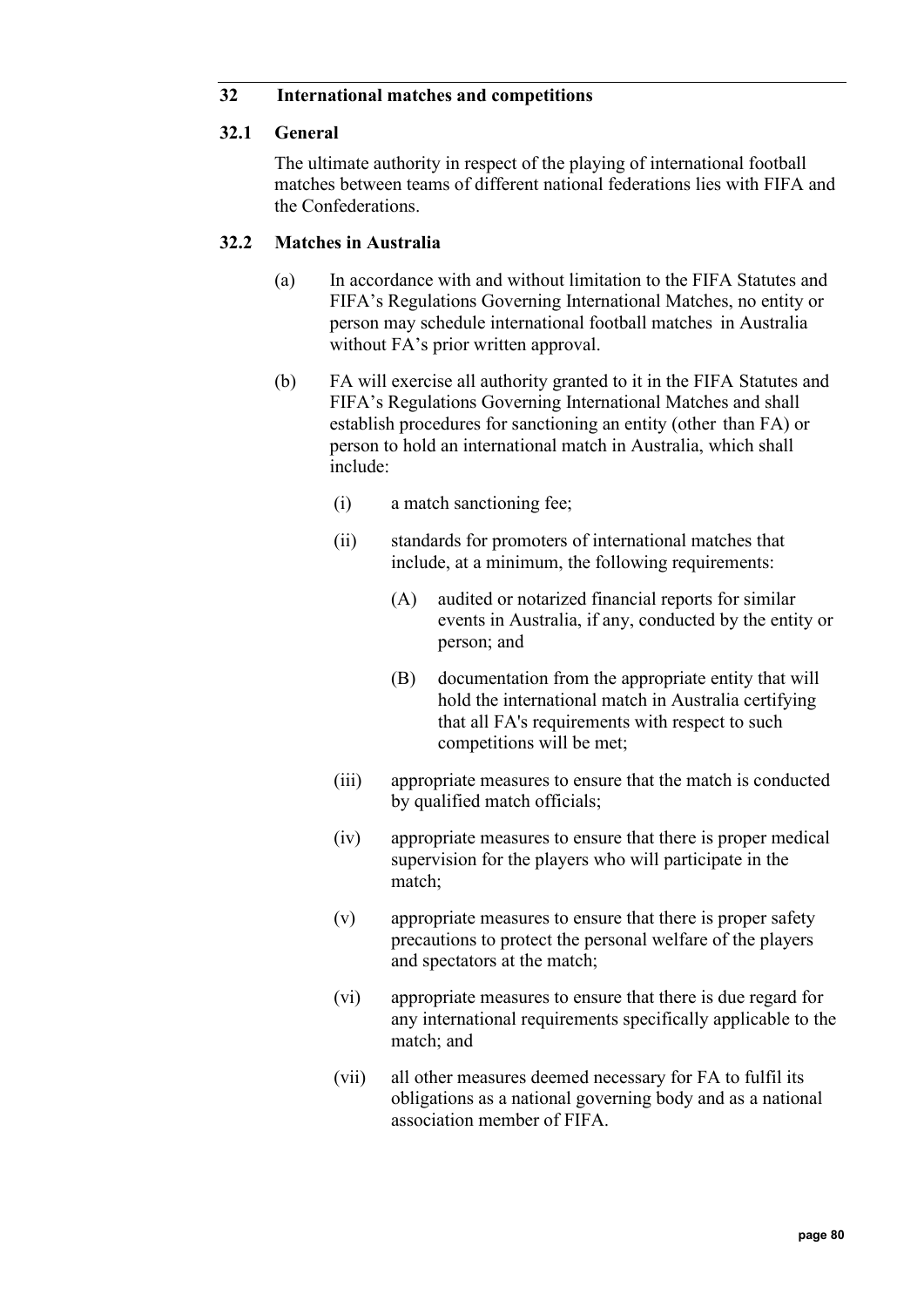## **32.3 Matches outside of Australia**

- (a) FA has jurisdiction over all competitions played by its Constituents outside of Australia. A Constituent must not participate in a match or competition outside of Australia without the prior written consent of FA and, as required, the relevant State Body Member of FA, FIFA and AFC in accordance with the FIFA Regulations Governing International Matches.
- (b) FA shall inform the other FIFA member association(s) concerned when consent has been given. FA shall also inform the other FIFA national association(s) concerned of any matches or competitions known to have been arranged or played within its jurisdiction for which consent has not been given.
- (c) FA is bound to comply with the international match calendar compiled by FIFA.

## **33 Prohibited Contacts**

FA must not play matches or make sporting contacts with National Associations that are not members of FIFA or with provisional members of a Confederation without the approval of FIFA.

## **34 Approval**

Competitions, Clubs, Leagues or any other group of Clubs that are affiliated to FA cannot belong to another National Association or participate in competitions in the territory of another National Association without the authorisation of FA, the other National Association and of FIFA.

#### **35 Unforeseen contingencies and force majeure**

The board of Directors shall have the final decision on any matters not provided for in this Constitution or in cases of force majeure.

#### <span id="page-80-0"></span>**36 By-laws**

#### **36.1 Making and amending By-laws**

The Directors may from time to time make By-laws which in their opinion are necessary or desirable for the control, administration and management of FA's affairs, and may amend, repeal and replace those By-laws.

#### **36.2 Effect of By-law**

A By-law:

- (a) is subject to this Constitution;
- (b) must be consistent with this Constitution; and
- (c) when in force, is binding on all Members.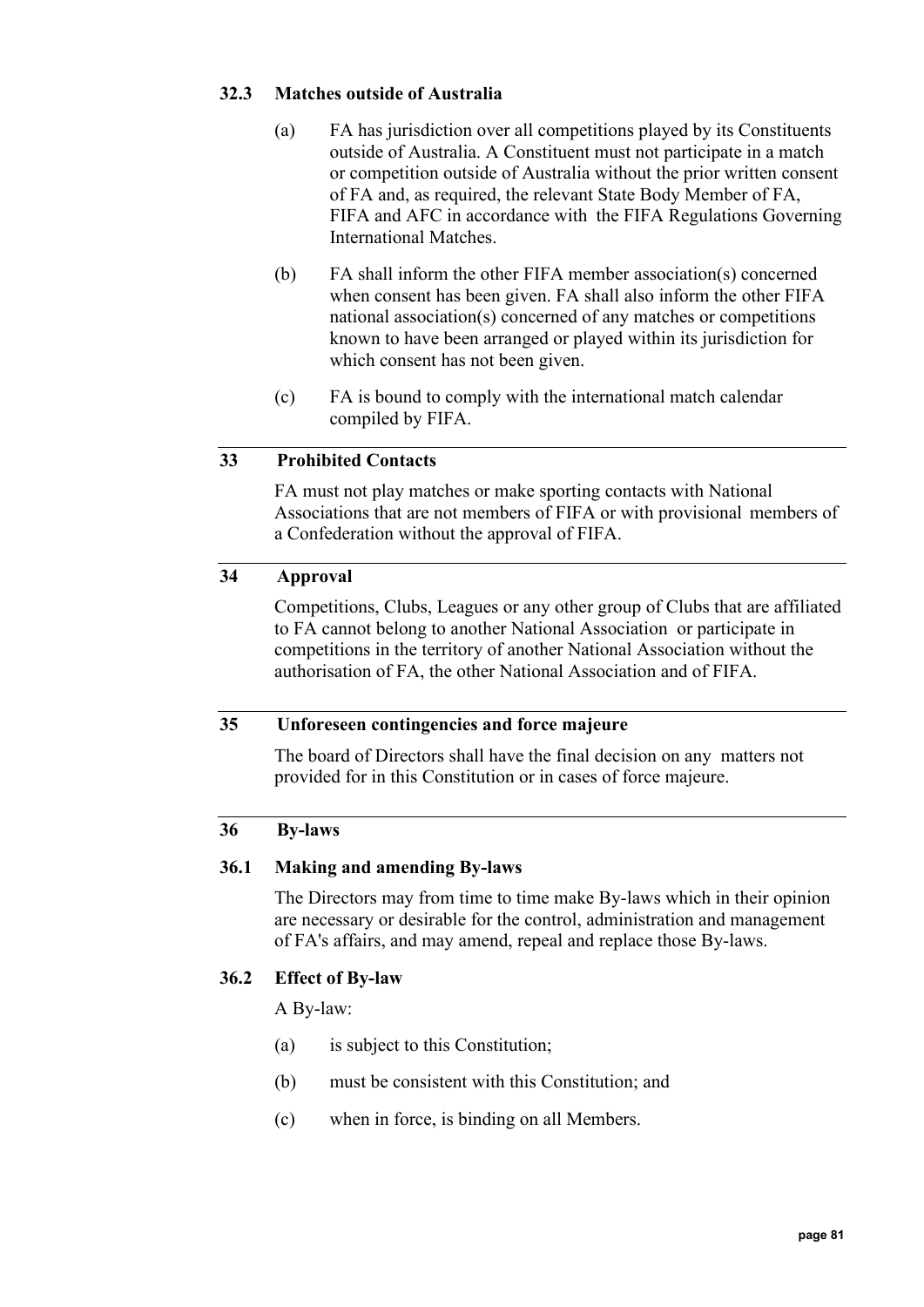## **37 Seals**

## **37.1 Safe custody of common seals**

The Directors must provide for the safe custody of any seal of FA.

## **37.2 Use of common seal**

If FA has a common seal or duplicate common seal:

- (a) it may be used only by the authority of the Directors; and
- (b) every document to which it is affixed must be signed by a Director and be countersigned by another Director, a Secretary or another person appointed by the Directors to countersign that document or a class of documents in which that document is included.

## **38 Inspection of records**

#### **38.1 Inspection by Members**

Subject to the Corporations Act, the Directors may determine whether and to what extent, and at what times and places and under what conditions, the accounting records and other documents of FA or any of them will be open for inspection by the Members.

## **38.2 Right of a Member to inspect**

A Member (other than a Member who is also a Director) does not have the right to inspect any document of FA except as permitted by law or authorised by the Directors.

# <span id="page-81-0"></span>**39 Service of documents**

#### **39.1 Document includes notice**

In this article [39,](#page-81-0) **document** includes a notice.

#### **39.2 Methods of service on a Member**

FA may give a document to a Member:

- (a) personally;
- (b) by sending it by post to the address for the Member in the Register or an alternative address nominated by the Member; or
- (c) by sending it to a fax number or electronic address nominated by the Member.

#### **39.3 Methods of service on FA**

A Member may give a document to FA:

- (a) by delivering it to the Registered Office;
- (b) by sending it by post to the Registered Office; or
- (c) to a fax number or electronic address nominated by FA.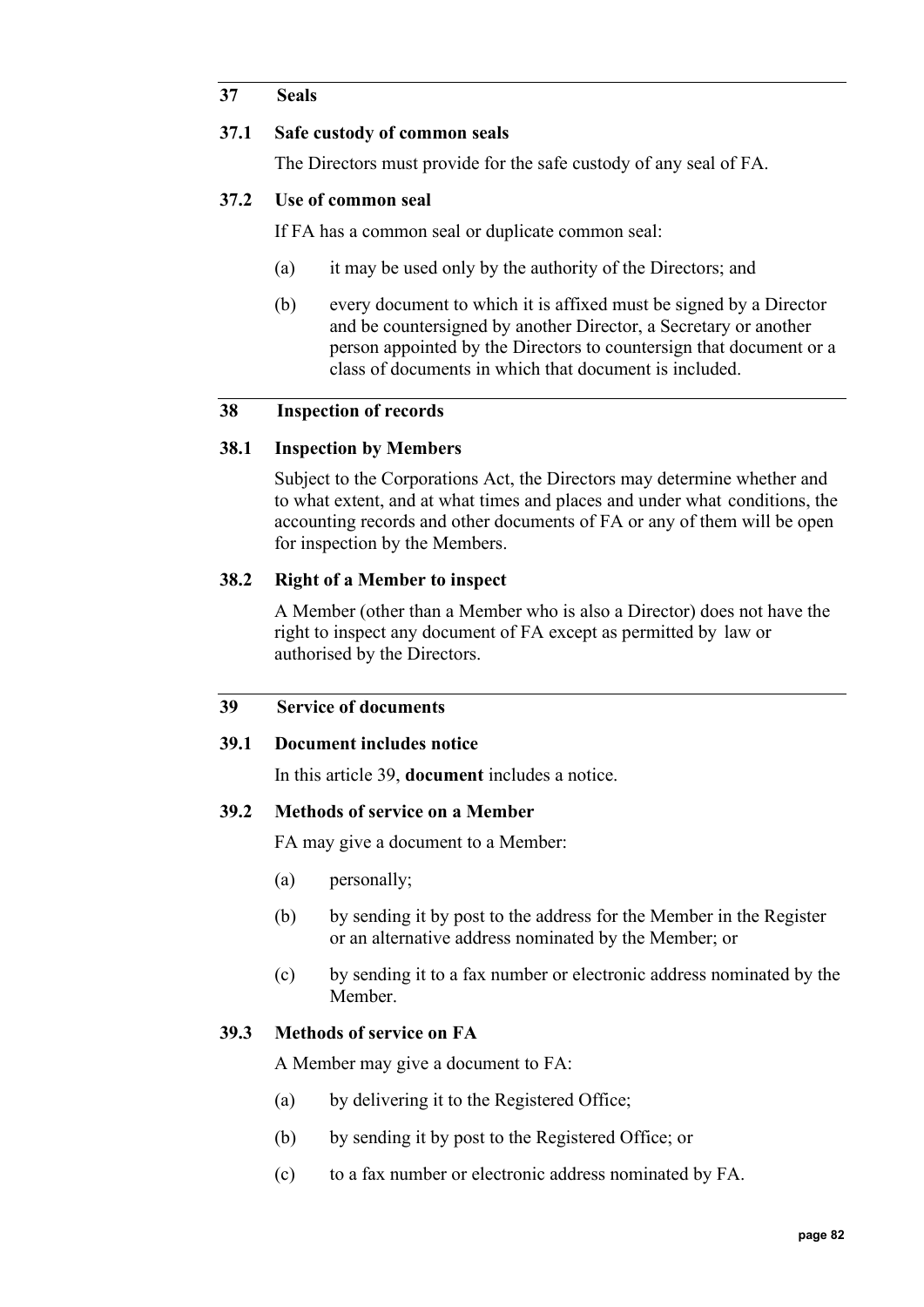## **39.4 Post**

A document sent by post:

- (a) if sent to an address in Australia, may be sent by ordinary post; and
- (b) if sent to an address outside Australia, must be sent by airmail,

and in either case is taken to have been received on the day after the date of its posting.

## **39.5 Fax or electronic transmission**

If a document is sent by fax or electronic transmission, delivery of the document is taken:

- (a) to be effected by properly addressing and transmitting the fax or electronic transmission; and
- (b) to have been delivered on the day following its transmission.

# **40 Indemnity**

# **40.1 Indemnity of officers**

Every person who is or has been:

- (a) a Director;
- (b) a Chief Executive Officer; or
- (c) a Secretary (each an **Officer**),

is entitled to be indemnified out of the property of FA against:

- (d) every liability incurred by the person in that capacity (except a liability for legal costs); and
- (e) all legal costs incurred in defending or resisting (or otherwise in connection with) proceedings, whether civil or criminal or of an administrative or investigatory nature, in which the person becomes involved because of that capacity,

unless:

- (f) FA is forbidden by statute to indemnify the person against the liability or legal costs; or
- (g) an indemnity by FA of the person against the liability or legal costs would, if given, be made void by statute.

# **40.2 Insurance**

FA may, to the extent permitted by law:

- (a) purchase and maintain insurance; or
- (b) pay or agree to pay a premium for insurance,

for each Officer against any Liability incurred by the Officer as an officer of FA or of a related body corporate including, but not limited to, a liability for negligence or for reasonable costs and expenses incurred in defending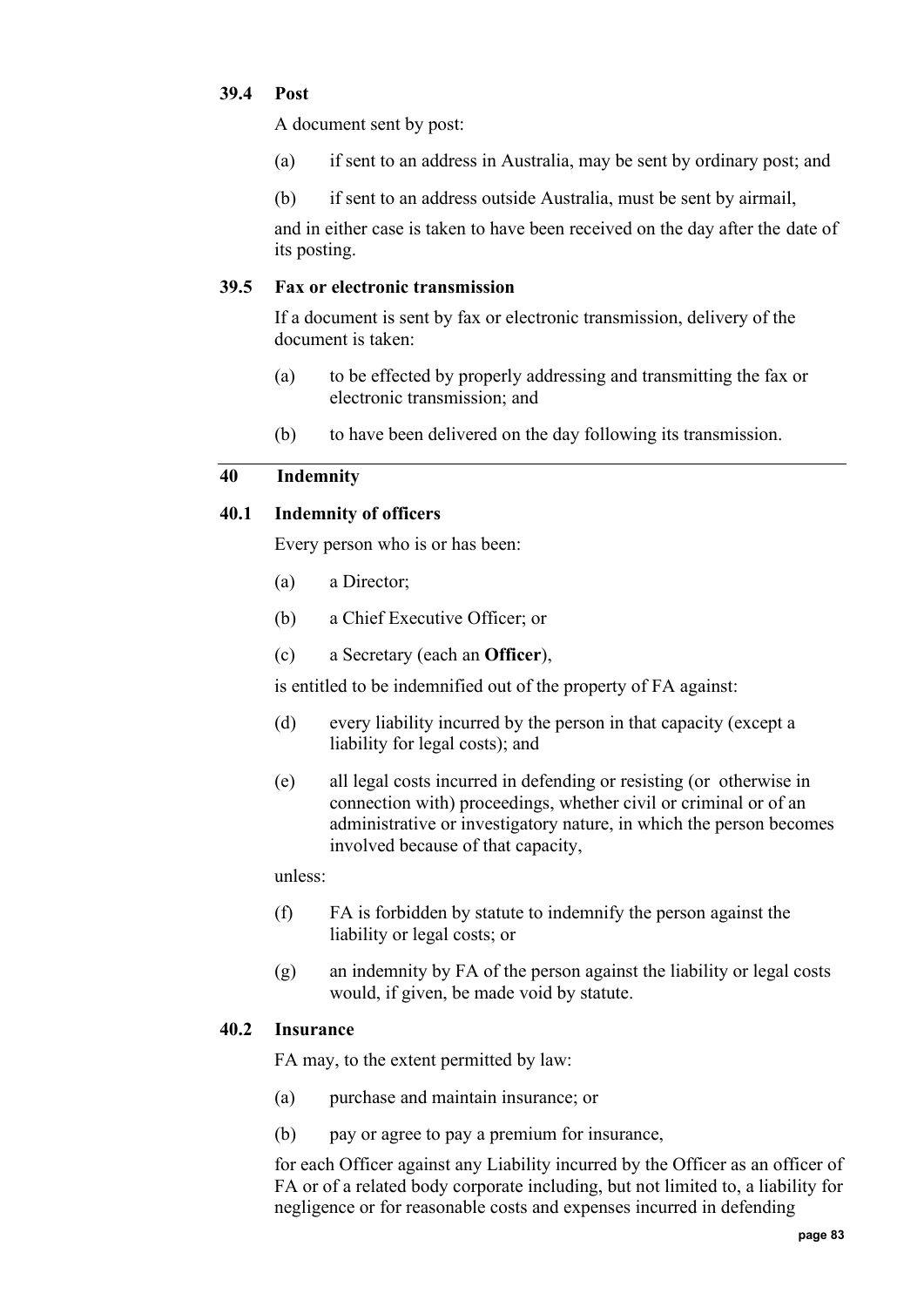proceedings, whether civil or criminal and whatever their outcome.

# **41 Winding up**

#### **41.1 Contributions of Members on winding up**

Each Member must contribute to FA's property if FA is wound up while they are a Member or within one year after their membership ceases.

The contribution is for:

- (a) payment of FA's debts and liabilities contracted before their membership ceased;
- (b) the costs of winding up; and
- (c) adjustment of the rights of the contributories among themselves, and the amount is not to exceed \$20.00.

#### **41.2 Excess property on winding up**

If on the winding up or dissolution of FA, and after satisfaction of all its debts and liabilities, any property remains, that property must be given or transferred to another body or bodies:

- (a) having objects similar to those of FA; and
- (b) whose constitution prohibits (or each of whose constitutions prohibit) the distribution of its or their income and property among its or their members to an extent at least as great as is imposed under this Constitution.

That body is, or those bodies are, to be determined by the Members at or before the time of dissolution or, failing that determination, by a judge who has or acquires jurisdiction in the matter.

#### **42 Accounts**

The Directors must cause the accounts of FA to be audited as required by the Corporations Act.

#### **43 Governance review**

- (a) The Constitution and governance structures, including the composition and number of Members and Directors, will be reviewed on a four year rolling basis.
- (b) The first review will take place on the earlier of:
	- (i) admission of a third New Member; and
	- (ii) four years from the commencement of the Alternate A-League Governance Model.
- (c) At the first review, the Members will consider the appropriateness of the membership composition of the Women's Football Council.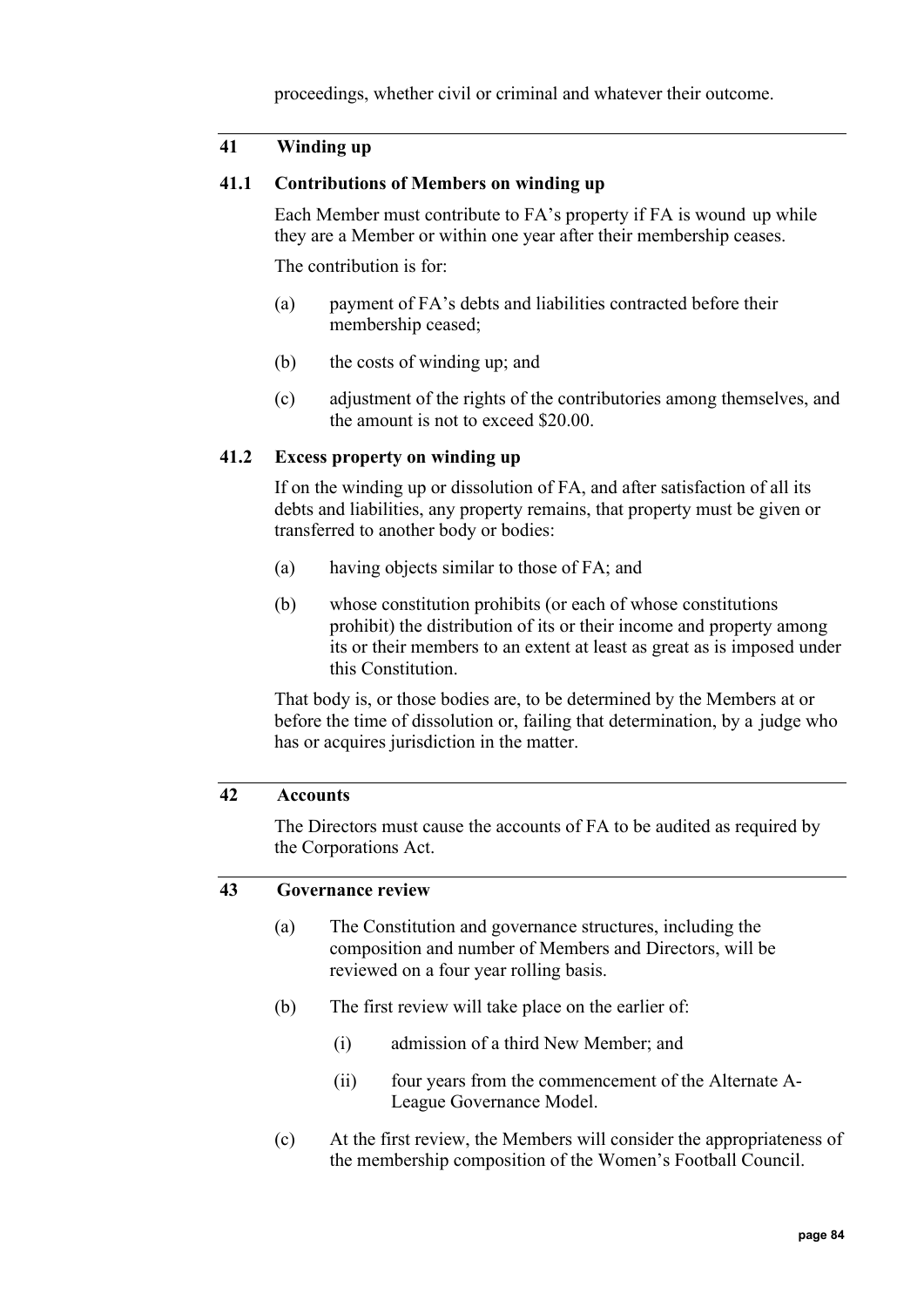#### <span id="page-84-0"></span>**44 Gender equality at all levels**

- (a) It is an objective of the FA that the 40/40/20 Principle is reflected within:
	- (i) all FA bodies, including its Members and Directors, and its various committees; and
	- (ii) all bodies and committees of other stakeholders of Football in Australia, including District Associations, and other Clubs and associations.
- (b) To facilitate the achievement of this objective under article  $44(a)(ii)$ , FA commits to providing support to all stakeholders of Football in Australia to assist stakeholders adopt and implement the 40/40/20 Principle, including by actively monitoring each stakeholder's progressive adoption and implementation of the 40/40/20 Principle.

## **45 Definitions and interpretation**

#### **45.1 Definitions**

In this Constitution unless the contrary intention appears:

**40/40/20 Principle** means a gender target of 40% men, 40% women and 20% either.

**Accredited** means a person who has completed a course of relevant training recognised by FA.

**AFC** means Asian Football Confederation.

**Affiliate**, in relation to a State Body Member, means any body or person who is a member of or is affiliated or registered with the State Body Member, including without limitation a director, officer, employee, club, member of a committee, referee, manager, coach, player or Registered Participant.

**Alternate A-League Governance Model** means the new A-League operating model, and any other professional league incorporated into this new model, agreed upon and created by Special Resolution of the Members.

**A-League** means the premier men's professional national club competition staged by FA, including the pre-season, season proper and finals series.

**A-League Club Members** means each of:

- (a) Adelaide United Football Club;
- (b) Brisbane Roar Football Club Pty Limited;
- (c) Central Coast Mariners Football Club;
- (d) Melbourne City FC Pty Ltd;
- (e) Melbourne Victory Ltd;
- (f) Newcastle Jets Club Pty Limited;
- (g) Okewood Pty Ltd (Perth Glory);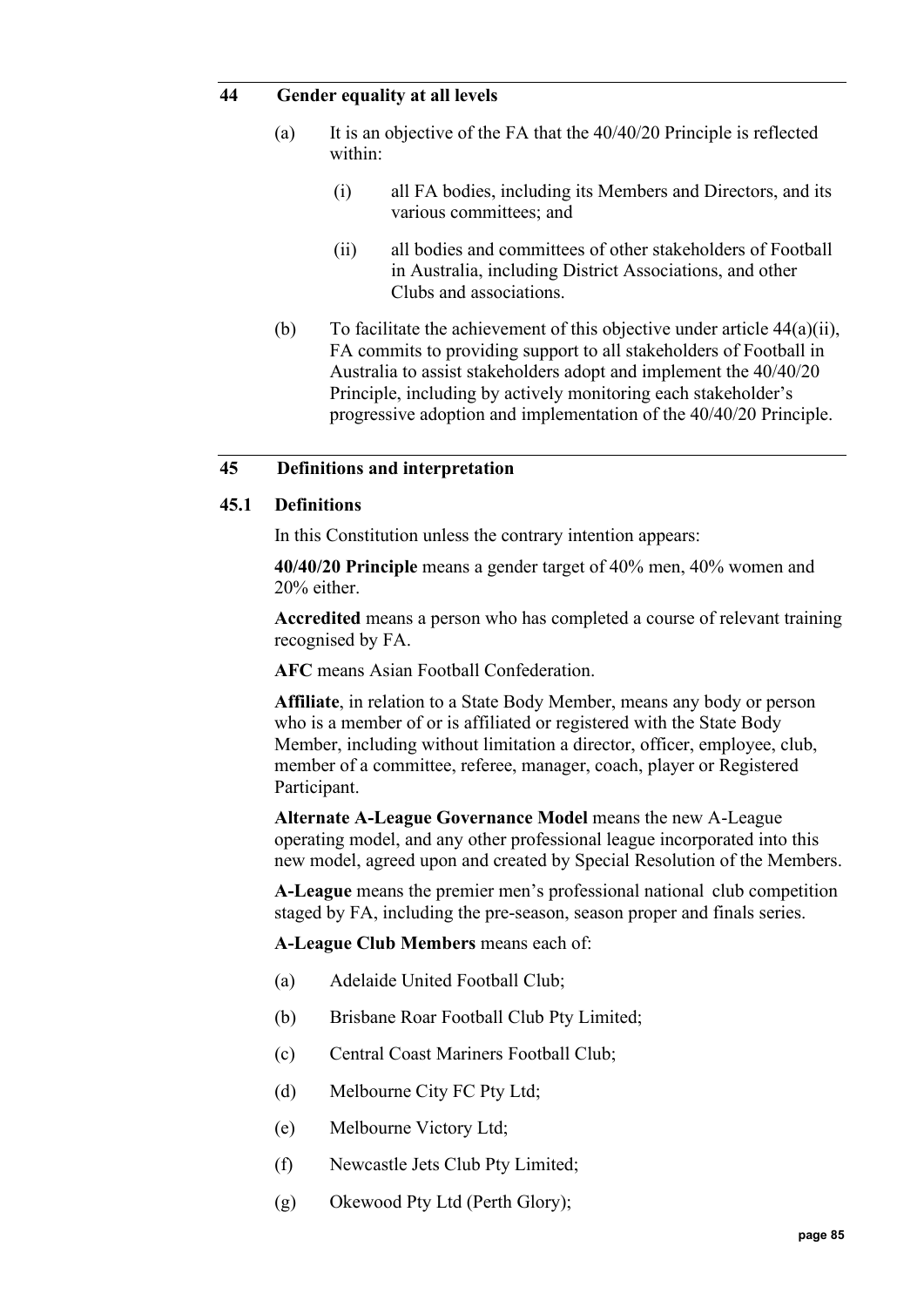- (h) Sydney Football Club Pty Ltd;
- (i) Western Sydney Wanderers FC Pty Ltd; and
- (j) any New Member that is a New Australian A-League Club.

**A-League Competition Rules** mean the competition rules and regulations that govern the conduct of the A-League, including the A-League Disciplinary Regulations, as amended on notification of FA from time to time.

**Appointed Director** is defined in article [15.1.](#page-34-0)

**ASIC** means the Australian Securities and Investments Commission.

**Body** means a State Body, District Association, Competition Administrator, Club, Standing Committee or any other council, committee, panel or body constituted by FA, a State Body or a District Association.

**By-law** means a by-law made under article [36](#page-80-0) and a reference to a specific by-law means that by-law as amended from time to time.

**Broadcast Rights** mean the right to record FA Events and Functions for transmission, display and distribution by way of audio, audio-visual, television (including free-to-air, subscription, multichannel, closed circuit and interactive television), televisual exhibition, internet, broadband, mobile and video, in all forms whenever devised in any part of the world, including rights to Virtual Signage.

**Chairman** means the person elected to the office of chairman of directors from time to time under article [15.9.](#page-35-0)

**Chief Executive Officer** means a person appointed as chief executive officer by the Directors under article [19.1.](#page-69-0)

**Club** means any club admitted by:

- (a) a Competition Administrator to field a team in a Competition; or
- (b) FA to field a team in a National League or a National Championship.

**Club Official** means any person involved with the administration, management or organisation of a Club (whether paid or unpaid), including employees, contractors, consultants, officers and directors and representatives.

**Club Property** means the name, logo, colours, branding, mascot, kit design (including playing strip), club song or any other intellectual property associated with a National League team.

**Competition** means any league, competition or tournament administered, controlled or sanctioned by FA in accordance with the National Registration Regulations or one of the State Bodies, including the pre- season, season proper, finals series and any post season tournament or knockout cup competition of that Competition.

**Competition Administrator** means the entity responsible for the conduct and staging of a Competition*.*

**Constituent** means a Member, Qualifying Member, Provisional Member, a District Association, a Competition Administrator, a Club, a Player and an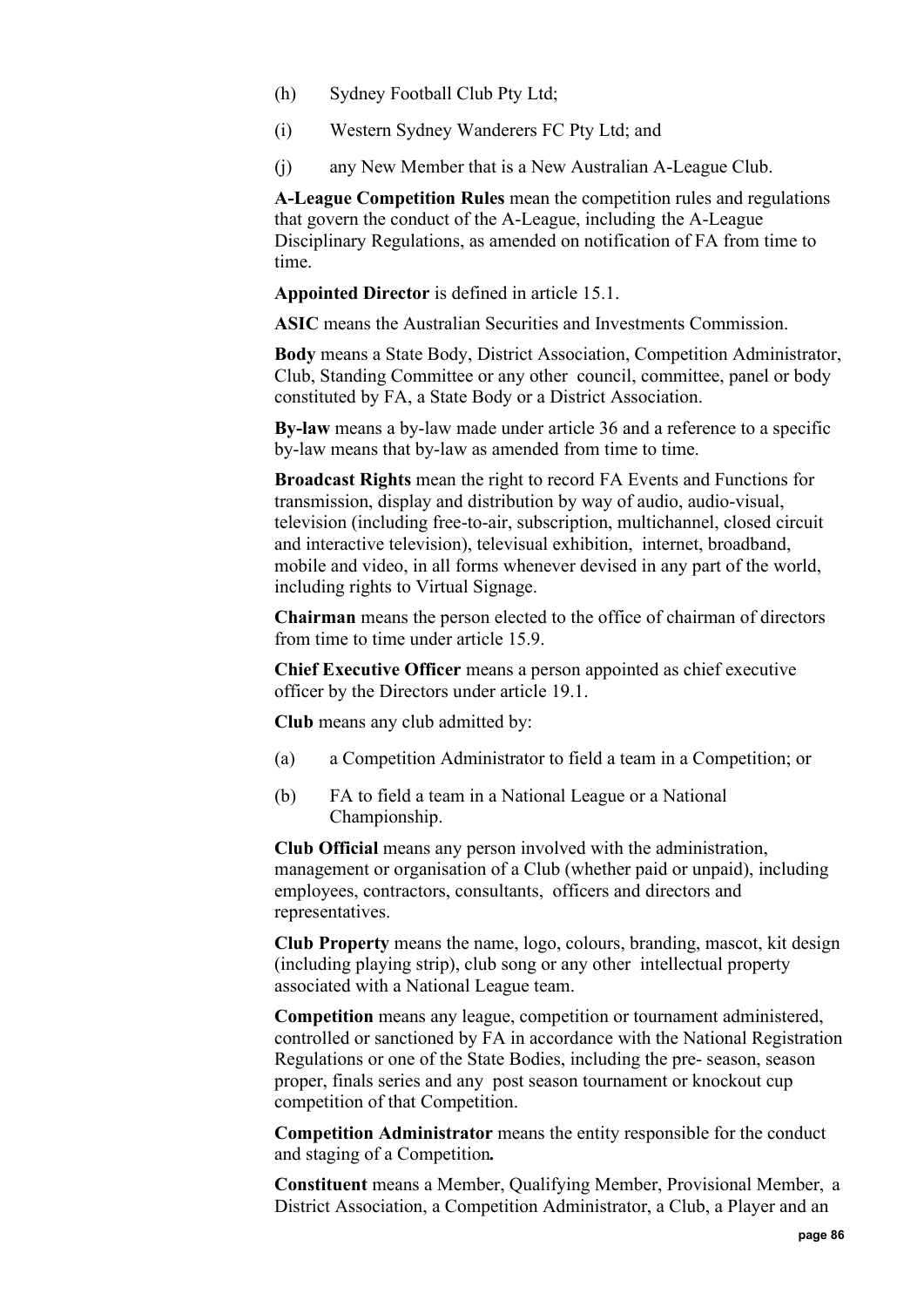#### Official.

**Constitution** means this constitution as amended from time to time, and a reference to a particular Part or article is a reference to a Part or an article of this Constitution.

**Control** has the meaning given to it in section 50AA of the Corporations Act. **Controls** and **Controlling** have a corresponding meaning.

**Corporations Act** means the Corporations Act 2001 (Cth).

**Deputy Chairman** means the person (if any) elected to the office of deputy chairman of directors from time to time under article [15.10.](#page-36-0)

**Director** means a director of FA and includes the Chairman, any Deputy Chairman and any Managing Director.

**Directors** means all or some of the directors of FA acting as a board.

**Director Criteria** means the criteria that must be satisfied by a person standing for election as an Elected Director, or appointment as an Appointed Director, set out in Schedule 2.

**Disqualifying Position** is defined in article [15.15.](#page-40-0)

**District Association** means a district or regional association that is a member of a State Body Member from time to time.

**Elected Director** is defined in article [15.1.](#page-34-0)

**Equal Opportunity Law** means the Sex Discrimination Act 1984 (Cth), Racial Discrimination Act 1975 (Cth), Disability Discrimination Act 1992 (Cth), Age Discrimination Act 2004 (Cth), Human Rights and Equal Opportunity Act 1986 (Cth), Anti-Discrimination Act 1977 (NSW), Anti-Discrimination Act 1991 (Qld), Equal Opportunity Act 1984 (SA), Anti-Discrimination Act 1998 (Tas), Equal Opportunity Act 1995 (Vic), Equal Opportunity Act 1984 (WA), Discrimination Act 1991 (ACT) and Anti-Discrimination Act 1992 (NT), and any regulations made under any of those Acts.

**FA** means Football Federation Australia Limited.

**FA Brand** means the registered and unregistered names, logos, marks and imagery of FA.

**FA Events** means:

- (a) National Championships;
- (b) National Leagues;
- (c) matches participated in by a National Team; and
- (d) matches participated in by an Australian club or team in a FIFA or AFC sanctioned match or tournament.

#### **FA Statutes** means:

- (a) this Constitution, including any By-laws, as amended from time to time in accordance with its terms; and
- (b) any other statutes, regulations or policies promulgated by FA, as amended on notification from FA from time to time.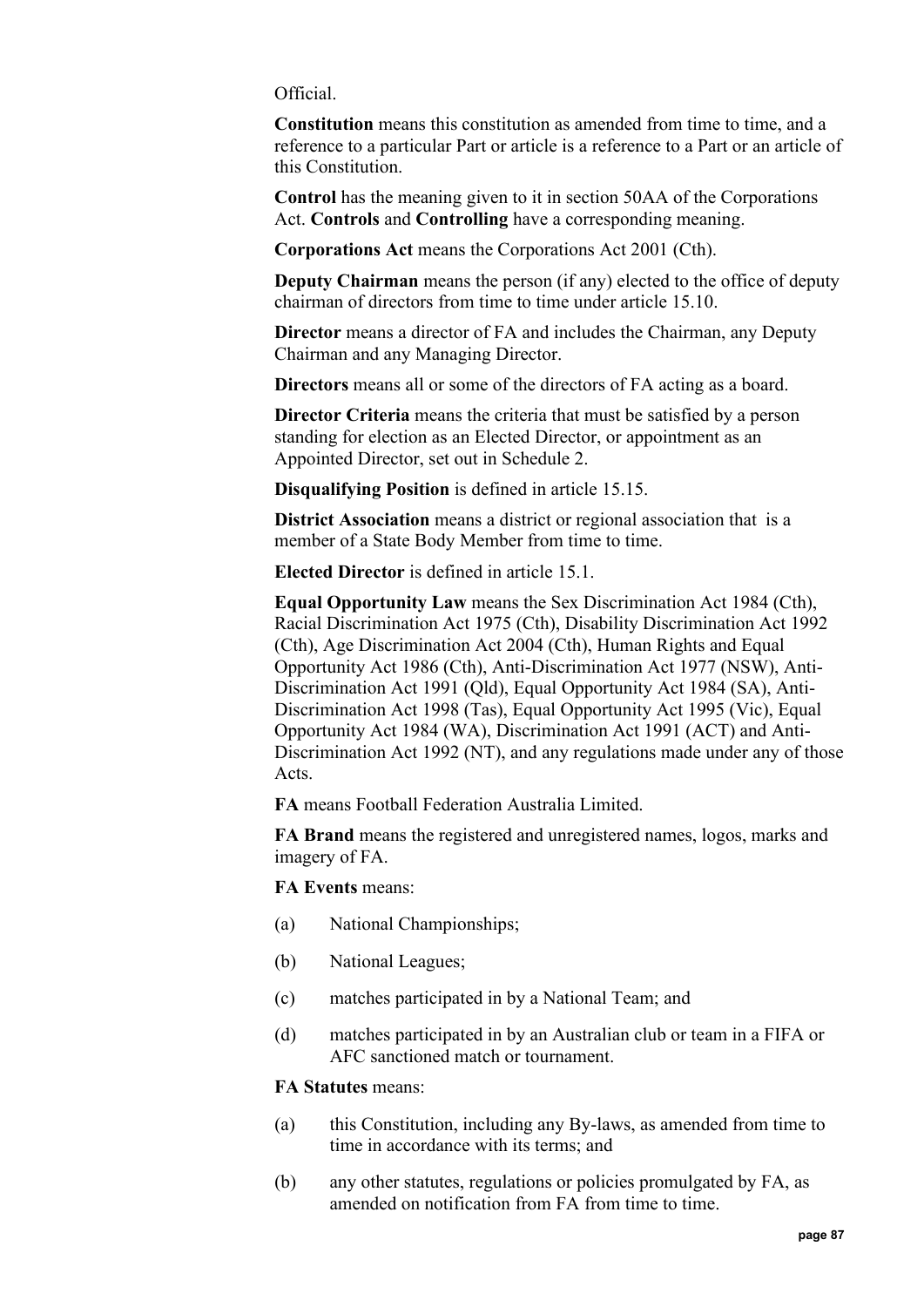**FIFA** means Federation Internationale de Football Association.

**FIFA Standard Statutes** means the FIFA Standard Statutes, as amended from time to time.

**Financial Statements** means a statement of financial performance, a statement of financial position, a statement of cash flows and notes to each of those statements.

**Football** means "Association Football" as recognised by FIFA from time to time. Football includes the games of football, soccer football, indoor or five a side (futsal) football and beach football.

**Football League** means a Football League established by FA under article [2.2.](#page-9-0)

**Functions** mean any events or functions organised, controlled or sanctioned by FA relating, directly or indirectly, to FA Events, including ceremonies, awards nights or official dinners or functions.

**Grievances** has the meaning given to that term in the Grievance Procedure.

**Grievance Procedure** means the procedures dealing with Grievances published by FA and notified to Members, as amended from time to time.

**Judicial Bodies** means the Disciplinary Committee, Ethics Committee and the Appeals Committee established in accordance with article [21.](#page-70-2)

**Laws of the Game** means the rules of Football referred to in the Statutes and Regulations.

**Match** means any match played in Australia under the auspices of FA, a State Body or a Competition Administrator or otherwise played under FA's direction or control.

**Match Official** means a referee, assistant referee, fourth official, match commissioner, referee inspector, selector, any person in charge of safety or any other person appointed by FA or a Competition Administrator to assume responsibility in connection with a Match.

**Match Statistics** mean data, statistics or information relating to FA Events, football participants and football, collected by or for, or in the possession or control of FA or a Constituent, including the match result, number of goals scored, free kicks, penalty kicks, names of goal scorers and red and yellow card infringements.

**Members** means the members of FA set out in article [6.1](#page-10-0) of this Constitution. **Member** means any one of the Members.

**Member Protection Policy** means the national policy that addresses discrimination, harassment (sexual or otherwise) and child protection in football as issued and varied by FA from time to time.

**National Anti-Doping Policy** means the national anti-doping policy of FA relating to anti-doping rule violations and related matters as issued and varied by FA from time to time.

**National Championships** means any male and female national championships involving State Body teams, which is staged or sanctioned by FA from time to time.

**National Code of Conduct** means the code of conduct published by FA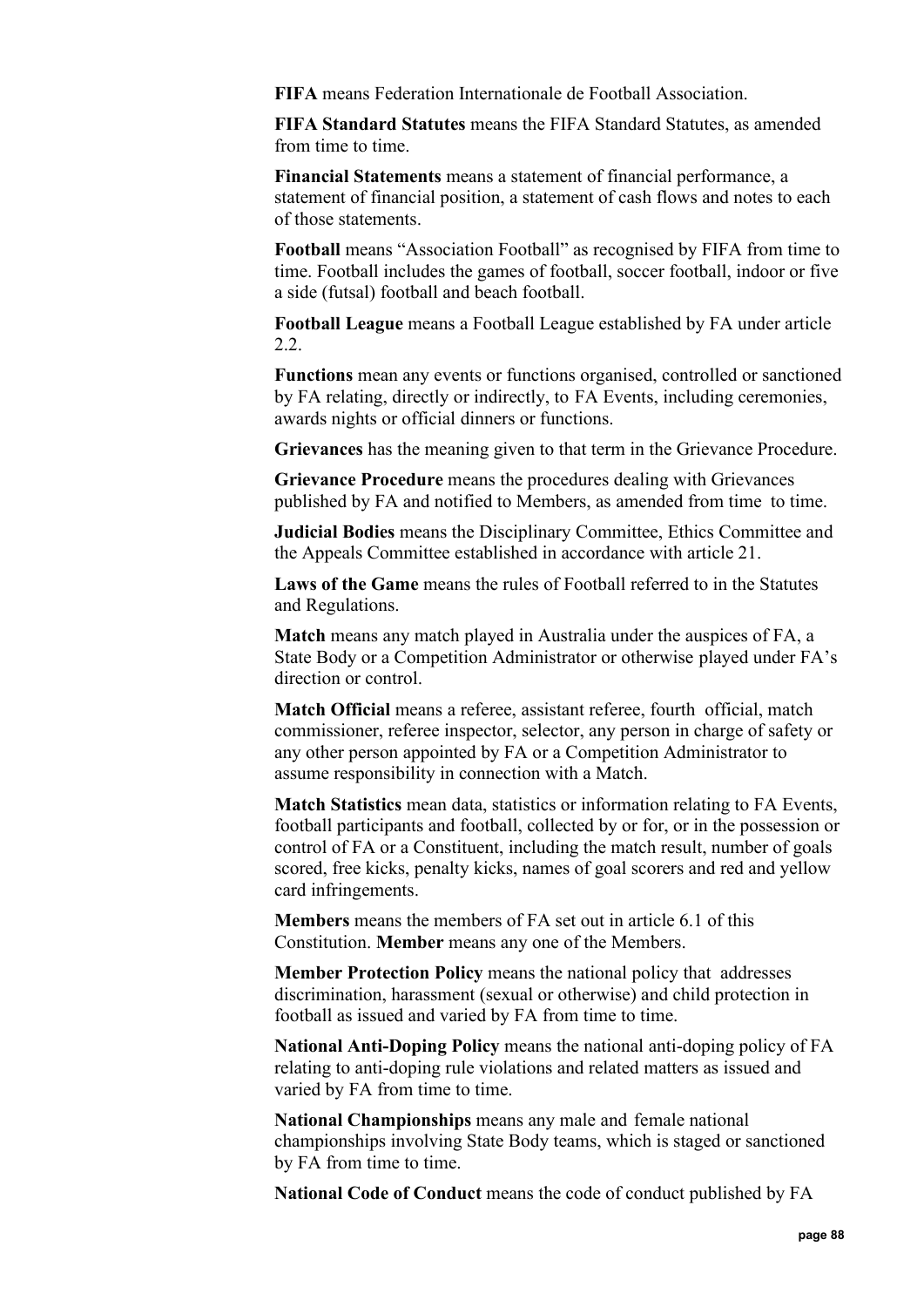and notified to Members, as amended from time to time.

**National Disciplinary Regulations** means the national disciplinary regulations as issued and varied by FA from time to time.

**National League** means any men's and women's national club competitions conducted under the auspices of FA from time to time, including the A-League.

**National Registration Regulations** mean the national regulations specifying the rules relating to the registration of Players, Officials, Clubs and Competitions with FA, as issued and varied by FA from time to time.

**National Team** means any national team squad selected or nominated by FA, including the men's and women's senior, under age, Olympics, futsal and beach teams or any other national representative team determined by FA from time to time.

**New Australian A-League Club** means a club that represents an Australian city or State, and participates in the A-League that is not any of the following clubs:

- (a) Adelaide United Football Club;
- (b) Brisbane Roar Football Club Pty Limited;
- (c) Central Coast Mariners Football Club;
- (d) Melbourne City FC Pty Ltd;
- (e) Melbourne Victory Ltd;
- (f) Newcastle Jets Club Pty Limited;
- (g) Okewood Pty Ltd (Perth Glory);
- (h) Sydney Football Club Pty Ltd;
- (i) Western Sydney Wanderers FC Pty Ltd; and
- (j) Welnix GP Limited (Wellington Phoenix).

**New Member** is a Member who becomes a Member after the date of this Constitution, in accordance with article [6.3.](#page-11-0)

**New Member Criteria** means the criteria to become a New Member as set out in Schedule 1.

**Nomination Form** means the form prepared by a Proposer which sets out the intention to nominate a person to stand for election as an Elected Director.

**Nominee Directors** is defined in article [15.13\(b\)\(ii\).](#page-39-0)

#### **Official** means:

- (a) a Club Official, Match Official or Team Official;
- (b) an employee, officer or director of FA or a State Body, a District Association or a Competition Administrator; or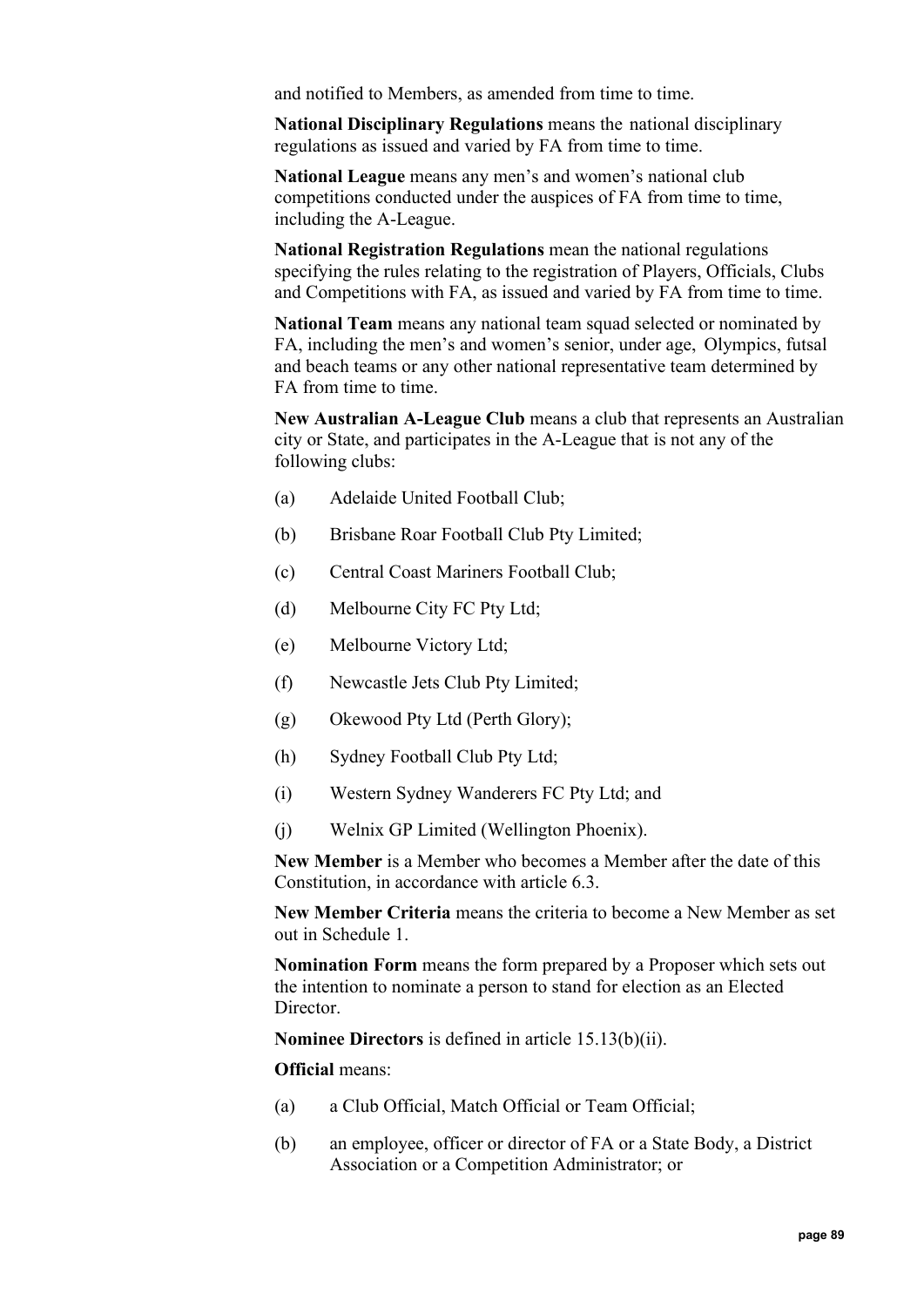(c) a member of a Standing Committee or other council, committee, panel or body constituted by FA, a State Body, a District Association or a Competition Administrator.

**Official Position** means, in connection with a body corporate or organisation (including a Member, but excluding FA) conducting, participating in or administering Football or any Football competition in Australia, a person who:

- (a) holds a position, whether elected or appointed, as:
	- (i) president, chairman, vice-president, deputy chairman, secretary, treasurer, director, committee member or member of that body corporate or organisation; or
	- (ii) a member of a standing committee or a zone council established by a Member; or
- (b) has, directly or indirectly, a material ownership or financial interest in that body corporate or organisation.

**Operating Licence** means the licence issued by the FA to an A-League club granting it the right to participate in the A-League.

**Part** means a Part of this Constitution.

**Personal Information** has the meaning given to it in section 6 of the Privacy Act 1988 (Cth).

**PFA** currently means Professional Footballers Australia Inc (Registration No. A 0027415N ARBN 083 328 581), being the principal bargaining agent of Australia's elite footballers and the Australian representative at FIFPro.

**Player** means any person who is registered with FA as a player in accordance with the National Registration Regulations from time to time or is selected as a member of a Representative Team.

**Players' Member** means the person or persons nominated by the PFA from time to time.

**Prescribed Majority** means:

- (a) prior to the end of the annual general meeting in 2011,  $75\%$  of Members present and entitled to vote at the general meeting in question; or
- (b) after the end of the annual general meeting in 2011, 60% of the votes that are entitled to be cast at the general meeting in question.

**Privacy Policy** means FA's Privacy Policy, as varied by FA from time to time in accordance with the terms of that Policy.

**Provisional Member** means person, company or New Australian A-League Club that is progressing towards becoming a member of FA and has the limited rights set out in Schedule 1.

**Provisional Member Criteria** means the criteria to become a Provisional Member as set out in Schedule 1.

**Qualifying Member** means person, company or New Australian A-League Club that is progressing towards becoming a member of FA and has the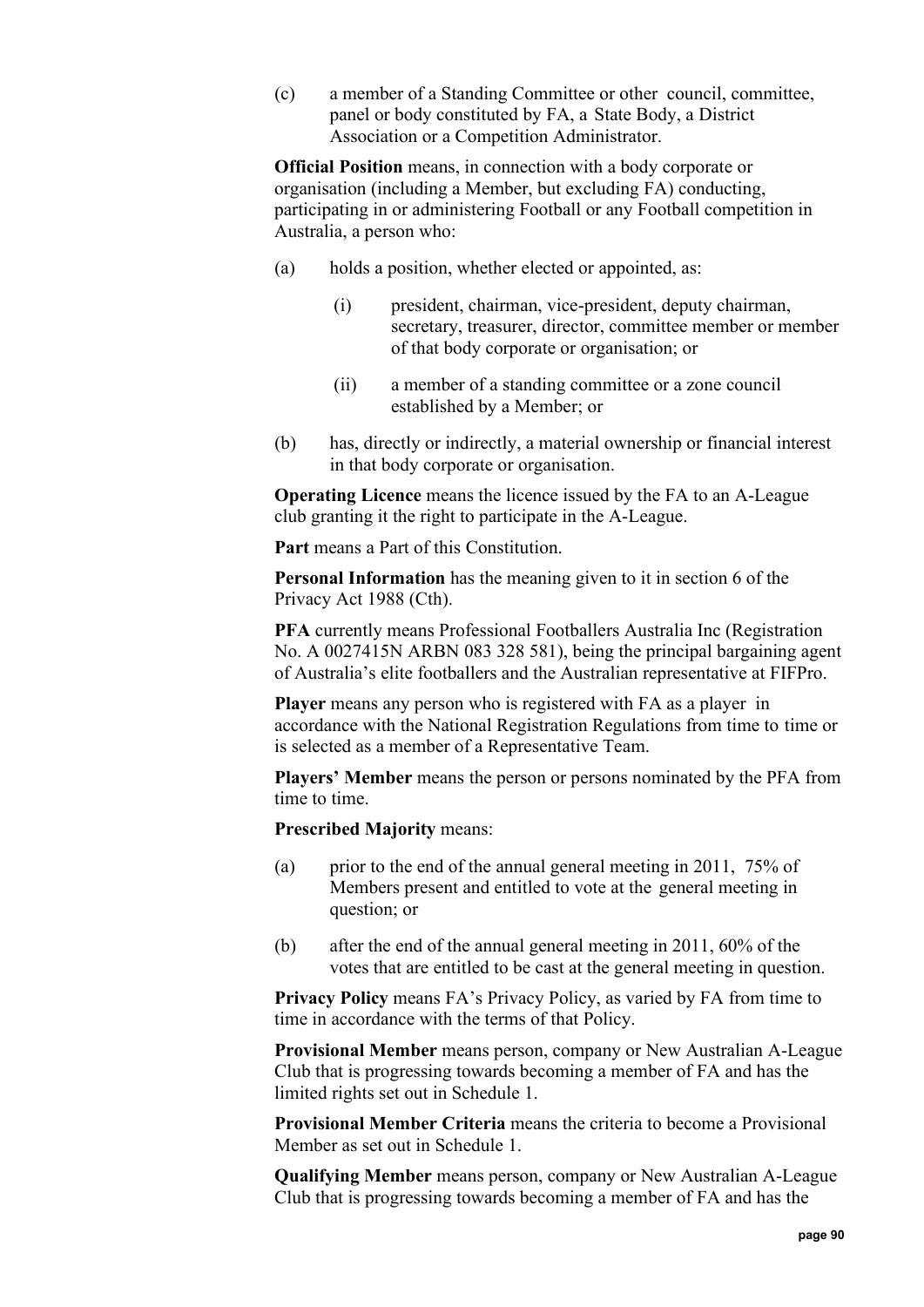limited rights set out in Schedule 1.

**Qualifying Member Criteria** means the criteria to become a Qualifying Member as set out in Schedule 1.

**Registered Office** means the registered office of FA from time to time.

**Registered Participant** means a person registered by a State Body Member under article [12.3](#page-29-0) in the category of:

- (a) player (including junior player) in any competition recognised by FA or that State Body Member;
- (b) Accredited referee; or
- (c) Accredited coach.

**Representative** means a person appointed to represent a corporate Member at a general meeting of FA according to the Corporations Act.

**Representative Team** means a team representing FA, a State or Territory, a region, or an Institute that participates in a Competition.

**Secretary** means a person appointed as a secretary of FA from time to time, and where appropriate includes an acting secretary and a person appointed by the Directors to perform all or any of the duties of a secretary of FA.

**Special Resolution** means a resolution that requires at least 75% of the votes cast by the Members entitled to vote on the resolution.

**Standing Committee** means the standing committees listed under article [18.1\(a\).](#page-50-0)

**State** means a state or territory of the Commonwealth of Australia.

**State Body** means a body recognised by the Directors under article [6.2\(a\).](#page-11-1)

**State Body Member** means each of:

- (a) Football Queensland Limited (formerly Queensland Soccer Federation Limited);
- (b) Football Federation Northern Territory Incorporated;
- (c) Football NSW Limited;
- (d) Northern NSW Football Limited;
- (e) Football Federation Tasmania Limited;
- (f) Football Federation SA Incorporated;
- (g) Football West Limited;
- (h) Football Federation Victoria Incorporated; and
- (i) ACT Football Federation Limited (trading as Capital Football).

**Statutes and Regulations** means the Statutes and Regulations of FIFA and AFC in force from time to time.

**Team Official** means any personnel involved with the management, preparation or participation of a Club's team (whether paid or unpaid),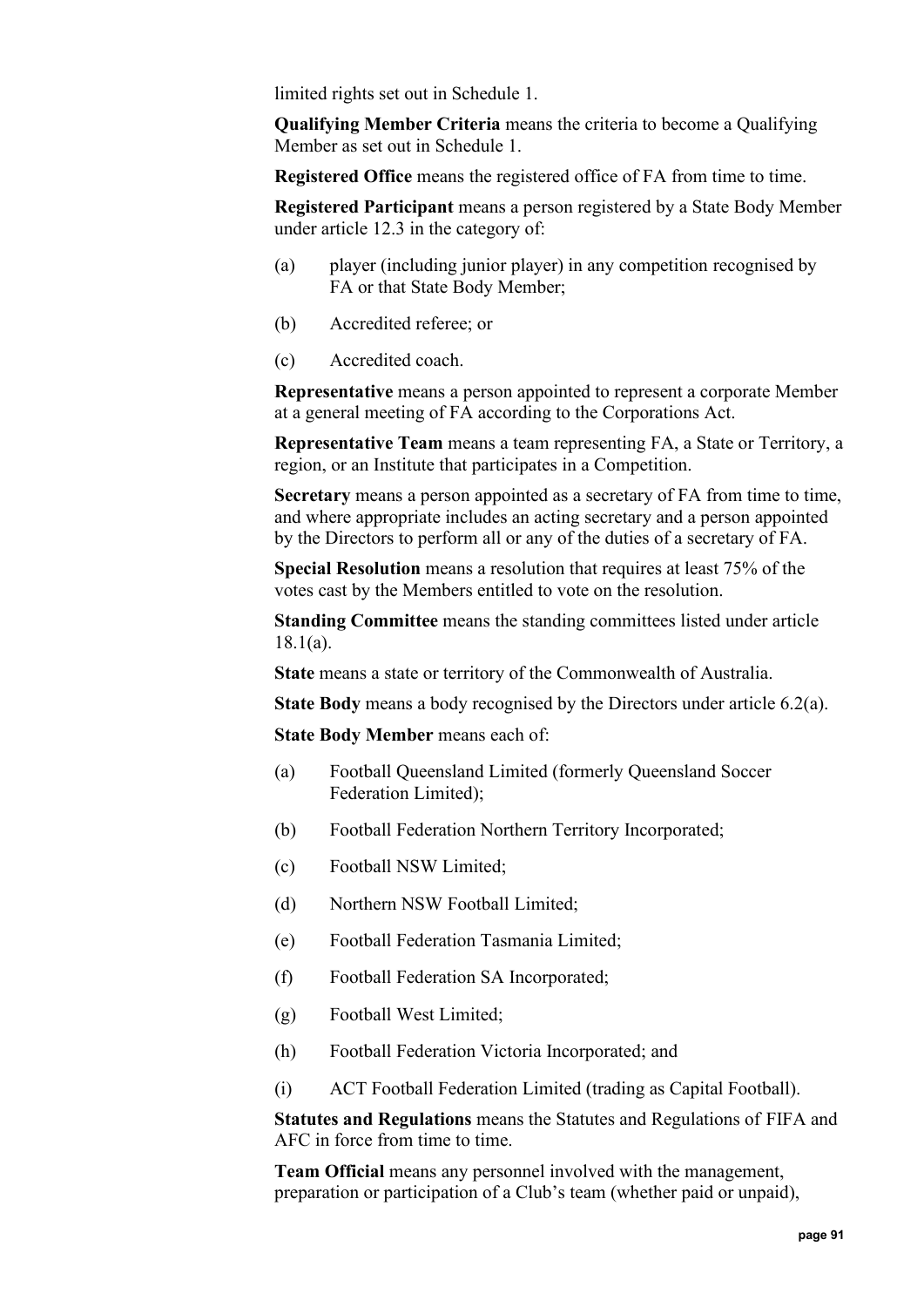including the coaches, managers, medical staff (including team or match day doctor), physiotherapists, gear persons and other support staff.

**Virtual Signage** means any form of signage or advertising that is not physically at the venue, including the electronic or other digital insertion of words, figures, numbers, information, visual images or other material into a television or other broadcast in any place.

**Women's Football Council Members** means each of the persons listed under article [18.4\(a\).](#page-53-0)

## **45.2 Interpretation**

- (a) In this Constitution:
	- (i) (**presence of a Member**) a reference to a Member present at a general meeting means the Member present in person or by proxy, attorney or Representative;
	- (ii) (**AGM**) a reference to an annual general meeting in a calendar year (for example, in 2007), is a reference to the annual general meeting required to be held by FA in that calendar year under section 250N(2); and
	- (iii) (**document**) a reference to a document or instrument includes any amendments made to it from time to time and, unless the contrary intention appears, includes a replacement.
- (b) In this Constitution unless the contrary intention appears:
	- (i) (**gender**) words importing any gender include all other genders;
	- (ii) (**person**) the word person includes a firm, a body corporate, a partnership, a joint venture, an unincorporated body or association or an authority;
	- (iii) (**successors**) a reference to an organisation includes a reference to its successors;
	- (iv) (**singular includes plural**) the singular includes the plural and vice versa;
	- (v) (**instruments**) a reference to a law includes regulations and instruments made under it;
	- (vi) (**amendments to legislation**) a reference to a law or a provision of a law includes amendments, re-enactments or replacements of that law or the provision, whether by a State or the Commonwealth or otherwise;
	- (vii) (**signed**) where, by a provision of this Constitution, a document including a notice is required to be signed, that requirement may be satisfied in relation to an electronic communication of the document in any manner permitted by law or by any State or Commonwealth law relating to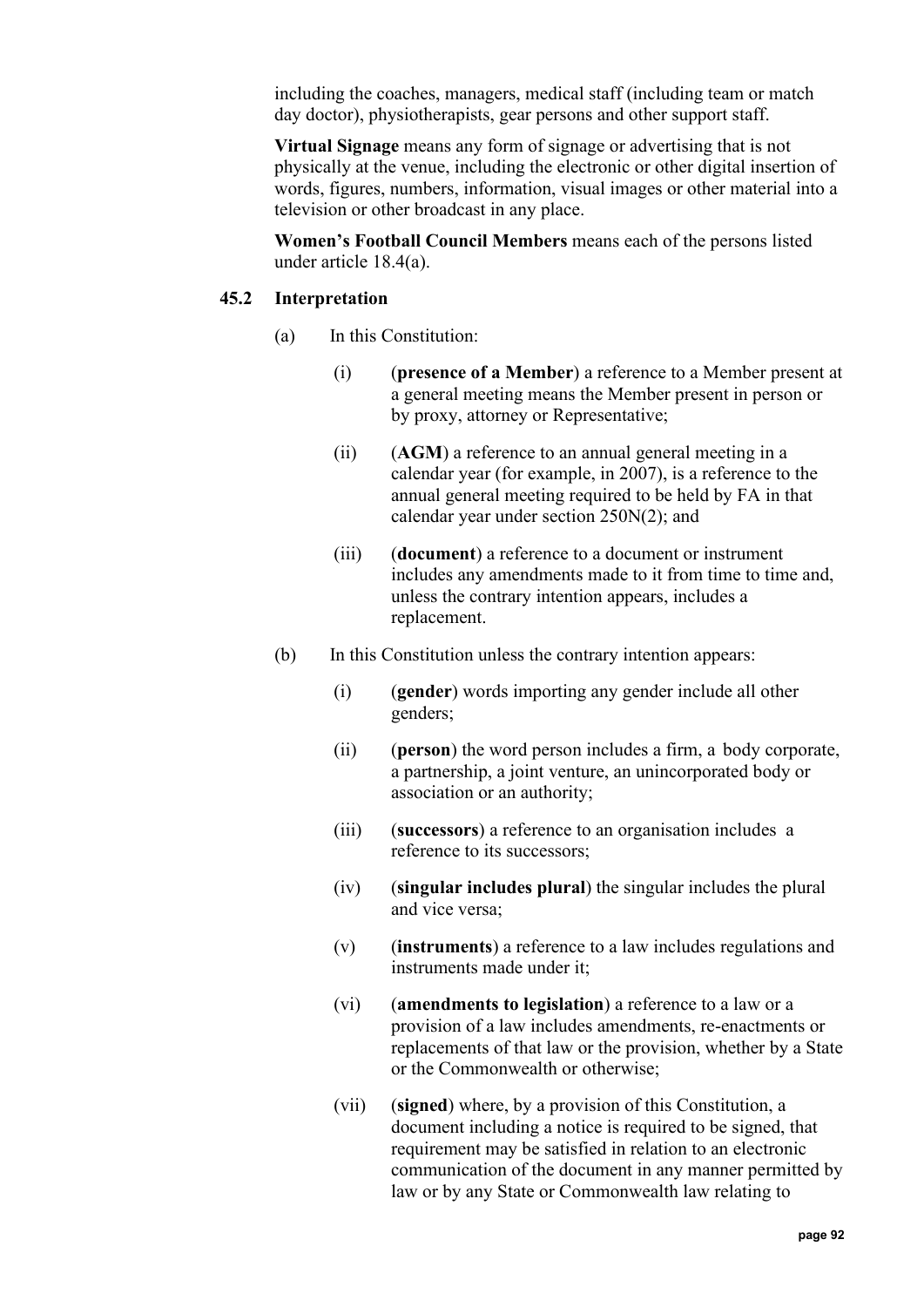electronic transmissions or in any other manner approved by the Directors; and

(viii) (**writing**) "writing" and "written" includes printing, typing and other modes of reproducing words in a visible form including, without limitation, any representation of words in a physical document or in an electronic communication or form or otherwise.

## **45.3 Corporations Act**

In this Constitution unless the contrary intention appears:

- (a) an expression has, in a provision of this Constitution that deals with a matter dealt with by a particular provision of the Corporations Act, the same meaning as in that provision of the Corporations Act; and
- (b) "section" means a section of the Corporations Act.

The provisions of the Corporations Act that apply as replaceable rules are displaced by this Constitution and accordingly do not apply to FA.

#### **45.4 Headings**

Headings are inserted for convenience and do not affect the interpretation of this Constitution.

#### **45.5 "Include" etc**

In this Constitution the words "include", "includes" "including" and "for example" are not to be interpreted as words of limitation.

## **45.6 Powers**

A power, an authority or a discretion reposed in a Director, the Directors, a committee, FA in general meeting or a Member may be exercised at any time and from time to time.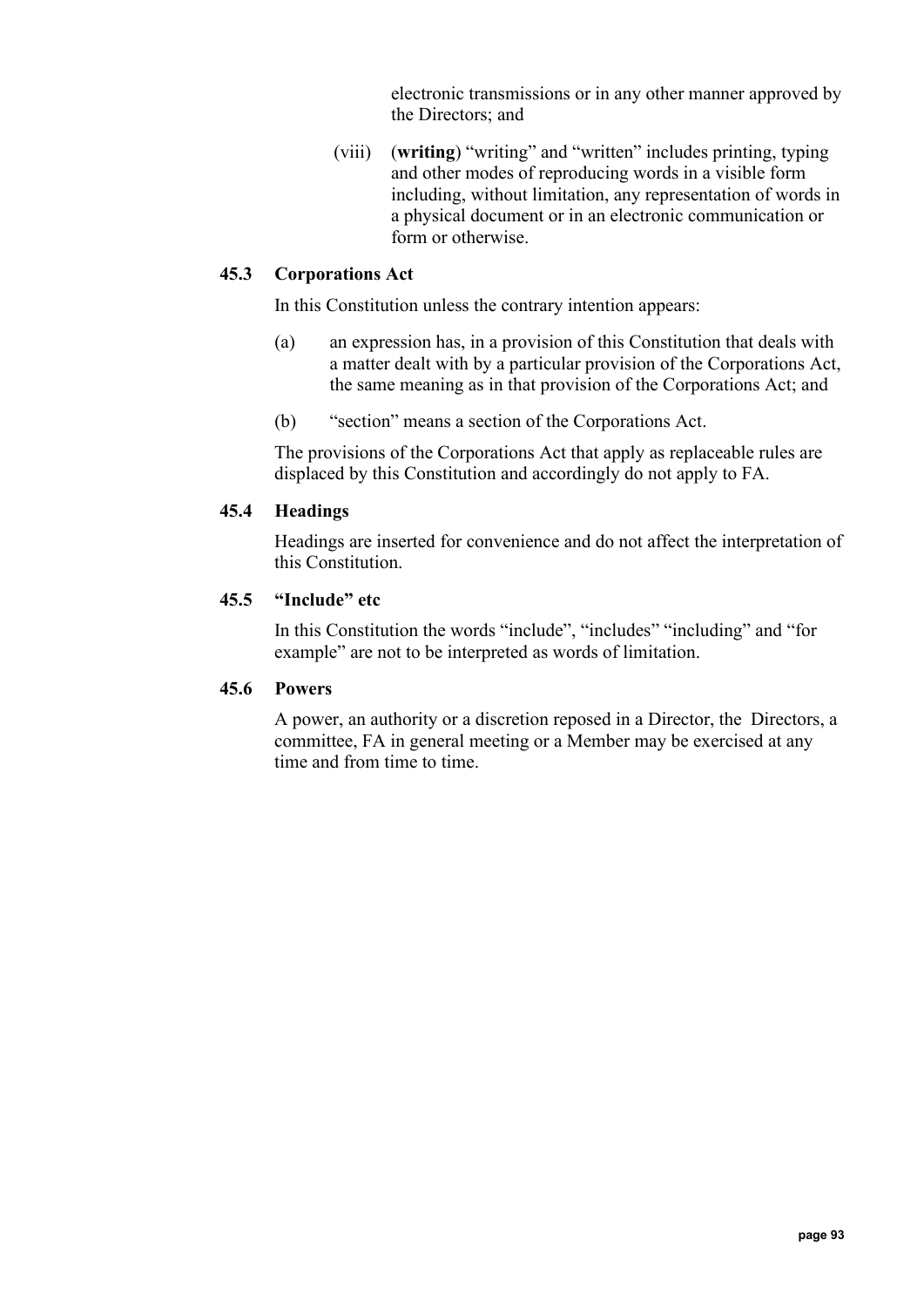# **SCHEDULE 1: NEW MEMBERS**

|                                |                                                                                                                                                     | <b>VOTE</b>                        |                                     | <b>VOTE</b>                  |  |  |
|--------------------------------|-----------------------------------------------------------------------------------------------------------------------------------------------------|------------------------------------|-------------------------------------|------------------------------|--|--|
|                                |                                                                                                                                                     | <b>QUALIFYING</b><br><b>MEMBER</b> | <b>PROVISIONAL</b><br><b>MEMBER</b> | <b>FULL</b><br><b>MEMBER</b> |  |  |
| <b>QUALIFYING REQUIREMENTS</b> |                                                                                                                                                     |                                    |                                     |                              |  |  |
| <b>COMMITMENT</b>              | Objectives and purpose of the organisation<br>are consistent with the objectives and<br>purpose of Football Federation Australia                    | Yes                                | Yes                                 | Yes                          |  |  |
| <b>COMMITMENT</b>              | Demonstrated advocacy on behalf of<br>substantial (more than other body, and<br>growing) proportion of the constituency it<br>purports to represent | Yes                                | Yes                                 | <b>Yes</b>                   |  |  |
| <b>COMMITMENT</b>              | Plans for developing & delivering football<br>for constituents in the next 4 years,<br>published online                                             | Yes                                | Yes                                 | Yes                          |  |  |
| <b>GOVERNANCE</b>              | Appropriately incorporated as a legal<br>entity, Limited by Guarantee                                                                               | Yes                                | Yes. At least [2]<br>years          | Yes. At least<br>[4] years   |  |  |
| <b>GOVERNANCE</b>              | Have a standard constitution, approved by<br>their Congress                                                                                         | Yes                                | Yes                                 | Yes                          |  |  |
| <b>GOVERNANCE</b>              | Sports Australia compliant<br>constitution/statutes                                                                                                 | Yes                                | Yes                                 | Yes                          |  |  |
| <b>GOVERNANCE</b>              | Have organisational regulations, approved<br>by their Congress                                                                                      | Yes                                | Yes                                 | Yes                          |  |  |
| <b>GOVERNANCE</b>              | Have gender diversity ('40-40-20 principle')<br>in composition of the Board                                                                         | Yes                                | Yes                                 | Yes                          |  |  |
| <b>GOVERNANCE</b>              | A minimum number of four (4) Board<br>Meetings per annum                                                                                            | Yes                                | Yes                                 | Yes                          |  |  |
| <b>GOVERNANCE</b>              | Have a mix of both (i) Elected; and (ii)<br>Appointed directors on the Board, with a<br>majority elected by the Congress                            | Yes                                | Yes                                 | Yes                          |  |  |
| <b>GOVERNANCE</b>              | Have a clearly defined and paid up<br>membership (national body)                                                                                    | Yes                                | Yes                                 | Yes                          |  |  |
| <b>GOVERNANCE</b>              | Have available for submission an up-to-<br>date Register of Members (paid-up and<br>valid), with date of birth and contact details                  | Yes                                | Yes                                 | Yes                          |  |  |
| <b>GOVERNANCE</b>              | Represents members nationally, with paid<br>up voting members residing/based in at<br>least four (4) different states and territories               |                                    | Yes                                 | Yes                          |  |  |
| <b>GOVERNANCE</b>              | Declaration of Interest signed by all office-<br>holders (Integrity)                                                                                |                                    | Yes                                 | Yes                          |  |  |
| <b>INVESTMENT</b>              | Demonstrated investment in football, e.g.<br>programs & activities for constituents;<br>infrastructure or facilities                                |                                    | Yes. At least [2]<br>years          | Yes. At least<br>[4] years   |  |  |
| <b>MANAGEMENT</b>              | Have registered commercial headquarters<br>and place of business                                                                                    | Yes                                | Yes                                 | Yes                          |  |  |
| <b>MANAGEMENT</b>              | Have demonstrated achievement of<br>constitutional objectives and purposes                                                                          |                                    | Yes. At least [2]<br>years          | Yes. At least<br>$[4]$ years |  |  |
| <b>MANAGEMENT</b>              | <b>Chief Executive Officer or General</b><br>Manager                                                                                                |                                    | Yes                                 | Yes. Full-<br>time           |  |  |
| <b>MANAGEMENT</b>              | <b>Externally Audited accounts</b>                                                                                                                  |                                    | Yes. At least [2]<br>years          | Yes. At least<br>[4] years   |  |  |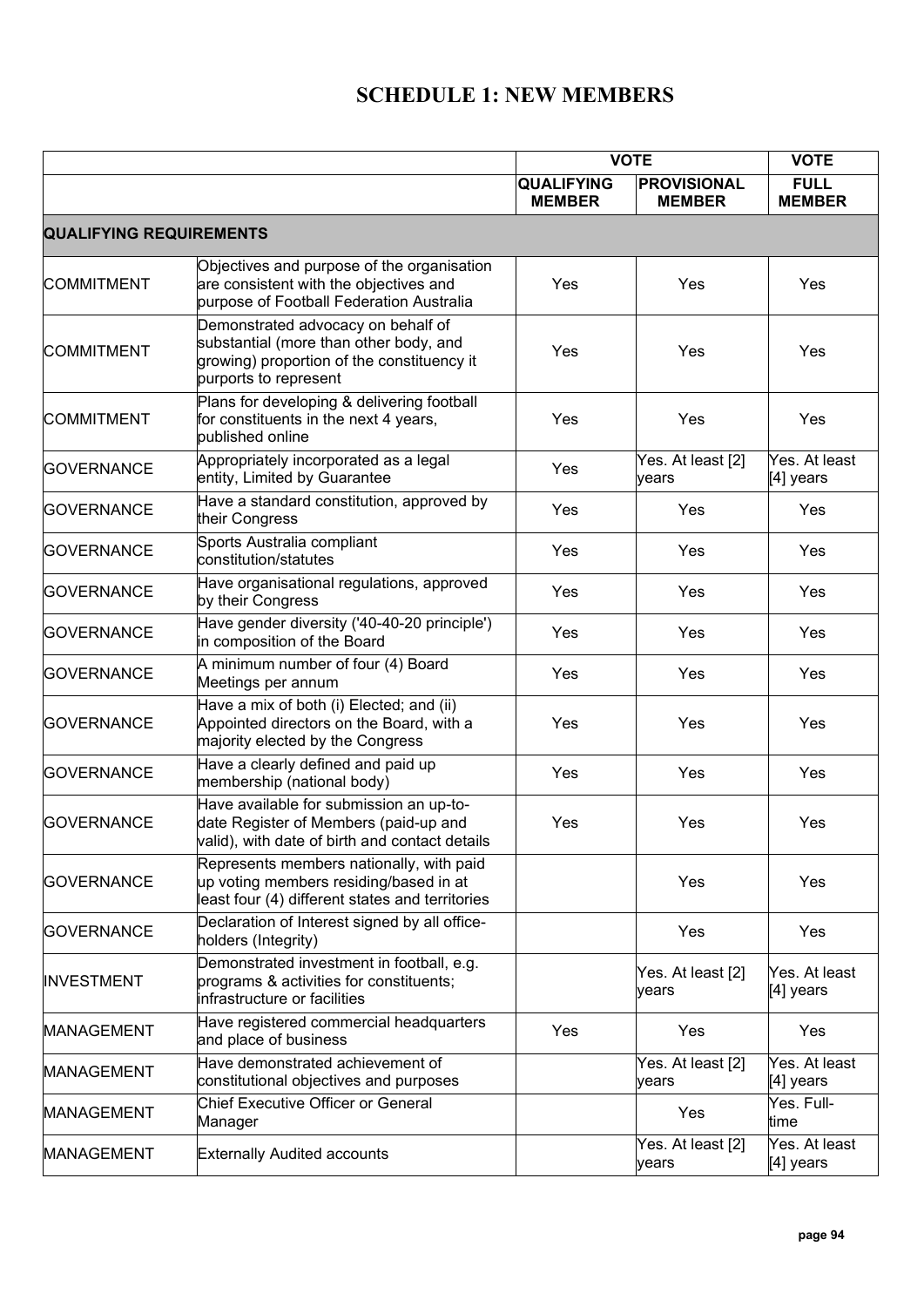|                      |                                                                                                                                  | <b>VOTE</b>                        |                                     | <b>VOTE</b>                  |  |  |
|----------------------|----------------------------------------------------------------------------------------------------------------------------------|------------------------------------|-------------------------------------|------------------------------|--|--|
|                      |                                                                                                                                  | <b>QUALIFYING</b><br><b>MEMBER</b> | <b>PROVISIONAL</b><br><b>MEMBER</b> | <b>FULL</b><br><b>MEMBER</b> |  |  |
| <b>PARTICIPATION</b> | Demonstrated active participation in<br>Australian football competitions, activities<br>& programs                               |                                    | Yes. At least [2]<br>vears          | Yes. At least<br>[4] years   |  |  |
| <b>TRANSPARENCY</b>  | Have established, accessible and<br>managed online and social media<br>blatforms                                                 | Yes                                | Yes                                 | Yes                          |  |  |
| <b>TRANSPARENCY</b>  | Published online and accessible (i)<br>Member Application process; (ii)<br>Constitution; and (iii) Organisational<br>Regulations | Yes                                | Yes                                 | Yes                          |  |  |
| <b>RIGHTS</b>        |                                                                                                                                  |                                    |                                     |                              |  |  |
| <b>PARTICIPATION</b> | Can be a member of FA Standing<br>Committee                                                                                      | Yes                                | Yes                                 | Yes                          |  |  |
| <b>PARTICIPATION</b> | Member can be deputy Chair of an FA<br><b>Standing Committee</b>                                                                 | No                                 | Yes                                 | Yes                          |  |  |
| <b>GOVERNANCE</b>    | Can attend FA General Meetings                                                                                                   | No                                 | Yes                                 | Yes                          |  |  |
| <b>GOVERNANCE</b>    | Can endorse nomination for FA Director                                                                                           | No                                 | <b>No</b>                           | Yes                          |  |  |
| <b>GOVERNANCE</b>    | Can make nominations for FA Director                                                                                             | No                                 | <b>No</b>                           | Yes                          |  |  |
| <b>GOVERNANCE</b>    | Can vote at FA General Meeting                                                                                                   | No                                 | <b>No</b>                           | Yes                          |  |  |
| <b>OBLIGATIONS</b>   |                                                                                                                                  |                                    |                                     |                              |  |  |
| <b>COMPLIANCE</b>    | On-going compliance of requirements, as<br>defined herein                                                                        | Yes                                | Yes                                 | Yes                          |  |  |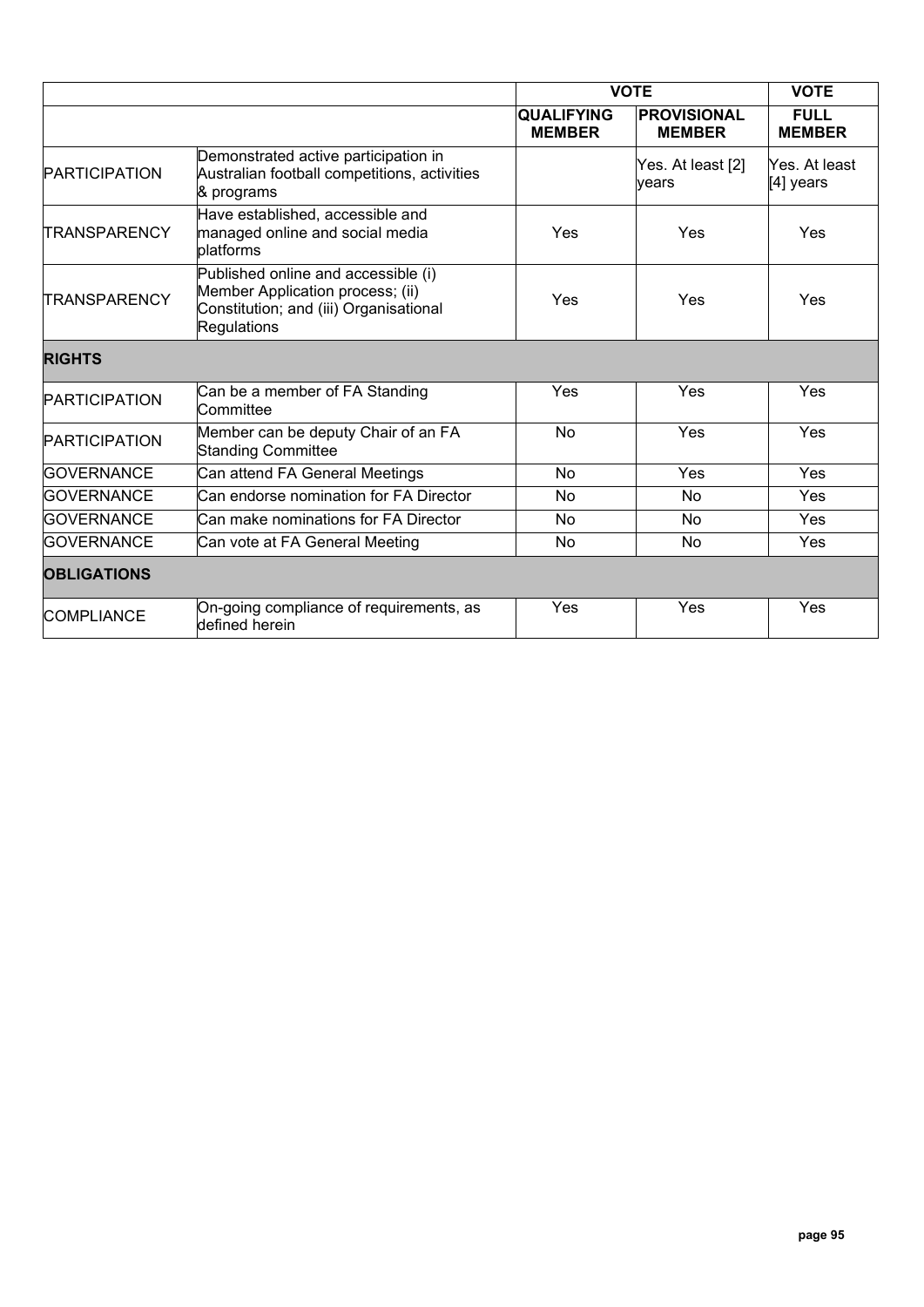# **1 Director Criteria**

The director criteria comprises of the:

- (a) qualifying criteria set out in article 2 of this Schedule 2; and
- (b) core competencies set out in article 3 of this Schedule 2,

(together, the **Director Criteria**).

# <span id="page-95-0"></span>**2 Qualifying criteria**

- (a) Each person standing for election as a Director must demonstrate:
	- (i) a commitment to a strong governance regime for Australian football;
	- (ii) a commitment to developing policies and strategies for football generally throughout Australia;
	- (iii) he or she is not disqualified from standing for election pursuant to article [15.15](#page-40-0) of this Constitution;
	- (iv) he or she has not been involved in activities which could, or could reasonably be perceived to, materially interfere with his or her ability to act in the best interests of FA and Australian football; and
	- (v) he or she is free from any interest and any relationship which could, or could reasonably be perceived to, materially interfere with the his or her ability to act in the best interests of FA and Australian football.
- (b) Without limiting the manner in which each person standing for election as a Director must satisfy its requirements under article [2\(a\)](#page-95-0) of this Schedule 2, each person must at least provide a statutory declaration confirming that to the best of the person's knowledge and belief:
	- (i) he or she is not disqualified from standing for election pursuant to article [15.15](#page-40-0) of this Constitution;
	- (ii) he or she has not been involved in activities which could, or could reasonably be perceived to, materially interfere with his or her ability to act in the best interests of FA and Australian football; and
	- (iii) he or she is free from any interest and any relationship which could, or could reasonably be perceived to, materially interfere with the his or her ability to act in the best interests of FA and Australian football.